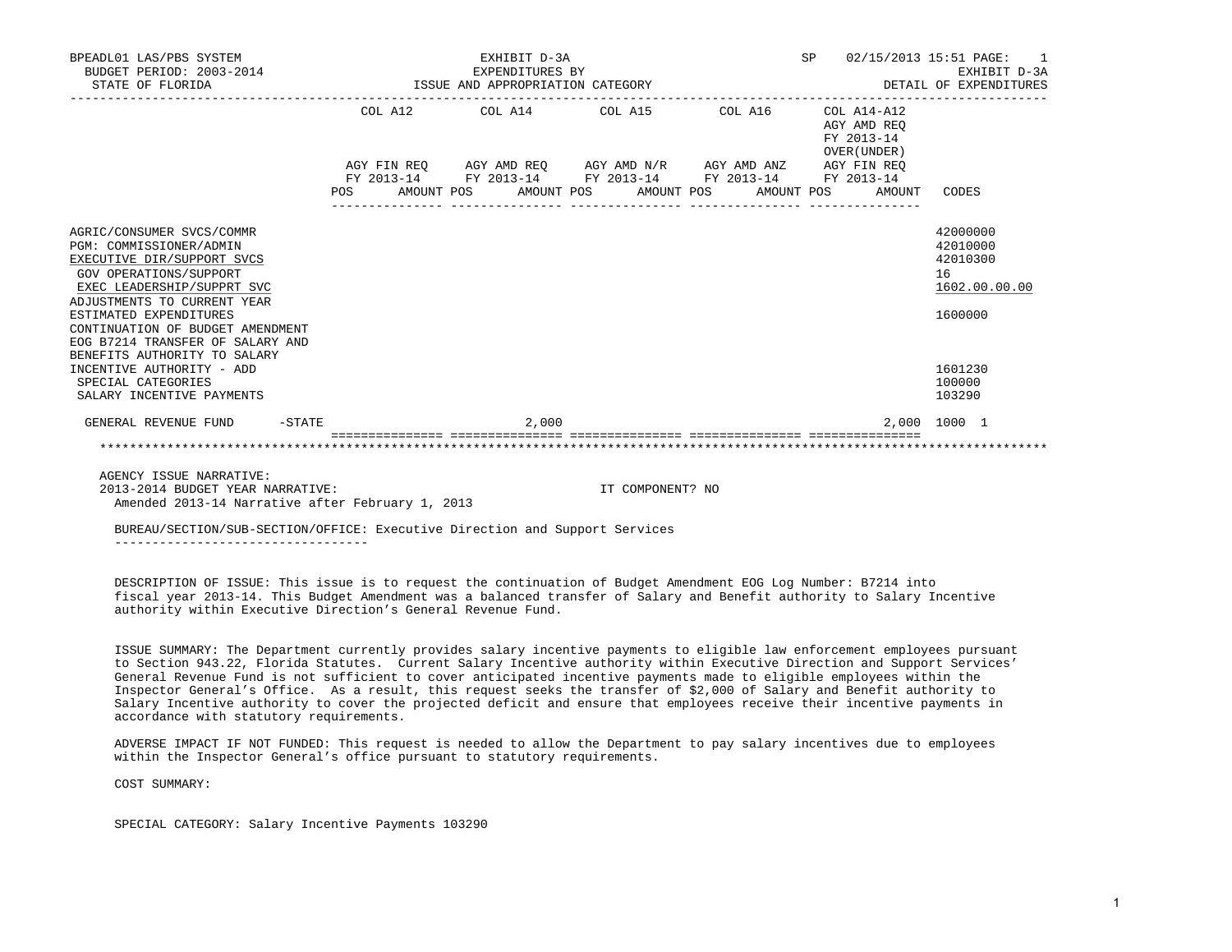| BPEADL01 LAS/PBS SYSTEM<br>BUDGET PERIOD: 2003-2014<br>STATE OF FLORIDA                                                                                                                                                                                                     |                                                                                   | EXHIBIT D-3A<br>EXPENDITURES BY<br>ISSUE AND APPROPRIATION CATEGORY |                                                                                                                                                                                      |                                  | SP 02/15/2013 15:51 PAGE:                                           | -2<br>EXHIBIT D-3A<br>DETAIL OF EXPENDITURES                       |
|-----------------------------------------------------------------------------------------------------------------------------------------------------------------------------------------------------------------------------------------------------------------------------|-----------------------------------------------------------------------------------|---------------------------------------------------------------------|--------------------------------------------------------------------------------------------------------------------------------------------------------------------------------------|----------------------------------|---------------------------------------------------------------------|--------------------------------------------------------------------|
|                                                                                                                                                                                                                                                                             | POS<br>AMOUNT POS                                                                 |                                                                     | COL A12 COL A14 COL A15 COL A16<br>AGY FIN REQ AGY AMD REQ AGY AMD N/R AGY AMD ANZ AGY FIN REQ<br>FY 2013-14 FY 2013-14 FY 2013-14 FY 2013-14 FY 2013-14<br>AMOUNT POS<br>AMOUNT POS | AMOUNT POS                       | COL A14-A12<br>AGY AMD REO<br>FY 2013-14<br>OVER (UNDER )<br>AMOUNT | CODES                                                              |
| AGRIC/CONSUMER SVCS/COMMR<br>PGM: COMMISSIONER/ADMIN<br>EXECUTIVE DIR/SUPPORT SVCS<br>GOV OPERATIONS/SUPPORT<br>EXEC LEADERSHIP/SUPPRT SVC<br>ADJUSTMENTS TO CURRENT YEAR<br>ESTIMATED EXPENDITURES<br>CONTINUATION OF BUDGET AMENDMENT<br>EOG B7214 TRANSFER OF SALARY AND |                                                                                   |                                                                     |                                                                                                                                                                                      |                                  |                                                                     | 42000000<br>42010000<br>42010300<br>16<br>1602.00.00.00<br>1600000 |
| BENEFITS AUTHORITY TO SALARY<br>INCENTIVE AUTHORITY - ADD<br>-----------------                                                                                                                                                                                              |                                                                                   |                                                                     |                                                                                                                                                                                      |                                  |                                                                     | 1601230                                                            |
| OUANTITY DESCRIPTION                                                                                                                                                                                                                                                        | ______________________________________                                            |                                                                     | ---------------<br>CALCULATIONS<br>_______________                                                                                                                                   |                                  | AMOUNT NEEDED<br>FY 2013-14<br>______________                       |                                                                    |
|                                                                                                                                                                                                                                                                             | Projected Deficit Salary Incentive Payments - Inspector General's Office \$ 2,000 |                                                                     |                                                                                                                                                                                      |                                  |                                                                     |                                                                    |
|                                                                                                                                                                                                                                                                             |                                                                                   |                                                                     |                                                                                                                                                                                      | TOTAL BY FUND: GR \$ 2,000       |                                                                     |                                                                    |
| SUMMARY: This is a new issue.                                                                                                                                                                                                                                               |                                                                                   |                                                                     |                                                                                                                                                                                      | TOTAL ISSUE BY FUND: GR \$ 2,000 |                                                                     |                                                                    |
| CONTINUATION OF BUDGET AMENDMENT<br>EOG B7214 TRANSFER OF SALARY AND<br>BENEFITS AUTHORITY TO SALARY<br>INCENTIVE AUTHORITY - DEDUCT<br>SALARIES AND BENEFITS                                                                                                               |                                                                                   |                                                                     |                                                                                                                                                                                      |                                  |                                                                     | 1601240<br>010000                                                  |
| $-STATE$<br>GENERAL REVENUE FUND                                                                                                                                                                                                                                            |                                                                                   | $2,000-$                                                            |                                                                                                                                                                                      |                                  |                                                                     | $2,000 - 1000$ 1                                                   |
|                                                                                                                                                                                                                                                                             |                                                                                   |                                                                     |                                                                                                                                                                                      |                                  |                                                                     |                                                                    |
| AGENCY ISSUE NARRATIVE:<br>2013-2014 BUDGET YEAR NARRATIVE:<br>Amended 2013-14 Narrative after February 1, 2013                                                                                                                                                             |                                                                                   |                                                                     | IT COMPONENT? NO                                                                                                                                                                     |                                  |                                                                     |                                                                    |
| BUREAU/SECTION/SUB-SECTION/OFFICE: Executive Direction and Support Services<br>___________________________________                                                                                                                                                          |                                                                                   |                                                                     |                                                                                                                                                                                      |                                  |                                                                     |                                                                    |

DESCRIPTION OF ISSUE: This issue is to request the continuation of Budget Amendment EOG Log Number: B7214 into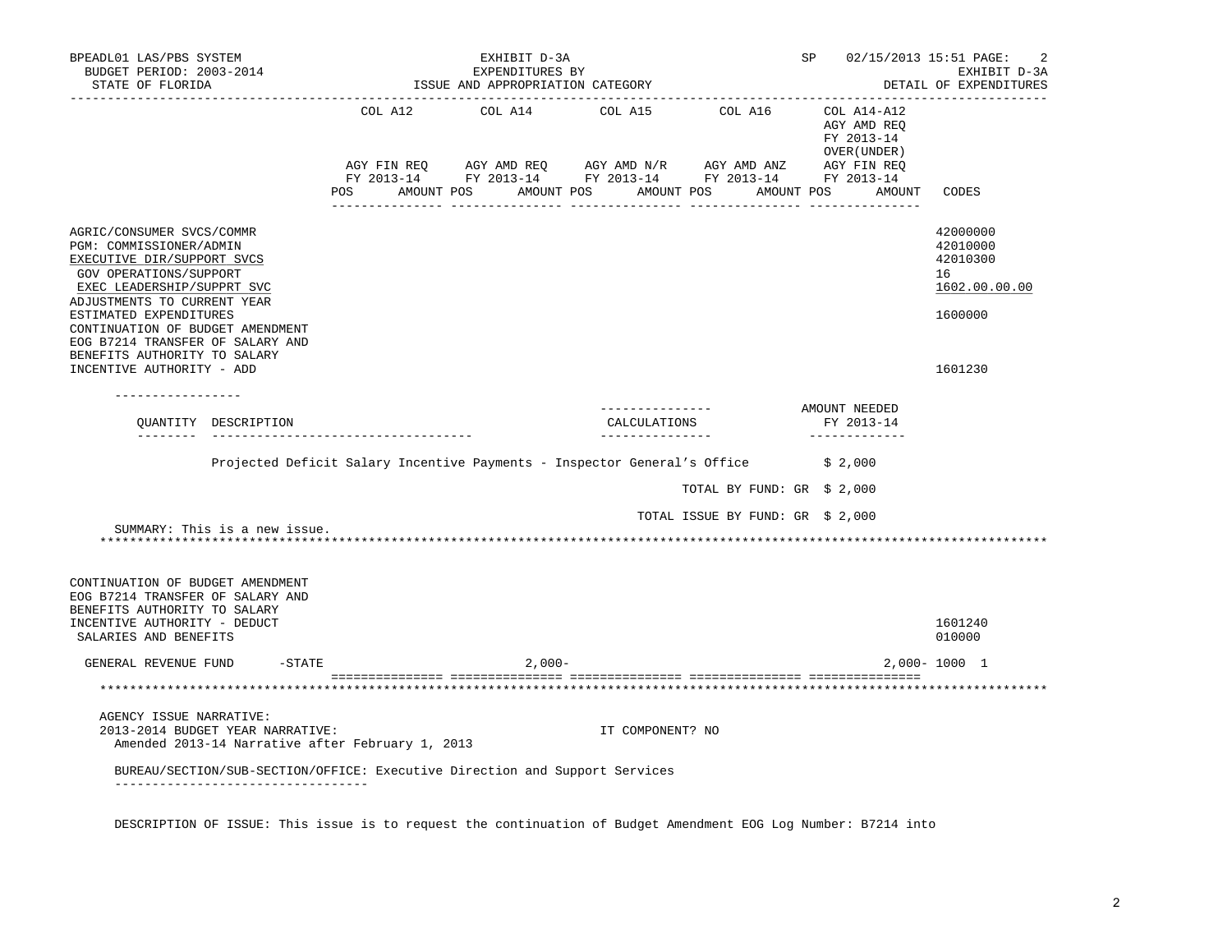| BPEADL01 LAS/PBS SYSTEM<br>BUDGET PERIOD: 2003-2014<br>STATE OF FLORIDA                                                                                                   | EXHIBIT D-3A<br>EXPENDITURES BY<br>ISSUE AND APPROPRIATION CATEGORY |  |                                                                                                                                                          |         | SP                                                       | $02/15/2013$ 15:51 PAGE: 3<br>EXHIBIT D-3A<br>DETAIL OF EXPENDITURES |
|---------------------------------------------------------------------------------------------------------------------------------------------------------------------------|---------------------------------------------------------------------|--|----------------------------------------------------------------------------------------------------------------------------------------------------------|---------|----------------------------------------------------------|----------------------------------------------------------------------|
|                                                                                                                                                                           |                                                                     |  | COL A12 COL A14 COL A15                                                                                                                                  | COL A16 | COL A14-A12<br>AGY AMD REO<br>FY 2013-14<br>OVER (UNDER) |                                                                      |
|                                                                                                                                                                           | POS                                                                 |  | AGY FIN REO AGY AMD REO AGY AMD N/R AGY AMD ANZ<br>FY 2013-14 FY 2013-14 FY 2013-14 FY 2013-14 FY 2013-14<br>AMOUNT POS AMOUNT POS AMOUNT POS AMOUNT POS |         | AGY FIN REO<br>AMOUNT                                    | CODES                                                                |
| AGRIC/CONSUMER SVCS/COMMR<br>PGM: COMMISSIONER/ADMIN<br>EXECUTIVE DIR/SUPPORT SVCS<br>GOV OPERATIONS/SUPPORT<br>EXEC LEADERSHIP/SUPPRT SVC<br>ADJUSTMENTS TO CURRENT YEAR |                                                                     |  |                                                                                                                                                          |         |                                                          | 42000000<br>42010000<br>42010300<br>16<br>1602.00.00.00              |
| ESTIMATED EXPENDITURES<br>CONTINUATION OF BUDGET AMENDMENT<br>EOG B7214 TRANSFER OF SALARY AND<br>BENEFITS AUTHORITY TO SALARY<br>INCENTIVE AUTHORITY - DEDUCT            |                                                                     |  |                                                                                                                                                          |         |                                                          | 1600000<br>1601240                                                   |

 fiscal year 2013-14. This Budget Amendment was a balanced transfer of Salary and Benefit authority to Salary Incentive authority within Executive Direction's General Revenue Fund.

 ISSUE SUMMARY: The Department currently provides salary incentive payments to eligible law enforcement employees pursuant to Section 943.22, Florida Statutes. Current Salary Incentive authority within Executive Direction and Support Services' General Revenue Fund is not sufficient to cover anticipated incentive payments made to eligible employees within the Inspector General's Office. As a result, this request seeks the transfer of \$2,000 of Salary and Benefit authority to Salary Incentive authority to cover the projected deficit and ensure that employees receive their incentive payments in accordance with statutory requirements.

 ADVERSE IMPACT IF NOT FUNDED: This request is needed to allow the Department to pay salary incentives due to employees within the Inspector General's office pursuant to statutory requirements.

COST SUMMARY:

SALARIES AND BENEFITS: 010000

| OUANTITY | DESCRIPTION | CALCULATIONS                                                            | AMOUNT NEEDED<br>FY 2013-14        |
|----------|-------------|-------------------------------------------------------------------------|------------------------------------|
|          |             | Transfer authority to cover projected deficit Salary Incentive Payments | (S <sub>2</sub> , 000)             |
|          |             |                                                                         | TOTAL BY FUND: $GR$ (\$ 2,000)     |
|          |             |                                                                         | TOTAL ISSUE BY FUND: GR (\$ 2,000) |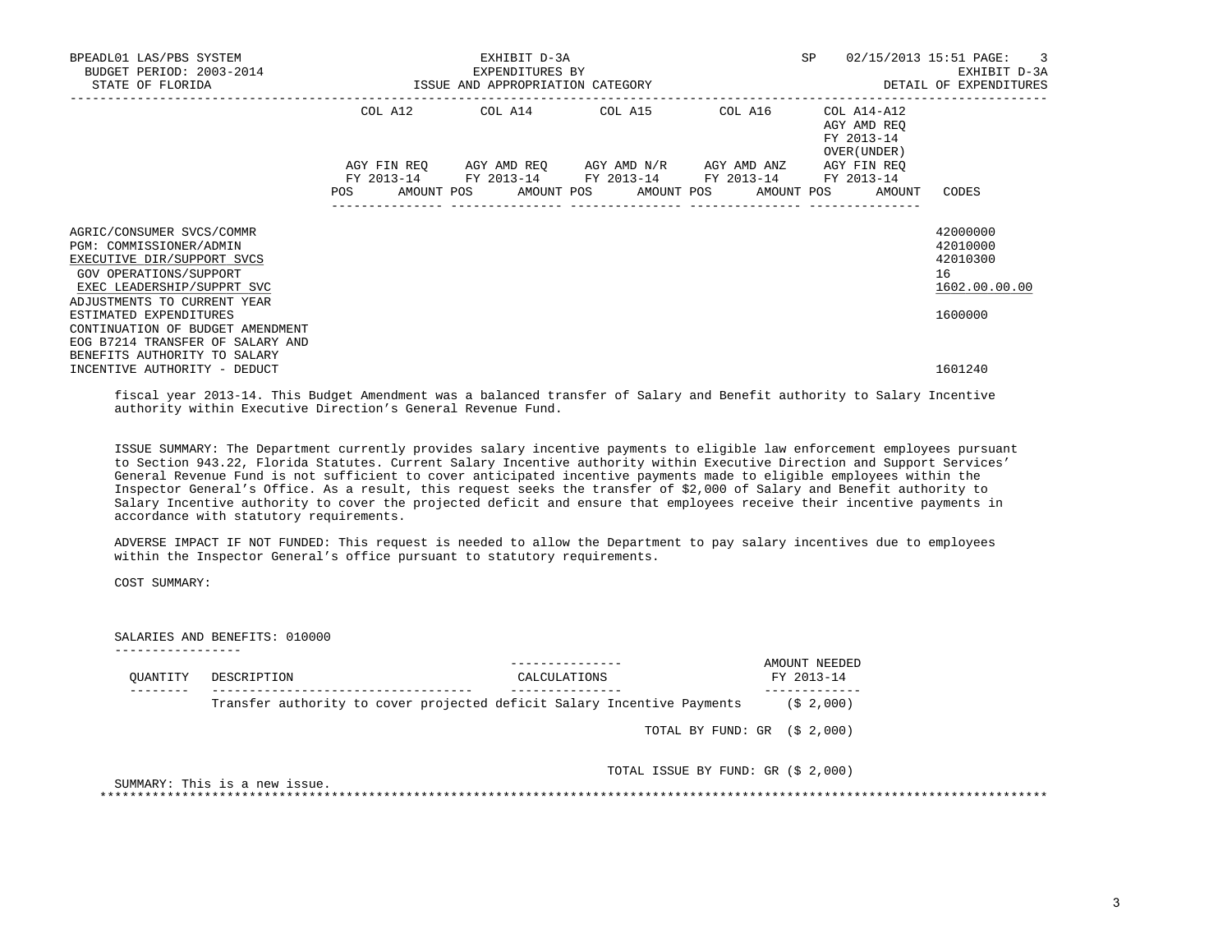| BPEADL01 LAS/PBS SYSTEM<br>BUDGET PERIOD: 2003-2014<br>STATE OF FLORIDA                                                                                                                                                                                                                                                                     |                                             | EXHIBIT D-3A<br>EXPENDITURES BY<br>ISSUE AND APPROPRIATION CATEGORY |         |                       | SP 02/15/2013 15:51 PAGE:                                              | EXHIBIT D-3A<br>DETAIL OF EXPENDITURES                                        |
|---------------------------------------------------------------------------------------------------------------------------------------------------------------------------------------------------------------------------------------------------------------------------------------------------------------------------------------------|---------------------------------------------|---------------------------------------------------------------------|---------|-----------------------|------------------------------------------------------------------------|-------------------------------------------------------------------------------|
|                                                                                                                                                                                                                                                                                                                                             | COL A12                                     | COL A14<br>POS AMOUNT POS AMOUNT POS AMOUNT POS                     | COL A15 | COL A16<br>AMOUNT POS | $COL A14- A12$<br>AGY AMD REQ<br>FY 2013-14<br>OVER (UNDER )<br>AMOUNT | CODES                                                                         |
| AGRIC/CONSUMER SVCS/COMMR<br>PGM: COMMISSIONER/ADMIN<br>EXECUTIVE DIR/SUPPORT SVCS<br>GOV OPERATIONS/SUPPORT<br>EXEC LEADERSHIP/SUPPRT SVC<br>ADJUSTMENTS TO CURRENT YEAR<br>ESTIMATED EXPENDITURES<br>CONTINUATION OF BUDGET AMENDMENT<br>EOG B7214 TRANSFER OF SALARY AND<br>BENEFITS AUTHORITY TO SALARY<br>INCENTIVE AUTHORITY - DEDUCT |                                             |                                                                     |         |                       |                                                                        | 42000000<br>42010000<br>42010300<br>16<br>1602.00.00.00<br>1600000<br>1601240 |
| POSITION DETAIL OF SALARIES AND BENEFITS:                                                                                                                                                                                                                                                                                                   |                                             |                                                                     |         |                       |                                                                        |                                                                               |
|                                                                                                                                                                                                                                                                                                                                             | __________ ____________                     | FTE BASE RATE ADDITIVES BENEFITS                                    |         |                       | SUBTOTAL<br>그 승규는 어려운 것이다.                                             | LAPSE LAPSED SALARIES<br>AND BENEFITS                                         |
| A14 - AGY AMD REQ FY 2013-14<br>CHANGES TO CURRENTLY AUTHORIZED POSITIONS<br>OTHER SALARY AMOUNT<br>1000 GENERAL REVENUE FUND                                                                                                                                                                                                               |                                             |                                                                     |         |                       |                                                                        | $2,000-$<br>--------------<br>$2,000-$                                        |
|                                                                                                                                                                                                                                                                                                                                             |                                             |                                                                     |         |                       |                                                                        | ==============                                                                |
| INTRA-AGENCY REORGANIZATIONS                                                                                                                                                                                                                                                                                                                |                                             |                                                                     |         |                       |                                                                        | 1800000                                                                       |
| TRANSFER CIO POSITION FROM<br>ADMINISTRATION TO THE OFFICE OF<br>AGRICULTURE TECHNOLOGY - DEDUCT<br>SALARY RATE<br>SALARY RATE 93,358- 93,358-                                                                                                                                                                                              |                                             |                                                                     |         |                       |                                                                        | 1800180<br>000000                                                             |
| SALARIES AND BENEFITS                                                                                                                                                                                                                                                                                                                       |                                             |                                                                     |         |                       |                                                                        | 010000                                                                        |
| GENERAL REVENUE FUND                                                                                                                                                                                                                                                                                                                        | $1.00 - 1.00 -$<br>-STATE 102,087- 117,677- |                                                                     |         |                       | 15,590-1000 1                                                          |                                                                               |
| TOTAL: TRANSFER CIO POSITION FROM<br>ADMINISTRATION TO THE OFFICE OF<br>AGRICULTURE TECHNOLOGY - DEDUCT<br>TOTAL POSITIONS $1.00-1.00-$<br>TOTAL ISSUE 102,087- 117,677-                                                                                                                                                                    |                                             |                                                                     |         |                       | 15,590-                                                                | 1800180                                                                       |
| TOTAL SALARY RATE 93,358-<br>93,358-                                                                                                                                                                                                                                                                                                        |                                             |                                                                     |         |                       |                                                                        |                                                                               |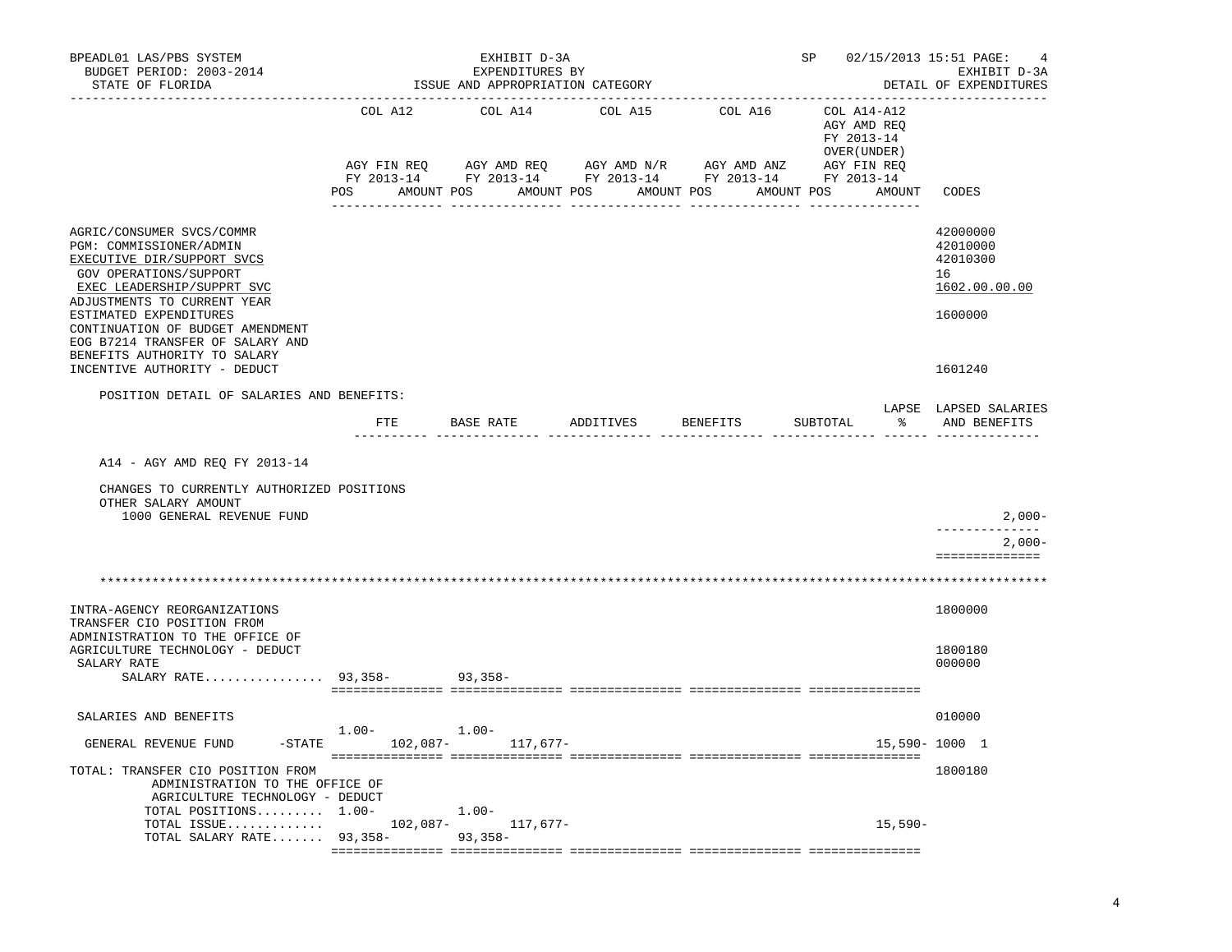| BPEADL01 LAS/PBS SYSTEM<br>BUDGET PERIOD: 2003-2014<br>STATE OF FLORIDA                                                                                                                                                                                                        | EXHIBIT D-3A<br>EXPENDITURES BY<br>EXPENDITURES BY<br>ISSUE AND APPROPRIATION CATEGORY |  |                                                                                                                                                                      |  |                                                          | SP 02/15/2013 15:51 PAGE: 5<br>EXHIBIT D-3A<br>DETAIL OF EXPENDITURES         |  |
|--------------------------------------------------------------------------------------------------------------------------------------------------------------------------------------------------------------------------------------------------------------------------------|----------------------------------------------------------------------------------------|--|----------------------------------------------------------------------------------------------------------------------------------------------------------------------|--|----------------------------------------------------------|-------------------------------------------------------------------------------|--|
|                                                                                                                                                                                                                                                                                |                                                                                        |  | COL A12 COL A14 COL A15 COL A16                                                                                                                                      |  | COL A14-A12<br>AGY AMD REO<br>FY 2013-14<br>OVER (UNDER) |                                                                               |  |
|                                                                                                                                                                                                                                                                                | <b>POS</b>                                                                             |  | AGY FIN REQ AGY AMD REQ AGY AMD N/R AGY AMD ANZ AGY FIN REQ<br>FY 2013-14 FY 2013-14 FY 2013-14 FY 2013-14 FY 2013-14<br>AMOUNT POS AMOUNT POS AMOUNT POS AMOUNT POS |  | AMOUNT                                                   | CODES                                                                         |  |
| AGRIC/CONSUMER SVCS/COMMR<br>PGM: COMMISSIONER/ADMIN<br>EXECUTIVE DIR/SUPPORT SVCS<br>GOV OPERATIONS/SUPPORT<br>EXEC LEADERSHIP/SUPPRT SVC<br>INTRA-AGENCY REORGANIZATIONS<br>TRANSFER CIO POSITION FROM<br>ADMINISTRATION TO THE OFFICE OF<br>AGRICULTURE TECHNOLOGY - DEDUCT |                                                                                        |  |                                                                                                                                                                      |  |                                                          | 42000000<br>42010000<br>42010300<br>16<br>1602.00.00.00<br>1800000<br>1800180 |  |
| AGENCY ISSUE NARRATIVE:<br>2013-2014 BUDGET YEAR NARRATIVE:<br>BUREAU/SECTION/SUB-SECTION/OFFICE: Executive Direction and Support Services                                                                                                                                     |                                                                                        |  | IT COMPONENT? NO                                                                                                                                                     |  |                                                          |                                                                               |  |
| ISSUE NARRATIVE JUSTIFICATION:<br>_____________________                                                                                                                                                                                                                        |                                                                                        |  |                                                                                                                                                                      |  |                                                          |                                                                               |  |

DESCRIPTION OF ISSUE:

 This is to request the transfer of the Chief Information Officer's position and the associated salary and benefit authority of \$102,087 from the General Revenue Fund within Executive Direction and Support Services to the General Revenue Fund within the Office of Agriculture Technology Services (OATS).

ISSUE SUMMARY:

 In order to facilitate reorganization and restructuring of information technology resources within the Department of Agriculture and Consumer Services, it is requested that the Chief Information Officer's position and associated salary and benefit authority be transferred from Executive Direction and Support Services to OATS. This transfer would serve as the first step to facilitate reorganization of information technology resources within the department to best align strategic and operational support services with departmental goals and mission critical services. The accomplishment of the department's mission requires these resources to be directed by a senior IT leader providing enterprise vision and executive level support. Transfer of the CIO's position would enable this executive level IT direction.

 COST SUMMARY: This request transfers the salary and benefit authority of the Chief Information Officer's position from the General Revenue Fund within Executive Direction and Support Services to the General Revenue Fund within OATS.

| SALARIES AND BENEFITS: |                        |                                                 |                             |
|------------------------|------------------------|-------------------------------------------------|-----------------------------|
| OUANTITY               | DESCRIPTION            | CALCULATIONS                                    | AMOUNT NEEDED<br>FY 2013-14 |
|                        |                        |                                                 |                             |
|                        | CIO position (#005194) | Current Salary & Benefits<br>of Position 005194 | (\$102,087)                 |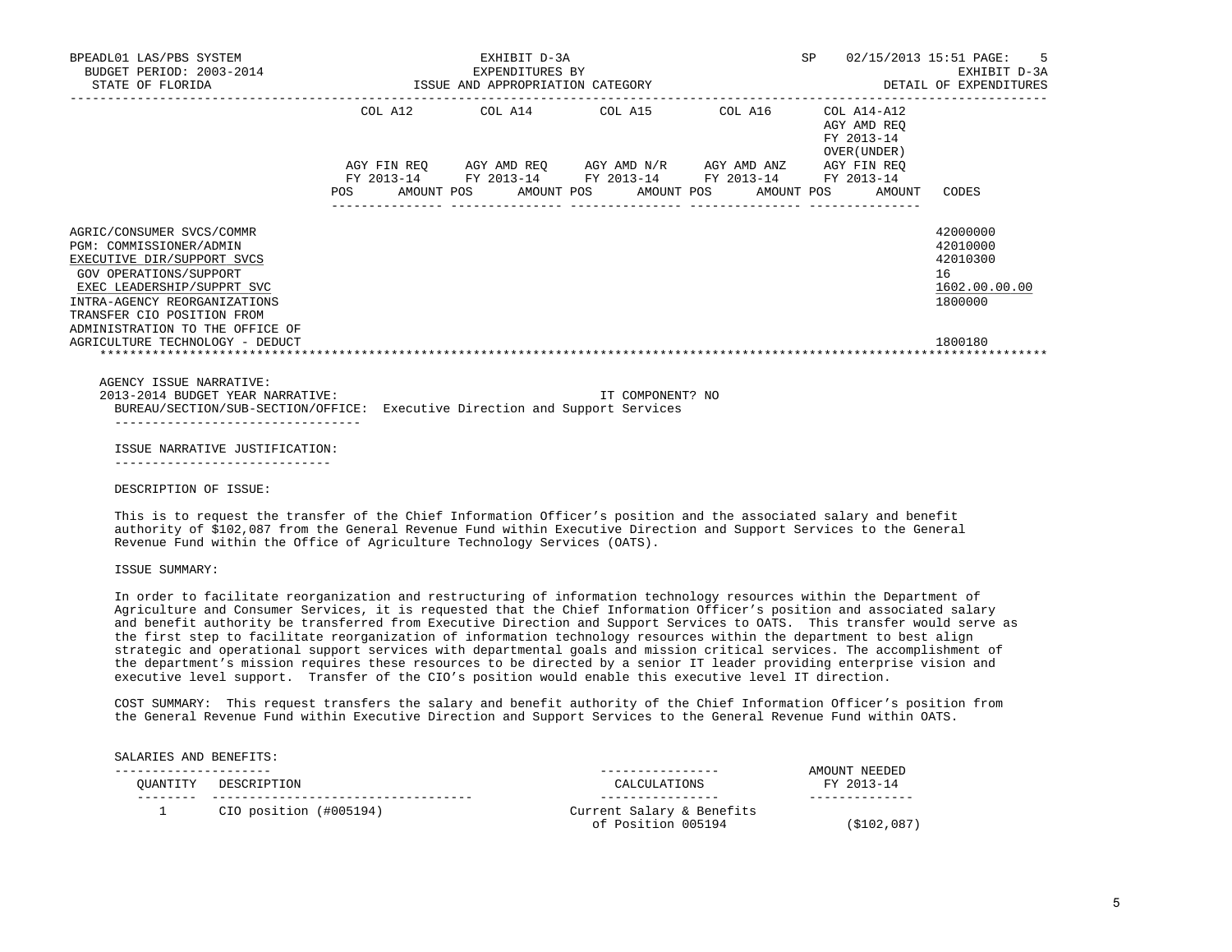| BPEADL01 LAS/PBS SYSTEM<br>BUDGET PERIOD: 2003-2014<br>STATE OF FLORIDA<br>____________________                                                                                                                                                                                                                                                                                                                                        |         | EXHIBIT D-3A<br>EXPENDITURES BY<br>ISSUE AND APPROPRIATION CATEGORY<br>_________________________________ |            |                                             | SP 02/15/2013 15:51 PAGE:                                 |        | 6<br>EXHIBIT D-3A<br>DETAIL OF EXPENDITURES                                   |
|----------------------------------------------------------------------------------------------------------------------------------------------------------------------------------------------------------------------------------------------------------------------------------------------------------------------------------------------------------------------------------------------------------------------------------------|---------|----------------------------------------------------------------------------------------------------------|------------|---------------------------------------------|-----------------------------------------------------------|--------|-------------------------------------------------------------------------------|
|                                                                                                                                                                                                                                                                                                                                                                                                                                        | POS FOR | COL A12 COL A14<br>AMOUNT POS                                                                            | AMOUNT POS | COL A15 COL A16<br>AMOUNT POS<br>AMOUNT POS | COL A14-A12<br>AGY AMD REO<br>FY 2013-14<br>OVER (UNDER ) | AMOUNT | CODES                                                                         |
| AGRIC/CONSUMER SVCS/COMMR<br>PGM: COMMISSIONER/ADMIN<br>EXECUTIVE DIR/SUPPORT SVCS<br>GOV OPERATIONS/SUPPORT<br>EXEC LEADERSHIP/SUPPRT SVC<br>INTRA-AGENCY REORGANIZATIONS<br>TRANSFER CIO POSITION FROM<br>ADMINISTRATION TO THE OFFICE OF<br>AGRICULTURE TECHNOLOGY - DEDUCT                                                                                                                                                         |         |                                                                                                          |            |                                             |                                                           |        | 42000000<br>42010000<br>42010300<br>16<br>1602.00.00.00<br>1800000<br>1800180 |
| Amended 2013-14 Narrative after February 1, 2013:<br>This amended request increases the original issue amount of $($102,087)$ by $($15,590)$ for a total of $($117,677)$ . This<br>increase was made to include the value of a family health insurance plan which is currently being provided to the Chief<br>Information Officer and was inadvertantly excluded from the original issue.<br>POSITION DETAIL OF SALARIES AND BENEFITS: |         |                                                                                                          |            | TOTAL ISSUE BY FUND: GR (\$102,087)         |                                                           |        | LAPSE LAPSED SALARIES                                                         |
|                                                                                                                                                                                                                                                                                                                                                                                                                                        | ETE     |                                                                                                          |            |                                             | SUBTOTAL                                                  |        | % AND BENEFITS                                                                |
| A12 - AGY FIN REO FY 2013-14<br>CHANGES TO CURRENTLY AUTHORIZED POSITIONS                                                                                                                                                                                                                                                                                                                                                              |         |                                                                                                          |            |                                             |                                                           |        |                                                                               |
| 8088 CHIEF INFORMATION OFFICER-DACS<br>05194 001                                                                                                                                                                                                                                                                                                                                                                                       |         | $1.00 - 93,358 -$                                                                                        |            |                                             |                                                           |        | 8,729- 102,087- 0.00 102,087-                                                 |
| TOTALS FOR ISSUE BY FUND<br>1000 GENERAL REVENUE FUND                                                                                                                                                                                                                                                                                                                                                                                  |         |                                                                                                          |            |                                             |                                                           |        | 102,087-                                                                      |
|                                                                                                                                                                                                                                                                                                                                                                                                                                        |         | $1.00 - 93.358 -$                                                                                        |            |                                             | $8,729 - 102,087 -$                                       |        | --------------<br>$102.087-$<br>==============                                |
|                                                                                                                                                                                                                                                                                                                                                                                                                                        |         |                                                                                                          |            |                                             |                                                           |        |                                                                               |

6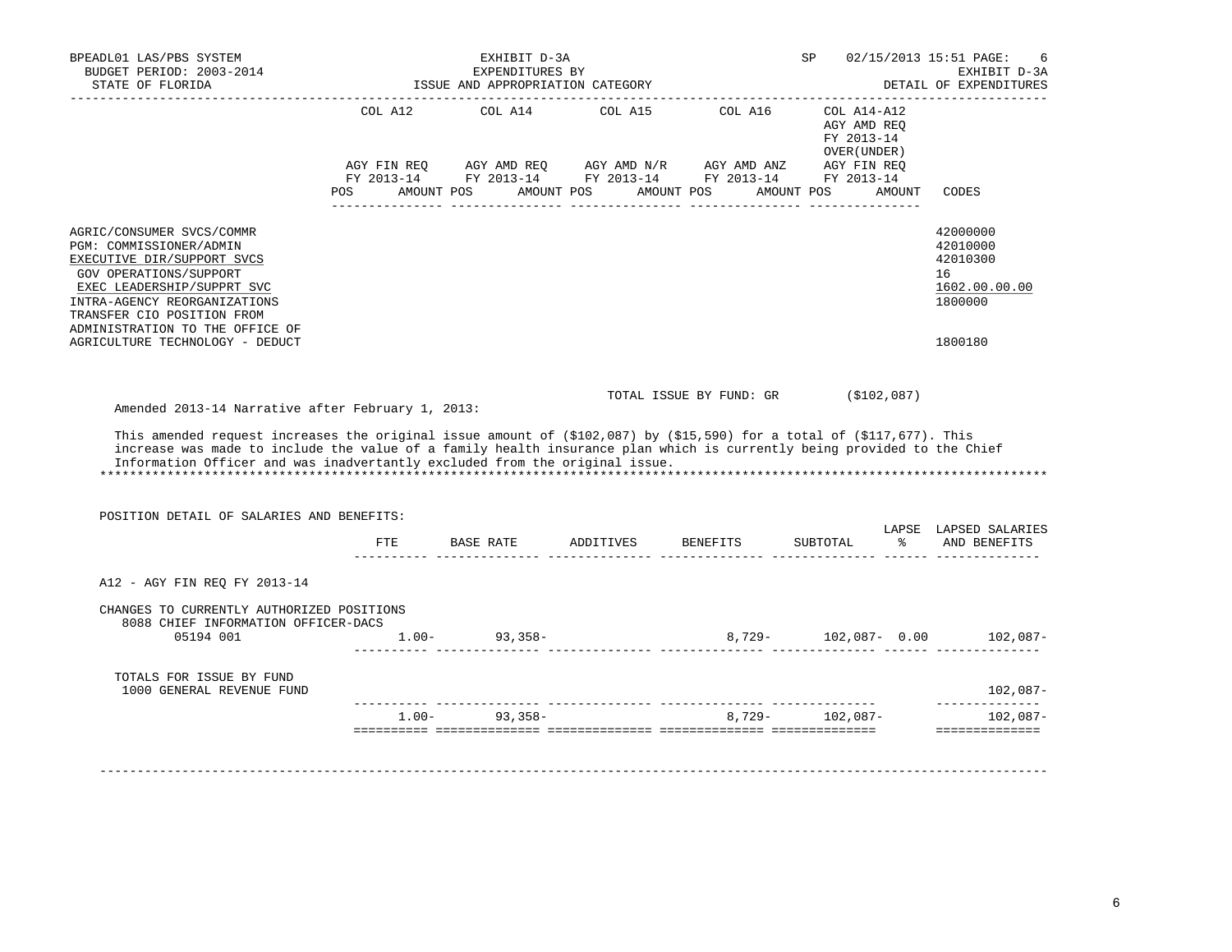| BPEADL01 LAS/PBS SYSTEM<br>BUDGET PERIOD: 2003-2014<br>STATE OF FLORIDA                                                                                                                                                                                                        |             | EXHIBIT D-3A<br>EXPENDITURES BY<br>ISSUE AND APPROPRIATION CATEGORY                                                       |           |                         | SP 02/15/2013 15:51 PAGE:                                | 7<br>EXHIBIT D-3A<br>DETAIL OF EXPENDITURES                                   |
|--------------------------------------------------------------------------------------------------------------------------------------------------------------------------------------------------------------------------------------------------------------------------------|-------------|---------------------------------------------------------------------------------------------------------------------------|-----------|-------------------------|----------------------------------------------------------|-------------------------------------------------------------------------------|
|                                                                                                                                                                                                                                                                                | COL A12     | COL A14                                                                                                                   | COL A15   | COL A16                 | COL A14-A12<br>AGY AMD REO<br>FY 2013-14<br>OVER (UNDER) |                                                                               |
|                                                                                                                                                                                                                                                                                | AGY FIN REQ | AGY AMD REQ AGY AMD N/R<br>FY 2013-14 FY 2013-14 FY 2013-14 FY 2013-14 FY 2013-14<br>POS AMOUNT POS AMOUNT POS AMOUNT POS |           | AGY AMD ANZ AGY FIN REQ | AMOUNT POS AMOUNT                                        | CODES                                                                         |
| AGRIC/CONSUMER SVCS/COMMR<br>PGM: COMMISSIONER/ADMIN<br>EXECUTIVE DIR/SUPPORT SVCS<br>GOV OPERATIONS/SUPPORT<br>EXEC LEADERSHIP/SUPPRT SVC<br>INTRA-AGENCY REORGANIZATIONS<br>TRANSFER CIO POSITION FROM<br>ADMINISTRATION TO THE OFFICE OF<br>AGRICULTURE TECHNOLOGY - DEDUCT |             |                                                                                                                           |           |                         |                                                          | 42000000<br>42010000<br>42010300<br>16<br>1602.00.00.00<br>1800000<br>1800180 |
| POSITION DETAIL OF SALARIES AND BENEFITS:                                                                                                                                                                                                                                      |             |                                                                                                                           |           |                         |                                                          |                                                                               |
|                                                                                                                                                                                                                                                                                | FTE         | BASE RATE                                                                                                                 | ADDITIVES | <b>BENEFITS</b>         | $\frac{1}{6}$<br>SUBTOTAL                                | LAPSE LAPSED SALARIES<br>AND BENEFITS                                         |
| A14 - AGY AMD REO FY 2013-14<br>CHANGES TO CURRENTLY AUTHORIZED POSITIONS<br>8088 CHIEF INFORMATION OFFICER-DACS<br>05194 001                                                                                                                                                  |             | $1.00 - 93,358 -$                                                                                                         |           |                         | $24,319-$ 117,677- 0.00 117,677-                         |                                                                               |
| TOTALS FOR ISSUE BY FUND<br>1000 GENERAL REVENUE FUND                                                                                                                                                                                                                          |             |                                                                                                                           |           |                         |                                                          | 117,677-                                                                      |
|                                                                                                                                                                                                                                                                                | $1.00-$     | 93,358-                                                                                                                   |           |                         | 24, 319 - 117, 677 -                                     | --------------<br>117,677-<br>==============                                  |
|                                                                                                                                                                                                                                                                                |             |                                                                                                                           |           |                         |                                                          |                                                                               |
| WORKLOAD<br>EXEC DIRECTION & SUPPORT SERVICES<br>INCREASE IN CONTRACTED SERVICES FOR<br>MERCHANT FEES ASSOCIATED WITH<br>EXPANDED ONLINE REVENUE COLLECTIONS<br>SPECIAL CATEGORIES                                                                                             |             |                                                                                                                           |           |                         |                                                          | 3000000<br>3000210<br>100000                                                  |
| CONTRACTED SERVICES<br>$-$ STATE<br>GENERAL INSPECTION TF                                                                                                                                                                                                                      |             | 499,574                                                                                                                   |           |                         | 499,574 2321 1                                           | 100777                                                                        |

7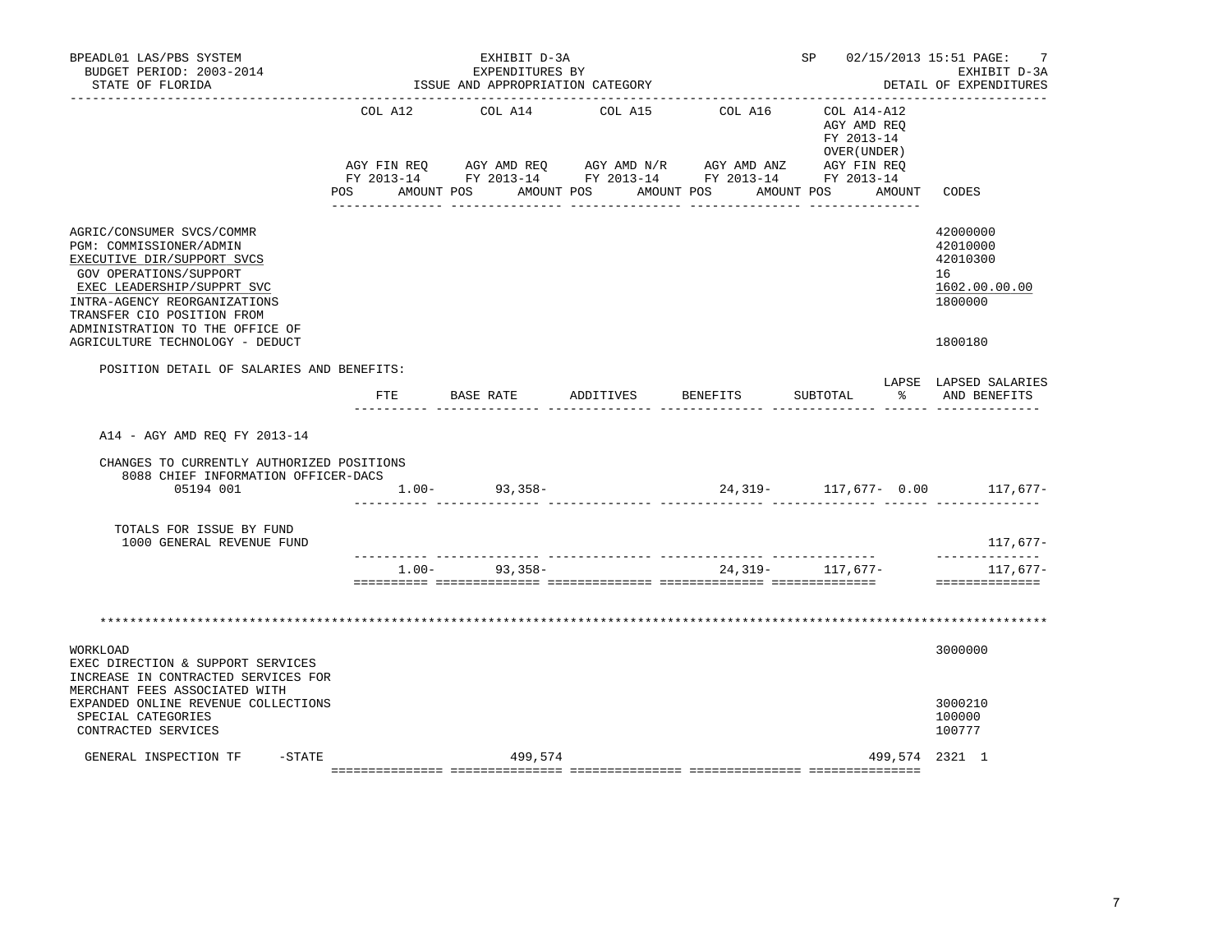| BPEADL01 LAS/PBS SYSTEM<br>BUDGET PERIOD: 2003-2014<br>STATE OF FLORIDA                                                                                                                                                            |     | EXHIBIT D-3A<br>EXPENDITURES BY<br>ISSUE AND APPROPRIATION CATEGORY                                                                |         | SP                                                       | 02/15/2013 15:51 PAGE: 8<br>EXHIBIT D-3A<br>DETAIL OF EXPENDITURES |
|------------------------------------------------------------------------------------------------------------------------------------------------------------------------------------------------------------------------------------|-----|------------------------------------------------------------------------------------------------------------------------------------|---------|----------------------------------------------------------|--------------------------------------------------------------------|
|                                                                                                                                                                                                                                    |     | COL A12 COL A14 COL A15                                                                                                            | COL A16 | COL A14-A12<br>AGY AMD REO<br>FY 2013-14<br>OVER (UNDER) |                                                                    |
|                                                                                                                                                                                                                                    | POS | AGY FIN REO AGY AMD REO AGY AMD N/R AGY AMD ANZ<br>FY 2013-14 FY 2013-14 FY 2013-14 FY 2013-14<br>AMOUNT POS AMOUNT POS AMOUNT POS |         | AGY FIN REO<br>FY 2013-14<br>AMOUNT POS<br>AMOUNT        | CODES                                                              |
| AGRIC/CONSUMER SVCS/COMMR<br>PGM: COMMISSIONER/ADMIN<br>EXECUTIVE DIR/SUPPORT SVCS<br>GOV OPERATIONS/SUPPORT<br>EXEC LEADERSHIP/SUPPRT SVC<br>WORKLOAD<br>EXEC DIRECTION & SUPPORT SERVICES<br>INCREASE IN CONTRACTED SERVICES FOR |     |                                                                                                                                    |         |                                                          | 42000000<br>42010000<br>42010300<br>16<br>1602.00.00.00<br>3000000 |
| MERCHANT FEES ASSOCIATED WITH<br>EXPANDED ONLINE REVENUE COLLECTIONS                                                                                                                                                               |     |                                                                                                                                    |         |                                                          | 3000210                                                            |

 AGENCY ISSUE NARRATIVE: 2013-2014 BUDGET YEAR NARRATIVE: IT COMPONENT? NO Amended 2013-14 Narrative after February 1, 2013

 DESCRIPTION OF ISSUE: This request is for \$499,574 in Contracted Services budget authority to pay merchant fees assessed by the State's payment processor for electronic receipts processing.

 ISSUE SUMMARY: The Department receives electronic payment (credit card, debit card, echeck and ACH) for various fees, licenses, fines and other transactions through its internet website and at various point-of-sale locations. Section 215.322(4) requires the Chief Financial Officer to establish contracts with one or more epayment processors and, in turn, state agencies are required to contract with the selected epayment processor. The State's epayment processor charges FDACS an average merchant fee of 2.5% of the total sale amount for each credit or debit card transaction. Most of the electronic payments are made using credit and debit cards.

 The Department's online receipts activity has been very limited in the past, with only a small number of license and fee types available for online payment. In an effort to better serve our customers, the Department implemented an online payment portal in October 2012, adding over 100 fees, licenses, fines and other transactions. We expect our online payment portal activity to continue to increase in FY 13-14 by at least 10% over the FY 12-13 collections.

 The 2011 Legislative Session passed HB 7215 (Laws of Florida 2011-206) amending Section 487.041, Florida Statutes, to require electronic payment of pesticide registration fees, including supplemental fees and late fees, effective January 1, 2013. This fee is collected biennially. For FY 2012-2013, FDACS anticipates receiving \$13,200,000 in pesticide registration and related fees.

 Because of our increased online capability and the statutory mandate regarding electronic payment of pesticide registration fees, we are anticipating a significant increase in the merchant fees. The Department's existing contracted services budget authority is insufficient to cover this anticipated increase.

 ADVERSE IMPACT IF NOT FUNDED: If this issue is not approved, FDACS will not have sufficient budget authority to pay merchant fees assessed for electronic receipts processing.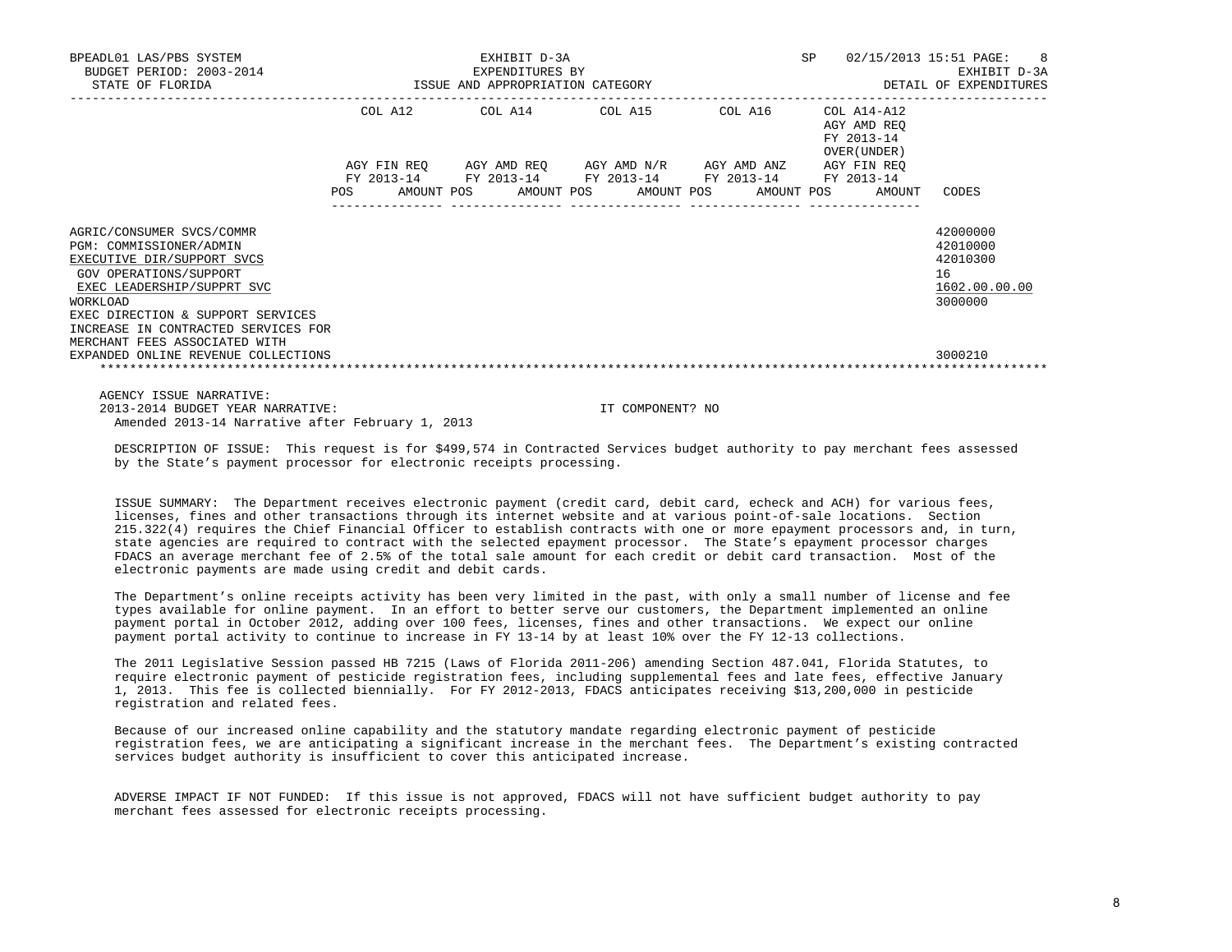| BPEADL01 LAS/PBS SYSTEM<br>BUDGET PERIOD: 2003-2014<br>STATE OF FLORIDA                                                                                                                                                                                             |                                              | --------------------------------                                                                       | EXHIBIT D-3A<br>EXPENDITURES BY<br>ISSUE AND APPROPRIATION CATEGORY |                                 | SP<br>02/15/2013 15:51 PAGE:<br>EXHIBIT D-3A<br>DETAIL OF EXPENDITURES<br>-------------------------------------- |                                                        |                                                                    |
|---------------------------------------------------------------------------------------------------------------------------------------------------------------------------------------------------------------------------------------------------------------------|----------------------------------------------|--------------------------------------------------------------------------------------------------------|---------------------------------------------------------------------|---------------------------------|------------------------------------------------------------------------------------------------------------------|--------------------------------------------------------|--------------------------------------------------------------------|
|                                                                                                                                                                                                                                                                     |                                              | COL A12                                                                                                |                                                                     |                                 | COL A14 COL A15 COL A16 COL A14-A12                                                                              | AGY AMD REQ<br>FY 2013-14<br>OVER ( UNDER )            |                                                                    |
|                                                                                                                                                                                                                                                                     |                                              |                                                                                                        |                                                                     |                                 |                                                                                                                  | POS AMOUNT POS AMOUNT POS AMOUNT POS AMOUNT POS AMOUNT | CODES                                                              |
| AGRIC/CONSUMER SVCS/COMMR<br>PGM: COMMISSIONER/ADMIN<br>EXECUTIVE DIR/SUPPORT SVCS<br>GOV OPERATIONS/SUPPORT<br>EXEC LEADERSHIP/SUPPRT SVC<br>WORKLOAD<br>EXEC DIRECTION & SUPPORT SERVICES<br>INCREASE IN CONTRACTED SERVICES FOR<br>MERCHANT FEES ASSOCIATED WITH |                                              |                                                                                                        |                                                                     |                                 |                                                                                                                  |                                                        | 42000000<br>42010000<br>42010300<br>16<br>1602.00.00.00<br>3000000 |
| EXPANDED ONLINE REVENUE COLLECTIONS                                                                                                                                                                                                                                 |                                              |                                                                                                        |                                                                     |                                 |                                                                                                                  |                                                        | 3000210                                                            |
| COST SUMMARY:                                                                                                                                                                                                                                                       |                                              |                                                                                                        |                                                                     |                                 |                                                                                                                  |                                                        |                                                                    |
|                                                                                                                                                                                                                                                                     | SPECIAL CATEGORY: Contracted Services 100777 |                                                                                                        |                                                                     |                                 |                                                                                                                  |                                                        |                                                                    |
| _________________                                                                                                                                                                                                                                                   |                                              |                                                                                                        |                                                                     |                                 |                                                                                                                  |                                                        |                                                                    |
|                                                                                                                                                                                                                                                                     | OUANTITY DESCRIPTION                         |                                                                                                        |                                                                     | CALCULATIONS<br>--------------- |                                                                                                                  | AMOUNT NEEDED<br>FY 2013-14                            |                                                                    |
|                                                                                                                                                                                                                                                                     | Projected FY 13/14 revenue                   | Anticipate 10% increase in online payment portal<br>activity over FY 12/13 (annualized)                |                                                                     | $$4,032,930 \times .025$        |                                                                                                                  | \$100,824                                              |                                                                    |
|                                                                                                                                                                                                                                                                     | Registration Fees                            | Mandated online payment of Pesticide                                                                   |                                                                     | $$13,200,000 \times .025$       |                                                                                                                  | \$330,000                                              |                                                                    |
|                                                                                                                                                                                                                                                                     | Other ecommerce revenue                      |                                                                                                        |                                                                     | $$2,750,000 \times .025$        |                                                                                                                  | \$68,750                                               |                                                                    |
|                                                                                                                                                                                                                                                                     |                                              |                                                                                                        |                                                                     | TOTAL BY FUND: GITF             |                                                                                                                  | \$499,574                                              |                                                                    |
|                                                                                                                                                                                                                                                                     |                                              |                                                                                                        |                                                                     |                                 | TOTAL ISSUE BY FUND: GITF                                                                                        | \$499,574                                              |                                                                    |
|                                                                                                                                                                                                                                                                     | Summary: This is a new issue.                |                                                                                                        |                                                                     |                                 |                                                                                                                  |                                                        |                                                                    |
| TOTAL: EXEC LEADERSHIP/SUPPRT SVC<br>BY FUND TYPE                                                                                                                                                                                                                   |                                              |                                                                                                        |                                                                     |                                 |                                                                                                                  |                                                        | 1602.00.00.00                                                      |
| GENERAL REVENUE FUND<br>TRUST FUNDS                                                                                                                                                                                                                                 |                                              | $102,087-$ 117,677-                                                                                    | 499,574                                                             |                                 |                                                                                                                  | 15,590- 1000<br>499,574 2000                           |                                                                    |
|                                                                                                                                                                                                                                                                     |                                              | TOTAL POSITIONS 1.00- 1.00-<br>TOTAL PROG COMP 102,087-381,897<br>TOTAL SALARY RATE 93,358-<br>93,358- |                                                                     |                                 |                                                                                                                  | 483,984                                                |                                                                    |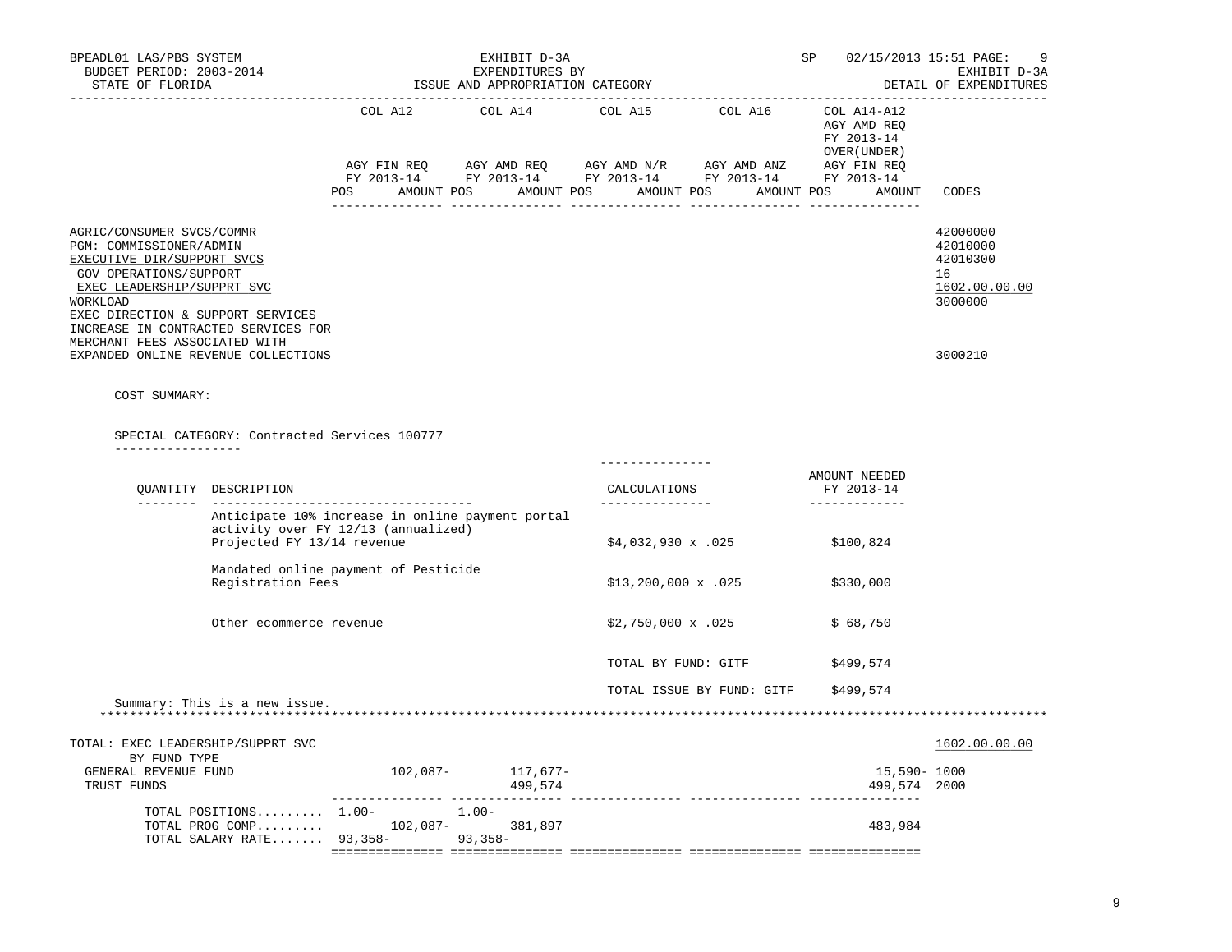| BPEADL01 LAS/PBS SYSTEM<br>BUDGET PERIOD: 2003-2014<br>STATE OF FLORIDA                                                                                                                                            |         | EXHIBIT D-3A<br>EXPENDITURES BY<br>ISSUE AND APPROPRIATION CATEGORY |                  | ______________________________ | SP 02/15/2013 15:51 PAGE: 10                              | EXHIBIT D-3A<br>DETAIL OF EXPENDITURES                             |
|--------------------------------------------------------------------------------------------------------------------------------------------------------------------------------------------------------------------|---------|---------------------------------------------------------------------|------------------|--------------------------------|-----------------------------------------------------------|--------------------------------------------------------------------|
|                                                                                                                                                                                                                    | COL A12 | COL A14                                                             | COL A15          | COL A16                        | COL A14-A12<br>AGY AMD REO<br>FY 2013-14<br>OVER (UNDER ) |                                                                    |
|                                                                                                                                                                                                                    | POS FOR | AMOUNT POS AMOUNT POS AMOUNT POS                                    |                  |                                | AMOUNT POS AMOUNT                                         | CODES                                                              |
| AGRIC/CONSUMER SVCS/COMMR<br>PGM: COMMISSIONER/ADMIN<br>DIVISION OF LICENSING<br>PUBLIC PROTECTION<br>REGULATION AND LICENSING<br>WORKLOAD<br>ADDITIONAL STAFF - DIVISION OF<br>LICENSING FOR QUALITY CONTROL UNIT |         |                                                                     |                  |                                |                                                           | 42000000<br>42010000<br>42010400<br>12<br>1204.00.00.00<br>3000000 |
| AND LEGAL COMPLIANCE SECTION<br>SALARY RATE                                                                                                                                                                        |         |                                                                     |                  |                                |                                                           | 3005120<br>000000                                                  |
| SALARY RATE                                                                                                                                                                                                        | 404,279 |                                                                     |                  |                                | 404,279                                                   |                                                                    |
| SALARIES AND BENEFITS                                                                                                                                                                                              |         | 13.00                                                               |                  |                                | 13.00                                                     | 010000                                                             |
| DIV OF LICENSING TF - STATE                                                                                                                                                                                        |         | 596,585                                                             |                  |                                | 596,585 2163 1                                            |                                                                    |
| EXPENSES                                                                                                                                                                                                           |         |                                                                     |                  |                                |                                                           | 040000                                                             |
| DIV OF LICENSING TF -STATE                                                                                                                                                                                         |         |                                                                     | 125,383 48,258   |                                | 125,383                                                   | 2163 1                                                             |
| SPECIAL CATEGORIES<br>TR/DMS/HR SVCS/STW CONTRCT                                                                                                                                                                   |         |                                                                     |                  |                                |                                                           | 100000<br>107040                                                   |
| DIV OF LICENSING TF<br>$-$ STATE                                                                                                                                                                                   |         | 4,602                                                               |                  |                                |                                                           | 4,602 2163 1                                                       |
| TOTAL: ADDITIONAL STAFF - DIVISION OF<br>LICENSING FOR QUALITY CONTROL UNIT<br>AND LEGAL COMPLIANCE SECTION                                                                                                        |         |                                                                     |                  |                                |                                                           | 3005120                                                            |
| TOTAL POSITIONS                                                                                                                                                                                                    |         | 13.00                                                               | $726,570$ 48,258 |                                | 13.00                                                     |                                                                    |
| TOTAL ISSUE<br>TOTAL SALARY RATE                                                                                                                                                                                   |         | 404,279                                                             |                  |                                | 726,570<br>404,279                                        |                                                                    |
|                                                                                                                                                                                                                    |         |                                                                     |                  |                                |                                                           |                                                                    |
| AGENCY ISSUE NARRATIVE:<br>2013-2014 BUDGET YEAR NARRATIVE:<br>Amended 2013-14 Narrative after February 1, 2013                                                                                                    |         |                                                                     | IT COMPONENT? NO |                                |                                                           |                                                                    |
| BUREAU/SECTION/SUB-SECTION/OFFICE: Legal Compliance Section, Bureau of License Issuance, Bureau of Support<br>-------------------------------- Services, Bureau of Regulation and Enforcement                      |         |                                                                     |                  |                                |                                                           |                                                                    |
| LONG RANGE PROGRAM PLAN MEASURE:                                                                                                                                                                                   |         |                                                                     |                  |                                |                                                           |                                                                    |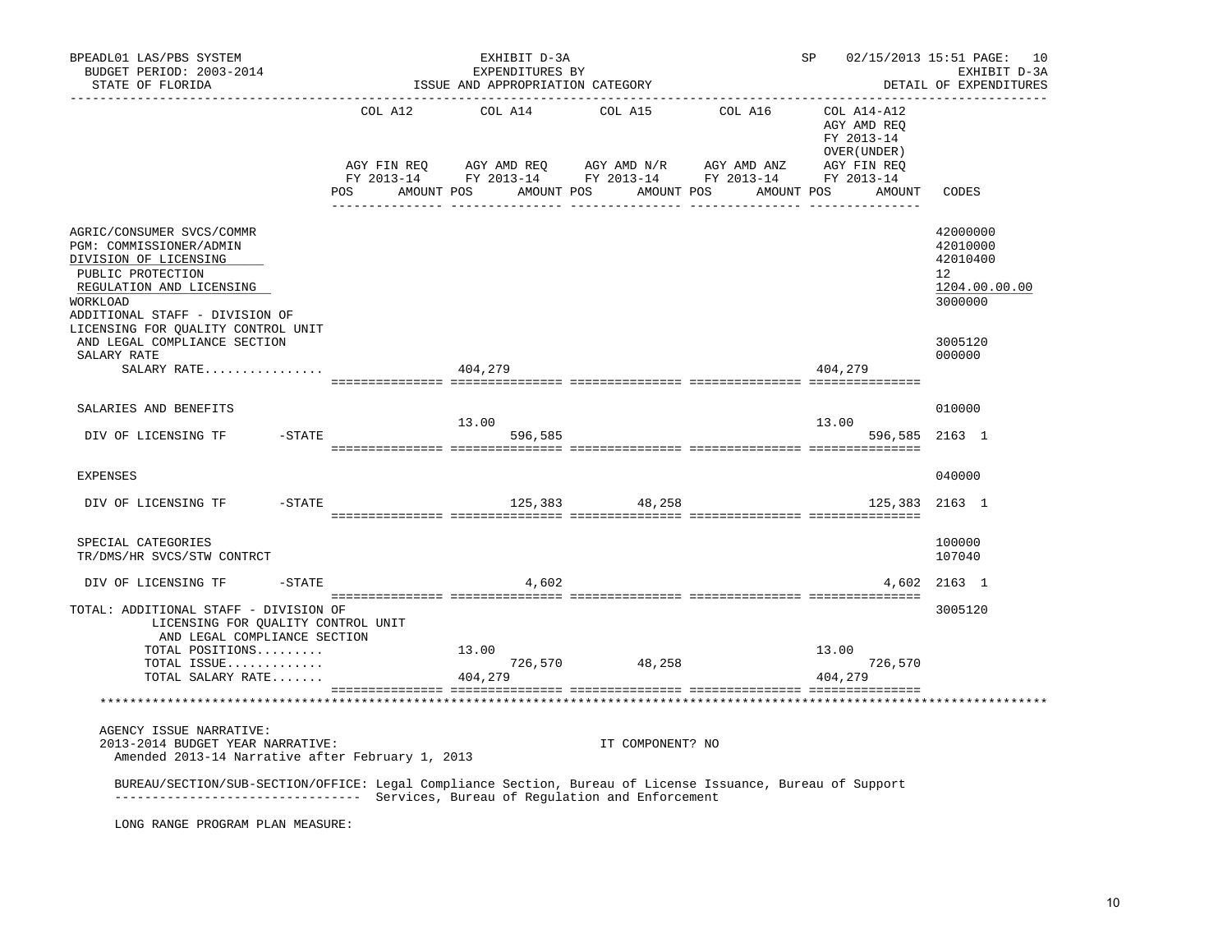| BPEADL01 LAS/PBS SYSTEM<br>BUDGET PERIOD: 2003-2014                  |                                  | EXHIBIT D-3A<br>EXPENDITURES BY |                                                             |                 | SP                                                       | 02/15/2013 15:51 PAGE: 11<br>EXHIBIT D-3A |
|----------------------------------------------------------------------|----------------------------------|---------------------------------|-------------------------------------------------------------|-----------------|----------------------------------------------------------|-------------------------------------------|
| STATE OF FLORIDA                                                     | ISSUE AND APPROPRIATION CATEGORY |                                 |                                                             |                 |                                                          | DETAIL OF EXPENDITURES                    |
|                                                                      |                                  |                                 | COL A12 COL A14 COL A15 COL A16                             |                 | COL A14-A12<br>AGY AMD REO<br>FY 2013-14<br>OVER (UNDER) |                                           |
|                                                                      | AGY FIN REO<br>FY 2013-14        |                                 | AGY AMD REO AGY AMD N/R<br>FY 2013-14 FY 2013-14 FY 2013-14 | AGY AMD ANZ     | AGY FIN REO<br>FY 2013-14                                |                                           |
|                                                                      | POS                              |                                 | ---------------                                             | --------------- | AMOUNT POS AMOUNT POS AMOUNT POS AMOUNT POS AMOUNT       | CODES                                     |
| AGRIC/CONSUMER SVCS/COMMR                                            |                                  |                                 |                                                             |                 |                                                          | 42000000                                  |
| PGM: COMMISSIONER/ADMIN                                              |                                  |                                 |                                                             |                 |                                                          | 42010000                                  |
| DIVISION OF LICENSING<br>PUBLIC PROTECTION                           |                                  |                                 |                                                             |                 |                                                          | 42010400<br>12                            |
| REGULATION AND LICENSING<br>WORKLOAD                                 |                                  |                                 |                                                             |                 |                                                          | 1204.00.00.00<br>3000000                  |
| ADDITIONAL STAFF - DIVISION OF<br>LICENSING FOR OUALITY CONTROL UNIT |                                  |                                 |                                                             |                 |                                                          |                                           |
| AND LEGAL COMPLIANCE SECTION                                         |                                  |                                 |                                                             |                 |                                                          | 3005120                                   |

#### DESCRIPTION OF ISSUE:

--------------------------------

 This request is for thirteen (13) positions to establish a six (6) position Quality Control Unit, in addition to seven (7) positions needed in the Legal Compliance section to manage the increased workload due to the demand for Concealed Weapon (CW) licenses. The Quality Control Unit will consist of five (5) Internal Auditor II positions and a Sr. Management Analyst Supervisor. The seven (7) additional positions in the Legal Compliance section include one (1) Attorney; two (2) Administrative Assistant I positions; two (2) Regulatory Specialist II positions; one (1) Staff Assistant position; and one (1) Data Processing Control Specialist position. Total annual estimated costs to the Licensing Trust Fund in the first year would be \$726,570, which includes Salaries and Benefits of \$596,585, Expenses of \$125,383, and Human Resource costs of \$4,602. Recurring costs in subsequent years are estimated to be \$678,312, after deducting one-time non-recurring costs of \$48,258.

#### ISSUE SUMMARY:

 The Division has experienced enormous growth in the nine years since coming to the Department for the first full year in Fiscal Year (FY) 2003-04. This growth is primarily attributable to the popularity of the Concealed Weapon (CW) license, as the Division now oversees one million active CW licenses; triple the 334,365 CW licensees in FY 2003-04. The Division has been proactive in facilitating the tremendous demand for CW licenses through implementation of the CW "Fast Track" process, whereby applicants may schedule and begin the license application process in any of the Division's eight statewide region offices. The Division also sought and received legislative approval to convert 36 temporary OPS (Other Personal Service) positions in the regional offices to full time positions, and also requested and received legislative approval for twenty-eight (28) additional positions to handle the tremendous volume of CW applicants.

 While engaged in the daily challenges of the tremendous volume of new CW license applicants and the un-relenting demands of a population of a million plus CW licensees, which continues to grow, the Division realizes that manpower to handle the increasing workload remains a need in the Legal Compliance section, as does a commitment to license issuance quality control. Therefore, the establishment of a significant, reliable, ongoing quality control program is sought to provide assurance that all CW licenses are issued in accordance with the guidelines outlined in s. 790.06, F.S., with respect to background checks and potential disqualifiers to prevent erroneous licensures. As of January 31, 2013, over 1,019,000 active CW licenses now exist, and an audit standard for a random sample of 3% of this population equates to over 30,000 licenses to audit for compliance with s. 790.06, Florida Statutes. The Division has no positions available to effectively review or audit a sample of a fraction of this size. In addition, there are other sub-populations of CW licensees the Division would like to audit, but lacks the manpower to do so on a one time or ongoing basis, as desired. To fulfill this goal of consistent license issuance compliant with statutes, this unit will also undertake implementation of a Division-wide quality control program in which hundreds of operating procedures, including license issuance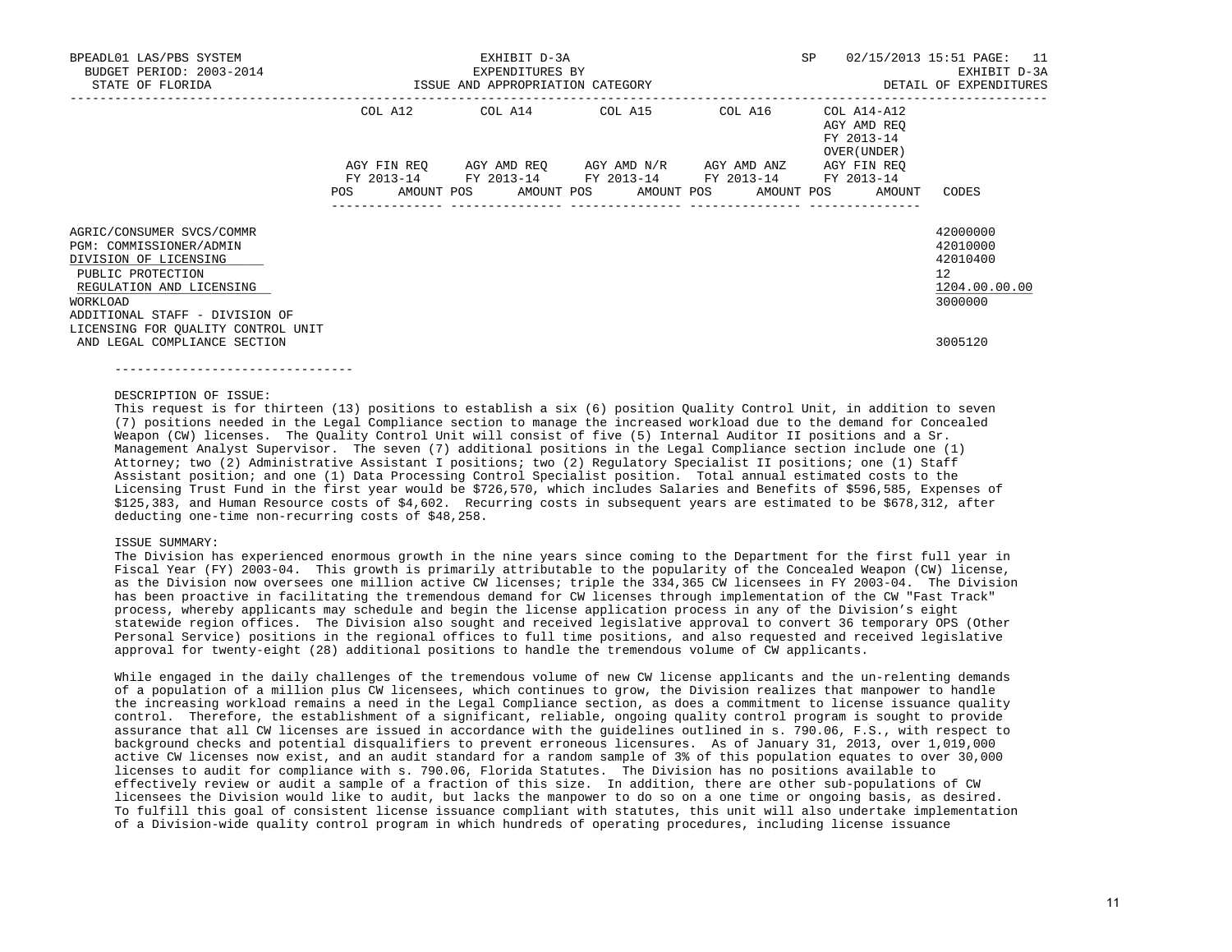| BPEADL01 LAS/PBS SYSTEM<br>BUDGET PERIOD: 2003-2014                    |                                  | EXHIBIT D-3A<br>EXPENDITURES BY |                                                                         |                        | SP                                                       | 02/15/2013 15:51 PAGE: 12<br>EXHIBIT D-3A |  |
|------------------------------------------------------------------------|----------------------------------|---------------------------------|-------------------------------------------------------------------------|------------------------|----------------------------------------------------------|-------------------------------------------|--|
| STATE OF FLORIDA                                                       | ISSUE AND APPROPRIATION CATEGORY |                                 |                                                                         | DETAIL OF EXPENDITURES |                                                          |                                           |  |
|                                                                        |                                  |                                 | COL A12 COL A14 COL A15 COL A16                                         |                        | COL A14-A12<br>AGY AMD REO<br>FY 2013-14<br>OVER (UNDER) |                                           |  |
|                                                                        | AGY FIN REO<br>FY 2013-14        |                                 | AGY AMD REO AGY AMD N/R AGY AMD ANZ<br>FY 2013-14 FY 2013-14 FY 2013-14 |                        | AGY FIN REO<br>FY 2013-14                                |                                           |  |
|                                                                        | <b>POS</b>                       |                                 | AMOUNT POS AMOUNT POS AMOUNT POS AMOUNT POS                             |                        | AMOUNT                                                   | CODES                                     |  |
| AGRIC/CONSUMER SVCS/COMMR<br>PGM: COMMISSIONER/ADMIN                   |                                  |                                 |                                                                         |                        |                                                          | 42000000<br>42010000                      |  |
| DIVISION OF LICENSING<br>PUBLIC PROTECTION                             |                                  |                                 |                                                                         |                        |                                                          | 42010400<br>12 <sup>1</sup>               |  |
| REGULATION AND LICENSING<br>WORKLOAD<br>ADDITIONAL STAFF - DIVISION OF |                                  |                                 |                                                                         |                        |                                                          | 1204.00.00.00<br>3000000                  |  |
| LICENSING FOR QUALITY CONTROL UNIT<br>AND LEGAL COMPLIANCE SECTION     |                                  |                                 |                                                                         |                        |                                                          | 3005120                                   |  |

 processes, are examined, evaluated, revised for increased efficiency where applicable, and documented, in a standard operating procedure format for current and future use, within the three bureaus.

 The Division's extraordinary growth due to the popularity of the Concealed Weapon (CW) license has resulted in a greater workload for all areas of the Division, including the Legal Compliance section. With over one million active CW licenses, the Division's Legal Compliance section's workload to make the legal interpretation on applicant criminal histories, initiate and resolve suspensions and revocations has increased substantially. Over the last five years, annual CW license administrative actions generated by the Legal section's two CW license attorneys increased almost 2 times, from 2,866 to 6,817, for the most recent 2011-12 fiscal year. The addition of a CW attorney, along with six support personnel will not only increase, from four to five, the number of attorneys handling a daily CW license legal caseload, but six additional support staff will enable the attorneys to shift time consuming phone call and written correspondence duties to support personnel, thereby allowing their focus to be on the more complex legal issues building in their work ques. Correspondingly, time consuming informal hearings will decrease as a result of improved communication with applicants and licensees facing actual or prospective administrative actions. The addition of support personnel will also shrink the time required to process administrative actions, thereby speeding the process by which a CW license is suspended for a statutory violation.

## ADVERSE IMPACT IF NOT FUNDED:

 A failure to proactively establish a quality control unit in which licenses issued are reviewed and audited, either randomly or comprehensively for statutory compliance, leaves the Division vulnerable to processes and procedures that may result in the incorrect issuance of CW licenses. The incorrect issuance of CW licenses may have very serious consequences, given the nature of the license. In addition, the failure to provide manpower support to the Legal Compliance section will result in a continuing slowdown in the time it takes to issue administrative actions, including suspensions and revocations. Finally, CW licensees facing legal charges must wait extended periods of time before the charges can be reviewed by a CW license attorney; the increasing volume of CW licensees will only lengthen this time period if a CW attorney is not brought on board.

#### COST SUMMARY:

 This request is for budget authority for five (5) Internal Auditor II-SES positions, one (1) Sr. Management Analyst Supervisor-SES position, one (1) Attorney, two (2) Regulatory Specialist II positions, two (2) Administrative Assistant I positions, one (1) Staff Assistant and one (1) Data Processing Control Specialist position with the standard Expenses and Human Resources Services package costs funded.

 The estimated annual cost of this issue to the Licensing Trust Fund of \$726,575 in FY 2013-14 would be absorbed by the trust fund's projected un-reserved fund balance of \$24M in FY 2013-14. The estimated recurring annual expenditures to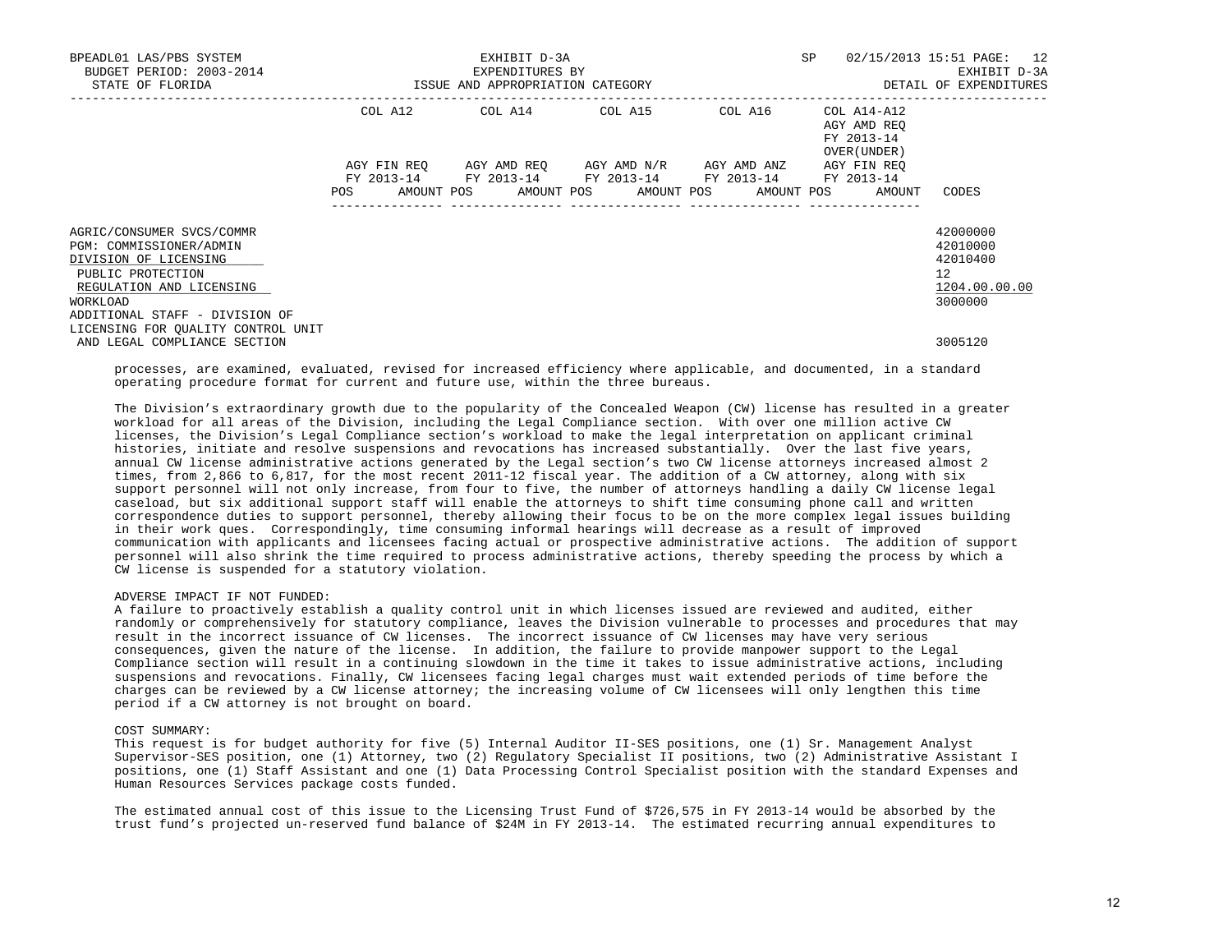| BPEADL01 LAS/PBS SYSTEM<br>BUDGET PERIOD: 2003-2014<br>STATE OF FLORIDA                                                                                                                                            |             | EXHIBIT D-3A<br>EXPENDITURES BY<br>ISSUE AND APPROPRIATION CATEGORY |                                                                        |             | SP                                                       | 02/15/2013 15:51 PAGE: 13<br>EXHIBIT D-3A<br>DETAIL OF EXPENDITURES             |
|--------------------------------------------------------------------------------------------------------------------------------------------------------------------------------------------------------------------|-------------|---------------------------------------------------------------------|------------------------------------------------------------------------|-------------|----------------------------------------------------------|---------------------------------------------------------------------------------|
|                                                                                                                                                                                                                    |             |                                                                     | COL A12 COL A14 COL A15                                                | COL A16     | COL A14-A12<br>AGY AMD REO<br>FY 2013-14<br>OVER (UNDER) |                                                                                 |
|                                                                                                                                                                                                                    | AGY FIN REO |                                                                     | AGY AMD REO AGY AMD N/R<br>FY 2013-14 FY 2013-14 FY 2013-14 FY 2013-14 | AGY AMD ANZ | AGY FIN REO<br>FY 2013-14                                |                                                                                 |
|                                                                                                                                                                                                                    | POS         |                                                                     | AMOUNT POS AMOUNT POS AMOUNT POS AMOUNT POS                            |             | AMOUNT                                                   | CODES                                                                           |
| AGRIC/CONSUMER SVCS/COMMR<br>PGM: COMMISSIONER/ADMIN<br>DIVISION OF LICENSING<br>PUBLIC PROTECTION<br>REGULATION AND LICENSING<br>WORKLOAD<br>ADDITIONAL STAFF - DIVISION OF<br>LICENSING FOR OUALITY CONTROL UNIT |             |                                                                     |                                                                        |             |                                                          | 42000000<br>42010000<br>42010400<br>12 <sup>°</sup><br>1204.00.00.00<br>3000000 |
| AND LEGAL COMPLIANCE SECTION                                                                                                                                                                                       |             |                                                                     |                                                                        |             |                                                          | 3005120                                                                         |

 the trust fund in the second year and subsequent years of \$678,317 would be absorbed by future un-reserved fund balances estimated to approximate the \$24M amount projected for FY 2013-14.

SALARIES AND BENEFITS:

|  | ----------------------<br>--------------------- |  |  |  |  |  |  |  |  |  |  |  |
|--|-------------------------------------------------|--|--|--|--|--|--|--|--|--|--|--|
|  |                                                 |  |  |  |  |  |  |  |  |  |  |  |

| CLASS CODE | TITLE                                   | PAY GRADE | NUMBER OF<br>POSITIONS |
|------------|-----------------------------------------|-----------|------------------------|
| 1656       | Internal Auditor II - SES               | 420       |                        |
| 2228       | Sr. Management Analyst Supervisor - SES | 426       |                        |
| 7736       | Attorney                                | 220       |                        |
| 0441       | Regulatory Specialist II                | 017       |                        |
| 0709       | Administrative Assistant I              | 015       |                        |
| 0120       | Staff Assistant                         | 013       |                        |
| 2013       | Data Processing Control Specialist      | 013       |                        |
|            |                                         |           |                        |

## EXPENSES:

---------------------

| OUANTITY | DESCRIPTION                                                                                                        | CALCULATIONS      | AMOUNT NEEDED<br>FY 2013-14 |
|----------|--------------------------------------------------------------------------------------------------------------------|-------------------|-----------------------------|
| 10       | Expenses package (Professional) cost of \$9,973<br>$(537, 620 \text{ of } $99,730 \text{ total is non-recurring})$ | $10 \times 9,973$ | \$99,730                    |
| 3        | Expenses package (Support) cost of \$25,653<br>$( $10, 638$ of \$25,653 is non-recurring)                          | $3 \times 8,551$  | \$25,653                    |
|          | SPECIAL CATEGORY-HUMAN RESOURCES SERVICES:                                                                         |                   |                             |
|          |                                                                                                                    |                   | AMOUNT NEEDED               |

| QUANTITY           | DESCRIPTION                            | JLATIONS<br>$\cap$ AT.O | <b>FV</b><br>2013-14 |
|--------------------|----------------------------------------|-------------------------|----------------------|
| -----              |                                        |                         |                      |
| 1 ว<br><u>ے بر</u> | (107040)<br>Human Resources Services ( |                         | .602                 |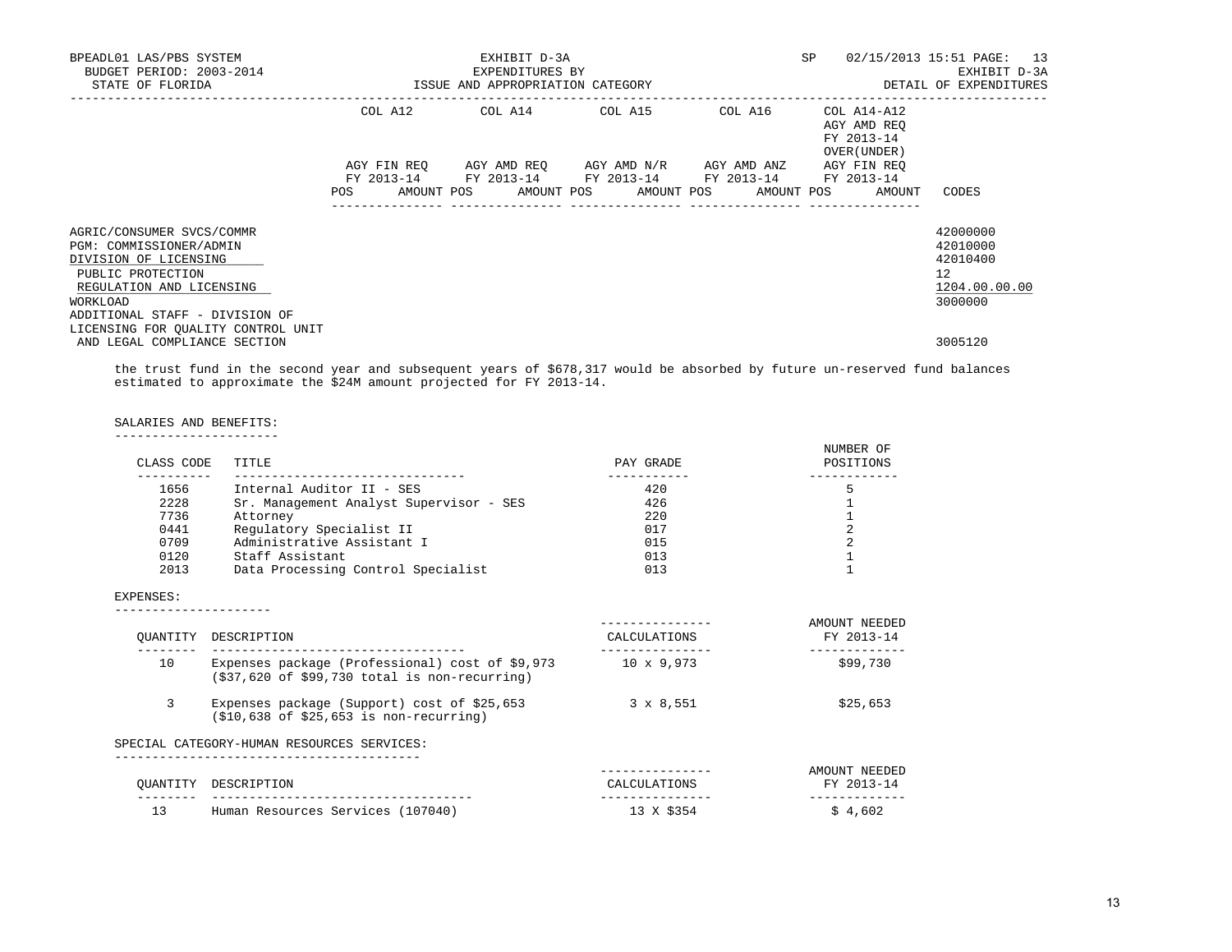| BPEADL01 LAS/PBS SYSTEM<br>BUDGET PERIOD: 2003-2014<br>STATE OF FLORIDA                                                                                                                                                                            |                       | EXHIBIT D-3A<br>EXPENDITURES BY<br>ISSUE AND APPROPRIATION CATEGORY |                                                                     |                                                                                                                                                                                                                                                                                                                      | SP                                                                     |        | 02/15/2013 15:51 PAGE: 14<br>EXHIBIT D-3A<br>DETAIL OF EXPENDITURES<br>_______________ |
|----------------------------------------------------------------------------------------------------------------------------------------------------------------------------------------------------------------------------------------------------|-----------------------|---------------------------------------------------------------------|---------------------------------------------------------------------|----------------------------------------------------------------------------------------------------------------------------------------------------------------------------------------------------------------------------------------------------------------------------------------------------------------------|------------------------------------------------------------------------|--------|----------------------------------------------------------------------------------------|
|                                                                                                                                                                                                                                                    | COL A12<br><b>POS</b> | COL A14                                                             | COL A15<br>AMOUNT POS AMOUNT POS AMOUNT POS                         | COL A16<br>$AGY \text{ } FIN \text{ } REQ \text{ } \hspace{5mm} AGY \text{ } AMD \text{ } REQ \text{ } \hspace{5mm} AGY \text{ } AMD \text{ } N/R \text{ } \hspace{5mm} AGY \text{ } AMD \text{ } ANZ \text{ } \hspace{5mm} AGY \text{ } FIN \text{ } REQ$<br>FY 2013-14 FY 2013-14 FY 2013-14 FY 2013-14 FY 2013-14 | COL A14-A12<br>AGY AMD REQ<br>FY 2013-14<br>OVER (UNDER)<br>AMOUNT POS | AMOUNT | CODES                                                                                  |
| AGRIC/CONSUMER SVCS/COMMR<br>PGM: COMMISSIONER/ADMIN<br>DIVISION OF LICENSING<br>PUBLIC PROTECTION<br>REGULATION AND LICENSING<br>WORKLOAD<br>ADDITIONAL STAFF - DIVISION OF<br>LICENSING FOR QUALITY CONTROL UNIT<br>AND LEGAL COMPLIANCE SECTION |                       |                                                                     |                                                                     |                                                                                                                                                                                                                                                                                                                      |                                                                        |        | 42000000<br>42010000<br>42010400<br>12<br>1204.00.00.00<br>3000000<br>3005120          |
| Summary: This is a new issue.                                                                                                                                                                                                                      |                       |                                                                     | Division of Licensing Trust Fund<br>(EXCLUDING SALARIES & BENEFITS) | TOTAL ISSUE BY FUND:                                                                                                                                                                                                                                                                                                 | \$129,985                                                              |        |                                                                                        |
| POSITION DETAIL OF SALARIES AND BENEFITS:                                                                                                                                                                                                          |                       |                                                                     |                                                                     |                                                                                                                                                                                                                                                                                                                      |                                                                        |        |                                                                                        |
|                                                                                                                                                                                                                                                    | FTE                   | BASE RATE                                                           | ADDITIVES BENEFITS                                                  |                                                                                                                                                                                                                                                                                                                      | SUBTOTAL                                                               |        | LAPSE LAPSED SALARIES<br>% AND BENEFITS                                                |
| A14 - AGY AMD REO FY 2013-14                                                                                                                                                                                                                       |                       |                                                                     |                                                                     |                                                                                                                                                                                                                                                                                                                      |                                                                        |        |                                                                                        |
| NEW POSITIONS<br>0120 STAFF ASSISTANT<br>C0406 001                                                                                                                                                                                                 |                       | 1.00 23,574                                                         |                                                                     | 13,200                                                                                                                                                                                                                                                                                                               | 36,774 0.00                                                            |        | 36,774                                                                                 |
| 0441 REGULATORY SPECIALIST II<br>C0404 001                                                                                                                                                                                                         |                       | 2.00 56,068                                                         |                                                                     | 27,545                                                                                                                                                                                                                                                                                                               | 83,613                                                                 | 0.00   | 83,613                                                                                 |
| 0709 ADMINISTRATIVE ASSISTANT I                                                                                                                                                                                                                    |                       |                                                                     |                                                                     |                                                                                                                                                                                                                                                                                                                      |                                                                        |        |                                                                                        |
| C0405 001<br>2013 DATA PROCESSING CONTROL SPECIALIST                                                                                                                                                                                               | 2.00                  | 51,154                                                              |                                                                     | 26,915                                                                                                                                                                                                                                                                                                               | 78,069                                                                 | 0.00   | 78,069                                                                                 |
| C0407 001                                                                                                                                                                                                                                          | 1.00                  | 23,574                                                              |                                                                     | 13,200                                                                                                                                                                                                                                                                                                               | 36,774                                                                 | 0.00   | 36,774                                                                                 |
| 1656 INTERNAL AUDITOR II - SES<br>C0401 001                                                                                                                                                                                                        | 5.00                  | 164,115                                                             |                                                                     | 77,752                                                                                                                                                                                                                                                                                                               | 241,867                                                                | 0.00   | 241,867                                                                                |
| 2228 SENIOR MANAGEMENT ANALYST SUPV - SES                                                                                                                                                                                                          |                       |                                                                     |                                                                     |                                                                                                                                                                                                                                                                                                                      |                                                                        |        |                                                                                        |
| C0402 001<br>7736 ATTORNEY                                                                                                                                                                                                                         | 1.00                  | 46,560                                                              |                                                                     | 17,319                                                                                                                                                                                                                                                                                                               | 63,879                                                                 | 0.00   | 63,879                                                                                 |

---------- -------------- -------------- -------------- -------------- ------ --------------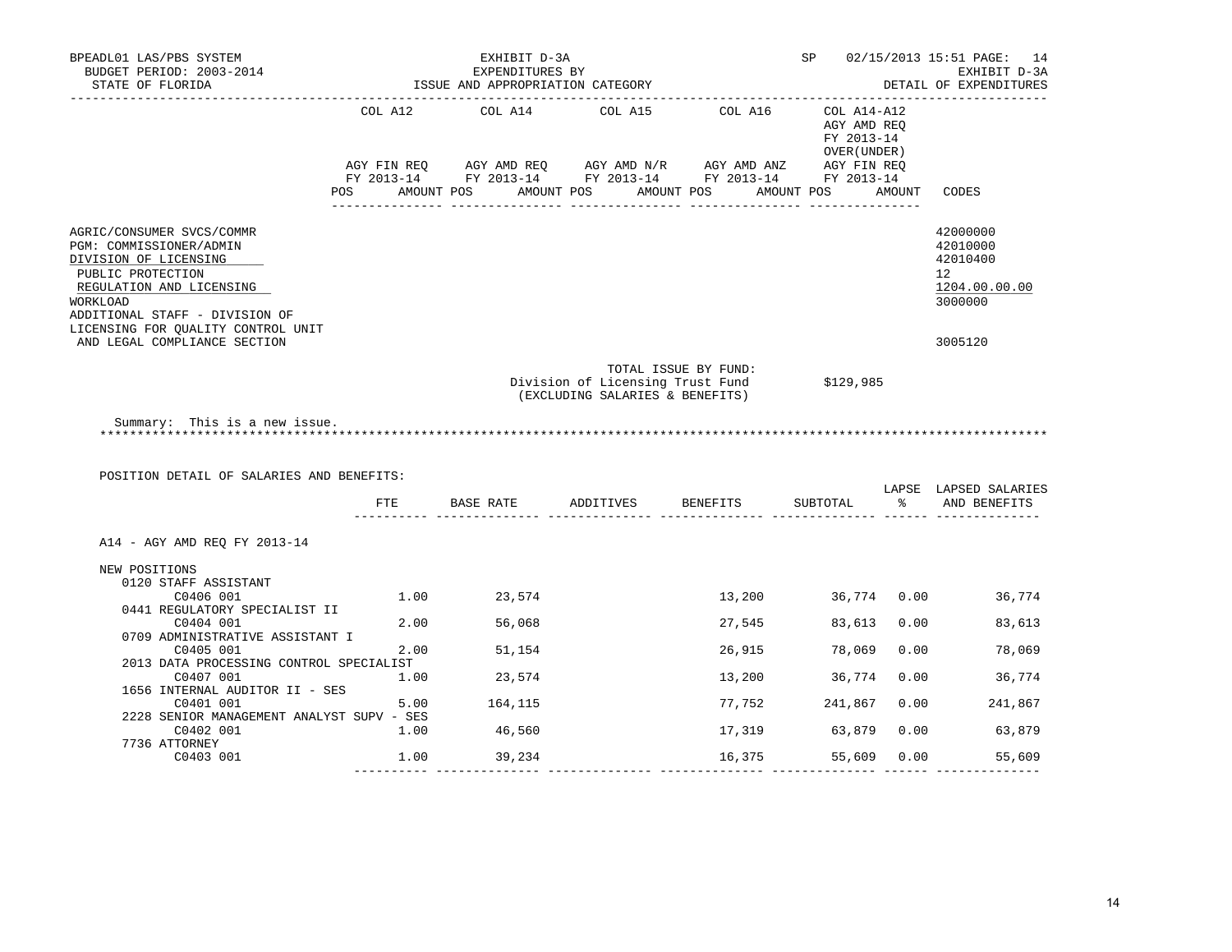| BPEADL01 LAS/PBS SYSTEM<br>BUDGET PERIOD: 2003-2014<br>STATE OF FLORIDA                                                                                                                                                                            | EXHIBIT D-3A<br>EXPENDITURES BY<br>ISSUE AND APPROPRIATION CATEGORY |                  |                                                                                                                                                                                                                                                                                                                                                                                                                                                                                                                | SP and the set of the set of the set of the set of the set of the set of the set of the set of the set of the set of the set of the set of the set of the set of the set of the set of the set of the set of the set of the se | 02/15/2013 15:51 PAGE: 15<br>EXHIBIT D-3A<br>DETAIL OF EXPENDITURES                     |
|----------------------------------------------------------------------------------------------------------------------------------------------------------------------------------------------------------------------------------------------------|---------------------------------------------------------------------|------------------|----------------------------------------------------------------------------------------------------------------------------------------------------------------------------------------------------------------------------------------------------------------------------------------------------------------------------------------------------------------------------------------------------------------------------------------------------------------------------------------------------------------|--------------------------------------------------------------------------------------------------------------------------------------------------------------------------------------------------------------------------------|-----------------------------------------------------------------------------------------|
|                                                                                                                                                                                                                                                    |                                                                     |                  | $\begin{tabular}{lllllllllllll} \multicolumn{4}{l}{{\text{COL A14}} } & \multicolumn{4}{c}{{\text{COL A15}} } & \multicolumn{4}{c}{{\text{COL A16}} } & \multicolumn{4}{c}{{\text{COL A12}} }\\ & \multicolumn{4}{c}{{\text{COL A14}} } & \multicolumn{4}{c}{{\text{COL A15}} } & \multicolumn{4}{c}{{\text{COL A16}} } & \multicolumn{4}{c}{{\text{COL A12}} }\\ & \multicolumn{4}{c}{{\text{AGY AMD REQ}}} & & \multicolumn{4}{c}{{\text{COL A14}} } & \$<br>POS AMOUNT POS AMOUNT POS AMOUNT POS AMOUNT POS | FY 2013-14<br>OVER (UNDER )<br>AMOUNT                                                                                                                                                                                          | CODES                                                                                   |
| AGRIC/CONSUMER SVCS/COMMR<br>PGM: COMMISSIONER/ADMIN<br>DIVISION OF LICENSING<br>PUBLIC PROTECTION<br>REGULATION AND LICENSING<br>WORKLOAD<br>ADDITIONAL STAFF - DIVISION OF<br>LICENSING FOR OUALITY CONTROL UNIT<br>AND LEGAL COMPLIANCE SECTION |                                                                     |                  |                                                                                                                                                                                                                                                                                                                                                                                                                                                                                                                |                                                                                                                                                                                                                                | 42000000<br>42010000<br>42010400<br>$12^{\circ}$<br>1204.00.00.00<br>3000000<br>3005120 |
| POSITION DETAIL OF SALARIES AND BENEFITS:                                                                                                                                                                                                          |                                                                     |                  |                                                                                                                                                                                                                                                                                                                                                                                                                                                                                                                | FTE BASE RATE ADDITIVES BENEFITS SUBTOTAL $\frac{1}{2}$ and benefits                                                                                                                                                           | LAPSE LAPSED SALARIES                                                                   |
|                                                                                                                                                                                                                                                    |                                                                     |                  |                                                                                                                                                                                                                                                                                                                                                                                                                                                                                                                |                                                                                                                                                                                                                                |                                                                                         |
| A14 - AGY AMD REQ FY 2013-14                                                                                                                                                                                                                       |                                                                     |                  |                                                                                                                                                                                                                                                                                                                                                                                                                                                                                                                |                                                                                                                                                                                                                                |                                                                                         |
| NEW POSITIONS                                                                                                                                                                                                                                      |                                                                     |                  |                                                                                                                                                                                                                                                                                                                                                                                                                                                                                                                |                                                                                                                                                                                                                                |                                                                                         |
| TOTALS FOR ISSUE BY FUND<br>2163 DIV OF LICENSING TF                                                                                                                                                                                               |                                                                     |                  |                                                                                                                                                                                                                                                                                                                                                                                                                                                                                                                |                                                                                                                                                                                                                                | 596,585                                                                                 |
|                                                                                                                                                                                                                                                    | 13.00   404,279                                                     |                  |                                                                                                                                                                                                                                                                                                                                                                                                                                                                                                                | 192,306 596,585                                                                                                                                                                                                                | --------------<br>596,585<br>==============                                             |
| SPECIAL PROGRAM FUNDING<br>INCREASED BACKGROUND CHECK -<br>FINGERPRINTING                                                                                                                                                                          |                                                                     |                  |                                                                                                                                                                                                                                                                                                                                                                                                                                                                                                                |                                                                                                                                                                                                                                | 4900000<br>4900470                                                                      |
| SPECIAL CATEGORIES<br>CONTRACTED SERVICES                                                                                                                                                                                                          |                                                                     |                  |                                                                                                                                                                                                                                                                                                                                                                                                                                                                                                                |                                                                                                                                                                                                                                | 100000<br>100777                                                                        |
| DIV OF LICENSING TF<br>$-$ STATE                                                                                                                                                                                                                   | 1,500,000                                                           |                  |                                                                                                                                                                                                                                                                                                                                                                                                                                                                                                                | 1,500,000 2163 1                                                                                                                                                                                                               |                                                                                         |
|                                                                                                                                                                                                                                                    |                                                                     |                  |                                                                                                                                                                                                                                                                                                                                                                                                                                                                                                                |                                                                                                                                                                                                                                |                                                                                         |
| AGENCY ISSUE NARRATIVE:<br>2013-2014 BUDGET YEAR NARRATIVE:<br>Amended 2013-14 Narrative after February 1, 2013<br>BUREAU/SECTION/SUB-SECTION/OFFICE: Bureau of License Issuance, Bureau of Support                                                |                                                                     | IT COMPONENT? NO |                                                                                                                                                                                                                                                                                                                                                                                                                                                                                                                |                                                                                                                                                                                                                                |                                                                                         |
| -------------------------------- Services, Bureau of Regulation and Enforcement                                                                                                                                                                    |                                                                     |                  |                                                                                                                                                                                                                                                                                                                                                                                                                                                                                                                |                                                                                                                                                                                                                                |                                                                                         |

15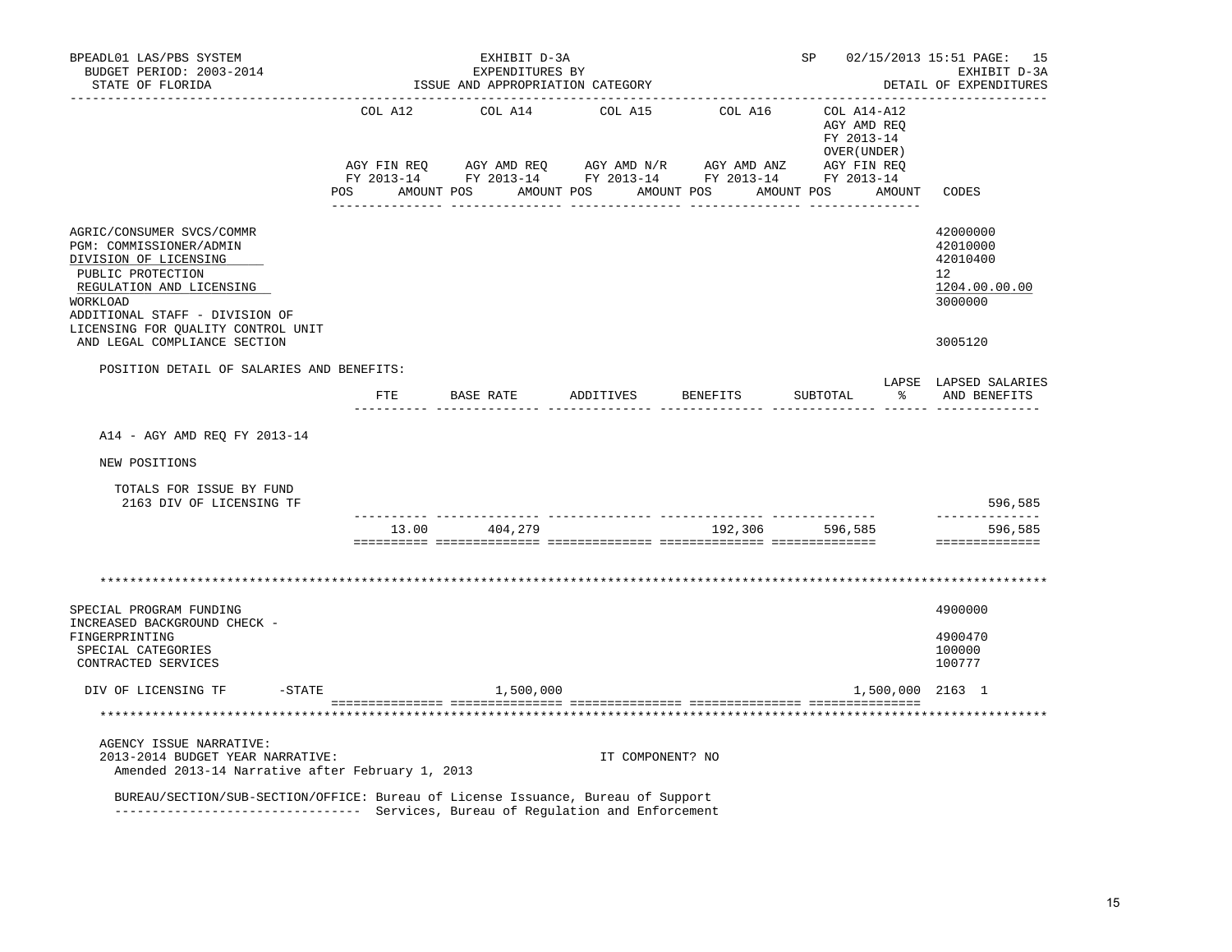| BPEADL01 LAS/PBS SYSTEM<br>BUDGET PERIOD: 2003-2014<br>STATE OF FLORIDA                                                                                                                   | ISSUE AND APPROPRIATION CATEGORY | EXHIBIT D-3A<br>EXPENDITURES BY                                                                                       | SP      | 02/15/2013 15:51 PAGE: 16<br>EXHIBIT D-3A<br>DETAIL OF EXPENDITURES |                                                                    |
|-------------------------------------------------------------------------------------------------------------------------------------------------------------------------------------------|----------------------------------|-----------------------------------------------------------------------------------------------------------------------|---------|---------------------------------------------------------------------|--------------------------------------------------------------------|
|                                                                                                                                                                                           |                                  | COL A12 COL A14 COL A15                                                                                               | COL A16 | COL A14-A12<br>AGY AMD REO<br>FY 2013-14<br>OVER (UNDER)            |                                                                    |
|                                                                                                                                                                                           | POS                              | AGY FIN REQ AGY AMD REQ AGY AMD N/R AGY AMD ANZ AGY FIN REQ<br>FY 2013-14 FY 2013-14 FY 2013-14 FY 2013-14 FY 2013-14 |         | AMOUNT POS AMOUNT POS AMOUNT POS AMOUNT POS AMOUNT                  | CODES                                                              |
| AGRIC/CONSUMER SVCS/COMMR<br>PGM: COMMISSIONER/ADMIN<br>DIVISION OF LICENSING<br>PUBLIC PROTECTION<br>REGULATION AND LICENSING<br>SPECIAL PROGRAM FUNDING<br>INCREASED BACKGROUND CHECK - |                                  |                                                                                                                       |         |                                                                     | 42000000<br>42010000<br>42010400<br>12<br>1204.00.00.00<br>4900000 |
| FINGERPRINTING                                                                                                                                                                            |                                  |                                                                                                                       |         |                                                                     | 4900470                                                            |

#### LONG RANGE PROGRAM PLAN MEASURE:

--------------------------------

#### DESCRIPTION OF ISSUE:

 The Division of Licensing requests \$1,500,000 of additional recurring budget authority in the Contracted Services category from the Division of Licensing Trust Fund to facilitate the processing of fingerprint background checks for Concealed Weapon (CW) license applications.

## ISSUE SUMMARY:

 Pursuant to sections 493.6108 and 790.06, F.S., license applicants are required to submit fingerprint cards or have their fingerprints electronically scanned and forwarded to the Florida Department of Law Enforcement (FDLE) and the Federal Bureau of Investigation (FBI) for criminal history background checks, the cost of which is included in the application fee collected from the applicant. However, this does not include a review of information in the National Instant Criminal Background Check System (NICS) which the division is implementing through a Memorandum of Understanding (MOU) with FDLE. This will allow the Division of Licensing access to information in another data base that we can't obtain otherwise since NICS checks can only be conducted by criminal justice agencies in conjunction with the issuance of a firearm permit or license.

 Demand for CW licenses remains very high, as the Division is on track to receive the largest number of new CW license applications on record, in the current Fiscal Year (FY) 2012-13, which ends June 30, 2013. In addition, demand has increased over the prior three fiscal years.

 In addition, the Division of Licensing has implemented the A major factor in the need for increased budget authority is that over 60% of all new CW applications are now being submitted in the regional offices where all background checks are submitted and paid by the Division. Prior to implementation of the regional office "Fast Track" CW application process (begun in October of 2009), most CW background fingerprint checks were taken and submitted by local law enforcement agencies throughout Florida; therefore the Division was not receiving the fingerprint fees or paying FDLE for these background checks. That has changed and with the Division now paying for the majority of CW license background checks, in combination with record demand, the Division finds itself in a projected \$1.5M deficit this year and beyond, in the Contracted Services category.

#### ADVERSE IMPACT IF NOT FUNDED:

 If this \$1,500,000 request is not approved, invoices from FDLE will not be paid and sufficient available cash collected from CW license applicants for this purpose will remain unspent.

#### COST SUMMARY: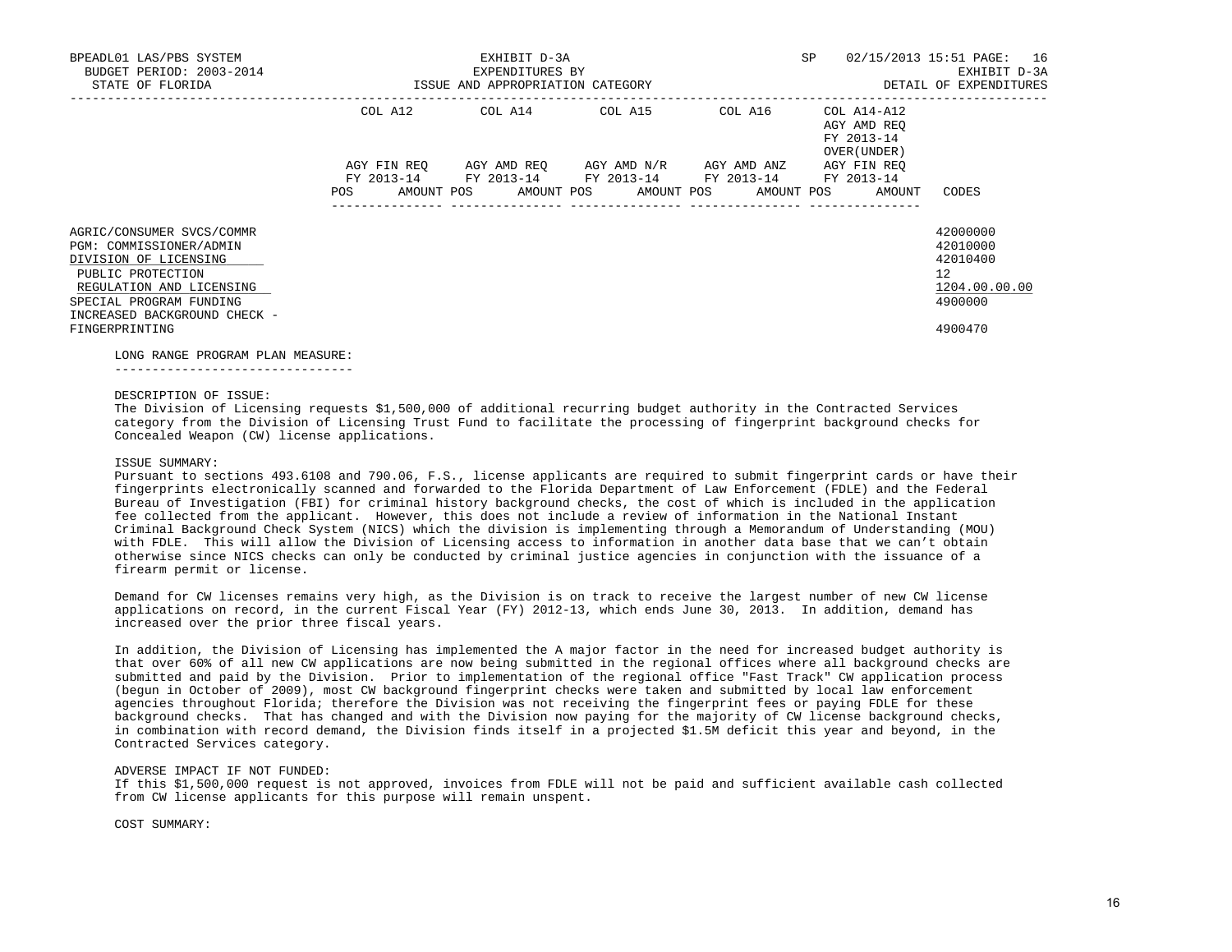| BPEADL01 LAS/PBS SYSTEM<br>BUDGET PERIOD: 2003-2014<br>STATE OF FLORIDA<br>---------------------                                                                                                            |                                      | EXHIBIT D-3A<br>EXPENDITURES BY<br>ISSUE AND APPROPRIATION CATEGORY                                                                             |                                                     | SP <sub>2</sub>                                      | 02/15/2013 15:51 PAGE: 17<br>EXHIBIT D-3A<br>DETAIL OF EXPENDITURES<br>______________ |
|-------------------------------------------------------------------------------------------------------------------------------------------------------------------------------------------------------------|--------------------------------------|-------------------------------------------------------------------------------------------------------------------------------------------------|-----------------------------------------------------|------------------------------------------------------|---------------------------------------------------------------------------------------|
|                                                                                                                                                                                                             |                                      | AGY FIN REQ AGY AMD REQ AGY AMD N/R AGY AMD ANZ AGY FIN REQ FY 2013-14 FY 2013-14 FY 2013-14<br>POS AMOUNT POS AMOUNT POS AMOUNT POS AMOUNT POS |                                                     | AGY AMD REQ<br>FY 2013-14<br>OVER (UNDER )<br>AMOUNT | CODES                                                                                 |
| AGRIC/CONSUMER SVCS/COMMR<br>PGM: COMMISSIONER/ADMIN<br>DIVISION OF LICENSING<br>PUBLIC PROTECTION<br>REGULATION AND LICENSING<br>SPECIAL PROGRAM FUNDING<br>INCREASED BACKGROUND CHECK -<br>FINGERPRINTING |                                      |                                                                                                                                                 |                                                     |                                                      | 42000000<br>42010000<br>42010400<br>12<br>1204.00.00.00<br>4900000<br>4900470         |
| Contracted Services Budget:                                                                                                                                                                                 |                                      |                                                                                                                                                 | \$6,344,519                                         |                                                      |                                                                                       |
| Background Checks (207,744 x \$31.25)<br>Estimated existing Contracted Services<br>FDLE NICS Program                                                                                                        |                                      |                                                                                                                                                 | \$6,492,000<br>\$1,251,590<br>\$128,410             |                                                      |                                                                                       |
| Total                                                                                                                                                                                                       |                                      |                                                                                                                                                 | \$7,872,000                                         |                                                      |                                                                                       |
| Estimated FY 2013-14 Deficit:                                                                                                                                                                               |                                      |                                                                                                                                                 | (S <sub>1</sub> , 527, 481)                         |                                                      |                                                                                       |
| Estimated Request (rounded):                                                                                                                                                                                |                                      |                                                                                                                                                 | 1,500,000                                           |                                                      |                                                                                       |
| SPECIAL CATEGORY-CONTRACTED SERVICES<br>______________________________________                                                                                                                              |                                      |                                                                                                                                                 |                                                     |                                                      |                                                                                       |
| OUANTITY DESCRIPTION                                                                                                                                                                                        |                                      |                                                                                                                                                 | ---------------<br>CALCULATIONS<br>________________ | AMOUNT NEEDED<br>FY 2013-14<br>-------------         |                                                                                       |
|                                                                                                                                                                                                             | Contracted Services Budget Authority |                                                                                                                                                 |                                                     | \$1,500,000                                          |                                                                                       |
| ISSUE BY FUND:                                                                                                                                                                                              |                                      |                                                                                                                                                 | Division of Licensing Trust Fund \$1,500,000        |                                                      | TOTAL                                                                                 |
| Summary: This is a new issue.                                                                                                                                                                               |                                      |                                                                                                                                                 |                                                     |                                                      |                                                                                       |
| TOTAL: REGULATION AND LICENSING<br>BY FUND TYPE                                                                                                                                                             |                                      |                                                                                                                                                 |                                                     |                                                      | 1204.00.00.00                                                                         |
| TRUST FUNDS<br>SALARY RATE                                                                                                                                                                                  |                                      | 13.00<br>404,279                                                                                                                                | 2,226,570 48,258                                    | 13.00<br>2,226,570 2000<br>404,279                   |                                                                                       |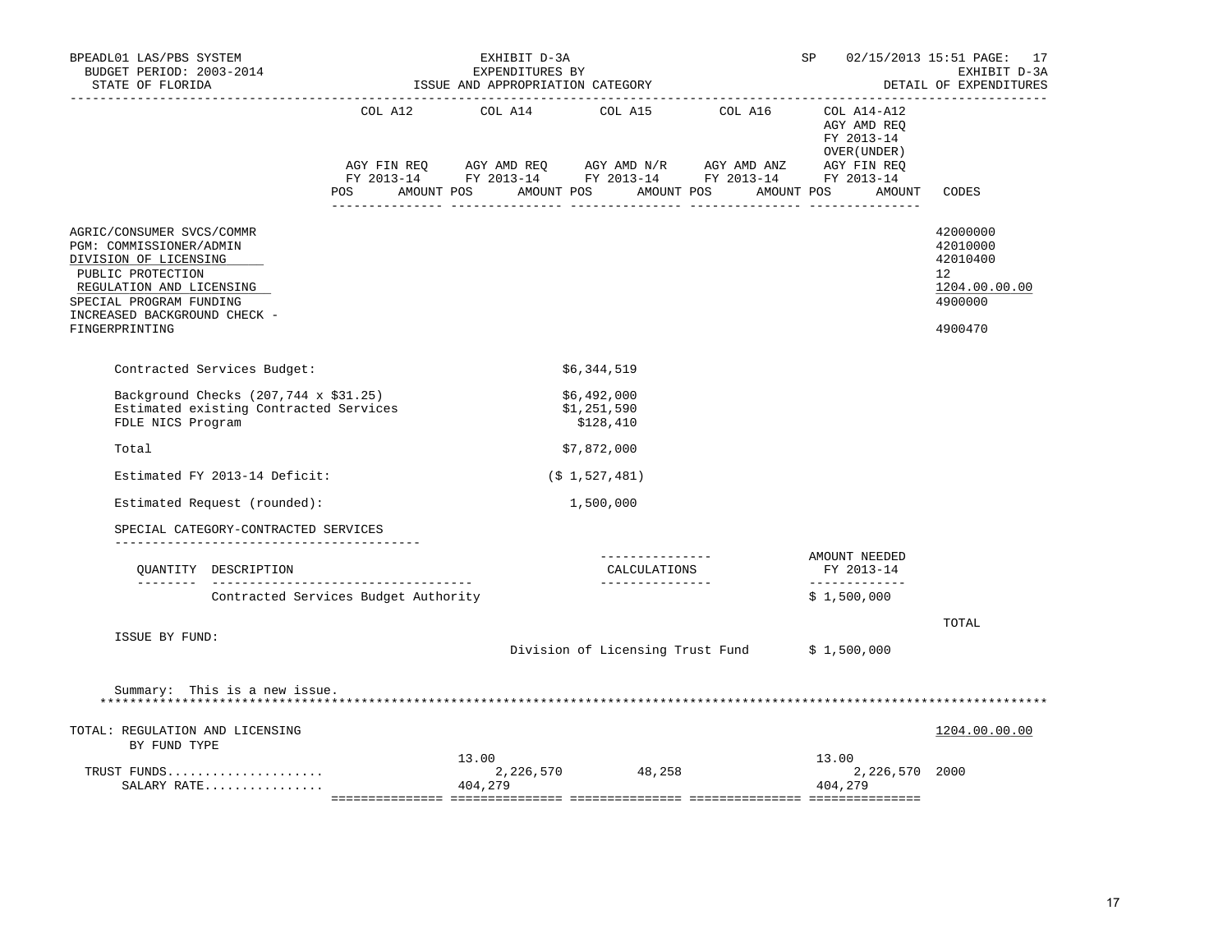| BPEADL01 LAS/PBS SYSTEM<br>BUDGET PERIOD: 2003-2014<br>STATE OF FLORIDA                                                                                                                                                                                                      |                                   | EXHIBIT D-3A<br>EXPENDITURES BY<br>ISSUE AND APPROPRIATION CATEGORY                                                                                                     |                  | SP 02/15/2013 15:51 PAGE: 18<br>EXHIBIT D-3A<br>DETAIL OF EXPENDITURES |                                                                     |                                                                    |
|------------------------------------------------------------------------------------------------------------------------------------------------------------------------------------------------------------------------------------------------------------------------------|-----------------------------------|-------------------------------------------------------------------------------------------------------------------------------------------------------------------------|------------------|------------------------------------------------------------------------|---------------------------------------------------------------------|--------------------------------------------------------------------|
|                                                                                                                                                                                                                                                                              | COL A12<br>AGY FIN REO<br>POS FOR | COL A14<br>AGY AMD REQ      AGY AMD N/R      AGY AMD ANZ      AGY FIN REQ<br>FY 2013-14 FY 2013-14 FY 2013-14 FY 2013-14 FY 2013-14<br>AMOUNT POS AMOUNT POS AMOUNT POS | COL A15 COL A16  | AMOUNT POS                                                             | COL A14-A12<br>AGY AMD REQ<br>FY 2013-14<br>OVER (UNDER )<br>AMOUNT | CODES                                                              |
| AGRIC/CONSUMER SVCS/COMMR<br>PGM: COMMISSIONER/ADMIN<br>OFFICE OF ENERGY<br>NATURAL RESOURCES/ENVIRON<br>ENERGY SUSTAIN/CLIMAT PROT<br>FUND SHIFT<br>FUND SHIFT - ENERGY FROM FEDERAL                                                                                        |                                   |                                                                                                                                                                         |                  |                                                                        |                                                                     | 42000000<br>42010000<br>42010600<br>14<br>1407.00.00.00<br>3400000 |
| GRANTS TRUST FUND TO GENERAL<br>REVENUE - DEDUCT<br>SALARY RATE<br>SALARY RATE 54,865- 54,865-                                                                                                                                                                               |                                   |                                                                                                                                                                         |                  |                                                                        |                                                                     | 3400030<br>000000                                                  |
| SALARIES AND BENEFITS                                                                                                                                                                                                                                                        |                                   |                                                                                                                                                                         |                  |                                                                        |                                                                     | 010000                                                             |
| FEDERAL GRANTS TRUST FUND -FEDERL 72,080- 72,080-                                                                                                                                                                                                                            | $1.00 - 1.00 -$                   |                                                                                                                                                                         |                  |                                                                        |                                                                     | 2261 3                                                             |
| <b>EXPENSES</b>                                                                                                                                                                                                                                                              |                                   |                                                                                                                                                                         |                  |                                                                        |                                                                     | 040000                                                             |
| FEDERAL GRANTS TRUST FUND -FEDERL                                                                                                                                                                                                                                            |                                   | $6,211 6,211-$                                                                                                                                                          |                  |                                                                        |                                                                     | 2261 3                                                             |
| SPECIAL CATEGORIES<br>TR/DMS/HR SVCS/STW CONTRCT                                                                                                                                                                                                                             |                                   |                                                                                                                                                                         |                  |                                                                        |                                                                     | 100000<br>107040                                                   |
| FEDERAL GRANTS TRUST FUND -FEDERL                                                                                                                                                                                                                                            | $354-$                            | $354 -$                                                                                                                                                                 |                  |                                                                        |                                                                     | 2261 3                                                             |
| TOTAL: FUND SHIFT - ENERGY FROM FEDERAL<br>GRANTS TRUST FUND TO GENERAL<br>REVENUE - DEDUCT                                                                                                                                                                                  |                                   |                                                                                                                                                                         |                  |                                                                        |                                                                     | 3400030                                                            |
| TOTAL POSITIONS $1.00-$<br>TOTAL SALARY RATE $54,865-$                                                                                                                                                                                                                       |                                   | $1.00-$<br>54,865-                                                                                                                                                      |                  |                                                                        |                                                                     |                                                                    |
|                                                                                                                                                                                                                                                                              |                                   |                                                                                                                                                                         |                  |                                                                        |                                                                     |                                                                    |
| AGENCY ISSUE NARRATIVE:<br>2013-2014 BUDGET YEAR NARRATIVE:                                                                                                                                                                                                                  |                                   |                                                                                                                                                                         | IT COMPONENT? NO |                                                                        |                                                                     |                                                                    |
| LONG RANGE PROGRAM PLAN MEASURE: Energy Efficiency and Renewable Energy Grants and Incentives                                                                                                                                                                                |                                   |                                                                                                                                                                         |                  |                                                                        |                                                                     |                                                                    |
| DESCRIPTION OF ISSUE:<br>To support the implementation of Chapters 212.08, 220.192, 220.193 and 377.703(2), Florida Statutes and Chapter 2012-117,<br>Laws of Florida, effective July 1, 2012, General Revenue funds in the amount of \$78,645 are requested for Fiscal Year |                                   |                                                                                                                                                                         |                  |                                                                        |                                                                     |                                                                    |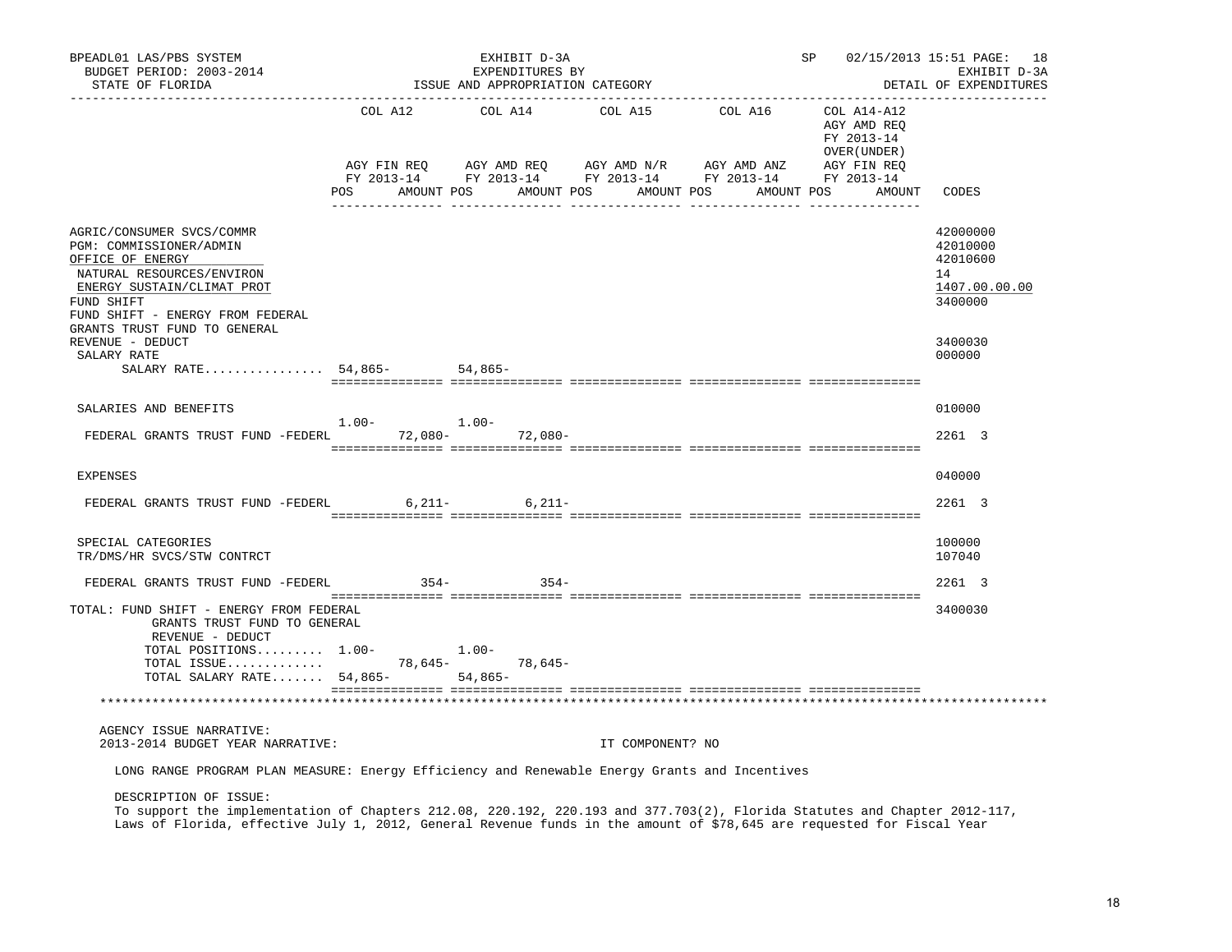| BPEADL01 LAS/PBS SYSTEM<br>BUDGET PERIOD: 2003-2014                                                                                                                                   |                                                                                                                                             | EXHIBIT D-3A<br>EXPENDITURES BY                                                 | SP                                  | 02/15/2013 15:51 PAGE: 19<br>EXHIBIT D-3A |                                                          |                                                                    |
|---------------------------------------------------------------------------------------------------------------------------------------------------------------------------------------|---------------------------------------------------------------------------------------------------------------------------------------------|---------------------------------------------------------------------------------|-------------------------------------|-------------------------------------------|----------------------------------------------------------|--------------------------------------------------------------------|
| STATE OF FLORIDA                                                                                                                                                                      | ISSUE AND APPROPRIATION CATEGORY                                                                                                            |                                                                                 |                                     |                                           |                                                          | DETAIL OF EXPENDITURES                                             |
|                                                                                                                                                                                       |                                                                                                                                             | COL A12 COL A14 COL A15 COL A16                                                 |                                     |                                           | COL A14-A12<br>AGY AMD REO<br>FY 2013-14<br>OVER (UNDER) |                                                                    |
|                                                                                                                                                                                       | AGY FIN REO<br>FY 2013-14<br>POS FOR THE POST OF THE STATE STATE STATE STATE STATE STATE STATE STATE STATE STATE STATE STATE STATE STATE ST | FY 2013-14 FY 2013-14 FY 2013-14<br>AMOUNT POS AMOUNT POS AMOUNT POS AMOUNT POS | AGY AMD REO AGY AMD N/R AGY AMD ANZ |                                           | AGY FIN REO<br>FY 2013-14<br>AMOUNT                      | CODES                                                              |
| AGRIC/CONSUMER SVCS/COMMR<br>PGM: COMMISSIONER/ADMIN<br>OFFICE OF ENERGY<br>NATURAL RESOURCES/ENVIRON<br>ENERGY SUSTAIN/CLIMAT PROT<br>FUND SHIFT<br>FUND SHIFT - ENERGY FROM FEDERAL |                                                                                                                                             |                                                                                 |                                     |                                           |                                                          | 42000000<br>42010000<br>42010600<br>14<br>1407.00.00.00<br>3400000 |
| GRANTS TRUST FUND TO GENERAL<br>REVENUE - DEDUCT                                                                                                                                      |                                                                                                                                             |                                                                                 |                                     |                                           |                                                          | 3400030                                                            |

 2013-14. The request for these funds includes the transfer of one (1) Full-Time Equivalent (FTE) from Federal Grants Trust Fund to General Revenue and related recurring administrative costs including: \$72,080 in Salaries and Benefits, \$6,211 in Expenses and \$354 in Human Resource Services. In summary, a total of \$78,645 in the General Revenue fund is requested in Fiscal Year 2013-14.

### ISSUE SUMMARY:

 Chapters 212.08, 220.192, 220.193 and 377.703(2), Florida Statutes and Chapter 2012-117, Laws of Florida became effective July 1, 2012 with the purpose of facilitating Florida Department of Agriculture and Consumer Services (FDACS) efforts to increase diversity in the state's energy portfolio, to expand energy production and to create jobs in Florida. The bill reinstates tax credits for investments in renewable energy technologies and production, and requires the Office of Energy to conduct an annual evaluation of the utilization of these tax credits, evaluate the Florida Energy Efficiency and Conservation Act, develop an Energy Clearinghouse of information regarding cost savings associated with various energy efficiency and conservation measures and promote energy efficiency across state government by establishing benchmarks and reporting requirements for energy consumption by state-owned buildings.

 Currently, one (1) Office of Energy Full-Time Equivalent (FTE) that has been designated to perform the functions required by Chapters 212.08, 220.192, 220.193 and 377.703(2), Florida Statutes and Chapter 2012-117, Laws of Florida, is being primarily funded by American Recovery and Reinvestment Act Energy Efficiency and Conservation Block Grant funds through the Federal Grants Trust Fund, however this funding will expire on November 23, 2012. Due to the upcoming expiration of federal funding FDACS will be transitioning this initiative from a grant program to a policy program as a component of the Office of Energy and hereby request a transfer of one (1) FTE Federal Grants Trust Fund to General Revenue and the related authority to fully fund this position and related expenditures after November 23, 2012 and throughout the implementation schedule of this legislation, which runs through Fiscal Year 2016-17. In summary, a total of \$78,645 in General Revenue funds is requested in Fiscal Year 2013-14.

#### ADVERSE IMPACT IF NOT FUNDED:

 State of Florida will be unable to implement initiatives directed in state legislation under Chapters 212.08, 220.192, 220.193 and 377.703(2), Florida Statutes and Chapter 2012-117, Laws of Florida.

COST SUMMARY:

#### SALARIES AND BENEFITS: --------------------------------------------

|                                                   |                         |                                                 | NUMBER<br>UE                               | <b>AMINT</b><br>I) H<br>שפשכם |
|---------------------------------------------------|-------------------------|-------------------------------------------------|--------------------------------------------|-------------------------------|
| $AT \times 7$<br>. .ODF.<br>$\cdot$ $\sim$<br>שבע | m <del>.</del> m .<br>. | DΔ<br>$\overline{\phantom{a}}$<br>-----<br>$ -$ | $\bigcap_{\mathbb{R}}$<br>∍∩פ<br>m<br>TOMS | $\cap$ $\cap$ $\cap$<br>T T T |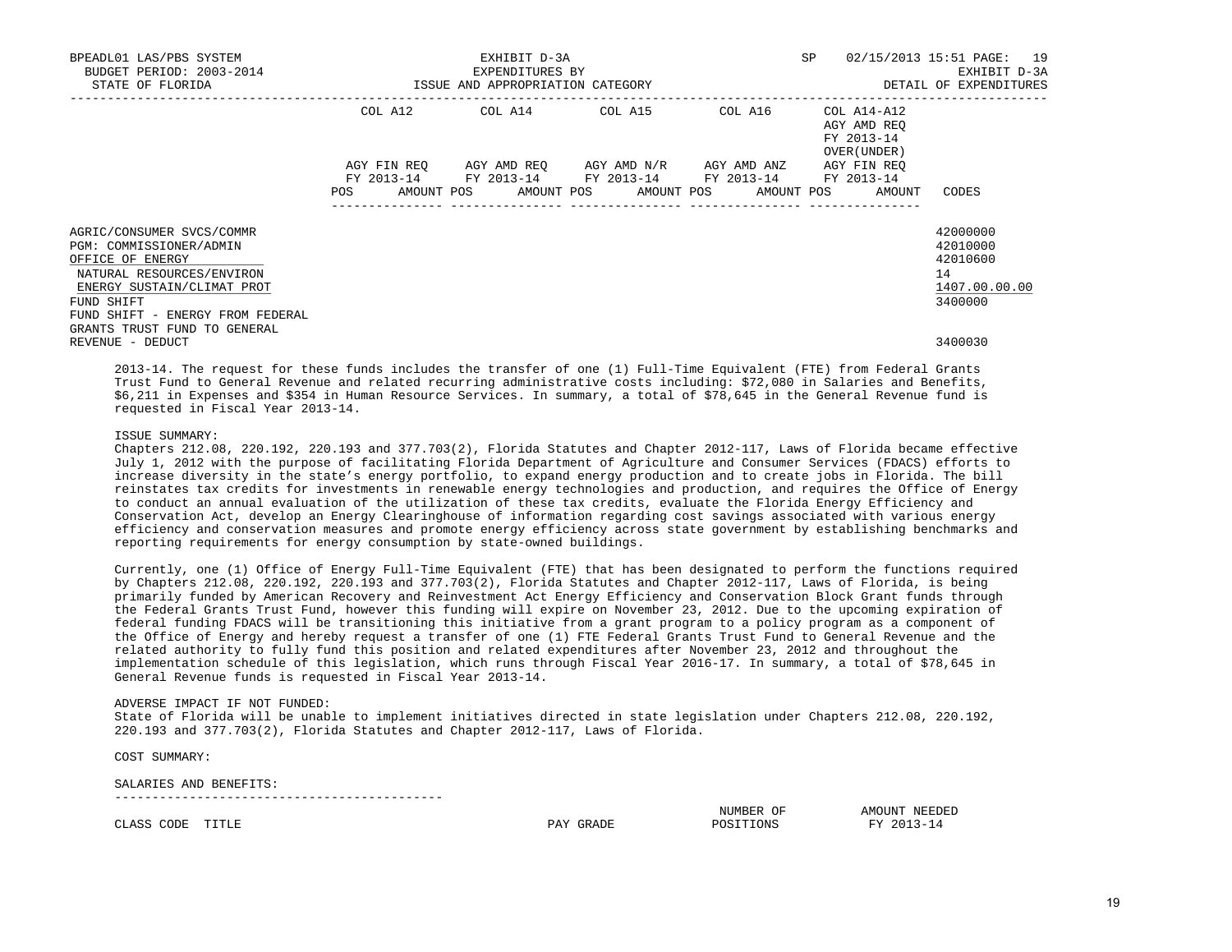| BPEADL01 LAS/PBS SYSTEM<br>BUDGET PERIOD: 2003-2014<br>STATE OF FLORIDA                                                                                                                                                                   |                                                                             |         |            | EXHIBIT D-3A<br>EXPENDITURES BY<br>ISSUE AND APPROPRIATION CATEGORY |                     |                                                                                                                                                                                                       |                               | <b>SP</b> | 02/15/2013 15:51 PAGE:<br>EXHIBIT D-3A<br>DETAIL OF EXPENDITURES |                                                                               |  |
|-------------------------------------------------------------------------------------------------------------------------------------------------------------------------------------------------------------------------------------------|-----------------------------------------------------------------------------|---------|------------|---------------------------------------------------------------------|---------------------|-------------------------------------------------------------------------------------------------------------------------------------------------------------------------------------------------------|-------------------------------|-----------|------------------------------------------------------------------|-------------------------------------------------------------------------------|--|
|                                                                                                                                                                                                                                           |                                                                             | POS FOR | AMOUNT POS | AMOUNT POS<br>----------------                                      |                     | COL A12 COL A14 COL A15 COL A16 COL A14-A12<br>AGY FIN REQ AGY AMD REQ AGY AMD N/R AGY AMD ANZ AGY FIN REQ<br>FY 2013-14 FY 2013-14 FY 2013-14 FY 2013-14 FY 2013-14<br>AMOUNT POS<br>_______________ | AMOUNT POS<br>_______________ |           | AGY AMD REO<br>FY 2013-14<br>OVER (UNDER)<br>AMOUNT              | CODES                                                                         |  |
| AGRIC/CONSUMER SVCS/COMMR<br>PGM: COMMISSIONER/ADMIN<br>OFFICE OF ENERGY<br>NATURAL RESOURCES/ENVIRON<br>ENERGY SUSTAIN/CLIMAT PROT<br>FUND SHIFT<br>FUND SHIFT - ENERGY FROM FEDERAL<br>GRANTS TRUST FUND TO GENERAL<br>REVENUE - DEDUCT |                                                                             |         |            |                                                                     |                     |                                                                                                                                                                                                       |                               |           |                                                                  | 42000000<br>42010000<br>42010600<br>14<br>1407.00.00.00<br>3400000<br>3400030 |  |
|                                                                                                                                                                                                                                           | 2224 Senior Management Analyst I SES                                        |         |            |                                                                     | ------------<br>022 |                                                                                                                                                                                                       | (1)                           |           | (\$72,080)                                                       |                                                                               |  |
| EXPENSES:                                                                                                                                                                                                                                 |                                                                             |         |            |                                                                     |                     |                                                                                                                                                                                                       |                               |           |                                                                  |                                                                               |  |
| OUANTITY                                                                                                                                                                                                                                  | DESCRIPTION                                                                 |         |            |                                                                     |                     |                                                                                                                                                                                                       | CALCULATIONS                  |           | FY 2013-14                                                       |                                                                               |  |
| ---------                                                                                                                                                                                                                                 | (1) Annual Expenses                                                         |         |            |                                                                     |                     |                                                                                                                                                                                                       | 1 X (6,211)                   |           | $(5 \t 6, 211)$                                                  |                                                                               |  |
|                                                                                                                                                                                                                                           | SPECIAL CATEGORY: HUMAN RESOURCES SERVICES<br>_____________________________ |         |            |                                                                     |                     |                                                                                                                                                                                                       |                               |           |                                                                  |                                                                               |  |
| OUANTITY                                                                                                                                                                                                                                  | DESCRIPTION                                                                 |         |            |                                                                     |                     |                                                                                                                                                                                                       | ---------------               |           | CALCULATIONS FY 2013-14                                          | AMOUNT NEEDED                                                                 |  |
| (1)                                                                                                                                                                                                                                       | Human Resources Services                                                    |         |            |                                                                     |                     |                                                                                                                                                                                                       | . <u>.</u><br>1 X (354)       |           | (S 354)                                                          | -------------                                                                 |  |

TOTAL ISSUE BY FUND: Federal Grants Trust Fund (\$78,645)

Amended 2013-14 Narrative after February 1, 2013

 Currently, one (1) Office of Energy Full-Time Equivalent (FTE) that has been designated to perform the functions required by Chapters 212.08, 220.192, 220.193 and 377.703(2), Florida Statutes and Chapter 2012-117, Laws of Florida, is being primarily funded by American Recovery and Reinvestment Act Energy Efficiency and Conservation Block Grant funds through the Federal Grants Trust Fund, however this funding will expire on November 23, 2012. Due to the upcoming expiration of federal funding FDACS will be transitioning this initiative from a grant program to a policy program as a component of the Office of Energy and hereby request a transfer of one (1) FTE Federal Grants Trust Fund to General Revenue and the related authority to fully fund this position and related expenditures after November 23, 2012, (subsequently the Office of Energy received an extention of grant funds through September 30, 2013); however there is a three (3) month close out period after the initial end date to continue to pay for staff. The implementation schedule of this legislation will continue through Fiscal Year 2016-17. In summary, a total of \$78,645 in General Revenue funds is requested in Fiscal Year 2013-14.

\*\*\*\*\*\*\*\*\*\*\*\*\*\*\*\*\*\*\*\*\*\*\*\*\*\*\*\*\*\*\*\*\*\*\*\*\*\*\*\*\*\*\*\*\*\*\*\*\*\*\*\*\*\*\*\*\*\*\*\*\*\*\*\*\*\*\*\*\*\*\*\*\*\*\*\*\*\*\*\*\*\*\*\*\*\*\*\*\*\*\*\*\*\*\*\*\*\*\*\*\*\*\*\*\*\*\*\*\*\*\*\*\*\*\*\*\*\*\*\*\*\*\*\*\*\*\*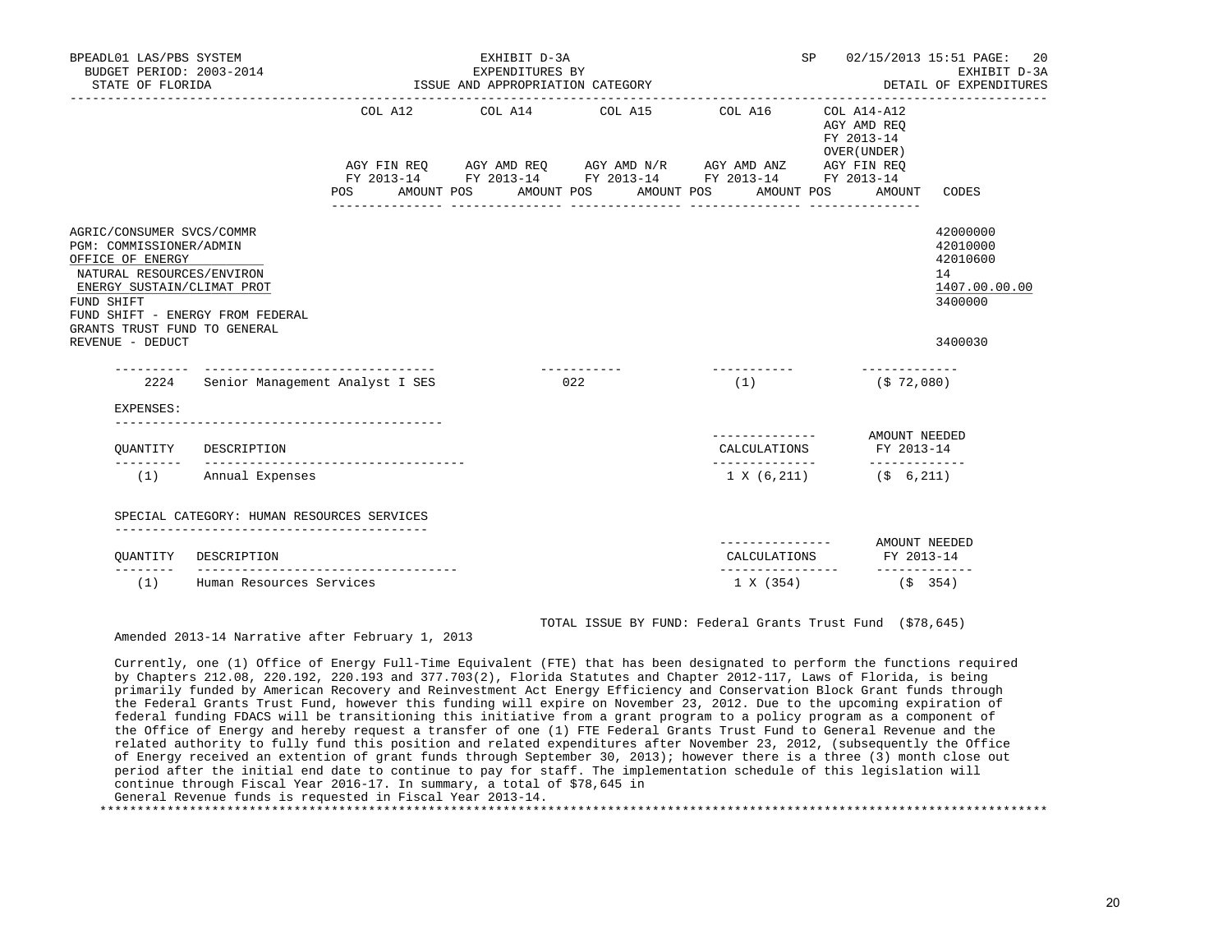| BPEADL01 LAS/PBS SYSTEM<br>BUDGET PERIOD: 2003-2014<br>STATE OF FLORIDA                                                                                                                                                                   |         | EXHIBIT D-3A<br>EXPENDITURES BY<br>ISSUE AND APPROPRIATION CATEGORY                                                                                                                                                                                                                                                                                    |         |          | . _ _ _ _ _ _ _ _ _ _ _ _ _ _                             |        | SP 02/15/2013 15:51 PAGE:<br>21<br>EXHIBIT D-3A<br>DETAIL OF EXPENDITURES     |  |
|-------------------------------------------------------------------------------------------------------------------------------------------------------------------------------------------------------------------------------------------|---------|--------------------------------------------------------------------------------------------------------------------------------------------------------------------------------------------------------------------------------------------------------------------------------------------------------------------------------------------------------|---------|----------|-----------------------------------------------------------|--------|-------------------------------------------------------------------------------|--|
|                                                                                                                                                                                                                                           | COL A12 | COL A14<br>$\begin{array}{lllllll} \text{AGY}\ \text{FIN}\ \text{REQ} \qquad & \text{AGY}\ \text{AMD}\ \text{REQ} \qquad & \text{AGY}\ \text{AMD}\ \text{N/R} \qquad & \text{AGY}\ \text{MID}\ \text{ANZ} \qquad & \text{AGY}\ \text{FIN}\ \text{REQ} \qquad & \text{FY}\ 2013-14 \qquad & \text{FY}\ 2013-14 \qquad & \text{FY}\ 2013-14 \end{array}$ | COL A15 | COL A16  | COL A14-A12<br>AGY AMD REO<br>FY 2013-14<br>OVER (UNDER ) |        |                                                                               |  |
|                                                                                                                                                                                                                                           |         | POS AMOUNT POS AMOUNT POS AMOUNT POS                                                                                                                                                                                                                                                                                                                   |         |          | AMOUNT POS                                                | AMOUNT | CODES                                                                         |  |
| AGRIC/CONSUMER SVCS/COMMR<br>PGM: COMMISSIONER/ADMIN<br>OFFICE OF ENERGY<br>NATURAL RESOURCES/ENVIRON<br>ENERGY SUSTAIN/CLIMAT PROT<br>FUND SHIFT<br>FUND SHIFT - ENERGY FROM FEDERAL<br>GRANTS TRUST FUND TO GENERAL<br>REVENUE - DEDUCT |         |                                                                                                                                                                                                                                                                                                                                                        |         |          |                                                           |        | 42000000<br>42010000<br>42010600<br>14<br>1407.00.00.00<br>3400000<br>3400030 |  |
| POSITION DETAIL OF SALARIES AND BENEFITS:                                                                                                                                                                                                 |         |                                                                                                                                                                                                                                                                                                                                                        |         |          |                                                           |        |                                                                               |  |
|                                                                                                                                                                                                                                           |         | FTE BASE RATE ADDITIVES                                                                                                                                                                                                                                                                                                                                |         | BENEFITS | SUBTOTAL                                                  |        | LAPSE LAPSED SALARIES<br>% AND BENEFITS                                       |  |
| A12 - AGY FIN REO FY 2013-14<br>CHANGES TO CURRENTLY AUTHORIZED POSITIONS<br>2224 GOVERNMENT ANALYST I<br>C2224 001                                                                                                                       |         | $1.00 - 54,865 -$                                                                                                                                                                                                                                                                                                                                      |         |          |                                                           |        | $17,215$ - $72,080$ - 0.00 $72,080$ -                                         |  |
| TOTALS FOR ISSUE BY FUND<br>2261 FEDERAL GRANTS TRUST FUND                                                                                                                                                                                |         |                                                                                                                                                                                                                                                                                                                                                        |         |          |                                                           |        | 72,080-                                                                       |  |
|                                                                                                                                                                                                                                           | 1.00-   | 54,865-                                                                                                                                                                                                                                                                                                                                                |         |          | 17,215- 72,080-                                           |        | ______________<br>$72,080-$<br>==============                                 |  |
| A14 - AGY AMD REQ FY 2013-14                                                                                                                                                                                                              |         |                                                                                                                                                                                                                                                                                                                                                        |         |          |                                                           |        |                                                                               |  |
| CHANGES TO CURRENTLY AUTHORIZED POSITIONS<br>2224 GOVERNMENT ANALYST I                                                                                                                                                                    |         |                                                                                                                                                                                                                                                                                                                                                        |         |          |                                                           |        |                                                                               |  |
| C2224 001                                                                                                                                                                                                                                 |         | $1.00 - 54,865 -$                                                                                                                                                                                                                                                                                                                                      |         |          |                                                           |        | $17,215-72,080-0.00$ 72,080-                                                  |  |
| TOTALS FOR ISSUE BY FUND<br>2261 FEDERAL GRANTS TRUST FUND                                                                                                                                                                                |         |                                                                                                                                                                                                                                                                                                                                                        |         |          |                                                           |        | 72,080-                                                                       |  |
|                                                                                                                                                                                                                                           | $1.00-$ | 54,865-                                                                                                                                                                                                                                                                                                                                                |         |          | 17,215- 72,080-                                           |        | ------------<br>72,080-<br>==============                                     |  |
|                                                                                                                                                                                                                                           |         |                                                                                                                                                                                                                                                                                                                                                        |         |          |                                                           |        |                                                                               |  |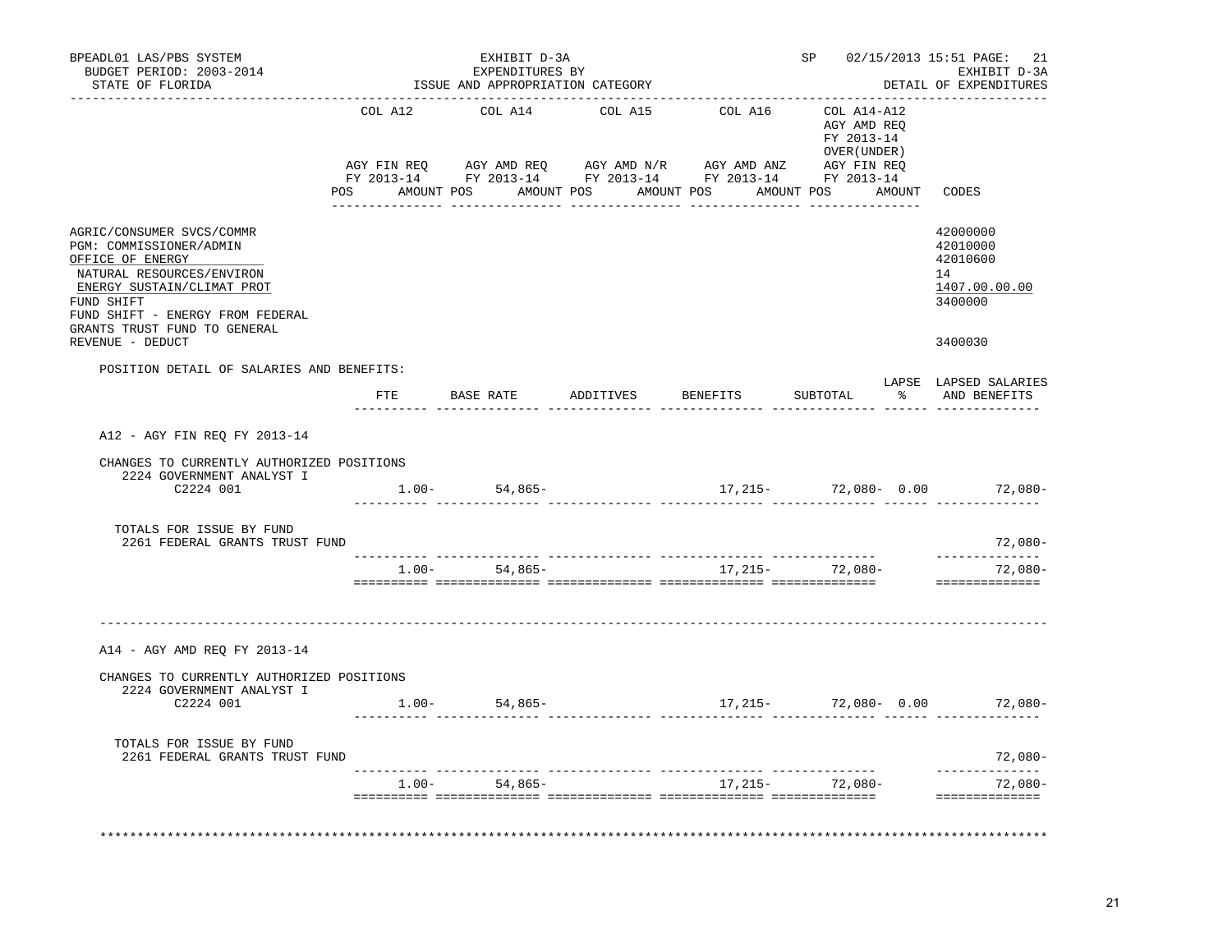| BPEADL01 LAS/PBS SYSTEM<br>BUDGET PERIOD: 2003-2014<br>STATE OF FLORIDA                                                                                                                                                                                                      |                                      |            |                       | EXHIBIT D-3A<br>EXPENDITURES BY | ISSUE AND APPROPRIATION CATEGORY |                                                                                                                                        | SP                                                                                | 02/15/2013 15:51 PAGE:<br>22<br>EXHIBIT D-3A<br>DETAIL OF EXPENDITURES |
|------------------------------------------------------------------------------------------------------------------------------------------------------------------------------------------------------------------------------------------------------------------------------|--------------------------------------|------------|-----------------------|---------------------------------|----------------------------------|----------------------------------------------------------------------------------------------------------------------------------------|-----------------------------------------------------------------------------------|------------------------------------------------------------------------|
|                                                                                                                                                                                                                                                                              | COL A12<br>AGY FIN REO<br><b>POS</b> | FY 2013-14 | COL A14<br>AMOUNT POS |                                 | COL A15<br>AMOUNT POS            | COL A16<br>AGY AMD REQ      AGY AMD N/R      AGY AMD ANZ      AGY FIN REQ<br>FY 2013-14 FY 2013-14 FY 2013-14 FY 2013-14<br>AMOUNT POS | COL A14-A12<br>AGY AMD REQ<br>FY 2013-14<br>OVER (UNDER )<br>AMOUNT POS<br>AMOUNT | CODES                                                                  |
| AGRIC/CONSUMER SVCS/COMMR<br>PGM: COMMISSIONER/ADMIN<br>OFFICE OF ENERGY<br>NATURAL RESOURCES/ENVIRON<br>ENERGY SUSTAIN/CLIMAT PROT<br>FUND SHIFT<br>FUND SHIFT - ENERGY FROM FEDERAL<br>GRANTS TRUST FUND TO GENERAL                                                        |                                      |            |                       |                                 |                                  |                                                                                                                                        |                                                                                   | 42000000<br>42010000<br>42010600<br>14<br>1407.00.00.00<br>3400000     |
| REVENUE - ADD                                                                                                                                                                                                                                                                |                                      |            |                       |                                 |                                  |                                                                                                                                        |                                                                                   | 3400040                                                                |
| SALARY RATE<br>SALARY RATE $54,865$                                                                                                                                                                                                                                          |                                      |            | 54,865                |                                 |                                  |                                                                                                                                        |                                                                                   | 000000                                                                 |
|                                                                                                                                                                                                                                                                              |                                      |            |                       |                                 |                                  |                                                                                                                                        |                                                                                   |                                                                        |
| SALARIES AND BENEFITS                                                                                                                                                                                                                                                        |                                      |            |                       |                                 |                                  |                                                                                                                                        |                                                                                   | 010000                                                                 |
| GENERAL REVENUE FUND                                                                                                                                                                                                                                                         | 1.00<br>$-STATE$                     | 72,080     | 1.00                  | 72,080                          |                                  |                                                                                                                                        |                                                                                   | 1000 1                                                                 |
| <b>EXPENSES</b>                                                                                                                                                                                                                                                              |                                      |            |                       |                                 |                                  |                                                                                                                                        |                                                                                   | 040000                                                                 |
| GENERAL REVENUE FUND                                                                                                                                                                                                                                                         | $-STATE$                             | 6,211      |                       | 6,211                           |                                  |                                                                                                                                        |                                                                                   | 1000 1                                                                 |
| SPECIAL CATEGORIES<br>TR/DMS/HR SVCS/STW CONTRCT                                                                                                                                                                                                                             |                                      |            |                       |                                 |                                  |                                                                                                                                        |                                                                                   | 100000<br>107040                                                       |
| GENERAL REVENUE FUND<br>$-$ STATE                                                                                                                                                                                                                                            |                                      | 354        |                       | 354                             |                                  |                                                                                                                                        |                                                                                   | 1000 1                                                                 |
| TOTAL: FUND SHIFT - ENERGY FROM FEDERAL<br>GRANTS TRUST FUND TO GENERAL<br>REVENUE - ADD<br>TOTAL POSITIONS 1.00                                                                                                                                                             |                                      |            | 1.00                  |                                 |                                  |                                                                                                                                        |                                                                                   | 3400040                                                                |
| TOTAL ISSUE<br>TOTAL SALARY RATE 54,865                                                                                                                                                                                                                                      |                                      |            | 78,645<br>54,865      | 78,645                          |                                  |                                                                                                                                        |                                                                                   |                                                                        |
|                                                                                                                                                                                                                                                                              |                                      |            |                       |                                 |                                  |                                                                                                                                        |                                                                                   |                                                                        |
| AGENCY ISSUE NARRATIVE:<br>2013-2014 BUDGET YEAR NARRATIVE:                                                                                                                                                                                                                  |                                      |            |                       |                                 | IT COMPONENT? NO                 |                                                                                                                                        |                                                                                   |                                                                        |
| LONG RANGE PROGRAM PLAN MEASURE: Energy Efficiency and Renewable Energy Grants and Incentives                                                                                                                                                                                |                                      |            |                       |                                 |                                  |                                                                                                                                        |                                                                                   |                                                                        |
| DESCRIPTION OF ISSUE:<br>To support the implementation of Chapters 212.08, 220.192, 220.193 and 377.703(2), Florida Statutes and Chapter 2012-117,<br>Laws of Florida, effective July 1, 2012, General Revenue funds in the amount of \$78,645 are requested for Fiscal Year |                                      |            |                       |                                 |                                  |                                                                                                                                        |                                                                                   |                                                                        |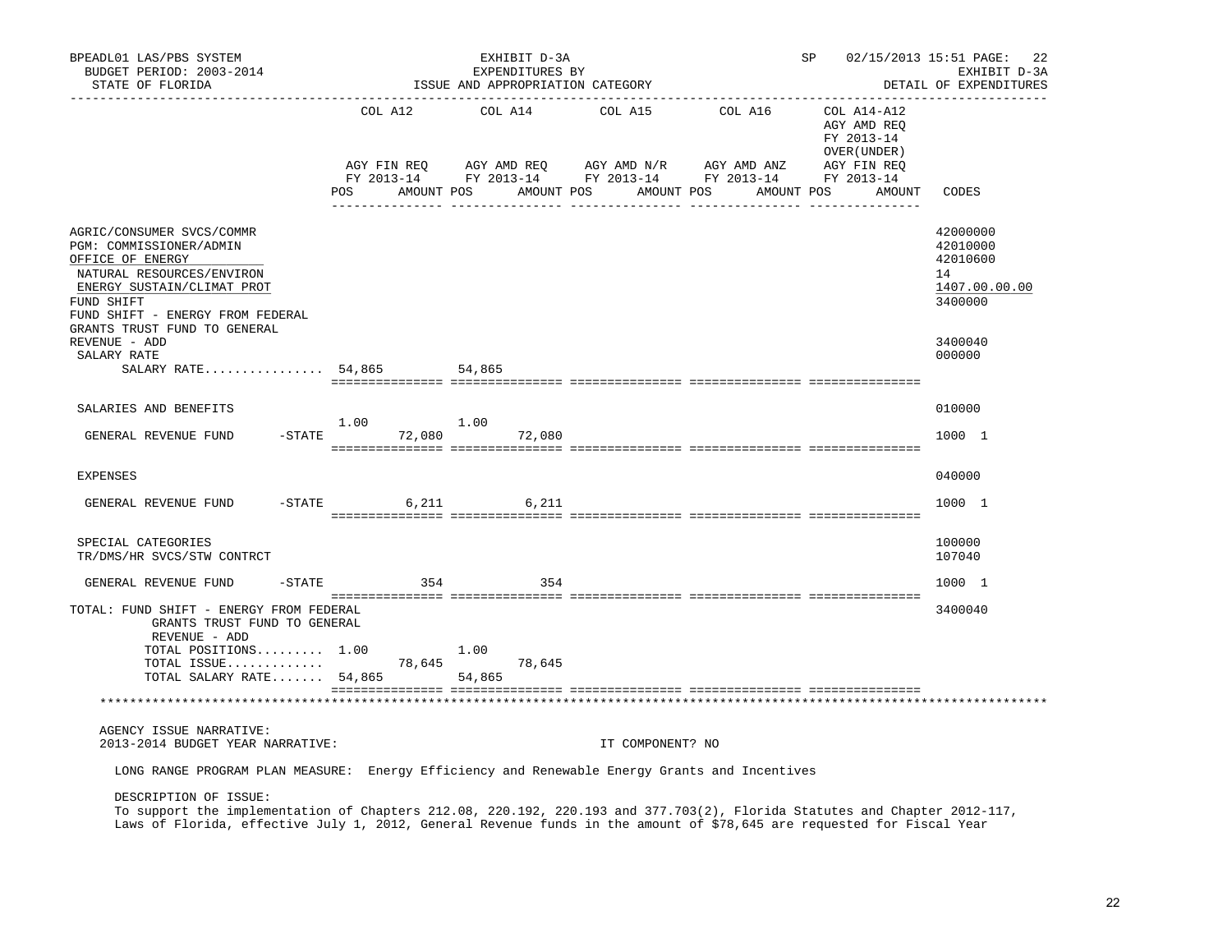| BPEADL01 LAS/PBS SYSTEM<br>BUDGET PERIOD: 2003-2014                                                                                                                                                                   |                                                                                                                               | EXHIBIT D-3A<br>EXPENDITURES BY                                                            |                                     | SP                                                       | 02/15/2013 15:51 PAGE: 23<br>EXHIBIT D-3A                          |
|-----------------------------------------------------------------------------------------------------------------------------------------------------------------------------------------------------------------------|-------------------------------------------------------------------------------------------------------------------------------|--------------------------------------------------------------------------------------------|-------------------------------------|----------------------------------------------------------|--------------------------------------------------------------------|
| STATE OF FLORIDA                                                                                                                                                                                                      | ISSUE AND APPROPRIATION CATEGORY                                                                                              |                                                                                            |                                     |                                                          | DETAIL OF EXPENDITURES                                             |
|                                                                                                                                                                                                                       |                                                                                                                               | COL A12 COL A14 COL A15 COL A16                                                            |                                     | COL A14-A12<br>AGY AMD REO<br>FY 2013-14<br>OVER (UNDER) |                                                                    |
|                                                                                                                                                                                                                       | AGY FIN REO<br>POS FOR THE POST OF THE POST OF THE POST OF THE POST OF THE POST OF THE POST OF THE POST OF THE POST OF THE PO | FY 2013-14 FY 2013-14 FY 2013-14 FY 2013-14<br>AMOUNT POS AMOUNT POS AMOUNT POS AMOUNT POS | AGY AMD REO AGY AMD N/R AGY AMD ANZ | AGY FIN REO<br>FY 2013-14<br>AMOUNT                      | CODES                                                              |
| AGRIC/CONSUMER SVCS/COMMR<br>PGM: COMMISSIONER/ADMIN<br>OFFICE OF ENERGY<br>NATURAL RESOURCES/ENVIRON<br>ENERGY SUSTAIN/CLIMAT PROT<br>FUND SHIFT<br>FUND SHIFT - ENERGY FROM FEDERAL<br>GRANTS TRUST FUND TO GENERAL |                                                                                                                               |                                                                                            |                                     |                                                          | 42000000<br>42010000<br>42010600<br>14<br>1407.00.00.00<br>3400000 |
| REVENUE - ADD                                                                                                                                                                                                         |                                                                                                                               |                                                                                            |                                     |                                                          | 3400040                                                            |

 2013-14. The request for these funds includes the transfer of one (1) Full-Time Equivalent (FTE)from Federal Grants Trust Fund to General Revenue and related recurring administrative costs including: \$72,080 in Salaries and Benefits, \$6,211 in Expenses and \$354 in Human Resource Services. In summary, a total of \$78,645 in the General Revenue fund is requested in Fiscal Year 2013-14.

### ISSUE SUMMARY:

 Chapters 212.08, 220.192, 220.193 and 377.703(2), Florida Statutes and Chapter 2012-117, Laws of Florida became effective July 1, 2012 with the purpose of facilitating Florida Department of Agriculture and Consumer Services (FDACS) efforts to increase diversity in the state's energy portfolio, to expand energy production and to create jobs in Florida. The bill reinstates tax credits for investments in renewable energy technologies and production, and requires the Department's Office of Energy to conduct an annual evaluation of the utilization of these tax credits, evaluate the Florida Energy Efficiency and Conservation Act, develop an Energy Clearinghouse of information regarding cost savings associated with various energy efficiency and conservation measures and promote energy efficiency across state government by establishing benchmarks and reporting requirements for energy consumption by state-owned buildings.

 Currently, one (1) Office of Energy Full-Time Equivalent (FTE) that has been designated to perform the functions required by Chapters 212.08, 220.192, 220.193 and 377.703(2), Florida Statutes and Chapter 2012-117, Laws of Florida, is being primarily funded by American Recovery and Reinvestment Act Energy Efficiency and Conservation Block Grant funds through the Federal Grants Trust Fund, however this funding will expire on November 23, 2012. Due to the upcoming expiration of federal funding FDACS will be transitioning this initiative from a grant program to a policy program as a component of the Office of Energy and hereby request a transfer of one (1) FTE from Federal Grants Trust Fund to General Revenue and the related authority to fully fund this position and related expenditures after November 23, 2012 and throughout the implementation schedule of this legislation, which runs through Fiscal Year 2016-17. In summary, a total of \$78,645 in General Revenue funds is requested in Fiscal Year 2013-14.

#### ADVERSE IMPACT IF NOT FUNDED:

--------------------------------------------

 State of Florida will be unable to implement initiatives directed in state legislation under Chapters 212.08, 220.192, 220.193 and 377.703(2), Florida Statutes and Chapter 2012-117, Laws of Florida.

COST SUMMARY:

#### SALARIES AND BENEFITS:

|                                                         |                                                                    |                   | ΟF<br>NUMBER                                              | TNTT<br>NH.<br>---  |
|---------------------------------------------------------|--------------------------------------------------------------------|-------------------|-----------------------------------------------------------|---------------------|
| $\sim$ $-$<br>$\sim$<br>.JDF.<br>$\cdot$ $\sim$<br>$ -$ | $\sim$ 10 $\times$ 100 $\times$ 100 $\times$ 100 $\times$<br>- - - | ---<br>∣≟⊷ ∆<br>∼ | ¬⌒ ⋅<br>UN 2<br>$\sim$ $\sim$ $\sim$ $\sim$ $\sim$ $\sim$ | <b>TITLE</b><br>. . |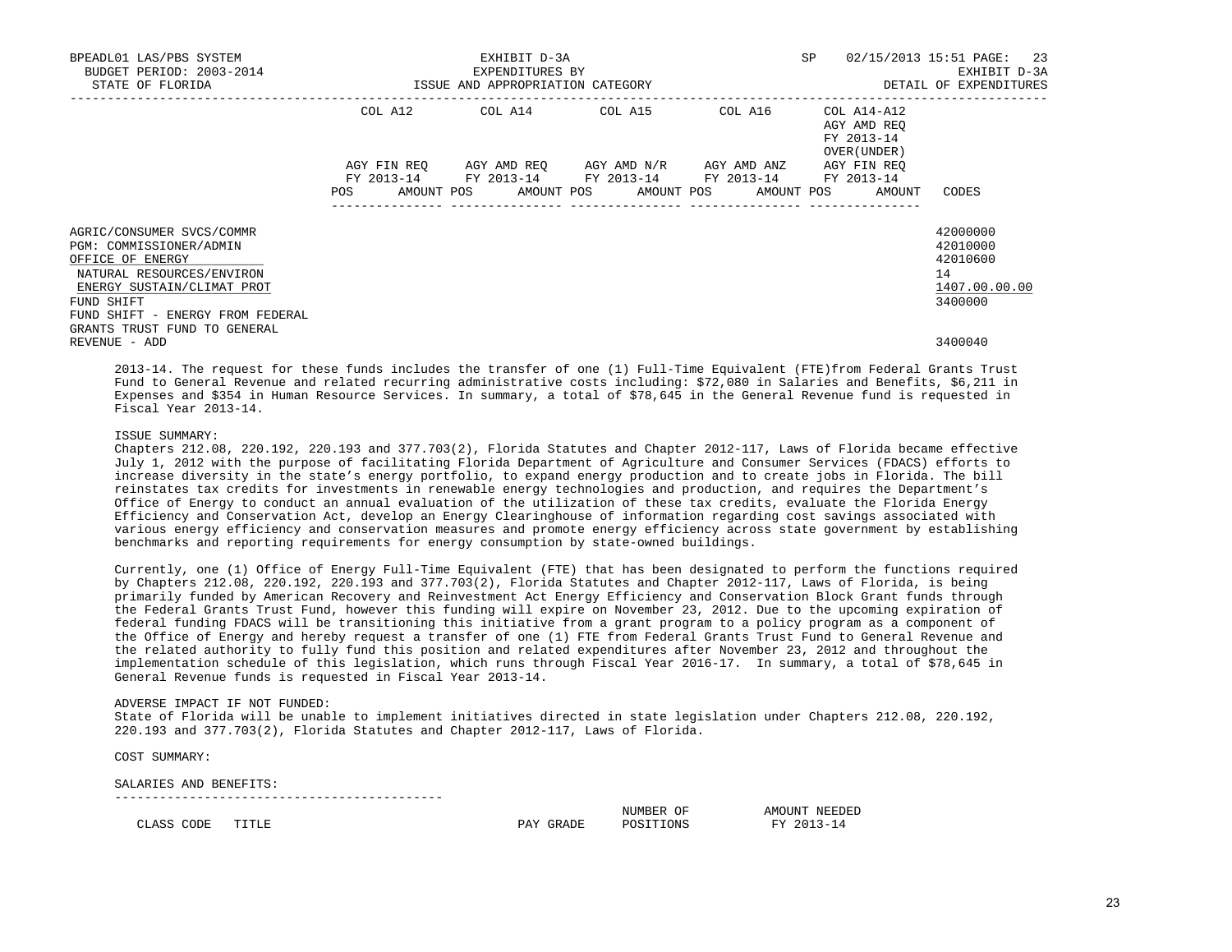| BPEADL01 LAS/PBS SYSTEM<br>BUDGET PERIOD: 2003-2014<br>STATE OF FLORIDA                                                                                                                                                                |                                                                                    |                |  | EXHIBIT D-3A<br>EXPENDITURES BY<br>ISSUE AND APPROPRIATION CATEGORY |                                                                                                                                                                                                       |                  | SP                          |                                                      | 02/15/2013 15:51 PAGE:<br>24<br>EXHIBIT D-3A<br>DETAIL OF EXPENDITURES        |
|----------------------------------------------------------------------------------------------------------------------------------------------------------------------------------------------------------------------------------------|------------------------------------------------------------------------------------|----------------|--|---------------------------------------------------------------------|-------------------------------------------------------------------------------------------------------------------------------------------------------------------------------------------------------|------------------|-----------------------------|------------------------------------------------------|-------------------------------------------------------------------------------|
|                                                                                                                                                                                                                                        |                                                                                    | POS AMOUNT POS |  | ________________                                                    | COL A12 COL A14 COL A15 COL A16<br>AGY FIN REQ AGY AMD REQ AGY AMD N/R AGY AMD ANZ AGY FIN REQ<br>FY 2013-14 FY 2013-14 FY 2013-14 FY 2013-14 FY 2013-14<br>AMOUNT POS AMOUNT POS<br>________________ | ________________ | FY 2013-14<br>AMOUNT POS    | COL A14-A12<br>AGY AMD REQ<br>OVER (UNDER)<br>AMOUNT | CODES                                                                         |
| AGRIC/CONSUMER SVCS/COMMR<br>PGM: COMMISSIONER/ADMIN<br>OFFICE OF ENERGY<br>NATURAL RESOURCES/ENVIRON<br>ENERGY SUSTAIN/CLIMAT PROT<br>FUND SHIFT<br>FUND SHIFT - ENERGY FROM FEDERAL<br>GRANTS TRUST FUND TO GENERAL<br>REVENUE - ADD |                                                                                    |                |  |                                                                     |                                                                                                                                                                                                       |                  |                             |                                                      | 42000000<br>42010000<br>42010600<br>14<br>1407.00.00.00<br>3400000<br>3400040 |
| -----------                                                                                                                                                                                                                            | ______________________________________<br>2224 Senior Management Analyst I SES 022 |                |  |                                                                     | $\mathbf{1}$                                                                                                                                                                                          |                  | \$72,080                    |                                                      |                                                                               |
| EXPENSES:                                                                                                                                                                                                                              | ----------------------------------                                                 |                |  |                                                                     |                                                                                                                                                                                                       |                  |                             |                                                      |                                                                               |
| OUANTITY                                                                                                                                                                                                                               | DESCRIPTION                                                                        |                |  |                                                                     | ------------- AMOUNT NEEDED<br>CALCULATIONS<br>_______________                                                                                                                                        | FY 2013-14       | -------------               |                                                      |                                                                               |
| $1 \quad \cdots$                                                                                                                                                                                                                       | Annual Expenses                                                                    |                |  |                                                                     | 1 X 6,211                                                                                                                                                                                             |                  | \$6,211                     |                                                      |                                                                               |
|                                                                                                                                                                                                                                        | SPECIAL CATEGORY: HUMAN RESOURCES SERVICES                                         |                |  |                                                                     |                                                                                                                                                                                                       |                  |                             |                                                      |                                                                               |
|                                                                                                                                                                                                                                        | OUANTITY DESCRIPTION<br>-------------------------------------                      |                |  |                                                                     | CALCULATIONS                                                                                                                                                                                          | AMOUNT NEEDED    | FY 2013-14<br>------------- |                                                      |                                                                               |
|                                                                                                                                                                                                                                        | Human Resources Services                                                           |                |  |                                                                     | 1 X 354                                                                                                                                                                                               |                  | \$354                       |                                                      |                                                                               |

TOTAL ISSUE BY FUND: General Revenue \$ 78,645

Amended 2013-14 Narrative after February 1, 2013

 Currently, one (1) Office of Energy Full-Time Equivalent (FTE) that has been designated to perform the functions required by Chapters 212.08, 220.192, 220.193 and 377.703(2), Florida Statutes and Chapter 2012-117, Laws of Florida, is being primarily funded by American Recovery and Reinvestment Act Energy Efficiency and Conservation Block Grant funds through the Federal Grants Trust Fund, however this funding will expire on November 23, 2012. Due to the upcoming expiration of federal funding FDACS will be transitioning this initiative from a grant program to a policy program as a component of the Office of Energy and hereby request a transfer of one (1) FTE Federal Grants Trust Fund to General Revenue and the related authority to fully fund this position and related expenditures after November 23, 2012, (subsequently the Office of Energy received an extention of grant funds through September 30, 2013); however there is a three (3) month close out period after the initial end date to continue to pay for staff. The implementation schedule of this legislation will continue through Fiscal Year 2016-17. In summary, a total of \$78,645 in General Revenue funds is requested in Fiscal Year 2013-14. \*\*\*\*\*\*\*\*\*\*\*\*\*\*\*\*\*\*\*\*\*\*\*\*\*\*\*\*\*\*\*\*\*\*\*\*\*\*\*\*\*\*\*\*\*\*\*\*\*\*\*\*\*\*\*\*\*\*\*\*\*\*\*\*\*\*\*\*\*\*\*\*\*\*\*\*\*\*\*\*\*\*\*\*\*\*\*\*\*\*\*\*\*\*\*\*\*\*\*\*\*\*\*\*\*\*\*\*\*\*\*\*\*\*\*\*\*\*\*\*\*\*\*\*\*\*\*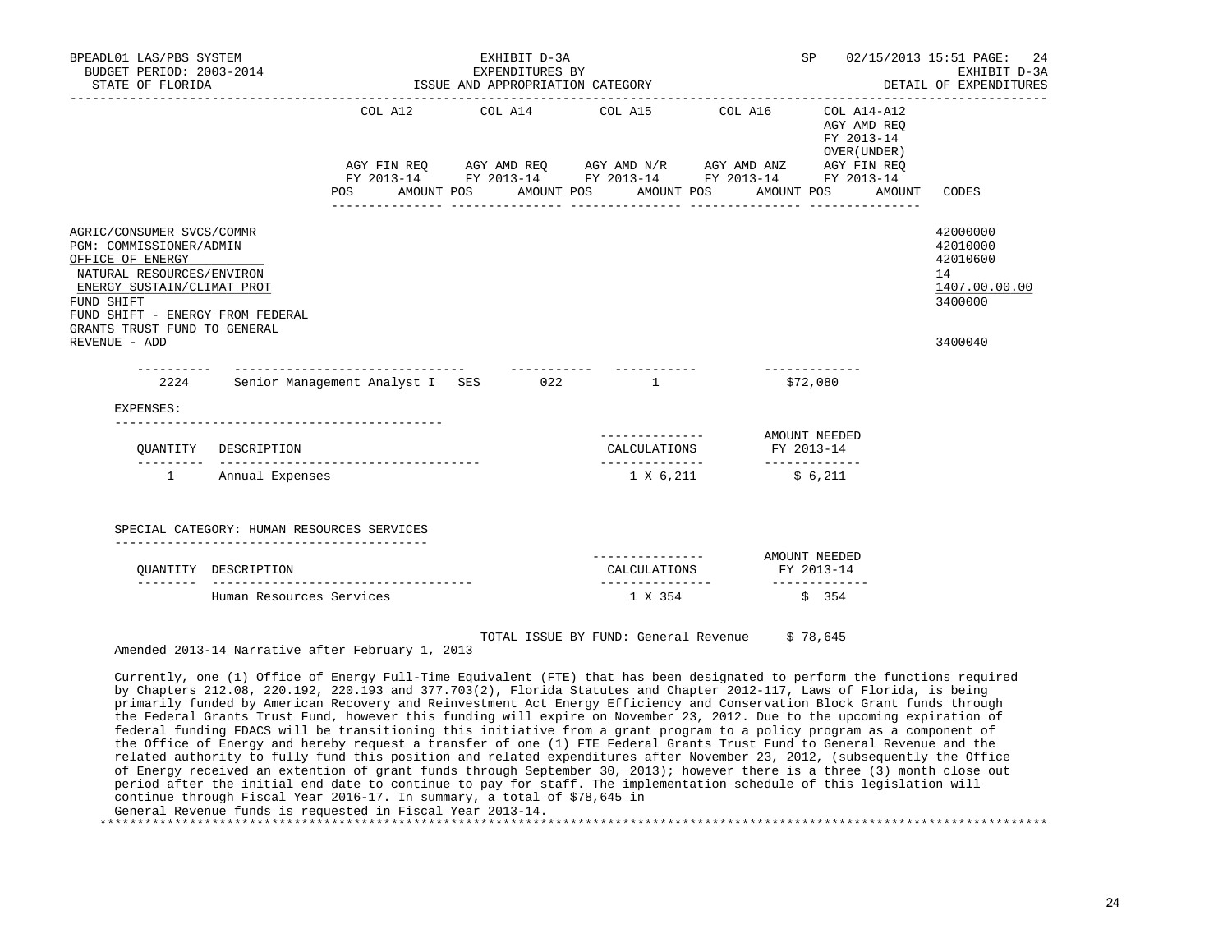| COL A12<br>POSITION DETAIL OF SALARIES AND BENEFITS:<br>ETE | COL A14<br>BASE RATE ADDITIVES | COL A15<br>POS AMOUNT POS AMOUNT POS AMOUNT POS | COL A16  | COL A14-A12<br>AGY AMD REO<br>FY 2013-14<br>OVER (UNDER )<br>AMOUNT POS | AMOUNT | CODES<br>42000000<br>42010000<br>42010600<br>14<br>1407.00.00.00<br>3400000<br>3400040   |
|-------------------------------------------------------------|--------------------------------|-------------------------------------------------|----------|-------------------------------------------------------------------------|--------|------------------------------------------------------------------------------------------|
|                                                             |                                |                                                 |          |                                                                         |        |                                                                                          |
|                                                             |                                |                                                 |          |                                                                         |        |                                                                                          |
|                                                             |                                |                                                 | BENEFITS | SUBTOTAL                                                                |        | LAPSE LAPSED SALARIES<br>% AND BENEFITS                                                  |
|                                                             |                                |                                                 |          |                                                                         |        |                                                                                          |
| CHANGES TO CURRENTLY AUTHORIZED POSITIONS                   |                                |                                                 |          |                                                                         |        |                                                                                          |
|                                                             |                                |                                                 |          |                                                                         |        | 72,080<br>--------------                                                                 |
| 1.00                                                        | 54,865                         |                                                 |          |                                                                         |        | 72,080<br>==============                                                                 |
|                                                             |                                |                                                 |          |                                                                         |        |                                                                                          |
| CHANGES TO CURRENTLY AUTHORIZED POSITIONS                   |                                |                                                 |          |                                                                         |        |                                                                                          |
|                                                             |                                |                                                 |          |                                                                         |        | 72,080                                                                                   |
| 1.00                                                        | 54,865                         |                                                 |          |                                                                         |        | . _ _ _ _ _ _ _ _ _ _ _<br>72,080<br>==============                                      |
|                                                             |                                | 1.00 54,865<br>1.00 54,865                      |          |                                                                         |        | 17,215 72,080 0.00 72,080<br>17,215 72,080<br>17,215 72,080 0.00 72,080<br>17,215 72,080 |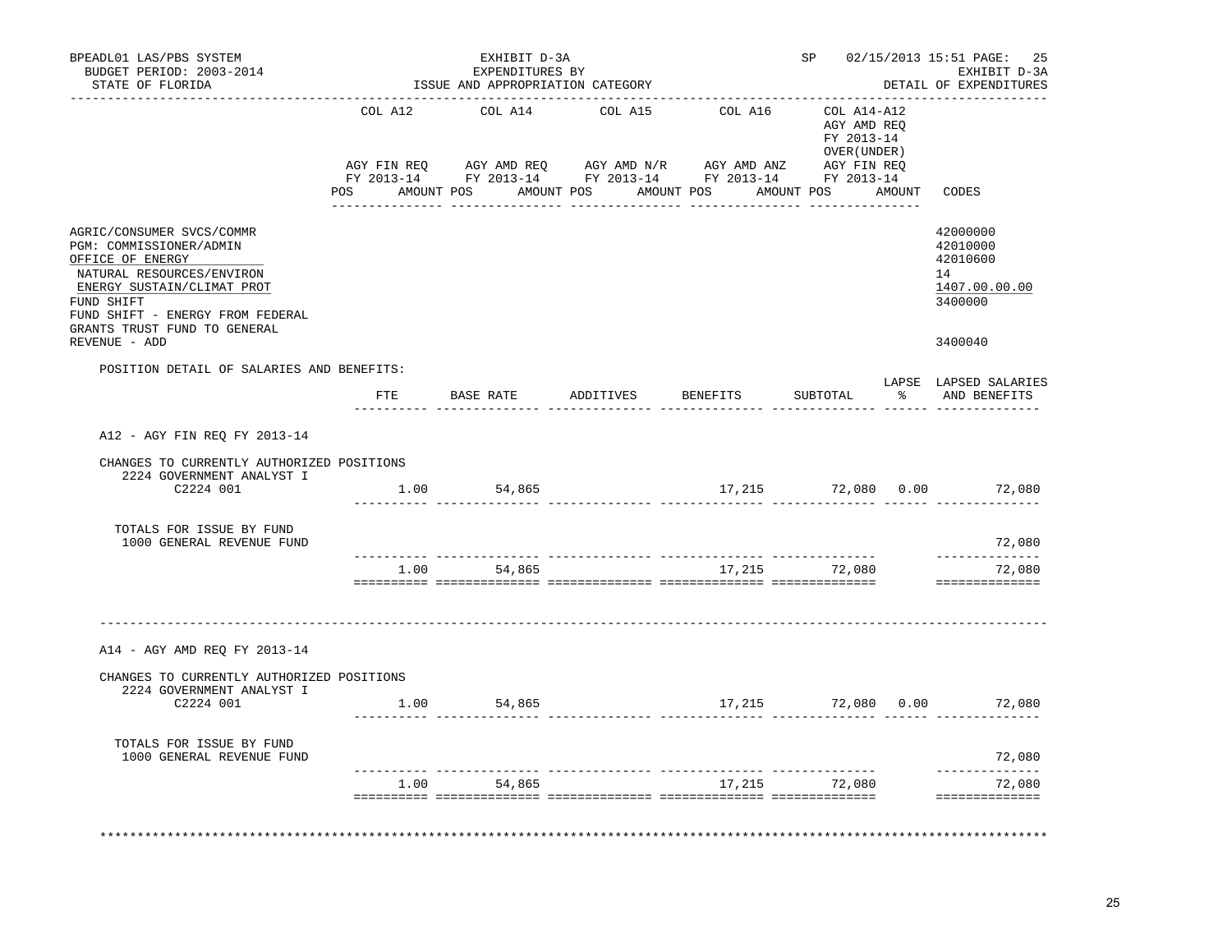| BPEADL01 LAS/PBS SYSTEM<br>BUDGET PERIOD: 2003-2014<br>ISSUE AND APPROPRIATION CATEGORY<br>STATE OF FLORIDA                         |         | EXHIBIT D-3A<br>EXPENDITURES BY                                                                                       |  |         | SP |                                                          | 02/15/2013 15:51 PAGE: 26<br>EXHIBIT D-3A<br>DETAIL OF EXPENDITURES |
|-------------------------------------------------------------------------------------------------------------------------------------|---------|-----------------------------------------------------------------------------------------------------------------------|--|---------|----|----------------------------------------------------------|---------------------------------------------------------------------|
|                                                                                                                                     |         | COL A12 COL A14 COL A15                                                                                               |  | COL A16 |    | COL A14-A12<br>AGY AMD REO<br>FY 2013-14<br>OVER (UNDER) |                                                                     |
|                                                                                                                                     |         | AGY FIN REQ AGY AMD REQ AGY AMD N/R AGY AMD ANZ AGY FIN REQ<br>FY 2013-14 FY 2013-14 FY 2013-14 FY 2013-14 FY 2013-14 |  |         |    |                                                          |                                                                     |
|                                                                                                                                     |         | POS AMOUNT POS AMOUNT POS AMOUNT POS AMOUNT POS                                                                       |  |         |    | AMOUNT                                                   | CODES                                                               |
| AGRIC/CONSUMER SVCS/COMMR<br>PGM: COMMISSIONER/ADMIN<br>OFFICE OF ENERGY<br>NATURAL RESOURCES/ENVIRON<br>ENERGY SUSTAIN/CLIMAT PROT |         |                                                                                                                       |  |         |    |                                                          | 42000000<br>42010000<br>42010600<br>14<br>1407.00.00.00             |
| TOTAL: ENERGY SUSTAIN/CLIMAT PROT<br>BY FUND TYPE                                                                                   |         |                                                                                                                       |  |         |    |                                                          | 1407.00.00.00                                                       |
| GENERAL REVENUE FUND<br>TRUST FUNDS                                                                                                 | 78,645- | 78,645 78,645<br>78,645-                                                                                              |  |         |    |                                                          | 1000<br>2000                                                        |
| $max_{\tau}$ $max_{\tau}$ $max_{\tau}$                                                                                              |         |                                                                                                                       |  |         |    |                                                          |                                                                     |

TOTAL PROG COMP.........

=============== =============== =============== =============== ===============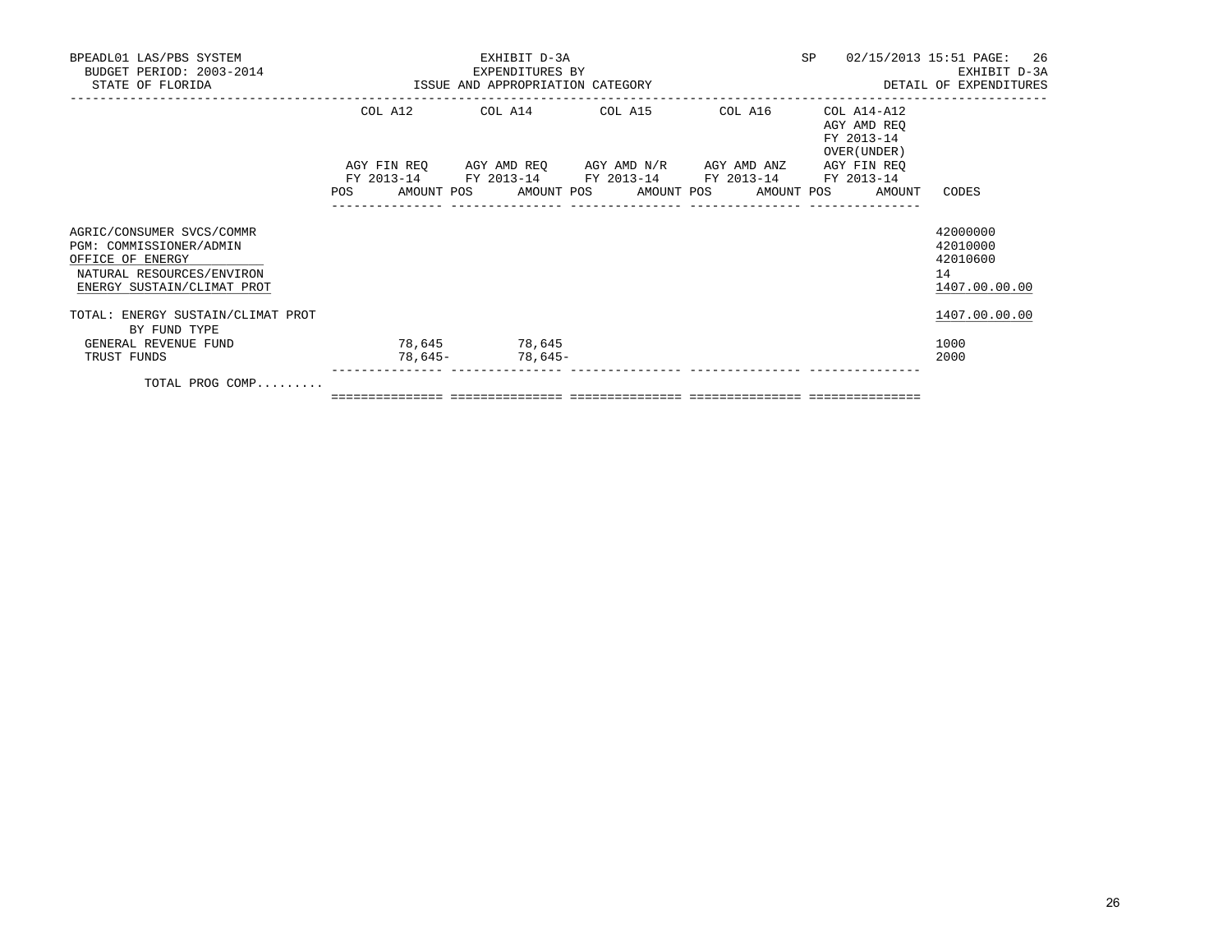| BPEADL01 LAS/PBS SYSTEM<br>BUDGET PERIOD: 2003-2014<br>STATE OF FLORIDA                                                                                                                                                                                    |         |  |         | SP<br>$02/15/2013$ 16:05 PAGE: 1<br>EXHIBIT D-3A<br>EXPENDITURES BY<br>ISSUE AND APPROPRIATION CATEGORY<br>EXHIBIT D-3A<br>DETAIL OF EXPENDITURES |                                  |                                                                      |  |                                           |                                                                    |  |  |
|------------------------------------------------------------------------------------------------------------------------------------------------------------------------------------------------------------------------------------------------------------|---------|--|---------|---------------------------------------------------------------------------------------------------------------------------------------------------|----------------------------------|----------------------------------------------------------------------|--|-------------------------------------------|--------------------------------------------------------------------|--|--|
|                                                                                                                                                                                                                                                            |         |  |         |                                                                                                                                                   |                                  | COL A12 COL A14 COL A15 COL A16 COL A14-A12                          |  | AGY AMD REO<br>FY 2013-14<br>OVER (UNDER) |                                                                    |  |  |
|                                                                                                                                                                                                                                                            |         |  |         |                                                                                                                                                   |                                  | AGY FIN REQ AGY AMD REQ AGY AMD N/R AGY AMD ANZ AGY FIN REQ          |  |                                           |                                                                    |  |  |
|                                                                                                                                                                                                                                                            | POS FOR |  |         |                                                                                                                                                   | AMOUNT POS AMOUNT POS AMOUNT POS | FY 2013-14 FY 2013-14 FY 2013-14 FY 2013-14 FY 2013-14<br>AMOUNT POS |  | AMOUNT                                    | CODES                                                              |  |  |
| AGRIC/CONSUMER SVCS/COMMR<br>PGM: FOREST/RES PROTECTION<br>LAND MANAGEMENT<br>NATURAL RESOURCES/ENVIRON<br>LAND RESOURCES<br>ADJUSTMENTS TO CURRENT YEAR<br>ESTIMATED EXPENDITURES<br>CONTINUATION OF BUDGET AMENDMENT<br>EOG B7205 TRANSFER OF CONTRACTED |         |  |         |                                                                                                                                                   |                                  |                                                                      |  |                                           | 42000000<br>42110000<br>42110100<br>14<br>1402.00.00.00<br>1600000 |  |  |
| SERVICES AUTHORITY FROM WILDFIRE<br>TO LAND MANAGEMENT - ADD<br>SPECIAL CATEGORIES<br>CONTRACTED SERVICES                                                                                                                                                  |         |  |         |                                                                                                                                                   |                                  |                                                                      |  |                                           | 1601250<br>100000<br>100777                                        |  |  |
| FEDERAL GRANTS TRUST FUND -FEDERL                                                                                                                                                                                                                          |         |  | 250,000 |                                                                                                                                                   |                                  |                                                                      |  | 250.000 2261 3                            |                                                                    |  |  |
|                                                                                                                                                                                                                                                            |         |  |         |                                                                                                                                                   |                                  |                                                                      |  |                                           |                                                                    |  |  |

 AGENCY ISSUE NARRATIVE: 2013-2014 BUDGET YEAR NARRATIVE: IT COMPONENT? NO Amended 2013-14 Narrative after February 1, 2013

 BUREAU/SECTION/SUB-SECTION/OFFICE: Florida Forest Service ----------------------------------

 DESCRIPTION OF ISSUE: This issue is to request the continuation of Budget Amendment EOG Log Number: B7205, DACS-13-05 into fiscal year 2013-14. This Budget Amendment was an authority transfer of Contracted Services, from Fire Prevention and Management to Land Management within the Federal Grants Trust Fund.

 ISSUE SUMMARY: Current Contracted Services authority within Land Management, Federal Grants Trust Fund is not sufficient to cover the obligated contracts necessary to complete the scope of work which has been approved in our Federal Grants agreements. Fire Prevention and Management grants scope of work presently requires less authority in the Contracted Services category then in past fiscal years. As a result, this request seeks the transfer of \$250,000 of Contracted Services authority from Fire Prevention and Management to Contracted Services authority in Land Management to cover the projected deficit and ensure that the approved scope of work for the Federal Grants can be completed in accordance with the grant requirements.

 ADVERSE IMPACT IF NOT FUNDED: This request is needed to allow the completion of Federal Grants projects in accordance with approved grant requirements.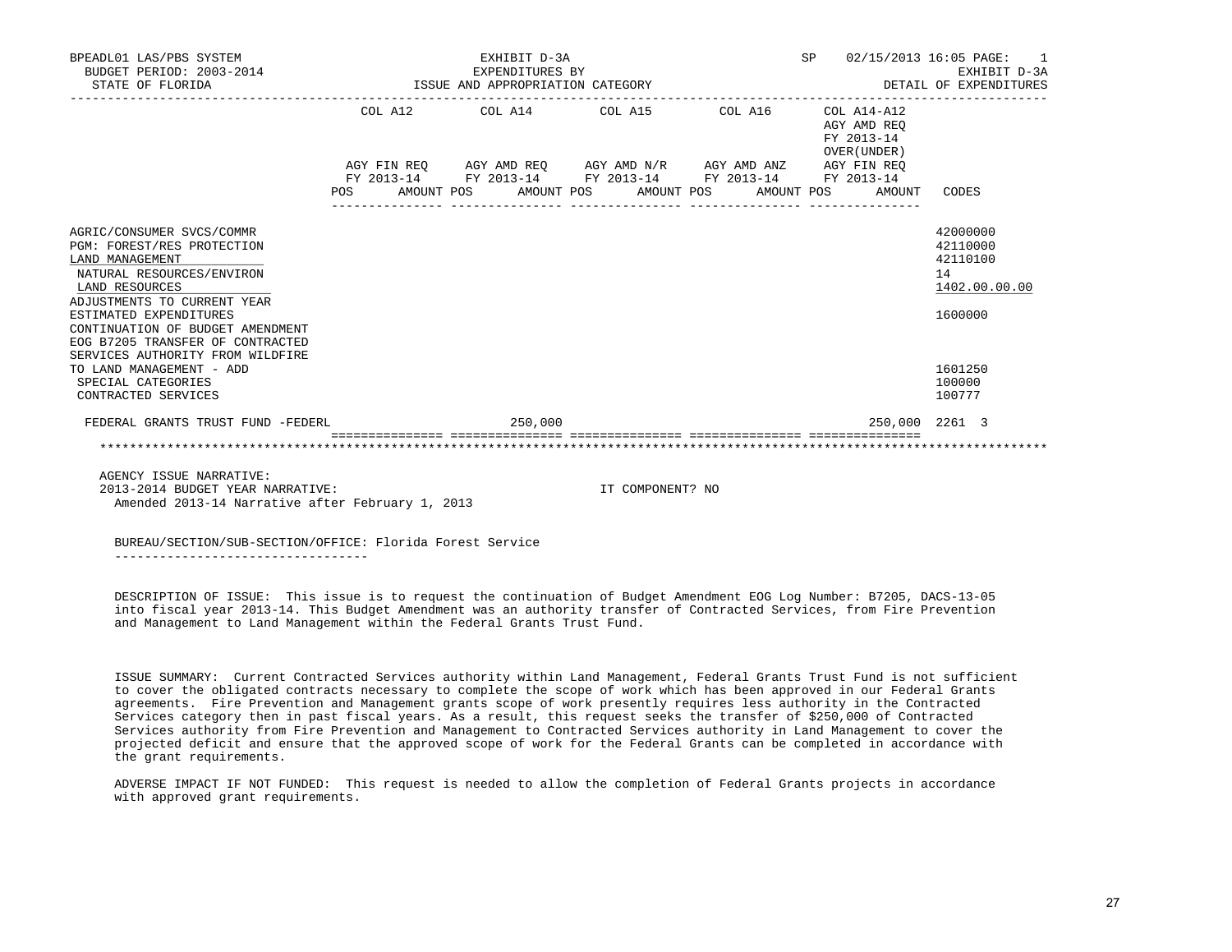| BPEADL01 LAS/PBS SYSTEM<br>BUDGET PERIOD: 2003-2014<br>STATE OF FLORIDA                                                                                           |                               | ISSUE AND APPROPRIATION CATEGORY      |                          | SP                                                                                                                    | 02/15/2013 16:05 PAGE:<br>2<br>EXHIBIT D-3A<br>DETAIL OF EXPENDITURES |                                                          |                                                         |
|-------------------------------------------------------------------------------------------------------------------------------------------------------------------|-------------------------------|---------------------------------------|--------------------------|-----------------------------------------------------------------------------------------------------------------------|-----------------------------------------------------------------------|----------------------------------------------------------|---------------------------------------------------------|
|                                                                                                                                                                   |                               |                                       | COL A12 COL A14 COL A15  | AGY FIN REQ AGY AMD REQ AGY AMD N/R AGY AMD ANZ AGY FIN REQ<br>FY 2013-14 FY 2013-14 FY 2013-14 FY 2013-14 FY 2013-14 | COL A16                                                               | COL A14-A12<br>AGY AMD REO<br>FY 2013-14<br>OVER (UNDER) |                                                         |
|                                                                                                                                                                   |                               | <b>POS</b>                            | AMOUNT POS<br>AMOUNT POS | AMOUNT POS                                                                                                            | AMOUNT POS                                                            | AMOUNT                                                   | CODES                                                   |
| AGRIC/CONSUMER SVCS/COMMR<br>PGM: FOREST/RES PROTECTION<br>LAND MANAGEMENT<br>NATURAL RESOURCES/ENVIRON<br>LAND RESOURCES                                         |                               |                                       |                          |                                                                                                                       |                                                                       |                                                          | 42000000<br>42110000<br>42110100<br>14<br>1402.00.00.00 |
| ADJUSTMENTS TO CURRENT YEAR<br>ESTIMATED EXPENDITURES<br>CONTINUATION OF BUDGET AMENDMENT<br>EOG B7205 TRANSFER OF CONTRACTED<br>SERVICES AUTHORITY FROM WILDFIRE |                               |                                       |                          |                                                                                                                       |                                                                       |                                                          | 1600000                                                 |
| TO LAND MANAGEMENT - ADD<br>COST SUMMARY:                                                                                                                         |                               |                                       |                          |                                                                                                                       |                                                                       |                                                          | 1601250                                                 |
| SPECIAL CATEGORY:                                                                                                                                                 |                               |                                       |                          |                                                                                                                       |                                                                       |                                                          |                                                         |
| _________________                                                                                                                                                 | OUANTITY DESCRIPTION          |                                       |                          | CALCULATIONS                                                                                                          |                                                                       | AMOUNT NEEDED<br>FY 2013-14<br>-------------             |                                                         |
|                                                                                                                                                                   | Federal Grants Trust Fund     | Contracted Services, Land Management, |                          |                                                                                                                       |                                                                       | \$250,000.00                                             |                                                         |
|                                                                                                                                                                   |                               |                                       |                          | TOTAL BY FUND:                                                                                                        |                                                                       | \$250,000.00                                             |                                                         |
|                                                                                                                                                                   | SUMMARY: This is a new issue. |                                       |                          | TOTAL ISSUE BY FUND:                                                                                                  |                                                                       | \$250,000.00                                             |                                                         |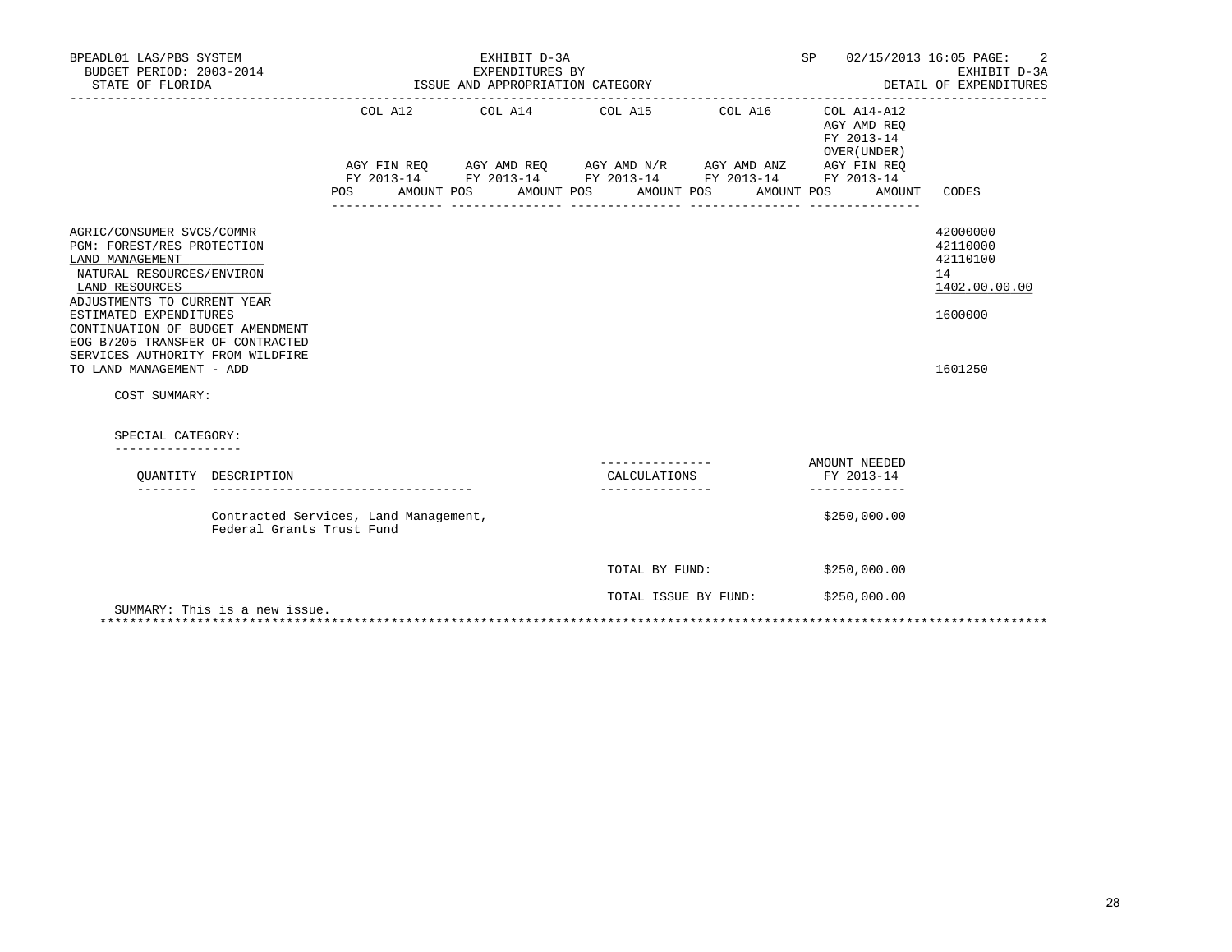| BPEADL01 LAS/PBS SYSTEM<br>BUDGET PERIOD: 2003-2014<br>STATE OF FLORIDA                                                                                    |                                      | EXHIBIT D-3A<br>EXPENDITURES BY<br>ISSUE AND APPROPRIATION CATEGORY | SP 02/15/2013 16:05 PAGE:                                                                                                                                        | 3<br>EXHIBIT D-3A<br>DETAIL OF EXPENDITURES |                                                                                              |                                                         |
|------------------------------------------------------------------------------------------------------------------------------------------------------------|--------------------------------------|---------------------------------------------------------------------|------------------------------------------------------------------------------------------------------------------------------------------------------------------|---------------------------------------------|----------------------------------------------------------------------------------------------|---------------------------------------------------------|
|                                                                                                                                                            | AGY FIN REO                          |                                                                     | COL A12 COL A14 COL A15<br>AGY AMD REQ AGY AMD N/R AGY AMD ANZ<br>FY 2013-14 FY 2013-14 FY 2013-14 FY 2013-14 FY 2013-14<br>POS AMOUNT POS AMOUNT POS AMOUNT POS | COL A16                                     | COL A14-A12<br>AGY AMD REQ<br>FY 2013-14<br>OVER (UNDER)<br>AGY FIN REQ<br>AMOUNT POS AMOUNT | CODES                                                   |
| AGRIC/CONSUMER SVCS/COMMR<br>PGM: FOREST/RES PROTECTION<br>LAND MANAGEMENT<br>NATURAL RESOURCES/ENVIRON<br>LAND RESOURCES                                  |                                      |                                                                     |                                                                                                                                                                  |                                             |                                                                                              | 42000000<br>42110000<br>42110100<br>14<br>1402.00.00.00 |
| SPECIAL PROGRAM FUNDING<br>NON NATIVE INVASIVE PLANT SPECIES<br>OTHER PERSONAL SERVICES                                                                    |                                      |                                                                     |                                                                                                                                                                  |                                             |                                                                                              | 4900000<br>4900010<br>030000                            |
| INCIDENTAL TRUST FUND -STATE 150,000 150,000                                                                                                               |                                      |                                                                     |                                                                                                                                                                  |                                             |                                                                                              | 2381 1                                                  |
| <b>EXPENSES</b>                                                                                                                                            |                                      |                                                                     |                                                                                                                                                                  |                                             |                                                                                              | 040000                                                  |
| INCIDENTAL TRUST FUND                                                                                                                                      | $-$ STATE 70,000 70,000              |                                                                     |                                                                                                                                                                  |                                             |                                                                                              | 2381 1                                                  |
| OPERATING CAPITAL OUTLAY                                                                                                                                   |                                      |                                                                     |                                                                                                                                                                  |                                             |                                                                                              | 060000                                                  |
| INCIDENTAL TRUST FUND                                                                                                                                      | $-$ STATE $15,000$ $15,000$ $15,000$ |                                                                     |                                                                                                                                                                  |                                             |                                                                                              | 2381 1                                                  |
| SPECIAL CATEGORIES<br>CONTRACTED SERVICES                                                                                                                  |                                      |                                                                     |                                                                                                                                                                  |                                             |                                                                                              | 100000<br>100777                                        |
| INCIDENTAL TRUST FUND                                                                                                                                      | $-STATE$ 15,000 15,000               |                                                                     |                                                                                                                                                                  |                                             |                                                                                              | 2381 1                                                  |
| TOTAL: NON NATIVE INVASIVE PLANT SPECIES<br>TOTAL ISSUE                                                                                                    | 250,000                              |                                                                     | 250,000 15,000                                                                                                                                                   |                                             |                                                                                              | 4900010                                                 |
|                                                                                                                                                            |                                      |                                                                     |                                                                                                                                                                  |                                             |                                                                                              |                                                         |
| AGENCY ISSUE NARRATIVE:<br>2013-2014 BUDGET YEAR NARRATIVE:<br>LONG RANGE PROGRAM PLAN MEASURE: Number of acres of state forests managed by the Department |                                      |                                                                     | IT COMPONENT? NO                                                                                                                                                 |                                             |                                                                                              |                                                         |

DESCRIPTION OF ISSUE:

 This is to request \$250,000 in additional budget for the treatment of non-native invasive plant species on portions of the thirty five (35) state forest which as of June 30, 2012 totaled 1,058,784 acres. There are approximately 101,400 state forest acres that are infested with non-native invasive plant species. This equates to approximately 9.6 percent of the total state forest acres and if not treated effectively these species will aggressively grow to other areas of these state forests. This request is for recurring funding of \$150,000 in OPS for six (6) positions, \$70,000 in Expenses to pay for herbicide used on State Forests, \$15,000 in OCO to pay for five (5) pick-up truck slide in units for applying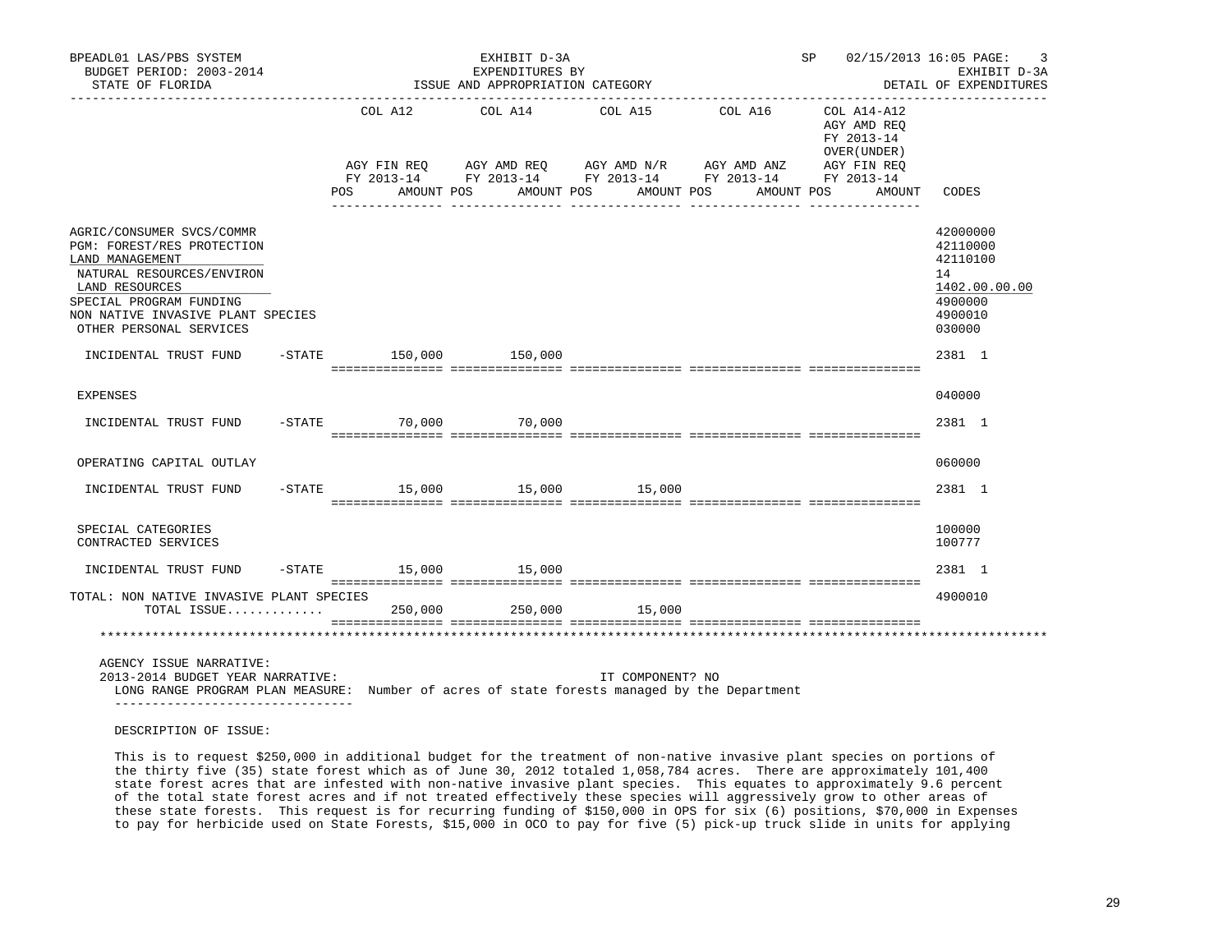| BPEADL01 LAS/PBS SYSTEM<br>BUDGET PERIOD: 2003-2014<br>STATE OF FLORIDA | EXHIBIT D-3A<br>EXPENDITURES BY<br>ISSUE AND APPROPRIATION CATEGORY |            |  |                          |  |                          |             | <b>SP</b>  |                            | 02/15/2013 16:05 PAGE:<br>4<br>EXHIBIT D-3A<br>DETAIL OF EXPENDITURES |               |
|-------------------------------------------------------------------------|---------------------------------------------------------------------|------------|--|--------------------------|--|--------------------------|-------------|------------|----------------------------|-----------------------------------------------------------------------|---------------|
|                                                                         | COL A12                                                             |            |  | COL A14                  |  | COL A15                  |             | COL A16    | FY 2013-14<br>OVER (UNDER) | COL A14-A12<br>AGY AMD REO                                            |               |
|                                                                         | AGY FIN REO                                                         |            |  | AGY AMD REO              |  | AGY AMD N/R              | AGY AMD ANZ |            |                            | AGY FIN REO                                                           |               |
|                                                                         | FY 2013-14<br>POS                                                   | AMOUNT POS |  | FY 2013-14<br>AMOUNT POS |  | FY 2013-14<br>AMOUNT POS | FY 2013-14  | AMOUNT POS | FY 2013-14                 | AMOUNT                                                                | CODES         |
| AGRIC/CONSUMER SVCS/COMMR                                               |                                                                     |            |  |                          |  |                          |             |            |                            |                                                                       | 42000000      |
| PGM: FOREST/RES PROTECTION                                              |                                                                     |            |  |                          |  |                          |             |            |                            |                                                                       | 42110000      |
| LAND MANAGEMENT                                                         |                                                                     |            |  |                          |  |                          |             |            |                            |                                                                       | 42110100      |
| NATURAL RESOURCES/ENVIRON                                               |                                                                     |            |  |                          |  |                          |             |            |                            |                                                                       | 14            |
| LAND RESOURCES                                                          |                                                                     |            |  |                          |  |                          |             |            |                            |                                                                       | 1402.00.00.00 |
| SPECIAL PROGRAM FUNDING                                                 |                                                                     |            |  |                          |  |                          |             |            |                            |                                                                       | 4900000       |
| NON NATIVE INVASIVE PLANT SPECIES                                       |                                                                     |            |  |                          |  |                          |             |            |                            |                                                                       | 4900010       |

 herbicide, and \$15,000 in Contractual Services used to supplement State Forests invasive treatment in those locations that do not have the resources to treat them locally.

#### ISSUE SUMMARY:

 The Florida Forest Service will use these funds to treat non-native invasive plant species on a portion of the thirty five(35) state forests. A majority of the non-native invasive plant species is on nine (9) state forests. Efforts are to focus in central and south Florida state forests. Most of Florida has a climate absent of yearly hard freezes and exhibits a disturbed and diverse patchwork of agricultural, environmental and urban habitats. This makes Florida particularly prone to non-native invasive plant species invasions. Florida also has many lakes, streams, and rivers that can facilitate the easy spread of non-native invasive plant species throughout the state. Florida's ports receive many of the live non-indigenous plant shipments that arrive each year in the United States. Forest communities are susceptible to non-native invasive plant species. While only a few of the thousands of species that have been introduced into Florida have become invasive, it is unfortunately quite costly to treat these species on state forests.

 ADVERSE IMPACT IF NOT FUNDED: If this request is not funded the Florida Forest Service's state forest acres would be at risk for more non-native invasive plant species invasions into intact native forest communities.

COST SUMMARY:

 Incidental Trust Fund ---------------

| OUANTITY | DESCRIPTION                               | CALCULATIONS | AMOUNT NEEDED<br>FY 2013-14 |
|----------|-------------------------------------------|--------------|-----------------------------|
|          | Other Personal Services (6 OPS Positions) |              | \$150,000                   |
|          | Expenses                                  |              | \$70,000                    |
|          | Operating Capital Outlay                  |              | \$15,000                    |
|          | Special Category Contractual Services     |              | \$15,000                    |
|          | TOTAL BY FUND: Incidental Trust Fund      |              | \$250,000                   |

Amended 2013-14 Narrative after February 1, 2013.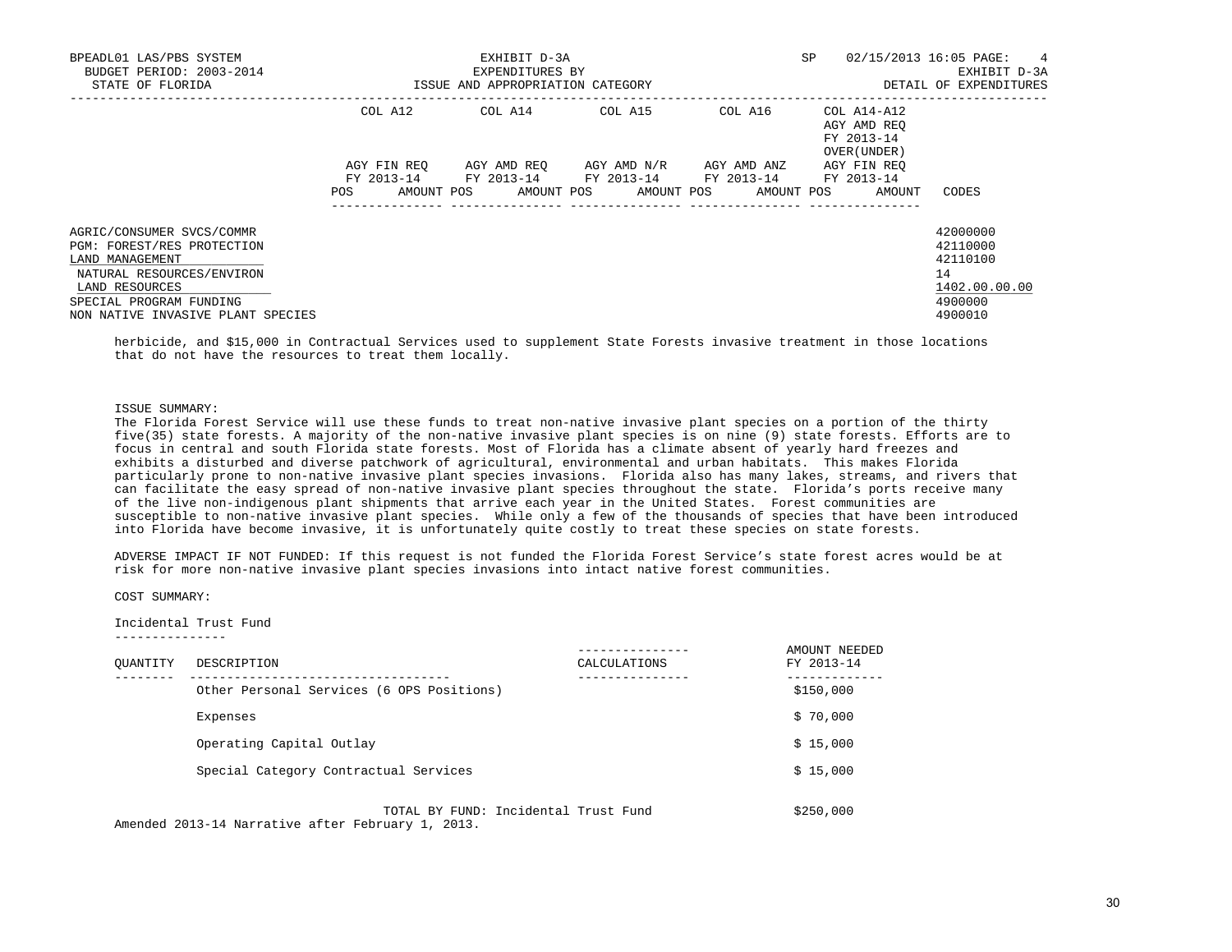| BPEADL01 LAS/PBS SYSTEM<br>BUDGET PERIOD: 2003-2014<br>STATE OF FLORIDA                                                                                                                   |                          | EXHIBIT D-3A<br>EXPENDITURES BY<br>ISSUE AND APPROPRIATION CATEGORY |                                                              | <b>SP</b>  | 02/15/2013 16:05 PAGE:<br>-5<br>EXHIBIT D-3A<br>DETAIL OF EXPENDITURES |                                                                               |
|-------------------------------------------------------------------------------------------------------------------------------------------------------------------------------------------|--------------------------|---------------------------------------------------------------------|--------------------------------------------------------------|------------|------------------------------------------------------------------------|-------------------------------------------------------------------------------|
|                                                                                                                                                                                           |                          |                                                                     | COL A12 COL A14 COL A15 COL A16                              |            | COL A14-A12<br>AGY AMD REO<br>FY 2013-14                               |                                                                               |
|                                                                                                                                                                                           |                          |                                                                     | AGY FIN REO AGY AMD REO AGY AMD N/R AGY AMD ANZ AGY FIN REO  |            | OVER (UNDER)                                                           |                                                                               |
|                                                                                                                                                                                           | FY 2013-14<br><b>POS</b> | AMOUNT POS                                                          | FY 2013-14 FY 2013-14 FY 2013-14<br>AMOUNT POS<br>AMOUNT POS | AMOUNT POS | FY 2013-14<br>AMOUNT                                                   | CODES                                                                         |
| AGRIC/CONSUMER SVCS/COMMR<br>PGM: FOREST/RES PROTECTION<br>LAND MANAGEMENT<br>NATURAL RESOURCES/ENVIRON<br>LAND RESOURCES<br>SPECIAL PROGRAM FUNDING<br>NON NATIVE INVASIVE PLANT SPECIES |                          |                                                                     |                                                              |            |                                                                        | 42000000<br>42110000<br>42110100<br>14<br>1402.00.00.00<br>4900000<br>4900010 |
| This amended request moves the \$15,000 in Operating Capital Outlay authority that was included in the original request as<br>recurring authority, to non-recurring authority.            |                          |                                                                     |                                                              |            |                                                                        |                                                                               |
| TOTAL: LAND RESOURCES                                                                                                                                                                     |                          |                                                                     |                                                              |            |                                                                        | 1402.00.00.00                                                                 |
| BY FUND TYPE<br>TRUST FUNDS                                                                                                                                                               | 250,000                  |                                                                     | 500,000 15,000                                               |            | 250,000                                                                | 2000                                                                          |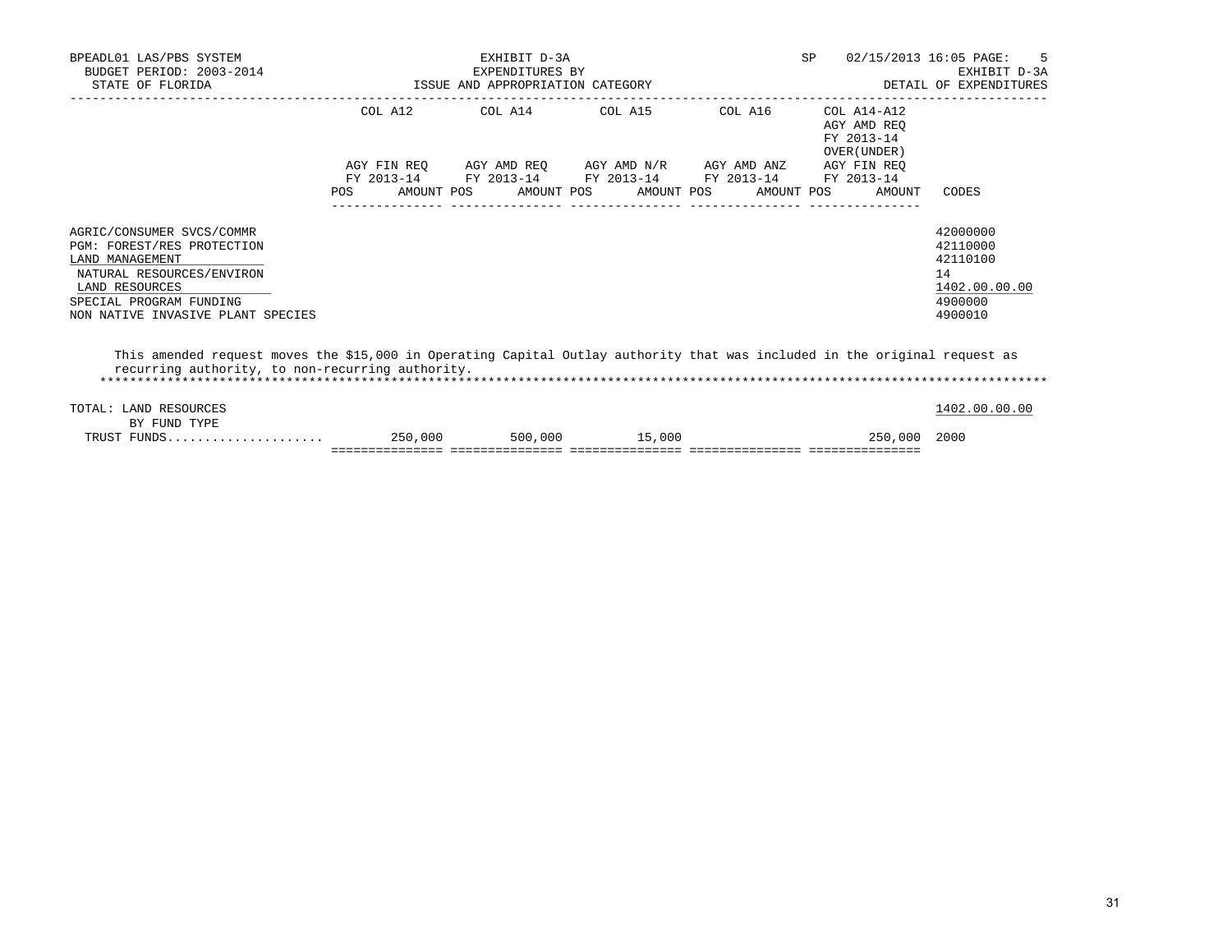| BPEADL01 LAS/PBS SYSTEM<br>BUDGET PERIOD: 2003-2014<br>STATE OF FLORIDA                                                                                                                                                                                                                                | EXHIBIT D-3A<br>EXPENDITURES BY<br>ISSUE AND APPROPRIATION CATEGORY |  |  |             |  |                                                             | SP 02/15/2013 16:05 PAGE: 6<br>DETAIL OF EXPENDITURES |  |  |                                                          | EXHIBIT D-3A                                                       |
|--------------------------------------------------------------------------------------------------------------------------------------------------------------------------------------------------------------------------------------------------------------------------------------------------------|---------------------------------------------------------------------|--|--|-------------|--|-------------------------------------------------------------|-------------------------------------------------------|--|--|----------------------------------------------------------|--------------------------------------------------------------------|
|                                                                                                                                                                                                                                                                                                        |                                                                     |  |  |             |  | COL A12 COL A14 COL A15 COL A16                             |                                                       |  |  | COL A14-A12<br>AGY AMD REO<br>FY 2013-14<br>OVER (UNDER) |                                                                    |
|                                                                                                                                                                                                                                                                                                        |                                                                     |  |  |             |  | AGY FIN REO AGY AMD REO AGY AMD N/R AGY AMD ANZ AGY FIN REO |                                                       |  |  |                                                          |                                                                    |
|                                                                                                                                                                                                                                                                                                        |                                                                     |  |  |             |  | FY 2013-14 FY 2013-14 FY 2013-14 FY 2013-14 FY 2013-14      |                                                       |  |  |                                                          |                                                                    |
|                                                                                                                                                                                                                                                                                                        | POS FOR                                                             |  |  |             |  | AMOUNT POS AMOUNT POS AMOUNT POS AMOUNT POS                 |                                                       |  |  | AMOUNT                                                   | CODES                                                              |
| AGRIC/CONSUMER SVCS/COMMR<br>PGM: FOREST/RES PROTECTION<br>WILDFIRE PREVENTION/MGT<br>NATURAL RESOURCES/ENVIRON<br>LAND RESOURCES<br>ADJUSTMENTS TO CURRENT YEAR<br>ESTIMATED EXPENDITURES<br>CONTINUATION OF BUDGET AMENDMENT<br>EOG B7205 TRANSFER OF CONTRACTED<br>SERVICES AUTHORITY FROM WILDFIRE |                                                                     |  |  |             |  |                                                             |                                                       |  |  |                                                          | 42000000<br>42110000<br>42110200<br>14<br>1402.00.00.00<br>1600000 |
| TO LAND MANAGEMENT - DEDUCT<br>SPECIAL CATEGORIES<br>CONTRACTED SERVICES                                                                                                                                                                                                                               |                                                                     |  |  |             |  |                                                             |                                                       |  |  |                                                          | 1601260<br>100000<br>100777                                        |
| FEDERAL GRANTS TRUST FUND -FEDERL                                                                                                                                                                                                                                                                      |                                                                     |  |  | $250,000 -$ |  |                                                             |                                                       |  |  | 250,000-2261 3                                           |                                                                    |
|                                                                                                                                                                                                                                                                                                        |                                                                     |  |  |             |  |                                                             |                                                       |  |  |                                                          |                                                                    |

 AGENCY ISSUE NARRATIVE: 2013-2014 BUDGET YEAR NARRATIVE: IT COMPONENT? NO

 Amended 2013-14 Narrative after February 1, 2013 BUREAU/SECTION/SUB-SECTION/OFFICE: Florida Forest Service ----------------------------------

 DESCRIPTION OF ISSUE: This issue is to request the continuation of Budget Amendment EOG Log Number: B7205, DACS-13-05 into fiscal year 2013-14. This Budget Amendment was an authority transfer of Contracted Services, from Fire Prevention and Management to Land Management within the Federal Grants Trust Fund.

 ISSUE SUMMARY: Current Contracted Services authority within Land Management, Federal Grants Trust Fund is not sufficient to cover the obligated contracts necessary to complete the scope of work which has been approved in our Federal Grants agreements. Fire Prevention and Management grants scope of work presently requires less authority in the Contracted Services category then in past fiscal years. As a result, this request seeks the transfer of \$250,000 of Contracted Services authority from Fire Prevention and Management to Contracted Services authority in Land Management to cover the projected deficit and ensure that the approved scope of work for the Federal Grants can be completed in accordance with the grant requirements.

 ADVERSE IMPACT IF NOT FUNDED: This request is needed to allow the completion of Federal Grants projects in accordance with approved grant requirements.

SPECIAL CATEGORY: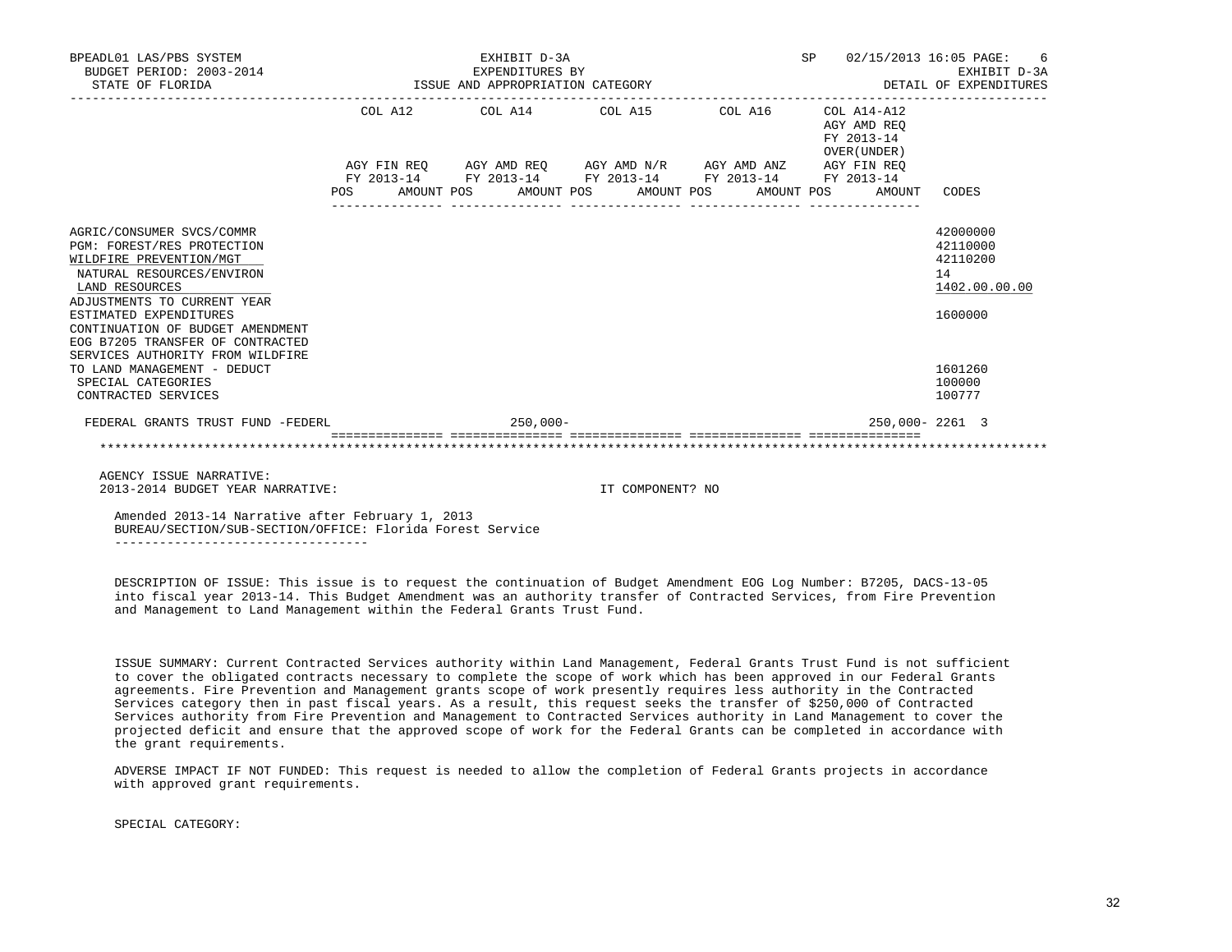| BPEADL01 LAS/PBS SYSTEM<br>BUDGET PERIOD: 2003-2014<br>STATE OF FLORIDA                                                                                                                                                                                                                                                               |                                           | EXHIBIT D-3A<br>EXPENDITURES BY<br>ISSUE AND APPROPRIATION CATEGORY | SP                    | 7<br>02/15/2013 16:05 PAGE:<br>EXHIBIT D-3A<br>DETAIL OF EXPENDITURES |                                                          |                                                                               |
|---------------------------------------------------------------------------------------------------------------------------------------------------------------------------------------------------------------------------------------------------------------------------------------------------------------------------------------|-------------------------------------------|---------------------------------------------------------------------|-----------------------|-----------------------------------------------------------------------|----------------------------------------------------------|-------------------------------------------------------------------------------|
|                                                                                                                                                                                                                                                                                                                                       | COL A12<br><b>POS</b>                     | COL A14 COL A15 COL A16<br>AMOUNT POS                               | AMOUNT POS AMOUNT POS | AMOUNT POS                                                            | COL A14-A12<br>AGY AMD REO<br>FY 2013-14<br>OVER (UNDER) | --------------<br>AMOUNT<br>CODES                                             |
| AGRIC/CONSUMER SVCS/COMMR<br>PGM: FOREST/RES PROTECTION<br>WILDFIRE PREVENTION/MGT<br>NATURAL RESOURCES/ENVIRON<br>LAND RESOURCES<br>ADJUSTMENTS TO CURRENT YEAR<br>ESTIMATED EXPENDITURES<br>CONTINUATION OF BUDGET AMENDMENT<br>EOG B7205 TRANSFER OF CONTRACTED<br>SERVICES AUTHORITY FROM WILDFIRE<br>TO LAND MANAGEMENT - DEDUCT |                                           |                                                                     |                       |                                                                       |                                                          | 42000000<br>42110000<br>42110200<br>14<br>1402.00.00.00<br>1600000<br>1601260 |
| OUANTITY<br>DESCRIPTION                                                                                                                                                                                                                                                                                                               | --------------------------                |                                                                     | CALCULATIONS          |                                                                       |                                                          | AMOUNT NEEDED<br>FY 2013-14                                                   |
| Federal Grants Trust Fund                                                                                                                                                                                                                                                                                                             | Contracted Services, Wildfire Prevention, |                                                                     |                       |                                                                       |                                                          | ( \$250,000.00)                                                               |
|                                                                                                                                                                                                                                                                                                                                       |                                           |                                                                     |                       |                                                                       |                                                          | TOTAL BY FUND: (\$250,000.00)                                                 |
| SUMMARY: This is a new issue.                                                                                                                                                                                                                                                                                                         |                                           |                                                                     |                       |                                                                       |                                                          | TOTAL ISSUE BY FUND: (\$250,000.00)                                           |

\*\*\*\*\*\*\*\*\*\*\*\*\*\*\*\*\*\*\*\*\*\*\*\*\*\*\*\*\*\*\*\*\*\*\*\*\*\*\*\*\*\*\*\*\*\*\*\*\*\*\*\*\*\*\*\*\*\*\*\*\*\*\*\*\*\*\*\*\*\*\*\*\*\*\*\*\*\*\*\*\*\*\*\*\*\*\*\*\*\*\*\*\*\*\*\*\*\*\*\*\*\*\*\*\*\*\*\*\*\*\*\*\*\*\*\*\*\*\*\*\*\*\*\*\*\*\*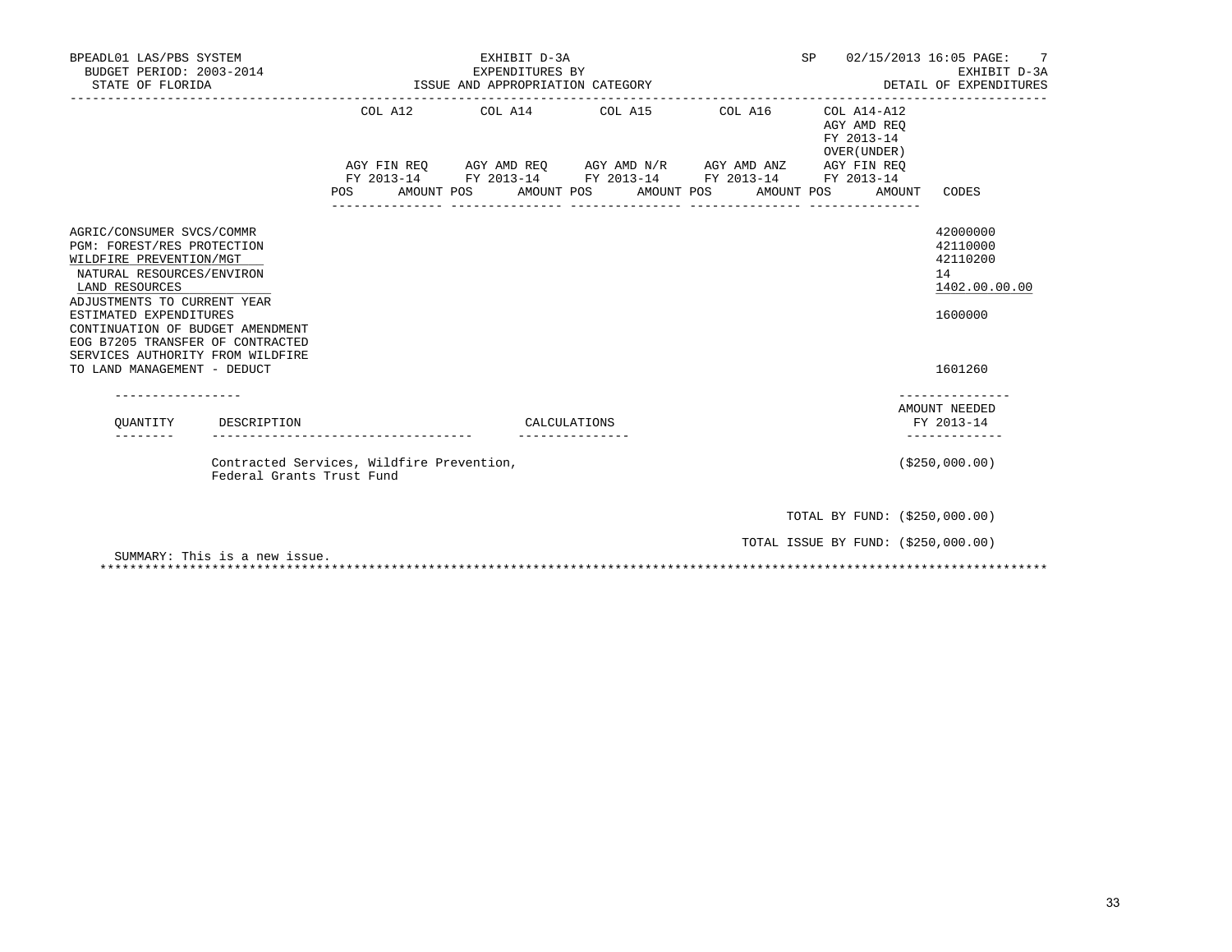| BPEADL01 LAS/PBS SYSTEM<br>BUDGET PERIOD: 2003-2014<br>STATE OF FLORIDA                                                                                                                                                       |        |                        |                | EXHIBIT D-3A<br>EXPENDITURES BY<br>ISSUE AND APPROPRIATION CATEGORY |         |                                                                                              |         |            |                                                          | SP 02/15/2013 16:05 PAGE:<br>-8<br>EXHIBIT D-3A<br>DETAIL OF EXPENDITURES |
|-------------------------------------------------------------------------------------------------------------------------------------------------------------------------------------------------------------------------------|--------|------------------------|----------------|---------------------------------------------------------------------|---------|----------------------------------------------------------------------------------------------|---------|------------|----------------------------------------------------------|---------------------------------------------------------------------------|
|                                                                                                                                                                                                                               |        | COL A12 COL A14        |                |                                                                     | COL A15 | AGY FIN REQ AGY AMD REQ AGY AMD N/R AGY AMD ANZ AGY FIN REQ FY 2013-14 FY 2013-14 FY 2013-14 | COL A16 |            | COL A14-A12<br>AGY AMD REO<br>FY 2013-14<br>OVER (UNDER) |                                                                           |
|                                                                                                                                                                                                                               | POS DO | AMOUNT POS             |                | AMOUNT POS                                                          |         | AMOUNT POS                                                                                   |         | AMOUNT POS | AMOUNT                                                   | CODES                                                                     |
| AGRIC/CONSUMER SVCS/COMMR<br>PGM: AGRICULTURE MIC<br>TECHNOLOGY SERVICES<br>GOV OPERATIONS/SUPPORT<br>INFORMATION TECHNOLOGY<br>INTRA-AGENCY REORGANIZATIONS<br>TRANSFER CIO POSITION FROM<br>ADMINISTRATION TO THE OFFICE OF |        |                        |                |                                                                     |         |                                                                                              |         |            |                                                          | 42000000<br>42120000<br>42120100<br>16<br>1603.00.00.00<br>1800000        |
| AGRICULTURE TECHNOLOGY - ADD<br>SALARY RATE                                                                                                                                                                                   |        |                        |                |                                                                     |         |                                                                                              |         |            |                                                          | 1800170<br>000000                                                         |
| SALARY RATE 93,358 93,358                                                                                                                                                                                                     |        |                        |                |                                                                     |         |                                                                                              |         |            |                                                          |                                                                           |
|                                                                                                                                                                                                                               |        |                        |                |                                                                     |         |                                                                                              |         |            |                                                          |                                                                           |
| SALARIES AND BENEFITS                                                                                                                                                                                                         |        | $1.00$ $1.00$          |                |                                                                     |         |                                                                                              |         |            |                                                          | 010000                                                                    |
| GENERAL REVENUE FUND                                                                                                                                                                                                          |        | -STATE 102,087 117,677 |                |                                                                     |         |                                                                                              |         |            |                                                          | 15,590 1000 1                                                             |
| TOTAL: TRANSFER CIO POSITION FROM<br>ADMINISTRATION TO THE OFFICE OF<br>AGRICULTURE TECHNOLOGY - ADD                                                                                                                          |        |                        |                |                                                                     |         |                                                                                              |         |            |                                                          | 1800170                                                                   |
| TOTAL POSITIONS 1.00<br>$\texttt{TOTAL}$ ISSUE 102,087<br>TOTAL SALARY RATE 93,358                                                                                                                                            |        |                        | 1.00<br>93,358 | 117,677                                                             |         |                                                                                              |         |            | 15,590                                                   |                                                                           |
|                                                                                                                                                                                                                               |        |                        |                |                                                                     |         |                                                                                              |         |            |                                                          |                                                                           |
| AGENCY ISSUE NARRATIVE:<br>2013-2014 BUDGET YEAR NARRATIVE:<br>BUREAU/SECTION/SUB-SECTION/OFFICE: Office of Agriculture Technology Services<br>--------------------------                                                     |        |                        |                |                                                                     |         | IT COMPONENT? NO                                                                             |         |            |                                                          |                                                                           |
| ISSUE NARRATIVE JUSTIFICATION:                                                                                                                                                                                                |        |                        |                |                                                                     |         |                                                                                              |         |            |                                                          |                                                                           |

-----------------------------

 This is to request the transfer of the Chief Information Officer's position and the associated salary and benefit authority of \$102,087 from the General Revenue Fund within Executive Direction and Support Services to the General Revenue Fund within the Office of Agriculture Technology Services (OATS).

ISSUE SUMMARY:

 In order to facilitate reorganization and restructuring of information technology resources within the Department of Agriculture and Consumer Services, it is requested that the Chief Information Officer's position and associated salary and benefit authority be transferred from Executive Direction and Support Services to OATS. This transfer would serve as the first step to facilitate reorganization of information technology resources within the department to best align strategic and operational support services with departmental goals and mission critical services. The accomplishment of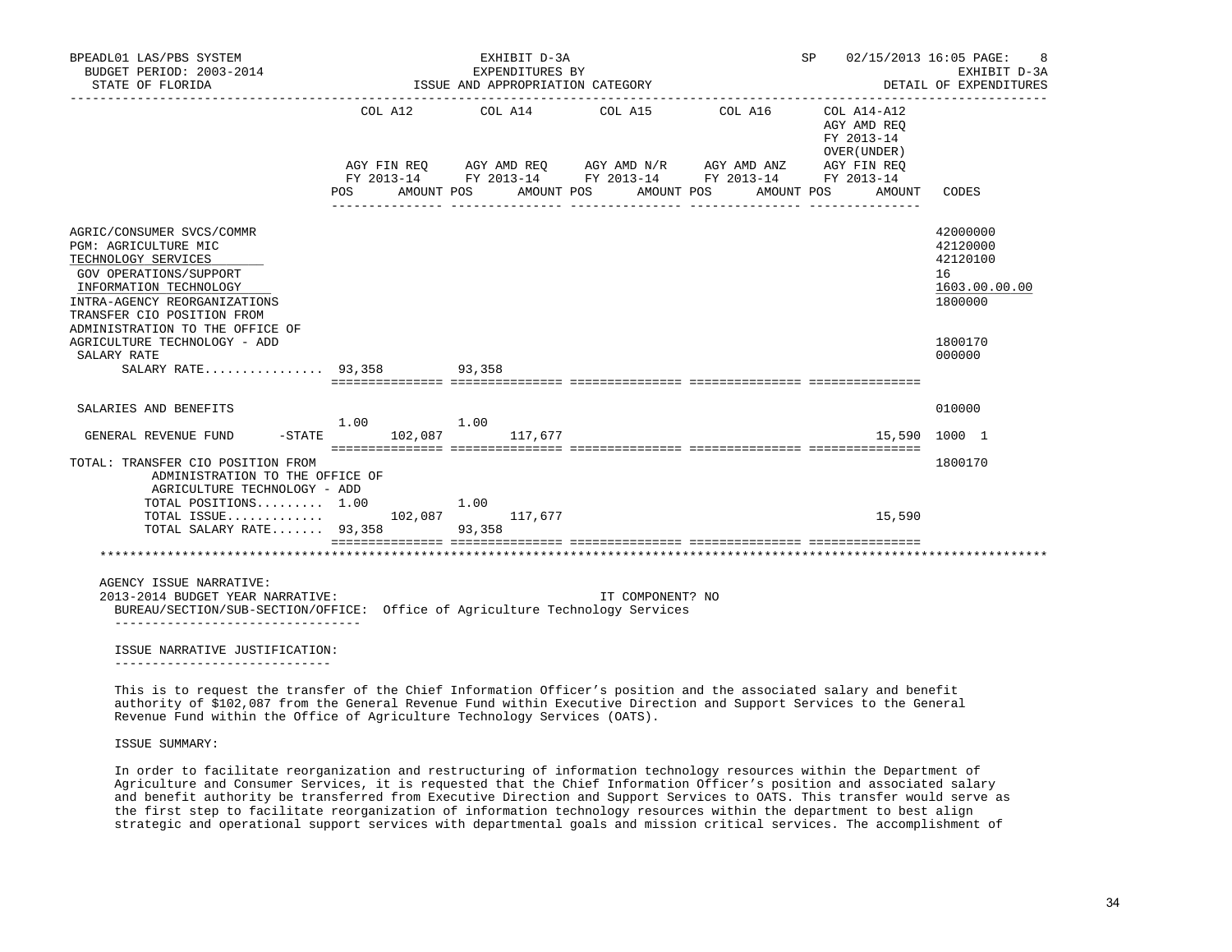| BPEADL01 LAS/PBS SYSTEM<br>BUDGET PERIOD: 2003-2014<br>STATE OF FLORIDA                                                                                                                                                       | ISSUE AND APPROPRIATION CATEGORY | EXHIBIT D-3A<br>EXPENDITURES BY | SP                                                                                            | 02/15/2013 16:05 PAGE: 9<br>EXHIBIT D-3A<br>DETAIL OF EXPENDITURES |                                                                             |                                                                    |
|-------------------------------------------------------------------------------------------------------------------------------------------------------------------------------------------------------------------------------|----------------------------------|---------------------------------|-----------------------------------------------------------------------------------------------|--------------------------------------------------------------------|-----------------------------------------------------------------------------|--------------------------------------------------------------------|
|                                                                                                                                                                                                                               |                                  |                                 | COL A12 COL A14 COL A15 COL A16                                                               |                                                                    | COL A14-A12<br>AGY AMD REO<br>FY 2013-14<br>OVER (UNDER)                    |                                                                    |
|                                                                                                                                                                                                                               | AGY FIN REO                      |                                 | AGY AMD REO AGY AMD N/R AGY AMD ANZ<br>FY 2013-14 FY 2013-14 FY 2013-14 FY 2013-14 FY 2013-14 |                                                                    | AGY FIN REO<br>POS AMOUNT POS AMOUNT POS AMOUNT POS AMOUNT POS AMOUNT CODES |                                                                    |
| AGRIC/CONSUMER SVCS/COMMR<br>PGM: AGRICULTURE MIC<br>TECHNOLOGY SERVICES<br>GOV OPERATIONS/SUPPORT<br>INFORMATION TECHNOLOGY<br>INTRA-AGENCY REORGANIZATIONS<br>TRANSFER CIO POSITION FROM<br>ADMINISTRATION TO THE OFFICE OF |                                  |                                 |                                                                                               |                                                                    |                                                                             | 42000000<br>42120000<br>42120100<br>16<br>1603.00.00.00<br>1800000 |
| AGRICULTURE TECHNOLOGY - ADD                                                                                                                                                                                                  |                                  |                                 |                                                                                               |                                                                    |                                                                             | 1800170                                                            |

 the department's mission requires these resources to be directed by a senior IT leader providing enterprise vision and executive level support. Transfer of the CIO position would enable this executive level IT direction.

 COST SUMMARY: This request transfers the salary and benefit authority of the Chief Information Officer's position from the General Revenue Fund within Executive Direction and Support Services to the General Revenue Fund within OATS.

SALARIES AND BENEFITS:

| OUANTITY | DESCRIPTION                                       | CALCULATIONS                                    | AMOUNT NEEDED<br>FY 2013-14 |
|----------|---------------------------------------------------|-------------------------------------------------|-----------------------------|
|          | CIO position (#005194)                            | Current Salary & Benefits<br>of Position 005194 | \$102,087                   |
|          | Amended 2013-14 Narrative after February 1, 2013: | TOTAL ISSUE BY FUND: GR                         | \$102,087                   |

 This amended request increases the original issue amount of \$102,087 by \$15,590 for a total of \$117,677. This increase was made to include the value of a family health insurance plan which is currently being provided to the Chief Information Officer and was inadvertantly excluded from the original issue. \*\*\*\*\*\*\*\*\*\*\*\*\*\*\*\*\*\*\*\*\*\*\*\*\*\*\*\*\*\*\*\*\*\*\*\*\*\*\*\*\*\*\*\*\*\*\*\*\*\*\*\*\*\*\*\*\*\*\*\*\*\*\*\*\*\*\*\*\*\*\*\*\*\*\*\*\*\*\*\*\*\*\*\*\*\*\*\*\*\*\*\*\*\*\*\*\*\*\*\*\*\*\*\*\*\*\*\*\*\*\*\*\*\*\*\*\*\*\*\*\*\*\*\*\*\*\*

35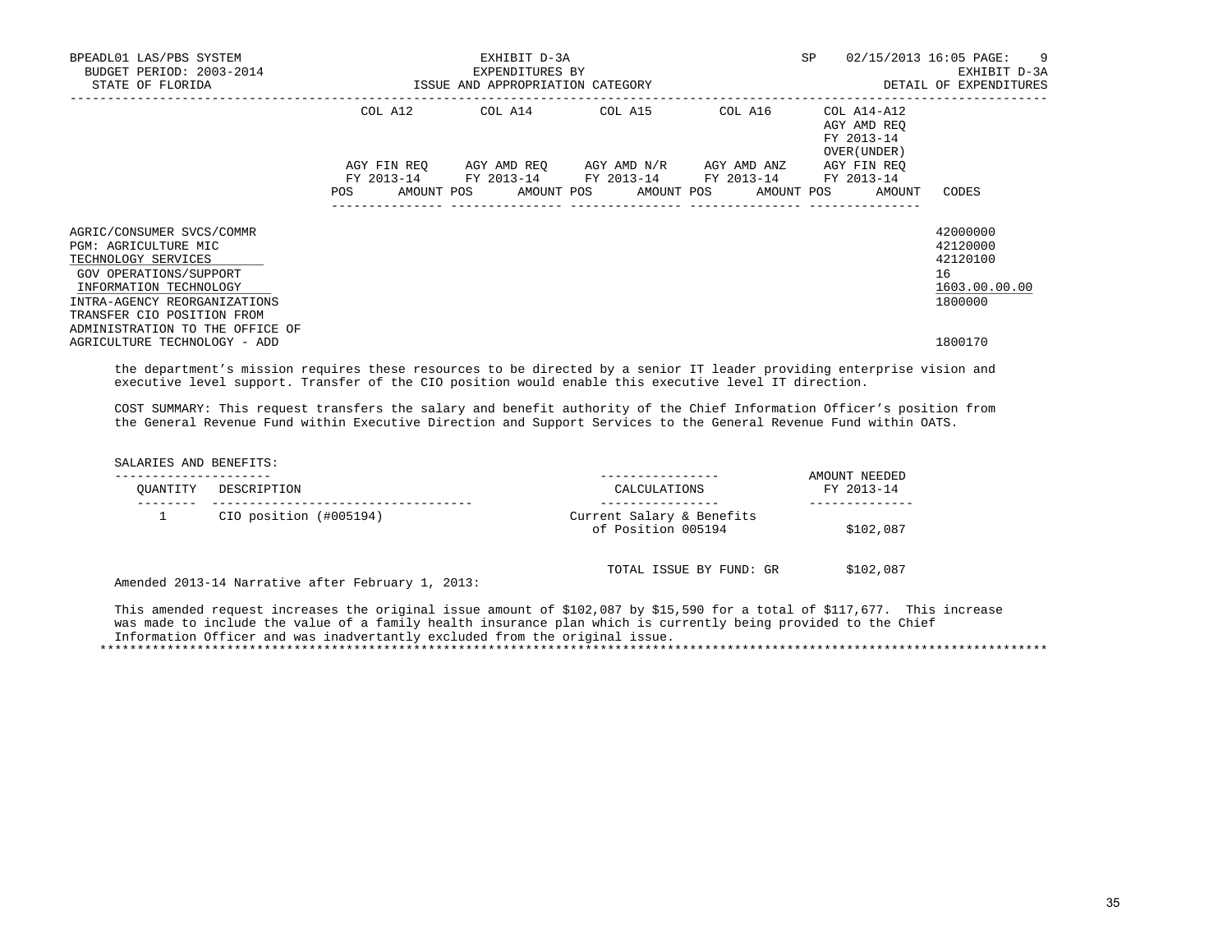| BPEADL01 LAS/PBS SYSTEM<br>BUDGET PERIOD: 2003-2014<br>STATE OF FLORIDA                                                                                                                                                                                       |         | EXHIBIT D-3A<br>EXPENDITURES BY<br>ISSUE AND APPROPRIATION CATEGORY |                                      |          |                                                           | SP 02/15/2013 16:05 PAGE: 10<br>EXHIBIT D-3A<br>DETAIL OF EXPENDITURES        |
|---------------------------------------------------------------------------------------------------------------------------------------------------------------------------------------------------------------------------------------------------------------|---------|---------------------------------------------------------------------|--------------------------------------|----------|-----------------------------------------------------------|-------------------------------------------------------------------------------|
|                                                                                                                                                                                                                                                               | COL A12 | COL A14                                                             | COL A15                              | COL A16  | COL A14-A12<br>AGY AMD REO<br>FY 2013-14<br>OVER (UNDER ) |                                                                               |
|                                                                                                                                                                                                                                                               |         |                                                                     | POS AMOUNT POS AMOUNT POS AMOUNT POS |          | AMOUNT POS AMOUNT                                         | CODES                                                                         |
| AGRIC/CONSUMER SVCS/COMMR<br>PGM: AGRICULTURE MIC<br>TECHNOLOGY SERVICES<br>GOV OPERATIONS/SUPPORT<br>INFORMATION TECHNOLOGY<br>INTRA-AGENCY REORGANIZATIONS<br>TRANSFER CIO POSITION FROM<br>ADMINISTRATION TO THE OFFICE OF<br>AGRICULTURE TECHNOLOGY - ADD |         |                                                                     |                                      |          |                                                           | 42000000<br>42120000<br>42120100<br>16<br>1603.00.00.00<br>1800000<br>1800170 |
| POSITION DETAIL OF SALARIES AND BENEFITS:                                                                                                                                                                                                                     |         |                                                                     |                                      |          |                                                           |                                                                               |
|                                                                                                                                                                                                                                                               | ETE     | BASE RATE ADDITIVES                                                 |                                      | BENEFITS | SUBTOTAL                                                  | LAPSE LAPSED SALARIES<br>% AND BENEFITS                                       |
| A12 - AGY FIN REQ FY 2013-14<br>CHANGES TO CURRENTLY AUTHORIZED POSITIONS<br>8088 CHIEF INFORMATION OFFICER-DACS<br>05194 001                                                                                                                                 | 1.00    | 93,358                                                              |                                      |          |                                                           | 8,729 102,087 0.00 102,087                                                    |
| TOTALS FOR ISSUE BY FUND<br>1000 GENERAL REVENUE FUND                                                                                                                                                                                                         |         |                                                                     |                                      |          |                                                           | 102,087<br>--------------                                                     |
|                                                                                                                                                                                                                                                               | 1.00    | 93,358                                                              |                                      |          | 8,729 102,087                                             | 102,087<br>==============                                                     |
| A14 - AGY AMD REO FY 2013-14                                                                                                                                                                                                                                  |         |                                                                     |                                      |          |                                                           |                                                                               |
| CHANGES TO CURRENTLY AUTHORIZED POSITIONS<br>8088 CHIEF INFORMATION OFFICER-DACS                                                                                                                                                                              |         |                                                                     |                                      |          |                                                           |                                                                               |
| 05194 001                                                                                                                                                                                                                                                     |         | 1.00 93,358                                                         |                                      |          |                                                           | 24,319 117,677 0.00 117,677                                                   |
| TOTALS FOR ISSUE BY FUND<br>1000 GENERAL REVENUE FUND                                                                                                                                                                                                         |         |                                                                     |                                      |          |                                                           | 117,677                                                                       |
|                                                                                                                                                                                                                                                               | 1.00    | 93,358                                                              |                                      |          | 24,319 117,677                                            | -------------<br>117,677                                                      |
|                                                                                                                                                                                                                                                               |         |                                                                     |                                      |          |                                                           | ==============                                                                |

36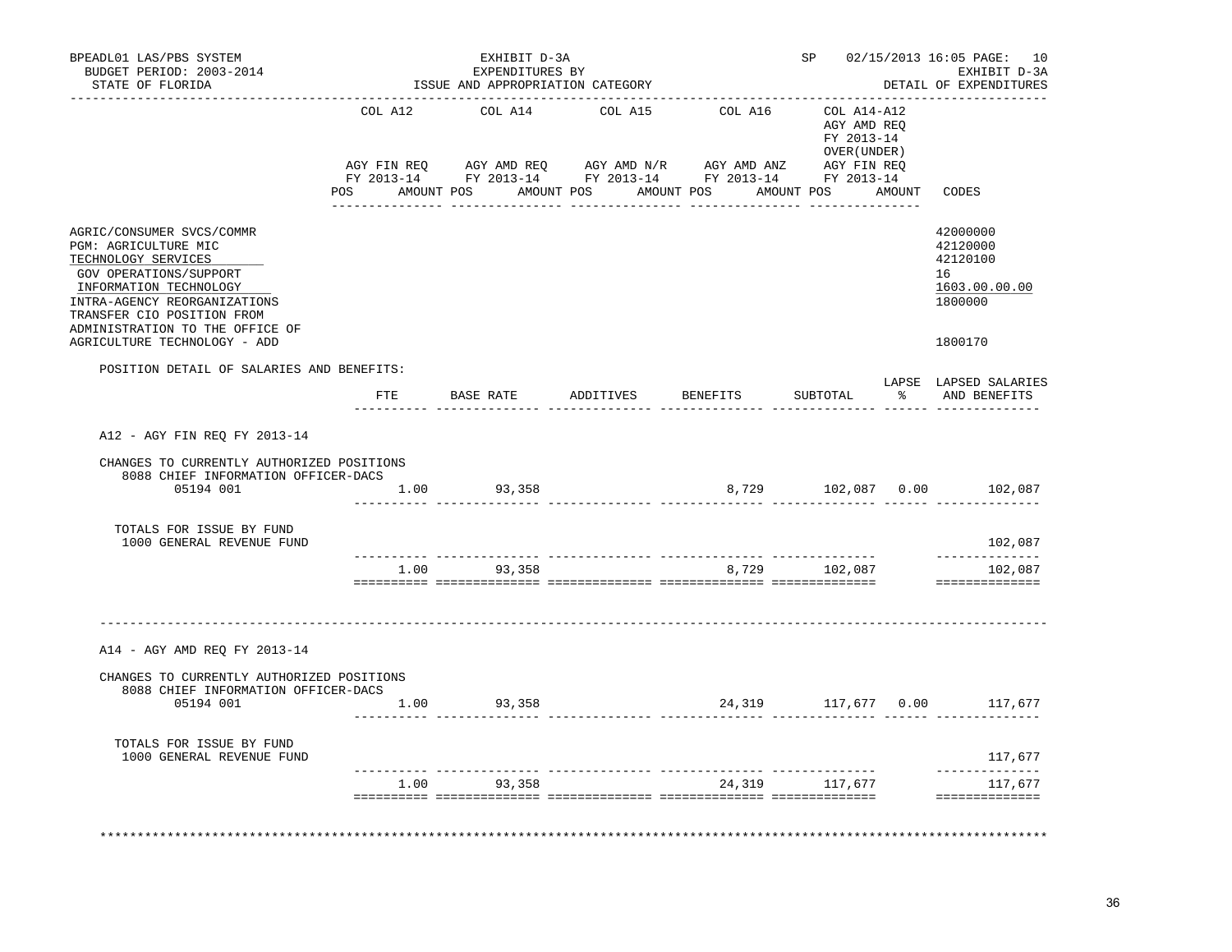| BPEADL01 LAS/PBS SYSTEM<br>BUDGET PERIOD: 2003-2014<br>STATE OF FLORIDA                                                                                                          |                                      | EXHIBIT D-3A<br>EXPENDITURES BY<br>ISSUE AND APPROPRIATION CATEGORY | SP 02/15/2013 16:05 PAGE: 11                                                                   | EXHIBIT D-3A<br>DETAIL OF EXPENDITURES                   |                                                                    |
|----------------------------------------------------------------------------------------------------------------------------------------------------------------------------------|--------------------------------------|---------------------------------------------------------------------|------------------------------------------------------------------------------------------------|----------------------------------------------------------|--------------------------------------------------------------------|
|                                                                                                                                                                                  |                                      |                                                                     | COL A12 COL A14 COL A15 COL A16<br>AGY FIN REQ AGY AMD REQ AGY AMD N/R AGY AMD ANZ AGY FIN REQ | COL A14-A12<br>AGY AMD REO<br>FY 2013-14<br>OVER (UNDER) |                                                                    |
|                                                                                                                                                                                  | POS AMOUNT POS AMOUNT POS AMOUNT POS |                                                                     | FY 2013-14 FY 2013-14 FY 2013-14 FY 2013-14 FY 2013-14                                         | AMOUNT POS AMOUNT CODES                                  |                                                                    |
|                                                                                                                                                                                  |                                      |                                                                     |                                                                                                |                                                          |                                                                    |
| AGRIC/CONSUMER SVCS/COMMR<br>PGM: AGRICULTURE MIC<br>TECHNOLOGY SERVICES<br>GOV OPERATIONS/SUPPORT<br>INFORMATION TECHNOLOGY<br><b>EOUIPMENT NEEDS</b><br>INFORMATION TECHNOLOGY |                                      |                                                                     |                                                                                                |                                                          | 42000000<br>42120000<br>42120100<br>16<br>1603.00.00.00<br>2400000 |
| INFRASTRUCTURE REPLACEMENT<br><b>EXPENSES</b>                                                                                                                                    |                                      |                                                                     |                                                                                                |                                                          | 24010C0<br>040000                                                  |
| GENERAL INSPECTION TF -STATE 54,120 136,864 136,864                                                                                                                              |                                      |                                                                     |                                                                                                | 82,744 2321 1                                            |                                                                    |
| OPERATING CAPITAL OUTLAY                                                                                                                                                         |                                      |                                                                     |                                                                                                |                                                          | 060000                                                             |
| GENERAL INSPECTION TF -STATE 355,490 222.846 222.846                                                                                                                             |                                      |                                                                     |                                                                                                | 132,644-2321 1                                           |                                                                    |
| TOTAL: INFORMATION TECHNOLOGY<br>INFRASTRUCTURE REPLACEMENT                                                                                                                      |                                      |                                                                     |                                                                                                |                                                          | 24010C0                                                            |
| TOTAL ISSUE 409,610 359,710 359,710                                                                                                                                              |                                      |                                                                     |                                                                                                | $49,900-$                                                |                                                                    |
|                                                                                                                                                                                  |                                      |                                                                     |                                                                                                |                                                          |                                                                    |

AGENCY ISSUE NARRATIVE:

2013-2014 BUDGET YEAR NARRATIVE: IT COMPONENT? YES

DESCRIBE YOUR REQUEST:

 This is to request \$355,490 in Operating Capital Outlay category and \$54,120 in Expenses category totaling \$409,610, respectively, from General Inspection Trust Funds to replace network switches located in facilities throughout the Department at various statewide locations.

#### WHAT IS THE BUSINESS PROBLEM BEING ADDRESSED:

 The Department is in need of replacing network switches that connect servers and users to the network providing access to the data utilized in carrying out the business functions and regulatory responsibilities of the Department. These network switches are located in Tallahassee and at remote locations throughout the state. The network switches to be replaced are end-of-life and are susceptible to failure.

 The information technology network resources enable the Department's business functions and regulatory responsibilities, providing the backbone for connectivity to the services delivered by the Department to its customers. Information technology enables the Department to process information in a timely and accurate manner to assure that regulated commodities meet statutorily mandated standards, and the movement and use of such commodities conforms to the standards and/or restrictions protecting consumers and the environment. The proposed solution is to replace two hundred sixty (260) end-of-life network switches.

 This network switch replacement initiative will ensure that the Department will be able to effectively maintain and likely improve upon the effectiveness of the network switch infrastructure. The newer technology switches will allow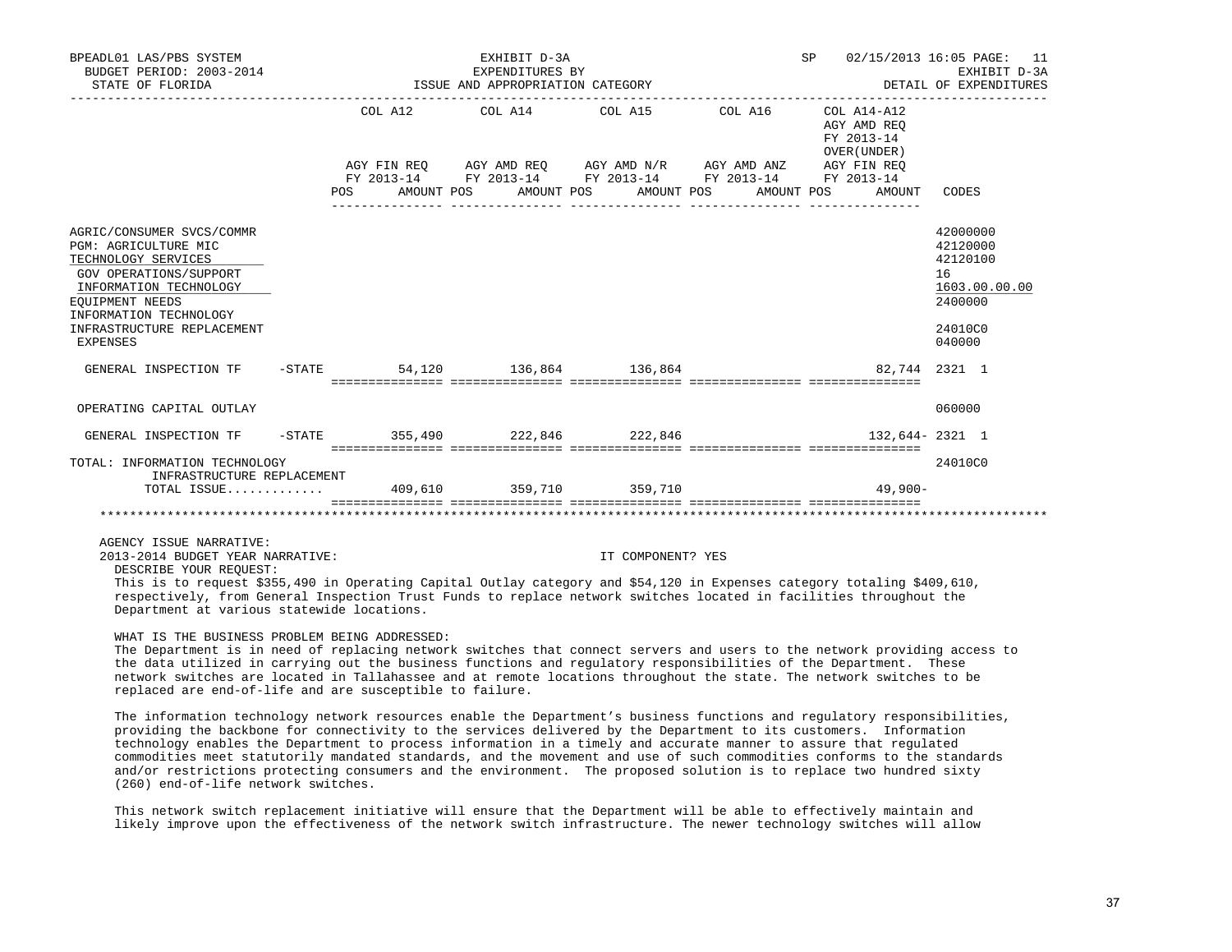| BPEADL01 LAS/PBS SYSTEM<br>BUDGET PERIOD: 2003-2014<br>STATE OF FLORIDA                                                                                                   |                                                | EXHIBIT D-3A<br>EXPENDITURES BY<br>ISSUE AND APPROPRIATION CATEGORY | <b>SP</b>                                                                                        | 02/15/2013 16:05 PAGE: 12<br>EXHIBIT D-3A<br>DETAIL OF EXPENDITURES |                                                          |                                                                    |
|---------------------------------------------------------------------------------------------------------------------------------------------------------------------------|------------------------------------------------|---------------------------------------------------------------------|--------------------------------------------------------------------------------------------------|---------------------------------------------------------------------|----------------------------------------------------------|--------------------------------------------------------------------|
|                                                                                                                                                                           | COL A12                                        | COL A14                                                             | COL A15                                                                                          | COL A16                                                             | COL A14-A12<br>AGY AMD REO<br>FY 2013-14<br>OVER (UNDER) |                                                                    |
|                                                                                                                                                                           | AGY FIN REO<br>FY 2013-14<br>AMOUNT POS<br>POS |                                                                     | AGY AMD REO AGY AMD N/R AGY AMD ANZ<br>FY 2013-14 FY 2013-14 FY 2013-14<br>AMOUNT POS AMOUNT POS | AMOUNT POS                                                          | AGY FIN REO<br>FY 2013-14<br>AMOUNT                      | CODES                                                              |
| AGRIC/CONSUMER SVCS/COMMR<br>PGM: AGRICULTURE MIC<br>TECHNOLOGY SERVICES<br>GOV OPERATIONS/SUPPORT<br>INFORMATION TECHNOLOGY<br>EOUIPMENT NEEDS<br>INFORMATION TECHNOLOGY |                                                |                                                                     |                                                                                                  |                                                                     |                                                          | 42000000<br>42120000<br>42120100<br>16<br>1603.00.00.00<br>2400000 |
| INFRASTRUCTURE REPLACEMENT                                                                                                                                                |                                                |                                                                     |                                                                                                  |                                                                     |                                                          | 24010C0                                                            |

 computers and servers attached to the network to transfer data at gigabit speed, which is 10 times faster than existing switch capability.

 As the department moves towards Voice over Internet Protocol (VoIP) phones, Power over Ethernet can be utilized to power VoIP phones eliminating the need for additional power. The Department will also have the ability to implement improved Quality of Service (QoS) capabilities allowing for better control over bandwidth utilization for VoIP phones, video teleconferencing and other high bandwidth applications.

## IMPACT OF NOT FUNDING THE REQUEST:

 When a network switch fails, users and/or network resources connected through that switch are unavailable until such time as the switch is repaired and returned to service. The duration of the downtime can range from four (4) hours or longer due to the availability of service personnel and the needed replacement parts. Data and applications (such as Florida Fire Management System, Pest Incident Control System, Food Distribution System, Food Inspection System, Lab Information Management Systems, and Department-wide email) utilized by Department employees will be unavailable, adversely affecting employee productivity and the ability to carry out the regulatory functions of the Department.

 The information technology resources being requested facilitate the Department's business functions and regulatory responsibilities. These information technology resources provide the backbone for the services that are delivered by the Department to its customers. The accomplishment of the Department's mission requires the information to be processed in a timely and accurate manner for the Department's customers.

 If network switch replacement does not occur, the network will become less reliable as the equipment continues to age, switch failures will increase, and loss of access to mission critical data and applications will occur. The current method of maintenance for switch failures is the Department must acquire parts from a third-party market since the models have been discontinued by the manufacturer. Data and applications utilized by the Department will be unavailable, affecting the Department's ability to perform its regulatory functions, and provide adequate public safety.

 The main assumption for this project is that the purchase and installation of this equipment is performed in a timely manner. If not replaced with newer technology, access to parts through third party supplier may become more difficult.

#### EXPENSES: ---------

| OUANTITY | DESCRIPTION |                                         | CALCIILAT <sup>-</sup><br>'IONS | AMOUNT NEEDED<br>$2013 - 14$ |
|----------|-------------|-----------------------------------------|---------------------------------|------------------------------|
| 165      | CISCO       | 18-Port Network Switches and components | 165 @ \$ 328                    | \$54.120                     |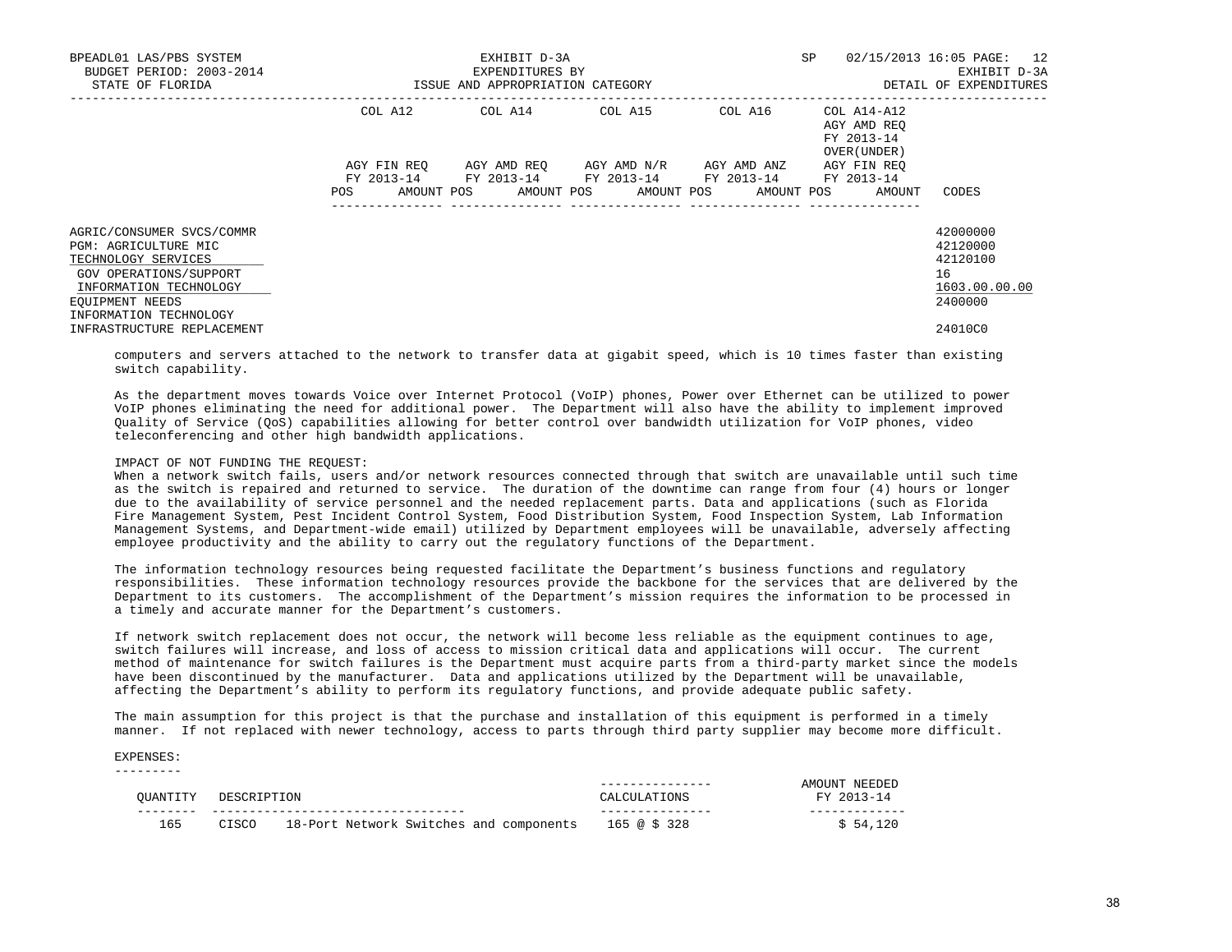| BPEADL01 LAS/PBS SYSTEM<br>EXHIBIT D-3A<br>BUDGET PERIOD: 2003-2014<br>EXPENDITURES BY<br>EXPENDITURES BY<br>ISSUE AND APPROPRIATION CATEGORY<br>STATE OF FLORIDA                                       |                      |                                                               |            |                                                                                                                                                  |            |  |                                                            |                |                                                          | SP         |                                 | 02/15/2013 16:05 PAGE: 13<br>EXHIBIT D-3A<br>DETAIL OF EXPENDITURES           |
|---------------------------------------------------------------------------------------------------------------------------------------------------------------------------------------------------------|----------------------|---------------------------------------------------------------|------------|--------------------------------------------------------------------------------------------------------------------------------------------------|------------|--|------------------------------------------------------------|----------------|----------------------------------------------------------|------------|---------------------------------|-------------------------------------------------------------------------------|
|                                                                                                                                                                                                         |                      |                                                               |            | COL A12 COL A14 COL A15<br>AGY FIN REQ AGY AMD REQ AGY AMD N/R AGY AMD ANZ AGY FIN REQ<br>FY 2013-14 FY 2013-14 FY 2013-14 FY 2013-14 FY 2013-14 |            |  |                                                            | COL A16        | COL A14-A12<br>AGY AMD REO<br>FY 2013-14<br>OVER (UNDER) |            |                                 |                                                                               |
|                                                                                                                                                                                                         |                      | POS                                                           | AMOUNT POS |                                                                                                                                                  | AMOUNT POS |  | ________________                                           | AMOUNT POS     |                                                          | AMOUNT POS | AMOUNT                          | CODES                                                                         |
| AGRIC/CONSUMER SVCS/COMMR<br>PGM: AGRICULTURE MIC<br>TECHNOLOGY SERVICES<br>GOV OPERATIONS/SUPPORT<br>INFORMATION TECHNOLOGY<br>EOUIPMENT NEEDS<br>INFORMATION TECHNOLOGY<br>INFRASTRUCTURE REPLACEMENT |                      |                                                               |            |                                                                                                                                                  |            |  |                                                            |                |                                                          |            |                                 | 42000000<br>42120000<br>42120100<br>16<br>1603.00.00.00<br>2400000<br>24010C0 |
|                                                                                                                                                                                                         |                      |                                                               |            |                                                                                                                                                  |            |  |                                                            |                | TOTAL BY FUND:                                           |            | \$54,120                        |                                                                               |
| OPERATING CAPITAL OUTLAY:                                                                                                                                                                               |                      |                                                               |            |                                                                                                                                                  |            |  |                                                            |                |                                                          |            |                                 |                                                                               |
| --------------------------                                                                                                                                                                              | OUANTITY DESCRIPTION | ______________________________                                |            |                                                                                                                                                  |            |  | CALCULATIONS<br>_________________                          |                |                                                          | FY 2013-14 | AMOUNT NEEDED<br>-------------- |                                                                               |
|                                                                                                                                                                                                         |                      | 95 CISCO 24-Port Network Switches and components 95 @ \$3,742 |            |                                                                                                                                                  |            |  |                                                            |                |                                                          | \$355,490  |                                 |                                                                               |
|                                                                                                                                                                                                         |                      |                                                               |            |                                                                                                                                                  |            |  |                                                            | TOTAL BY FUND: |                                                          |            | \$355,490                       |                                                                               |
|                                                                                                                                                                                                         |                      | Amended 2013-14 Narrative after February 1, 2013              |            |                                                                                                                                                  |            |  | TOTAL ISSUE BY FUND:<br>(EXCLUDING SALARIES &<br>BENEFITS) |                |                                                          |            | \$409,610                       |                                                                               |
|                                                                                                                                                                                                         |                      |                                                               |            |                                                                                                                                                  |            |  |                                                            |                |                                                          |            |                                 |                                                                               |

 This amended request reduces the original issue by \$49,900 for a total of \$359,710. The requests consists of \$136,864 in expense authority and \$222,846 in OCO authority. These changes were made to align the request with an updated vendor quote received for the network switches that are in need of replacement.

Summary:

EXPENSES:

---------

| OUANTITY   | TON<br>DESCRIPT.                              | CALCULATIONS    | AMOIINT<br>NEEDEL<br>FY 2013-14 |
|------------|-----------------------------------------------|-----------------|---------------------------------|
| ---<br>160 | CISCO 18-Port Network Switches and components | 160 @ \$ 855.40 | 136.864<br>C 1                  |

TOTAL BY FUND: GITF \$136,864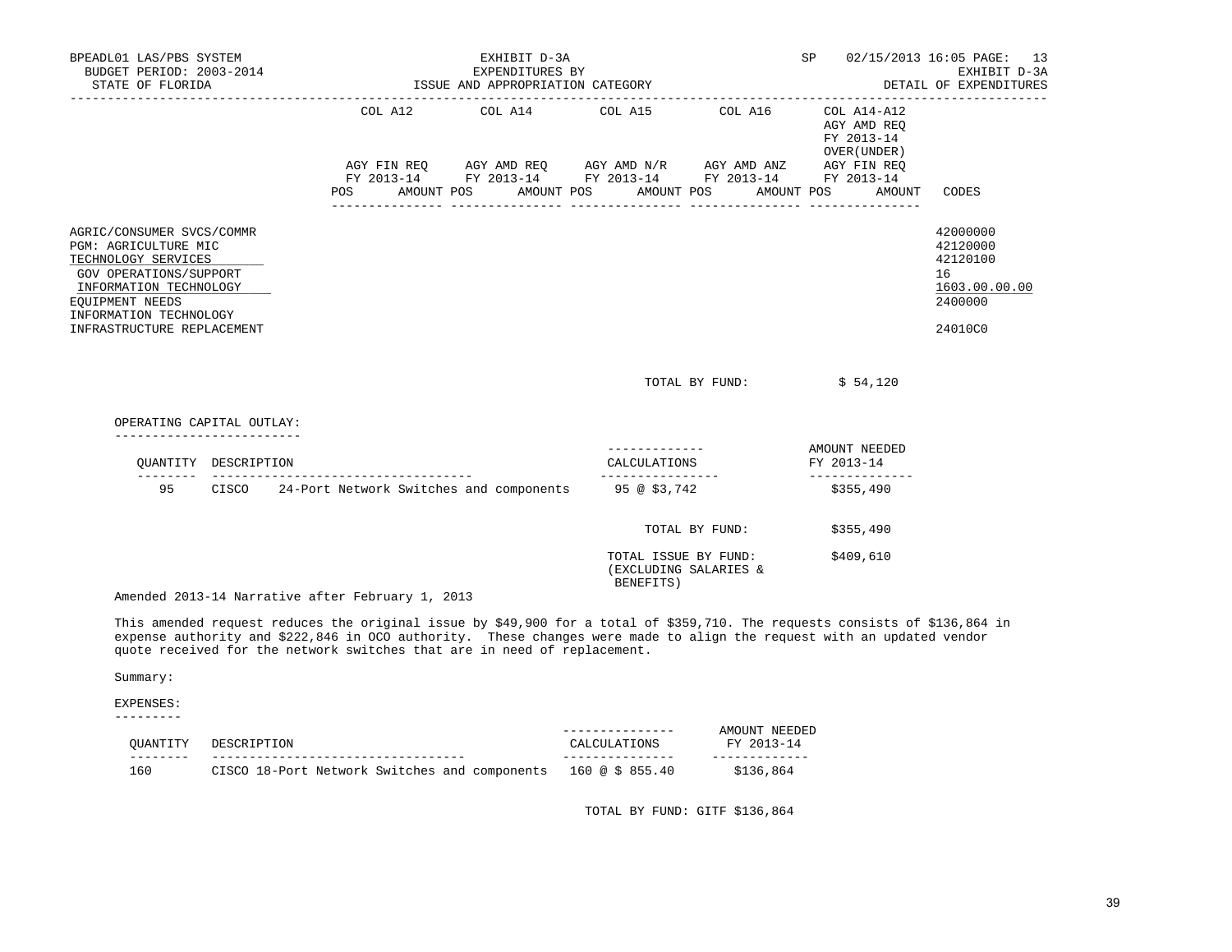| BPEADL01 LAS/PBS SYSTEM<br>BUDGET PERIOD: 2003-2014<br>STATE OF FLORIDA                                                                                                                                      | ISSUE AND APPROPRIATION CATEGORY     | -------------------------------- | SP 02/15/2013 16:05 PAGE: 14<br>EXHIBIT D-3A<br>DETAIL OF EXPENDITURES                                                                                             |                               |                                                                               |                                                                               |
|--------------------------------------------------------------------------------------------------------------------------------------------------------------------------------------------------------------|--------------------------------------|----------------------------------|--------------------------------------------------------------------------------------------------------------------------------------------------------------------|-------------------------------|-------------------------------------------------------------------------------|-------------------------------------------------------------------------------|
|                                                                                                                                                                                                              | COL A12                              | COL A14                          | COL A15 COL A16<br>AGY FIN REQ AGY AMD REQ AGY AMD N/R AGY AMD ANZ AGY FIN REQ FY 2013-14 FY 2013-14 FY 2013-14 FY 2013-14<br>POS AMOUNT POS AMOUNT POS AMOUNT POS |                               | COL A14-A12<br>AGY AMD REO<br>FY 2013-14<br>OVER (UNDER)<br>AMOUNT POS AMOUNT | CODES                                                                         |
| AGRIC/CONSUMER SVCS/COMMR<br>PGM: AGRICULTURE MIC<br>TECHNOLOGY SERVICES<br>GOV OPERATIONS/SUPPORT<br>INFORMATION TECHNOLOGY<br>EQUIPMENT NEEDS<br>INFORMATION TECHNOLOGY<br>INFRASTRUCTURE REPLACEMENT      |                                      |                                  |                                                                                                                                                                    |                               |                                                                               | 42000000<br>42120000<br>42120100<br>16<br>1603.00.00.00<br>2400000<br>24010C0 |
| OPERATING CAPITAL OUTLAY:<br>-----------------------                                                                                                                                                         |                                      |                                  |                                                                                                                                                                    |                               |                                                                               |                                                                               |
| QUANTITY DESCRIPTION                                                                                                                                                                                         |                                      |                                  | ----------------<br>CALCULATIONS                                                                                                                                   | AMOUNT NEEDED<br>FY 2013-14   |                                                                               |                                                                               |
| 90<br>CISCO 24-Port Network Switches and components 90 @ \$2,476.07                                                                                                                                          |                                      |                                  | ________________                                                                                                                                                   | _______________<br>\$222,846  |                                                                               |                                                                               |
|                                                                                                                                                                                                              |                                      |                                  |                                                                                                                                                                    | TOTAL BY FUND: GITF \$222,846 |                                                                               |                                                                               |
|                                                                                                                                                                                                              |                                      |                                  | TOTAL AMENDED ISSUE: GITF \$359,710                                                                                                                                |                               |                                                                               |                                                                               |
| FUND SHIFT<br>FUND SHIFT - SALARY AND BENEFIT<br>AUTHORITY FOR CIO POSITION FROM                                                                                                                             |                                      |                                  |                                                                                                                                                                    |                               |                                                                               | 3400000                                                                       |
| THE GENERAL REVENUE FUND TO THE<br>GENERAL INSPECTION TRUST FUND - ADD<br>SALARY RATE<br>SALARY RATE 93,358                                                                                                  |                                      | 93,358                           |                                                                                                                                                                    |                               |                                                                               | 3400150<br>000000                                                             |
| SALARIES AND BENEFITS                                                                                                                                                                                        |                                      |                                  |                                                                                                                                                                    |                               |                                                                               | 010000                                                                        |
| GENERAL INSPECTION TF                                                                                                                                                                                        | $1.00$ $1.00$<br>$-$ STATE $102,087$ | 117,677                          |                                                                                                                                                                    |                               | 15,590                                                                        | 2321 1                                                                        |
| TOTAL: FUND SHIFT - SALARY AND BENEFIT<br>AUTHORITY FOR CIO POSITION FROM<br>THE GENERAL REVENUE FUND TO THE<br>GENERAL INSPECTION TRUST FUND - ADD<br>TOTAL POSITIONS $1.00$<br>TOTAL ISSUE 102,087 117,677 |                                      | 1.00                             |                                                                                                                                                                    |                               | 15,590                                                                        | 3400150                                                                       |
| TOTAL SALARY RATE 93,358 93,358                                                                                                                                                                              |                                      |                                  |                                                                                                                                                                    |                               |                                                                               |                                                                               |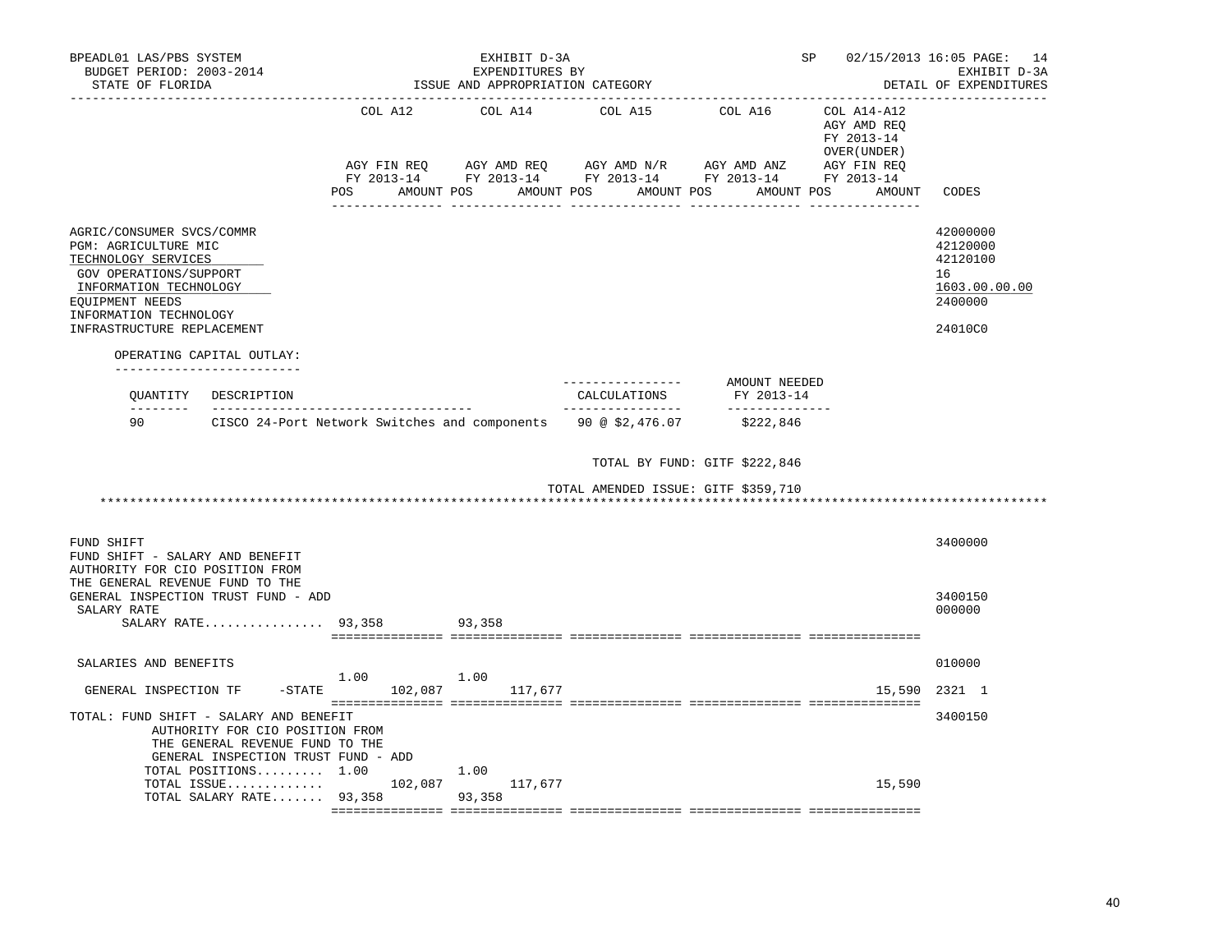| BPEADL01 LAS/PBS SYSTEM<br>BUDGET PERIOD: 2003-2014<br>STATE OF FLORIDA                                                                                                                                                                             |            |  |  | EXHIBIT D-3A<br>EXPENDITURES BY<br>ISSUE AND APPROPRIATION CATEGORY |                                                                                                       |  | SP 02/15/2013 16:05 PAGE: 15<br>EXHIBIT D-3A<br>DETAIL OF EXPENDITURES |                                           |                                                                    |
|-----------------------------------------------------------------------------------------------------------------------------------------------------------------------------------------------------------------------------------------------------|------------|--|--|---------------------------------------------------------------------|-------------------------------------------------------------------------------------------------------|--|------------------------------------------------------------------------|-------------------------------------------|--------------------------------------------------------------------|
|                                                                                                                                                                                                                                                     |            |  |  |                                                                     | COL A12 COL A14 COL A15 COL A16 COL A14-A12                                                           |  |                                                                        | AGY AMD REO<br>FY 2013-14<br>OVER (UNDER) |                                                                    |
|                                                                                                                                                                                                                                                     |            |  |  |                                                                     |                                                                                                       |  | AGY FIN REQ AGY AMD REQ AGY AMD N/R AGY AMD ANZ AGY FIN REO            |                                           |                                                                    |
|                                                                                                                                                                                                                                                     | <b>POS</b> |  |  |                                                                     | FY 2013-14 FY 2013-14 FY 2013-14 FY 2013-14 FY 2013-14<br>AMOUNT POS AMOUNT POS AMOUNT POS AMOUNT POS |  |                                                                        | AMOUNT                                    | CODES                                                              |
| AGRIC/CONSUMER SVCS/COMMR<br>PGM: AGRICULTURE MIC<br>TECHNOLOGY SERVICES<br>GOV OPERATIONS/SUPPORT<br>INFORMATION TECHNOLOGY<br>FUND SHIFT<br>FUND SHIFT - SALARY AND BENEFIT<br>AUTHORITY FOR CIO POSITION FROM<br>THE GENERAL REVENUE FUND TO THE |            |  |  |                                                                     |                                                                                                       |  |                                                                        |                                           | 42000000<br>42120000<br>42120100<br>16<br>1603.00.00.00<br>3400000 |
| GENERAL INSPECTION TRUST FUND - ADD                                                                                                                                                                                                                 |            |  |  |                                                                     |                                                                                                       |  |                                                                        |                                           | 3400150                                                            |
| AGENCY ISSUE NARRATIVE:<br>2013-2014 BUDGET YEAR NARRATIVE:<br>BUREAU/SECTION/SUB-SECTION/OFFICE: Office of Agriculture Technology Services                                                                                                         |            |  |  |                                                                     | IT COMPONENT? NO                                                                                      |  |                                                                        |                                           |                                                                    |
| ISSUE NARRATIVE JUSTIFICATION:                                                                                                                                                                                                                      |            |  |  |                                                                     |                                                                                                       |  |                                                                        |                                           |                                                                    |

-----------------------------

DESCRIPTION OF ISSUE:

 This is to request a fund shift of \$102,087 in salary and benefit authority associated with the Chief Information Officer's position from the General Revenue Fund to the General Inspection Trust Fund within the Office of Agriculture Technology Services (OATS).

ISSUE SUMMARY:

 In order to facilitate reorganization and restructuring of information technology resources within the Department of Agriculture and Consumer Services, it was requested in budget issues 1800170 and 1800180 that the Chief Information Officer's position and associated salary and benefit authority be transferred from the General Revenue Fund within the Division of Administration to the General Revenue Fund within OATS. This issue seeks to complete this transfer by moving the salary and benefit authority associated with the CIO position from the General Revenue Fund within OATS to the General Inspection Trust Fund within OATS. The transfer of the CIO position would serve as the first step to facilitate reorganization of information technology resources within the department to best align strategic and operational support services with departmental goals and mission critical services. The accomplishment of the department's mission requires these resources to be directed by a senior IT leader providing enterprise vision and executive level support. Transfer of the CIO position would enable this executive level IT direction.

 COST SUMMARY: This request transfers the salary and benefit authority of the Chief Information Officer's position from the General Revenue Fund within OATS to the General Inspection Trust Fund within OATS.

SALARIES AND BENEFITS:

--------------------- ---------------- AMOUNT NEEDED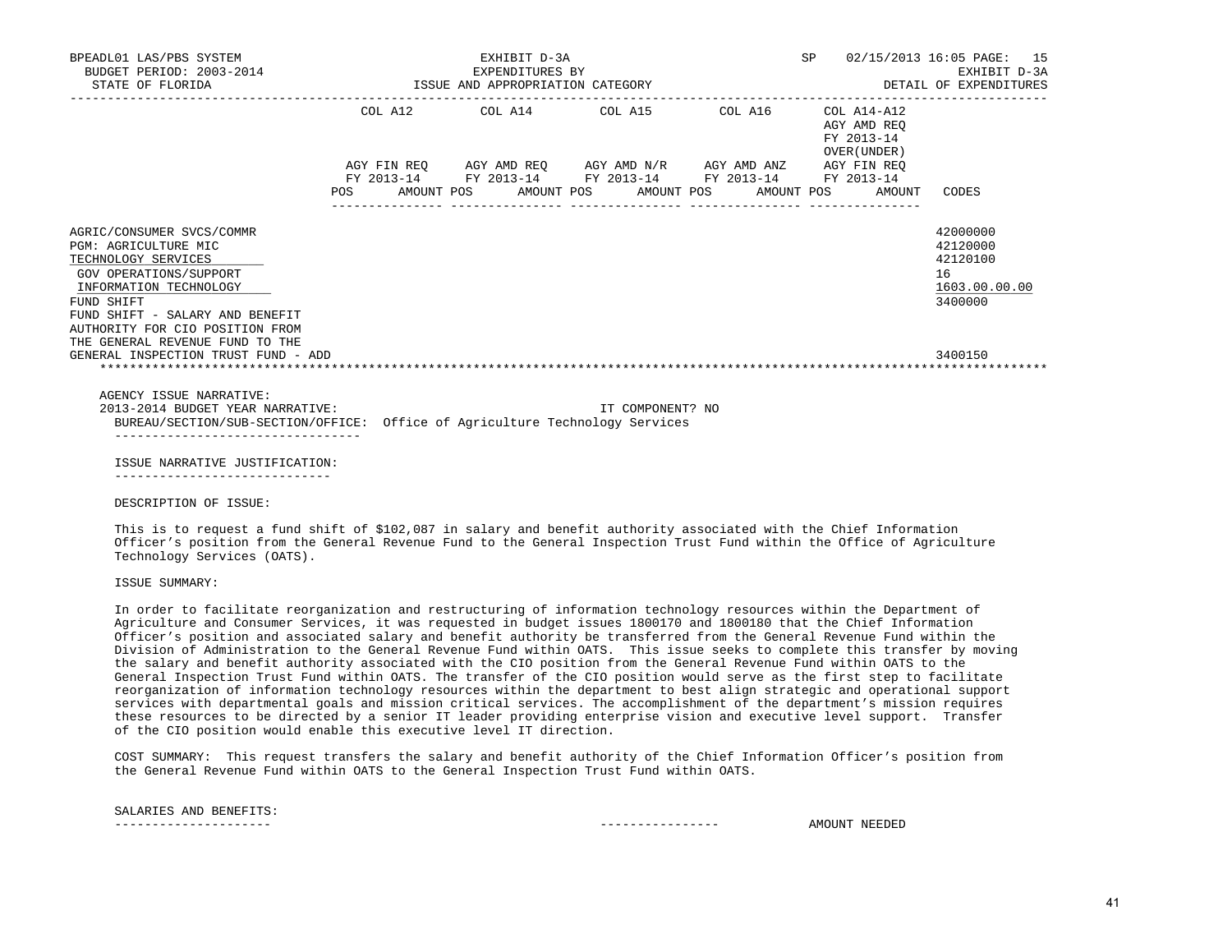| BPEADL01 LAS/PBS SYSTEM<br>BUDGET PERIOD: 2003-2014<br>STATE OF FLORIDA                                                                                                                                                                                                                                                                                                         |                                                                | EXHIBIT D-3A<br>EXPENDITURES BY<br>ISSUE AND APPROPRIATION CATEGORY | SP                                      |                                                                                                                  | 02/15/2013 16:05 PAGE: 16<br>EXHIBIT D-3A<br>DETAIL OF EXPENDITURES                    |        |                                                                               |
|---------------------------------------------------------------------------------------------------------------------------------------------------------------------------------------------------------------------------------------------------------------------------------------------------------------------------------------------------------------------------------|----------------------------------------------------------------|---------------------------------------------------------------------|-----------------------------------------|------------------------------------------------------------------------------------------------------------------|----------------------------------------------------------------------------------------|--------|-------------------------------------------------------------------------------|
|                                                                                                                                                                                                                                                                                                                                                                                 | COL A12<br>AGY FIN REQ<br>POS AMOUNT POS AMOUNT POS AMOUNT POS | COL A14                                                             |                                         | COL A15 COL A16<br>AGY AMD REQ AGY AMD N/R AGY AMD ANZ<br>FY 2013-14 FY 2013-14 FY 2013-14 FY 2013-14 FY 2013-14 | COL A14-A12<br>AGY AMD REO<br>FY 2013-14<br>OVER (UNDER )<br>AGY FIN REQ<br>AMOUNT POS | AMOUNT | CODES                                                                         |
| AGRIC/CONSUMER SVCS/COMMR<br>PGM: AGRICULTURE MIC<br>TECHNOLOGY SERVICES<br>GOV OPERATIONS/SUPPORT<br>INFORMATION TECHNOLOGY<br>FUND SHIFT<br>FUND SHIFT - SALARY AND BENEFIT<br>AUTHORITY FOR CIO POSITION FROM<br>THE GENERAL REVENUE FUND TO THE<br>GENERAL INSPECTION TRUST FUND - ADD                                                                                      |                                                                |                                                                     |                                         |                                                                                                                  |                                                                                        |        | 42000000<br>42120000<br>42120100<br>16<br>1603.00.00.00<br>3400000<br>3400150 |
| OUANTITY DESCRIPTION                                                                                                                                                                                                                                                                                                                                                            |                                                                |                                                                     | CALCULATIONS                            |                                                                                                                  | FY 2013-14                                                                             |        |                                                                               |
| --------<br>$\mathbf{1}$<br>$CIO$ position $(#005194)$                                                                                                                                                                                                                                                                                                                          |                                                                |                                                                     | _________________<br>of Position 005194 | Current Salary and Benefits                                                                                      | ______________<br>\$102,087                                                            |        |                                                                               |
| Amended 2013-14 Narrative after February 1, 2013:<br>This amended request increases the original issue amount of \$102,087 by \$15,590 for a total of \$117,677. This increase<br>was made to include the value of a family health insurance plan which is currently being provided to the Chief<br>Information Officer and was inadvertantly excluded from the original issue. |                                                                |                                                                     |                                         | TOTAL ISSUE BY FUND: GITF                                                                                        | \$102,087                                                                              |        |                                                                               |
| POSITION DETAIL OF SALARIES AND BENEFITS:                                                                                                                                                                                                                                                                                                                                       |                                                                |                                                                     |                                         |                                                                                                                  |                                                                                        |        |                                                                               |
|                                                                                                                                                                                                                                                                                                                                                                                 | ETE                                                            | BASE RATE                                                           | ADDITIVES                               | BENEFITS                                                                                                         | SUBTOTAL                                                                               | ፝ዼ     | LAPSE LAPSED SALARIES<br>AND BENEFITS                                         |
| A12 - AGY FIN REQ FY 2013-14                                                                                                                                                                                                                                                                                                                                                    |                                                                |                                                                     |                                         |                                                                                                                  |                                                                                        |        |                                                                               |
| CHANGES TO CURRENTLY AUTHORIZED POSITIONS<br>8088 CHIEF INFORMATION OFFICER-DACS<br>05194 001                                                                                                                                                                                                                                                                                   | 1.00                                                           | 93,358                                                              |                                         |                                                                                                                  | 8,729 102,087 0.00                                                                     |        | 102,087                                                                       |
| TOTALS FOR ISSUE BY FUND<br>2321 GENERAL INSPECTION TF                                                                                                                                                                                                                                                                                                                          |                                                                |                                                                     |                                         |                                                                                                                  |                                                                                        |        | 102,087                                                                       |
|                                                                                                                                                                                                                                                                                                                                                                                 |                                                                | 1.00 93,358                                                         |                                         |                                                                                                                  | 8,729 102,087                                                                          |        | ______________<br>102,087                                                     |
|                                                                                                                                                                                                                                                                                                                                                                                 |                                                                |                                                                     |                                         |                                                                                                                  |                                                                                        |        | ==============                                                                |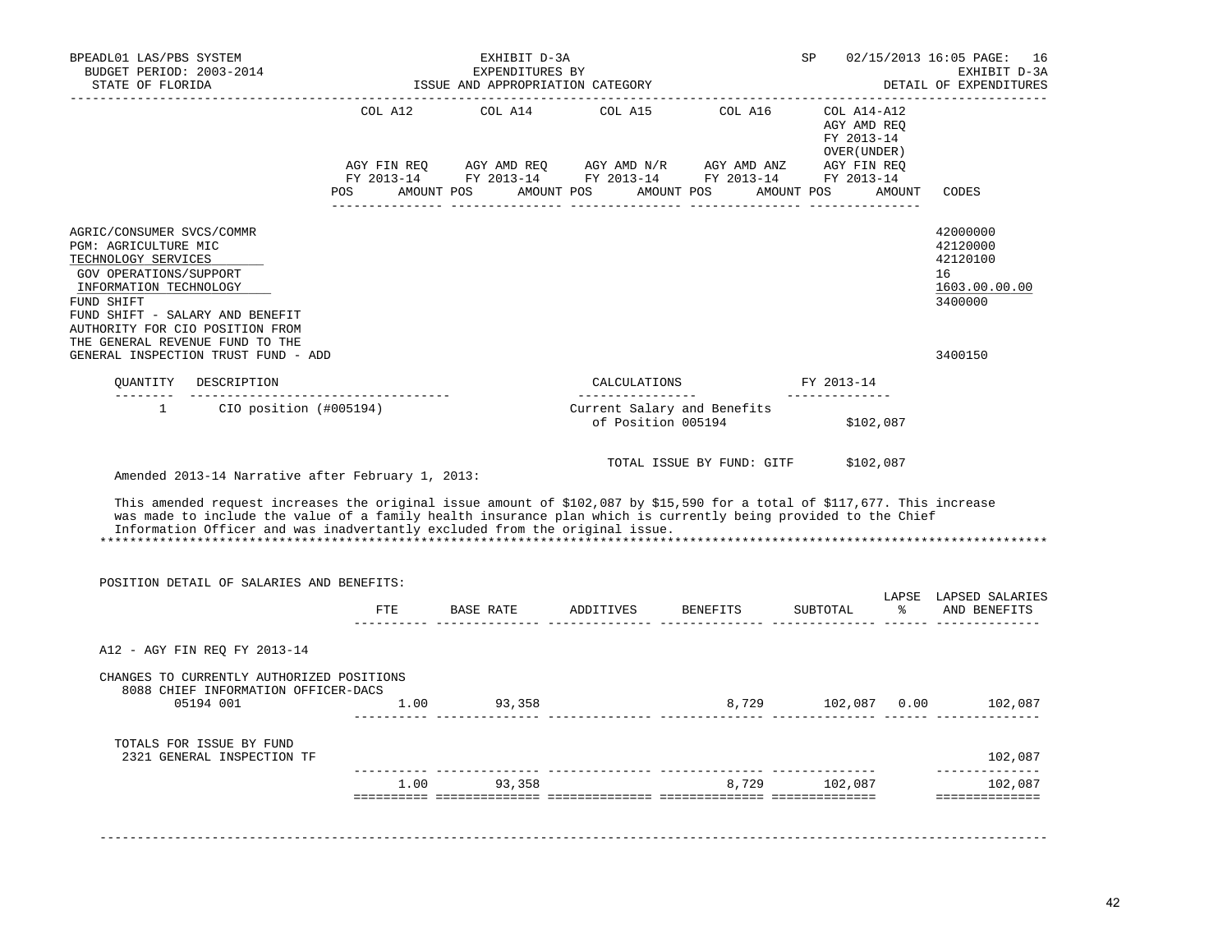| BPEADL01 LAS/PBS SYSTEM<br>BUDGET PERIOD: 2003-2014<br>STATE OF FLORIDA                                                                                                                                                                                                                    |                                                                                                                | EXHIBIT D-3A<br>EXPENDITURES BY<br>ISSUE AND APPROPRIATION CATEGORY |                 |              | SP 02/15/2013 16:05 PAGE: 17<br>EXHIBIT D-3A<br>DETAIL OF EXPENDITURES |   |                                                                               |
|--------------------------------------------------------------------------------------------------------------------------------------------------------------------------------------------------------------------------------------------------------------------------------------------|----------------------------------------------------------------------------------------------------------------|---------------------------------------------------------------------|-----------------|--------------|------------------------------------------------------------------------|---|-------------------------------------------------------------------------------|
|                                                                                                                                                                                                                                                                                            | COL A12                                                                                                        | COL A14                                                             | COL A15         | COL A16      | COL A14-A12<br>AGY AMD REQ<br>FY 2013-14<br>OVER (UNDER)               |   |                                                                               |
|                                                                                                                                                                                                                                                                                            | POS FOR THE POST OF THE STATE STATE STATE STATE STATE STATE STATE STATE STATE STATE STATE STATE STATE STATE ST | AMOUNT POS AMOUNT POS AMOUNT POS                                    | _______________ | ____________ | AMOUNT POS AMOUNT                                                      |   | CODES                                                                         |
| AGRIC/CONSUMER SVCS/COMMR<br>PGM: AGRICULTURE MIC<br>TECHNOLOGY SERVICES<br>GOV OPERATIONS/SUPPORT<br>INFORMATION TECHNOLOGY<br>FUND SHIFT<br>FUND SHIFT - SALARY AND BENEFIT<br>AUTHORITY FOR CIO POSITION FROM<br>THE GENERAL REVENUE FUND TO THE<br>GENERAL INSPECTION TRUST FUND - ADD |                                                                                                                |                                                                     |                 |              |                                                                        |   | 42000000<br>42120000<br>42120100<br>16<br>1603.00.00.00<br>3400000<br>3400150 |
| POSITION DETAIL OF SALARIES AND BENEFITS:                                                                                                                                                                                                                                                  |                                                                                                                |                                                                     |                 |              |                                                                        |   |                                                                               |
|                                                                                                                                                                                                                                                                                            | FTE.                                                                                                           | BASE RATE                                                           | ADDITIVES       | BENEFITS     | SUBTOTAL                                                               | ႜ | LAPSE LAPSED SALARIES<br>AND BENEFITS                                         |
| A14 - AGY AMD REQ FY 2013-14                                                                                                                                                                                                                                                               |                                                                                                                |                                                                     |                 |              |                                                                        |   |                                                                               |
| CHANGES TO CURRENTLY AUTHORIZED POSITIONS<br>8088 CHIEF INFORMATION OFFICER-DACS                                                                                                                                                                                                           |                                                                                                                |                                                                     |                 |              |                                                                        |   |                                                                               |
| 05194 001                                                                                                                                                                                                                                                                                  |                                                                                                                | 1.00 93,358                                                         |                 |              |                                                                        |   | 24,319 117,677 0.00 117,677                                                   |
| TOTALS FOR ISSUE BY FUND<br>2321 GENERAL INSPECTION TF                                                                                                                                                                                                                                     |                                                                                                                |                                                                     |                 |              |                                                                        |   | 117,677                                                                       |
|                                                                                                                                                                                                                                                                                            | 1.00                                                                                                           | 93,358                                                              |                 |              | 24,319 117,677                                                         |   | --------------<br>117,677<br>==============                                   |
| FUND SHIFT - SALARY AND BENEFIT                                                                                                                                                                                                                                                            |                                                                                                                |                                                                     |                 |              |                                                                        |   |                                                                               |
| AUTHORITY FOR CIO POSITION FROM<br>THE GENERAL REVENUE FUND TO THE<br>GENERAL INSPECTION TF - DEDUCT<br>SALARY RATE<br>SALARY RATE $93,358-$                                                                                                                                               |                                                                                                                | $93,358-$                                                           |                 |              |                                                                        |   | 3400160<br>000000                                                             |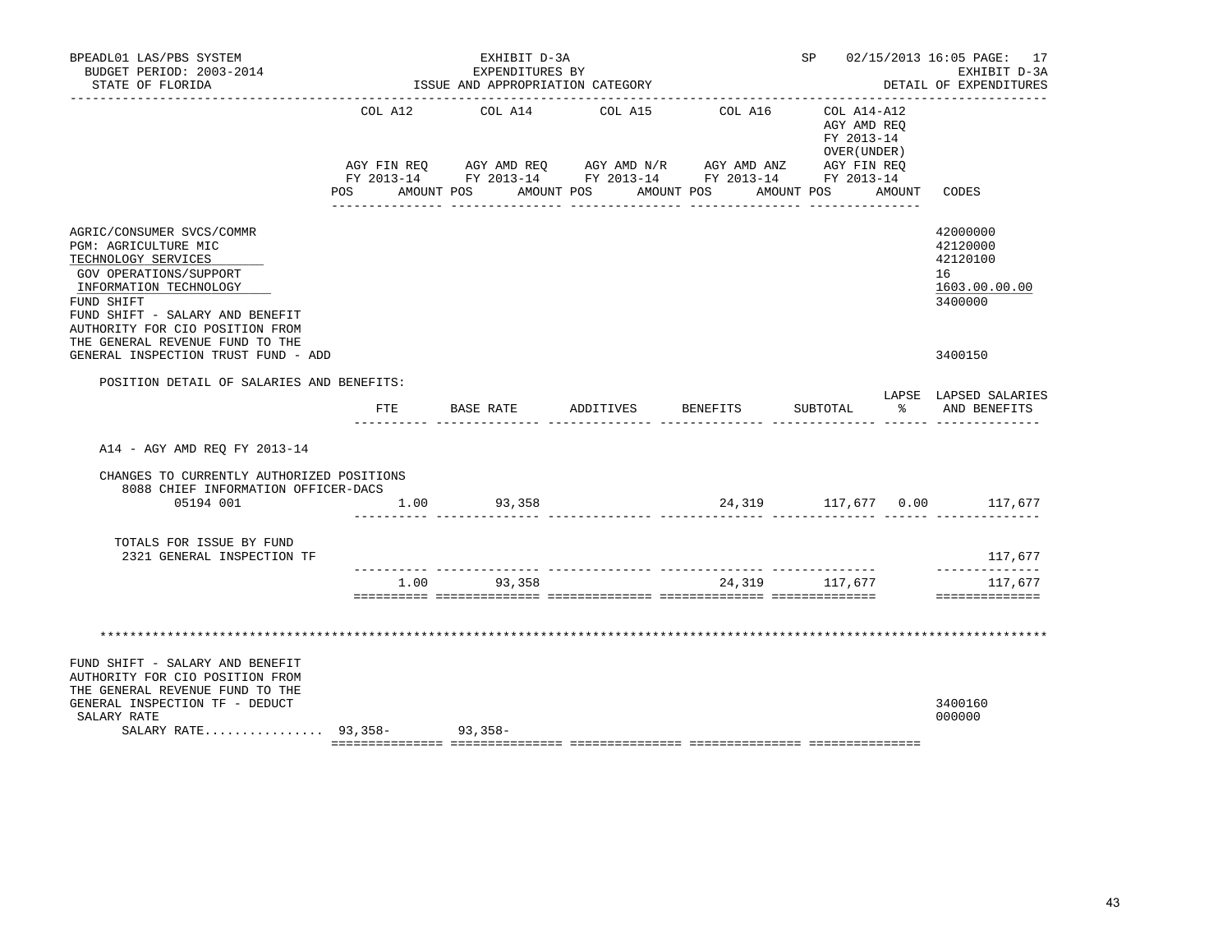| BPEADL01 LAS/PBS SYSTEM<br>BUDGET PERIOD: 2003-2014<br>STATE OF FLORIDA                                                                                                                                                               |                          | EXHIBIT D-3A<br>EXPENDITURES BY<br>ISSUE AND APPROPRIATION CATEGORY | SP 02/15/2013 16:05 PAGE: 18 | EXHIBIT D-3A<br>DETAIL OF EXPENDITURES                                                        |                                                                                   |                                                                    |
|---------------------------------------------------------------------------------------------------------------------------------------------------------------------------------------------------------------------------------------|--------------------------|---------------------------------------------------------------------|------------------------------|-----------------------------------------------------------------------------------------------|-----------------------------------------------------------------------------------|--------------------------------------------------------------------|
|                                                                                                                                                                                                                                       | COL A12 COL A14<br>POS   | AGY FIN REQ AGY AMD REQ AGY AMD N/R AGY AMD ANZ<br>AMOUNT POS       | COL A15<br>AMOUNT POS        | COL A16<br>FY 2013-14 FY 2013-14 FY 2013-14 FY 2013-14 FY 2013-14<br>AMOUNT POS<br>AMOUNT POS | COL A14-A12<br>AGY AMD REO<br>FY 2013-14<br>OVER (UNDER)<br>AGY FIN REQ<br>AMOUNT | CODES                                                              |
| AGRIC/CONSUMER SVCS/COMMR<br>PGM: AGRICULTURE MIC<br>TECHNOLOGY SERVICES<br>GOV OPERATIONS/SUPPORT<br>INFORMATION TECHNOLOGY<br>FUND SHIFT<br>FUND SHIFT - SALARY AND BENEFIT<br>AUTHORITY FOR CIO POSITION FROM                      |                          |                                                                     |                              |                                                                                               |                                                                                   | 42000000<br>42120000<br>42120100<br>16<br>1603.00.00.00<br>3400000 |
| THE GENERAL REVENUE FUND TO THE<br>GENERAL INSPECTION TF - DEDUCT<br>SALARIES AND BENEFITS                                                                                                                                            | $1.00 - 1.00 -$          |                                                                     |                              |                                                                                               |                                                                                   | 3400160<br>010000                                                  |
| GENERAL REVENUE FUND                                                                                                                                                                                                                  | -STATE 102,087- 117,677- |                                                                     |                              |                                                                                               |                                                                                   | 15,590-1000 1                                                      |
| TOTAL: FUND SHIFT - SALARY AND BENEFIT<br>AUTHORITY FOR CIO POSITION FROM<br>THE GENERAL REVENUE FUND TO THE<br>GENERAL INSPECTION TF - DEDUCT<br>TOTAL POSITIONS 1.00-<br>TOTAL ISSUE 102,087- 117,677-<br>TOTAL SALARY RATE 93,358- | $1.00 -$                 | $93,358-$                                                           |                              |                                                                                               | $15,590-$                                                                         | 3400160                                                            |
| AGENCY ISSUE NARRATIVE:<br>2013-2014 BUDGET YEAR NARRATIVE:<br>BUREAU/SECTION/SUB-SECTION/OFFICE: Office of Agriculture Technology Services                                                                                           |                          |                                                                     | IT COMPONENT? NO             |                                                                                               |                                                                                   |                                                                    |
| --------------------------------<br>ISSUE NARRATIVE JUSTIFICATION:<br>___________________________<br>DESCRIPTION OF ISSUE:                                                                                                            |                          |                                                                     |                              |                                                                                               |                                                                                   |                                                                    |

 This is to request a fund shift of \$102,087 in salary and benefit authority associated with the Chief Information Officer's position from the General Revenue Fund to the General Inspection Trust Fund within the Office of Agriculture Technology Services (OATS).

## ISSUE SUMMARY:

 In order to facilitate reorganization and restructuring of information technology resources within the Department of Agriculture and Consumer Services, it was requested in budget issues 1800170 and 1800180 that the Chief Information Officer's position and associated salary and benefit authority be transferred from the General Revenue Fund within the Division of Administration to the General Revenue Fund within OATS. This issue seeks to complete this transfer by moving the salary and benefit authority associated with the CIO position from the General Revenue Fund within OATS to the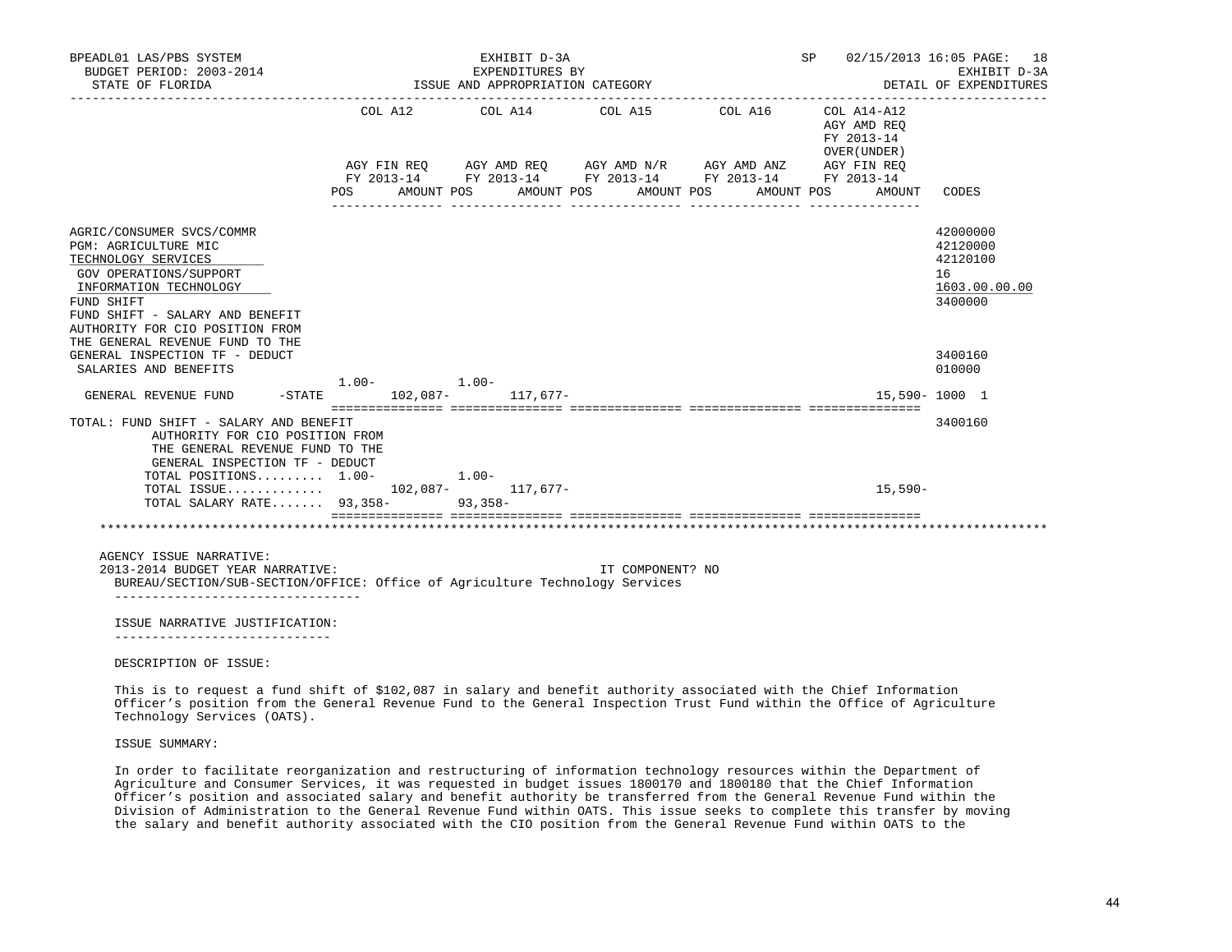| BPEADL01 LAS/PBS SYSTEM<br>BUDGET PERIOD: 2003-2014<br>STATE OF FLORIDA                                                                                                                                          | 3-2014 EXPENDITURES BY EXPENDITURES BY SAMPLISSUE AND APPROPRIATION CATEGORY | EXHIBIT D-3A | SP 02/15/2013 16:05 PAGE: 19                                                                                          | EXHIBIT D-3A<br>DETAIL OF EXPENDITURES |                                                    |                                                                    |
|------------------------------------------------------------------------------------------------------------------------------------------------------------------------------------------------------------------|------------------------------------------------------------------------------|--------------|-----------------------------------------------------------------------------------------------------------------------|----------------------------------------|----------------------------------------------------|--------------------------------------------------------------------|
|                                                                                                                                                                                                                  |                                                                              |              | COL A12 COL A14 COL A15 COL A16 COL A14-A12                                                                           |                                        | AGY AMD REO<br>FY 2013-14<br>OVER (UNDER)          |                                                                    |
|                                                                                                                                                                                                                  | <b>POS</b>                                                                   |              | AGY FIN REQ AGY AMD REQ AGY AMD N/R AGY AMD ANZ AGY FIN REQ<br>FY 2013-14 FY 2013-14 FY 2013-14 FY 2013-14 FY 2013-14 |                                        | AMOUNT POS AMOUNT POS AMOUNT POS AMOUNT POS AMOUNT | CODES                                                              |
| AGRIC/CONSUMER SVCS/COMMR<br>PGM: AGRICULTURE MIC<br>TECHNOLOGY SERVICES<br>GOV OPERATIONS/SUPPORT<br>INFORMATION TECHNOLOGY<br>FUND SHIFT<br>FUND SHIFT - SALARY AND BENEFIT<br>AUTHORITY FOR CIO POSITION FROM |                                                                              |              |                                                                                                                       |                                        |                                                    | 42000000<br>42120000<br>42120100<br>16<br>1603.00.00.00<br>3400000 |
| THE GENERAL REVENUE FUND TO THE<br>GENERAL INSPECTION TF - DEDUCT                                                                                                                                                |                                                                              |              |                                                                                                                       |                                        |                                                    | 3400160                                                            |

 General Inspection Trust Fund within OATS. The transfer of the CIO position would serve as the first step to facilitate reorganization of information technology resources within the department to best align strategic and operational support services with departmental goals and mission critical services. The accomplishment of the department's mission requires these resources to be directed by a senior IT leader providing enterprise vision and executive level support. Transfer of the CIO position would enable this executive level IT direction.

 COST SUMMARY: This request transfers the salary and benefit authority of the Chief Information Officer's position from the General Revenue Fund within OATS to the General Inspection Trust Fund within OATS.

SALARIES AND BENEFITS:

| OUANTITY | DESCRIPTION            | CALCULATIONS                                      | AMOUNT NEEDED<br>FY 2013-14 |
|----------|------------------------|---------------------------------------------------|-----------------------------|
|          | CIO position (#005194) | Current Salary and Benefits<br>of Position 005194 | (\$102,087)                 |
|          | $\sim$ $\sim$ $\sim$   | TOTAL ISSUE BY FUND: GR                           | (\$102,087)                 |

Amended 2013-14 Narrative after February 1, 2013:

This amended request increases the original issue amount of (\$102,087) by (\$15,590) for a total of (\$117,677). This increase was made to include the value of a family health insurance plan which is currently being provided to the Chief Information Officer and was inadvertantly excluded from the original issue. \*\*\*\*\*\*\*\*\*\*\*\*\*\*\*\*\*\*\*\*\*\*\*\*\*\*\*\*\*\*\*\*\*\*\*\*\*\*\*\*\*\*\*\*\*\*\*\*\*\*\*\*\*\*\*\*\*\*\*\*\*\*\*\*\*\*\*\*\*\*\*\*\*\*\*\*\*\*\*\*\*\*\*\*\*\*\*\*\*\*\*\*\*\*\*\*\*\*\*\*\*\*\*\*\*\*\*\*\*\*\*\*\*\*\*\*\*\*\*\*\*\*\*\*\*\*\*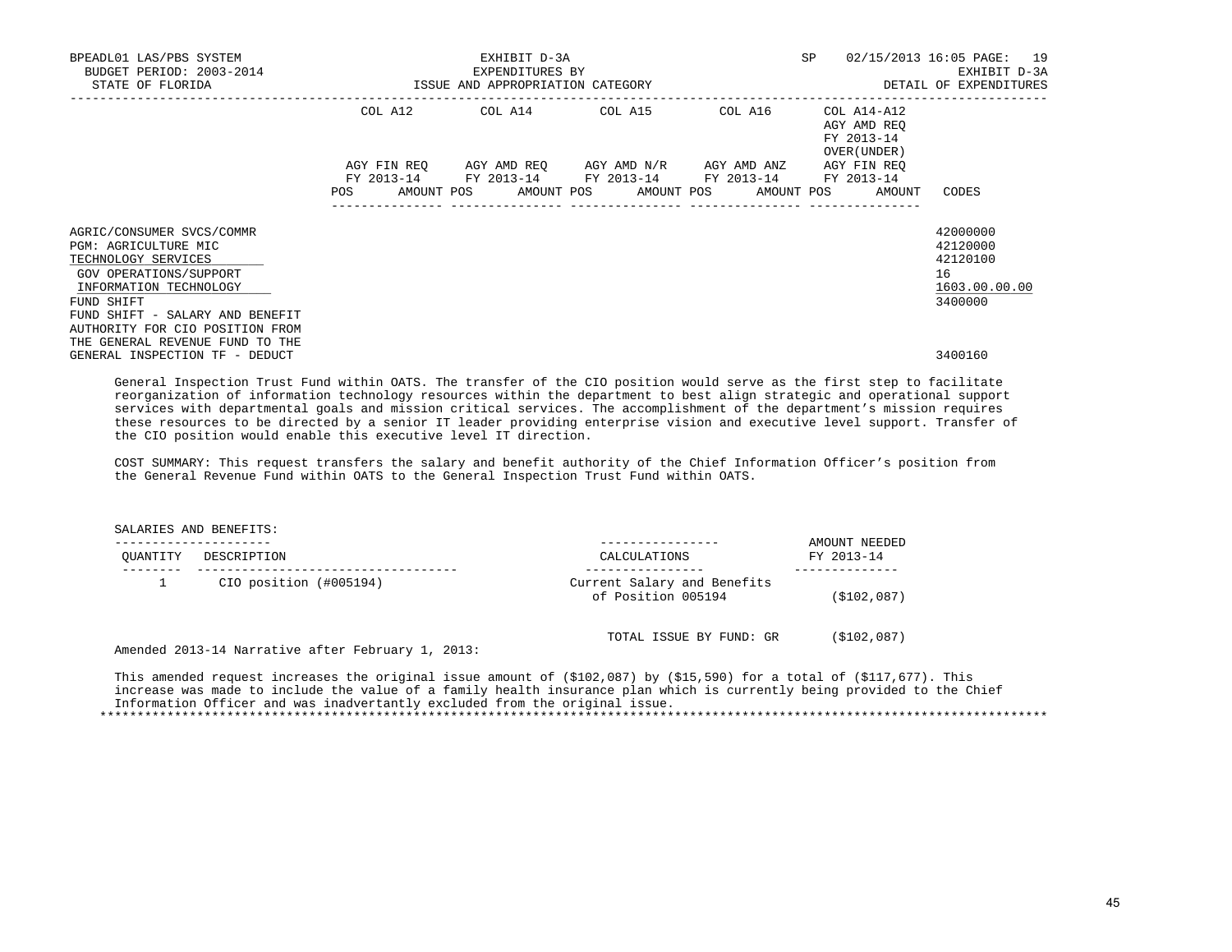| BPEADL01 LAS/PBS SYSTEM<br>BUDGET PERIOD: 2003-2014<br>STATE OF FLORIDA                                                                                                                                          |                                      |         |                   | EXHIBIT D-3A<br>EXPENDITURES BY | ISSUE AND APPROPRIATION CATEGORY |         |        |                                                           |               | SP 02/15/2013 16:05 PAGE:<br>20<br>EXHIBIT D-3A<br>DETAIL OF EXPENDITURES |
|------------------------------------------------------------------------------------------------------------------------------------------------------------------------------------------------------------------|--------------------------------------|---------|-------------------|---------------------------------|----------------------------------|---------|--------|-----------------------------------------------------------|---------------|---------------------------------------------------------------------------|
|                                                                                                                                                                                                                  | COL A12                              |         | COL A14           |                                 | COL A15                          | COL A16 |        | COL A14-A12<br>AGY AMD REO<br>FY 2013-14<br>OVER (UNDER ) |               |                                                                           |
|                                                                                                                                                                                                                  | POS AMOUNT POS AMOUNT POS AMOUNT POS |         |                   |                                 |                                  |         |        | AMOUNT POS AMOUNT                                         |               | CODES                                                                     |
| AGRIC/CONSUMER SVCS/COMMR<br>PGM: AGRICULTURE MIC<br>TECHNOLOGY SERVICES<br>GOV OPERATIONS/SUPPORT<br>INFORMATION TECHNOLOGY<br>FUND SHIFT<br>FUND SHIFT - SALARY AND BENEFIT<br>AUTHORITY FOR CIO POSITION FROM |                                      |         |                   |                                 |                                  |         |        |                                                           |               | 42000000<br>42120000<br>42120100<br>16<br>1603.00.00.00<br>3400000        |
| THE GENERAL REVENUE FUND TO THE<br>GENERAL INSPECTION TF - DEDUCT                                                                                                                                                |                                      |         |                   |                                 |                                  |         |        |                                                           |               | 3400160                                                                   |
| POSITION DETAIL OF SALARIES AND BENEFITS:                                                                                                                                                                        | FTE                                  |         | BASE RATE         |                                 |                                  |         |        | ADDITIVES BENEFITS SUBTOTAL                               | $\frac{1}{2}$ | LAPSE LAPSED SALARIES<br>AND BENEFITS                                     |
| A12 - AGY FIN REQ FY 2013-14<br>CHANGES TO CURRENTLY AUTHORIZED POSITIONS<br>8088 CHIEF INFORMATION OFFICER-DACS<br>05194 001                                                                                    |                                      |         | $1.00 - 93,358 -$ |                                 |                                  |         |        |                                                           |               | 8,729- 102,087- 0.00 102,087-                                             |
| TOTALS FOR ISSUE BY FUND<br>1000 GENERAL REVENUE FUND                                                                                                                                                            |                                      |         |                   |                                 |                                  |         |        |                                                           |               | $102,087-$                                                                |
|                                                                                                                                                                                                                  |                                      | $1.00-$ |                   | $93,358-$                       |                                  |         | 8,729- | ___ _______________<br>102,087-                           |               | ---------<br>$102,087-$<br>==============                                 |
| A14 - AGY AMD REQ FY 2013-14                                                                                                                                                                                     |                                      |         |                   |                                 |                                  |         |        |                                                           |               |                                                                           |
| CHANGES TO CURRENTLY AUTHORIZED POSITIONS<br>8088 CHIEF INFORMATION OFFICER-DACS<br>05194 001                                                                                                                    |                                      |         | $1.00 - 93,358 -$ |                                 |                                  |         |        |                                                           |               | $24,319-$ 117,677- 0.00 117,677-                                          |
| TOTALS FOR ISSUE BY FUND<br>1000 GENERAL REVENUE FUND                                                                                                                                                            |                                      |         |                   |                                 |                                  |         |        |                                                           |               | 117,677-                                                                  |
|                                                                                                                                                                                                                  |                                      |         | $1.00 - 93,358 -$ |                                 |                                  |         |        | 24, 319 - 117, 677 -                                      |               | ______________<br>117,677-<br>==============                              |
|                                                                                                                                                                                                                  |                                      |         |                   |                                 |                                  |         |        |                                                           |               |                                                                           |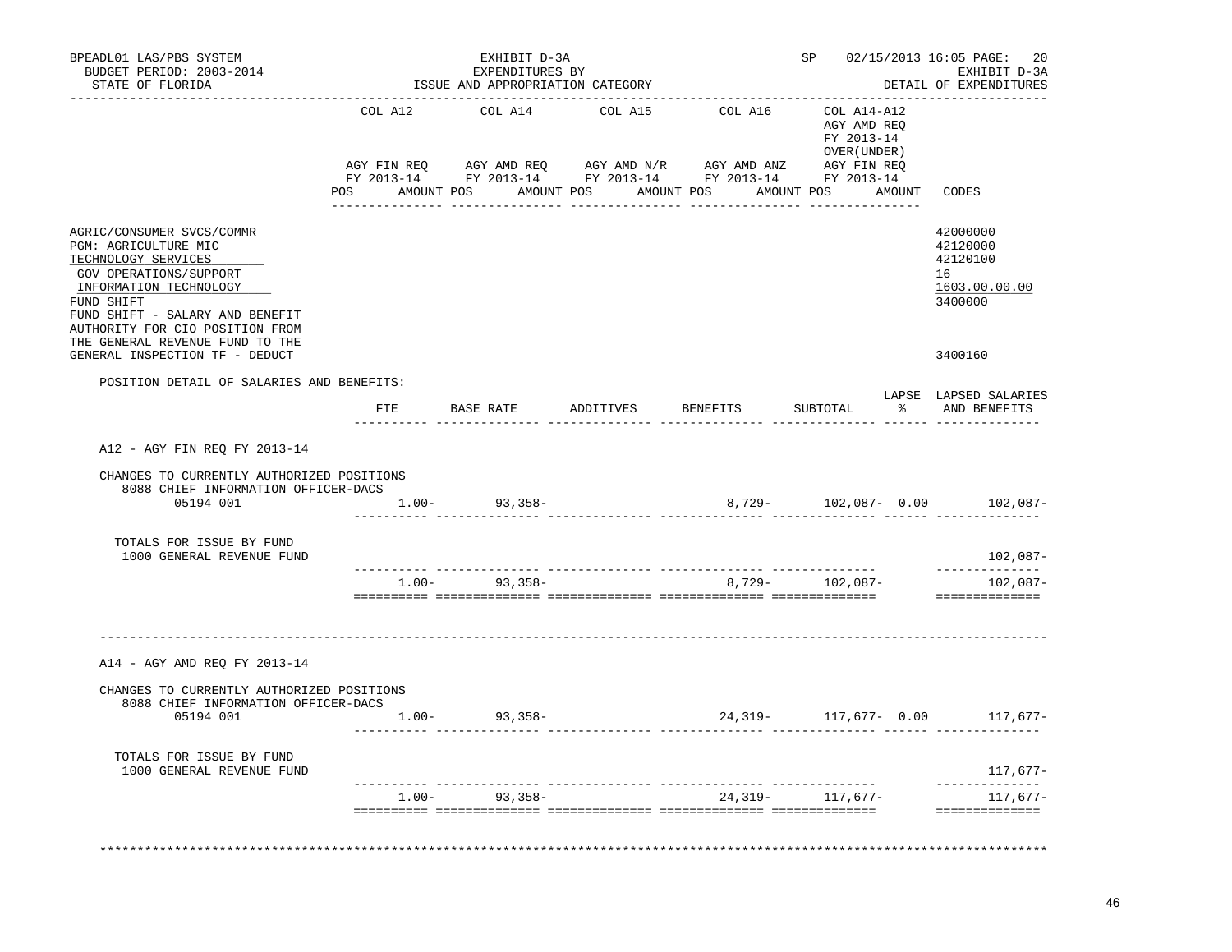| BPEADL01 LAS/PBS SYSTEM<br>BUDGET PERIOD: 2003-2014<br>STATE OF FLORIDA                                                      | <b>SP</b><br>EXHIBIT D-3A<br>EXPENDITURES BY<br>ISSUE AND APPROPRIATION CATEGORY |      |                |  |  |                                                                                                                                                           |  |            |  |                                                          | 02/15/2013 16:05 PAGE: 21<br>EXHIBIT D-3A<br>DETAIL OF EXPENDITURES |
|------------------------------------------------------------------------------------------------------------------------------|----------------------------------------------------------------------------------|------|----------------|--|--|-----------------------------------------------------------------------------------------------------------------------------------------------------------|--|------------|--|----------------------------------------------------------|---------------------------------------------------------------------|
|                                                                                                                              |                                                                                  |      |                |  |  | COL A12 COL A14 COL A15                                                                                                                                   |  | COL A16    |  | COL A14-A12<br>AGY AMD REO<br>FY 2013-14<br>OVER (UNDER) |                                                                     |
|                                                                                                                              | POS                                                                              |      |                |  |  | AGY FIN REO AGY AMD REO AGY AMD N/R AGY AMD ANZ AGY FIN REO<br>FY 2013-14 FY 2013-14 FY 2013-14 FY 2013-14 FY 2013-14<br>AMOUNT POS AMOUNT POS AMOUNT POS |  | AMOUNT POS |  | AMOUNT                                                   | CODES                                                               |
|                                                                                                                              |                                                                                  |      |                |  |  |                                                                                                                                                           |  |            |  |                                                          |                                                                     |
| AGRIC/CONSUMER SVCS/COMMR<br>PGM: AGRICULTURE MIC<br>TECHNOLOGY SERVICES<br>GOV OPERATIONS/SUPPORT<br>INFORMATION TECHNOLOGY |                                                                                  |      |                |  |  |                                                                                                                                                           |  |            |  |                                                          | 42000000<br>42120000<br>42120100<br>16<br>1603.00.00.00             |
| TOTAL: INFORMATION TECHNOLOGY<br>BY FUND TYPE                                                                                |                                                                                  |      |                |  |  |                                                                                                                                                           |  |            |  |                                                          | 1603.00.00.00                                                       |
| TRUST FUNDS<br>SALARY RATE                                                                                                   | 93,358                                                                           | 1.00 | 1.00<br>93,358 |  |  | 511,697 477,387 359,710                                                                                                                                   |  |            |  | 34,310-2000                                              |                                                                     |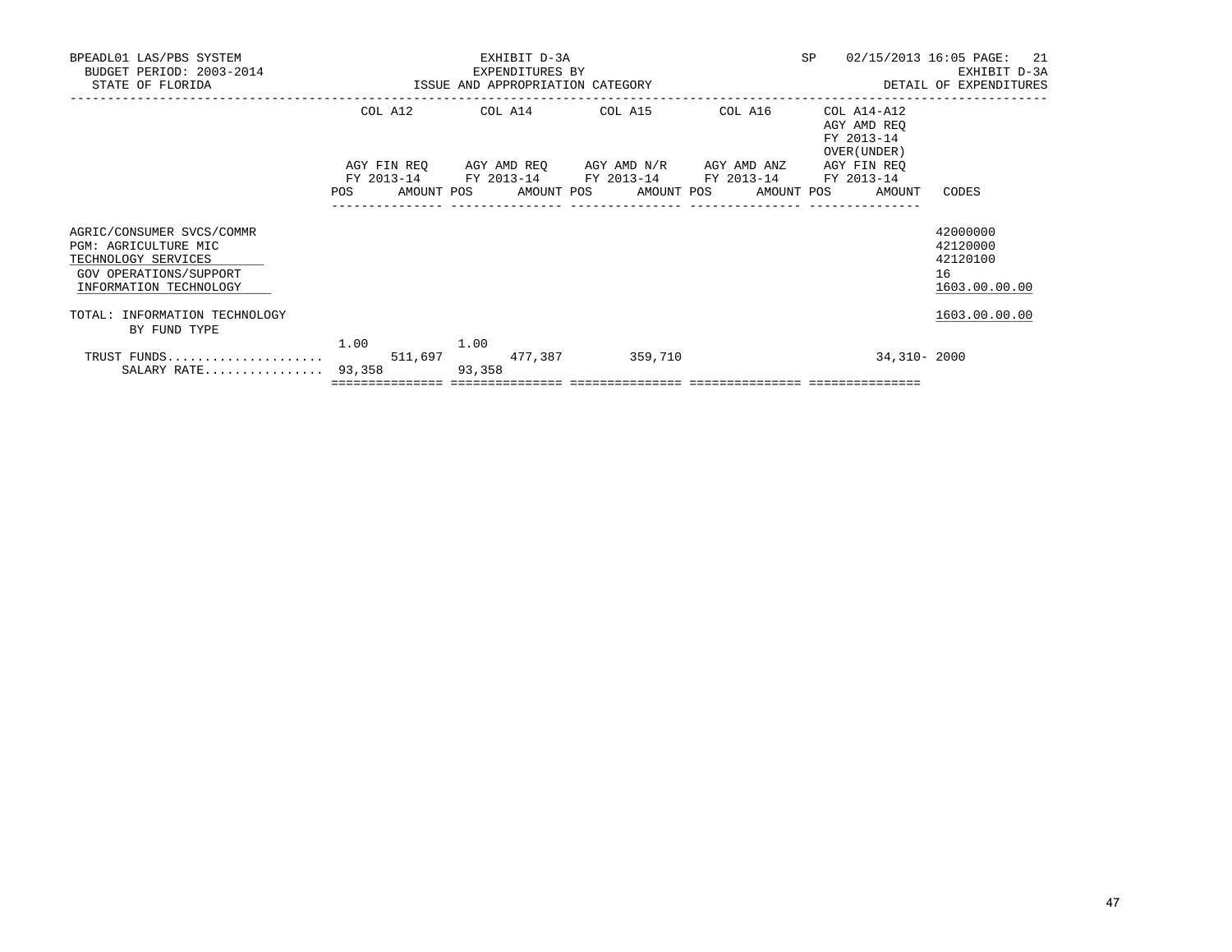| BPEADL01 LAS/PBS SYSTEM<br>BUDGET PERIOD: 2003-2014<br>STATE OF FLORIDA                                                                                                                                                                  | EXHIBIT D-3A<br>EXPENDITURES BY<br>ISSUE AND APPROPRIATION CATEGORY |         |  |                 |  |                                                                                                                       |  | SP         |  | 02/15/2013 14:02 PAGE: 1<br>EXHIBIT D-3A<br>DETAIL OF EXPENDITURES |                                                                                                   |
|------------------------------------------------------------------------------------------------------------------------------------------------------------------------------------------------------------------------------------------|---------------------------------------------------------------------|---------|--|-----------------|--|-----------------------------------------------------------------------------------------------------------------------|--|------------|--|--------------------------------------------------------------------|---------------------------------------------------------------------------------------------------|
|                                                                                                                                                                                                                                          |                                                                     | COL A12 |  | COL A14 COL A15 |  | AGY FIN REO AGY AMD REO AGY AMD N/R AGY AMD ANZ AGY FIN REO<br>FY 2013-14 FY 2013-14 FY 2013-14 FY 2013-14 FY 2013-14 |  | COL A16    |  | COL A14-A12<br>AGY AMD REO<br>FY 2013-14<br>OVER (UNDER)           |                                                                                                   |
|                                                                                                                                                                                                                                          | <b>POS</b>                                                          |         |  |                 |  | AMOUNT POS AMOUNT POS AMOUNT POS                                                                                      |  | AMOUNT POS |  | AMOUNT                                                             | CODES                                                                                             |
| AGRIC/CONSUMER SVCS/COMMR<br>PGM: FOOD SAFETY & OUALITY<br>FOOD SAFETY INSPECT/ENFORC<br>PUBLIC PROTECTION<br>CONSUMER SAFETY/PROTECTION<br>WORKLOAD<br>BP DEEPWATER HORIZON OIL SPILL<br>SPECIAL CATEGORIES<br>G/A-DEEPWATER HORIZON/SO |                                                                     |         |  |                 |  |                                                                                                                       |  |            |  |                                                                    | 42000000<br>42150000<br>42150200<br>12<br>1205.00.00.00<br>3000000<br>3005110<br>100000<br>108037 |
| AG EMERGENCY ERAD TF                                                                                                                                                                                                                     |                                                                     |         |  |                 |  | $-$ STATE $1,500,000$ $1,500,000$ $1,500,000$                                                                         |  |            |  |                                                                    | 2360 1                                                                                            |
|                                                                                                                                                                                                                                          |                                                                     |         |  |                 |  |                                                                                                                       |  |            |  |                                                                    |                                                                                                   |

 AGENCY ISSUE NARRATIVE: 2013-2014 BUDGET YEAR NARRATIVE: IT COMPONENT? NO

DESCRIPTION OF ISSUE:

 This issue requests a total of \$1,500,000 in spending authority in the Agricultural Emergency Eradication Trust Fund (AEETF), Special Category Deepwater Horizon to continue the Seafood Safety program pursuant to the Memorandum of Understanding (MOU) between BP Exploration and Production, Inc. (BP) and the Florida Department of Agriculture and Consumer Services (FDACS). FDACS has developed a Seafood Safety Scope of Work Plan and subsequent testing program in order to accomplish required tasks set forth in the MOU. The \$1,500,000 requested represents the total amount of estimated expenditures through the end of the MOU period.

#### ISSUE SUMMARY:

 Pursuant to the Memorandum of Understanding (MOU) between BP Exploration and Production, Inc. (BP) and the Florida Department of Agriculture and Consumer Services (FDACS), signed on October 22, 2010 and will be in effect through October 21, 2013, funding is necessary to accomplish tasks as outlined in the FDACS Seafood Safety Scope of Work Plan.

 As of June 30, 2012, the Division of Food Safety has spent \$3,335,055 million of the \$10 million received through the BP MOU and anticipates expenditures of \$5,164,945 million in Fiscal Year 2012-13. Therefore the remaining balance of \$1.5 million is requested for Fiscal Year 2013-14.

 In response to the Deepwater Horizon Oil Spill, FDACS has been actively preparing for the long-term monitoring and analyses of Florida seafood products. FDACS laboratories are responsible for the National Oceanic Atmospheric Administration (NOAA) chemical analyses and heavy metals testing. Significant additional resources will be necessary to accommodate the anticipated impact to current required laboratory workload. It is anticipated that a minimum of approximately 80 samples per month (shellfish and finfish) at a rate of approximately 20 per week will be analyzed. Samples will be largely collected by FDACS personnel with the Florida Fish and Wildlife Commission providing samples as well.

 FDACS' seafood testing program is designed to ensure seafood caught or harvested from Florida state waters does not contain levels of polycyclic aromatic hydrocarbons (PAH's), dispersants and metals that may be harmful to human health when consumed. Testing and analysis is being conducted using specific, written protocols based on Food and Drug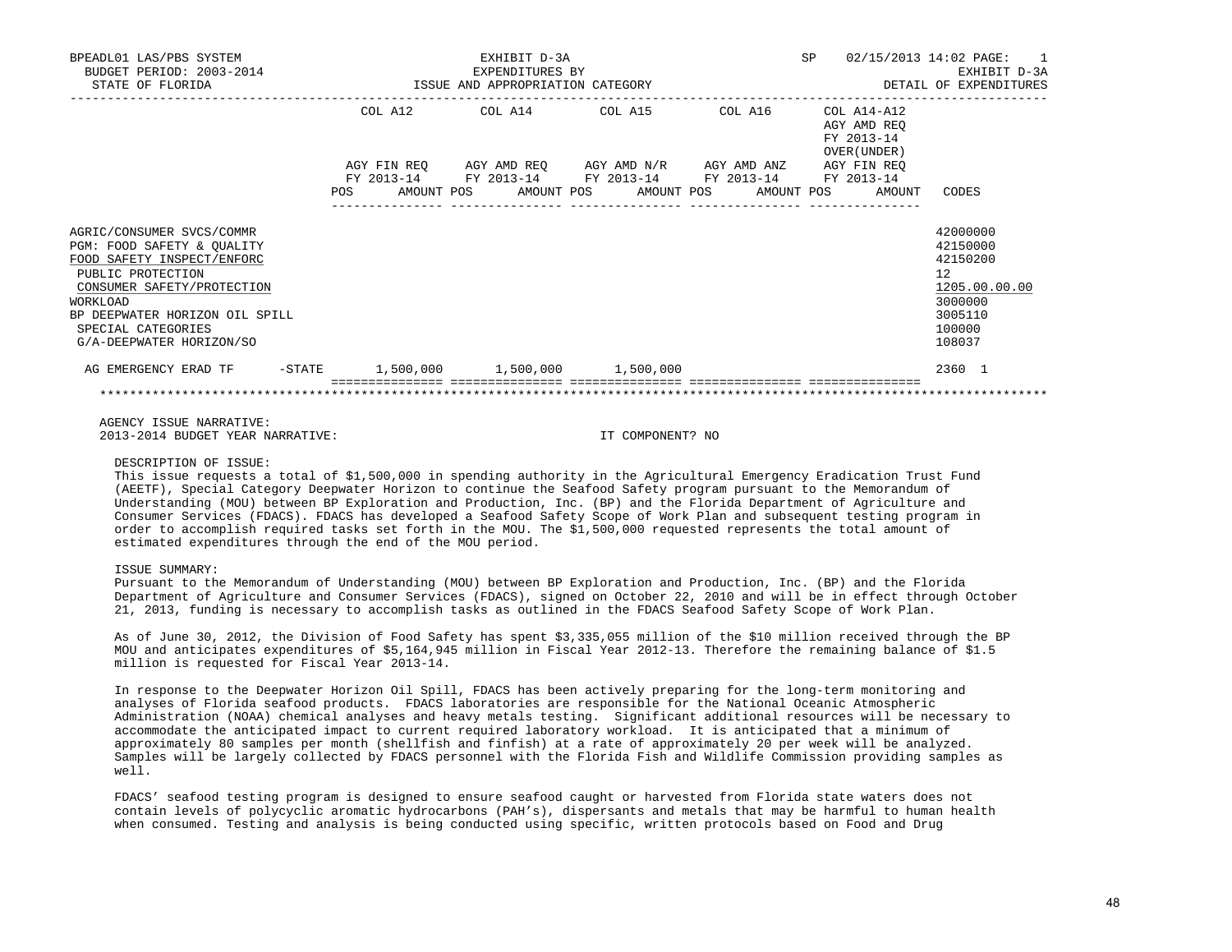| BPEADL01 LAS/PBS SYSTEM<br>BUDGET PERIOD: 2003-2014<br>STATE OF FLORIDA | SP<br>EXHIBIT D-3A<br>EXPENDITURES BY<br>ISSUE AND APPROPRIATION CATEGORY<br>---------------- |  |  |                                                                                                       |  |  |  |                     |  | $02/15/2013$ $14:02$ PAGE: 2<br>EXHIBIT D-3A<br>DETAIL OF EXPENDITURES |                               |
|-------------------------------------------------------------------------|-----------------------------------------------------------------------------------------------|--|--|-------------------------------------------------------------------------------------------------------|--|--|--|---------------------|--|------------------------------------------------------------------------|-------------------------------|
|                                                                         | COL A12                                                                                       |  |  | COL A14 COL A15                                                                                       |  |  |  | COL A16 COL A14-A12 |  | AGY AMD REO<br>FY 2013-14<br>OVER (UNDER)                              |                               |
|                                                                         | AGY FIN REO                                                                                   |  |  | AGY AMD REO AGY AMD N/R                                                                               |  |  |  | AGY AMD ANZ         |  | AGY FIN REO                                                            |                               |
|                                                                         | POS                                                                                           |  |  | FY 2013-14 FY 2013-14 FY 2013-14 FY 2013-14 FY 2013-14<br>AMOUNT POS AMOUNT POS AMOUNT POS AMOUNT POS |  |  |  |                     |  | AMOUNT                                                                 | CODES                         |
| AGRIC/CONSUMER SVCS/COMMR                                               |                                                                                               |  |  |                                                                                                       |  |  |  |                     |  |                                                                        | 42000000                      |
| PGM: FOOD SAFETY & QUALITY                                              |                                                                                               |  |  |                                                                                                       |  |  |  |                     |  |                                                                        | 42150000                      |
| FOOD SAFETY INSPECT/ENFORC                                              |                                                                                               |  |  |                                                                                                       |  |  |  |                     |  |                                                                        | 42150200                      |
| PUBLIC PROTECTION<br>CONSUMER SAFETY/PROTECTION                         |                                                                                               |  |  |                                                                                                       |  |  |  |                     |  |                                                                        | $12^{\circ}$<br>1205.00.00.00 |
| WORKLOAD                                                                |                                                                                               |  |  |                                                                                                       |  |  |  |                     |  |                                                                        | 3000000                       |
| BP DEEPWATER HORIZON OIL SPILL                                          |                                                                                               |  |  |                                                                                                       |  |  |  |                     |  |                                                                        | 3005110                       |

 Administration or National Oceanic Atmospheric Administration (NOAA) methods for polycyclic aromatic hydrocarbons (PAH's), dispersants, or other oil contaminant chemicals of interest. Following these nationally validated procedures FDACS will be confident in our findings, and can report on seafood safety to both producers and consumers of Florida. This testing and analysis phase requires both sample preparation and laboratory testing. FDACS inspection and sampling staff will be responsible for the long term post-harvest sampling and monitoring of product throughout the state from open waters, at dockside locations and in processing plants regulated by this agency. FDACS will utilize the services of the Florida Fish and Wildlife Commission to obtain finfish samples direct from harvesting sites in open waters.

 One of the goals of the Florida Seafood Safety Testing Program is to provide the public with objective access to full test results that allows them to make informed decisions regarding the safety of Florida seafood. This includes providing the public with the number of samples tested, the number of samples where contaminants are detected, and the number of those detections that are above levels of concern (may pose a health risk) as established by the Food and Drug Administration (FDA). Results from seafood testing would be made available to the public through an interactive FDACS's website so that they are aware of the quality and safety of Florida seafood.

 An integral piece to ensuring the safety of Florida's seafood is the education and training of those who touch seafood beginning at the boat and ending with the final consumer. At each step in the process there is opportunity for increased safety through having people properly trained in how to identify contaminated product, what to do if they see it, knowledge of safe seafood practices, and knowledge of what is safe to consume. To reach the multitude of stakeholders in Florida seafood, FDACS has partnered with multiple state agencies that have the knowledge, skills and ability to efficiently reach our audiences. These stakeholders include industry (fishermen and harvesters), retail (restaurants, retail facilities, and their regulators), and the consumer.

#### ADVERSE IMPACT IF NOT FUNDED:

 Adequate funding is necessary in order to accomplish goals discussed in the issue summary. Failure to adequately fund this work will result in decreased consumer confidence in purchasing and eating Florida gulf seafood, lack of scientific evidence that can be shared with the public and other entities to confirm that Florida gulf seafood is safe to consume, and potentially place the consumer at risk for the consumption of Florida gulf seafood that has not been consistently tested, monitored and reported by a fully equipped, trained and capable testing laboratory. If this issue is not approved, then FDACS would potentially lose funding for this program.

# COST SUMMARY:

The cost summary shows the amounts needed to fund this project through the end of the project period (October 2013).

SPECIAL CATEGORY: BP Deepwater Horizon (Category 108037)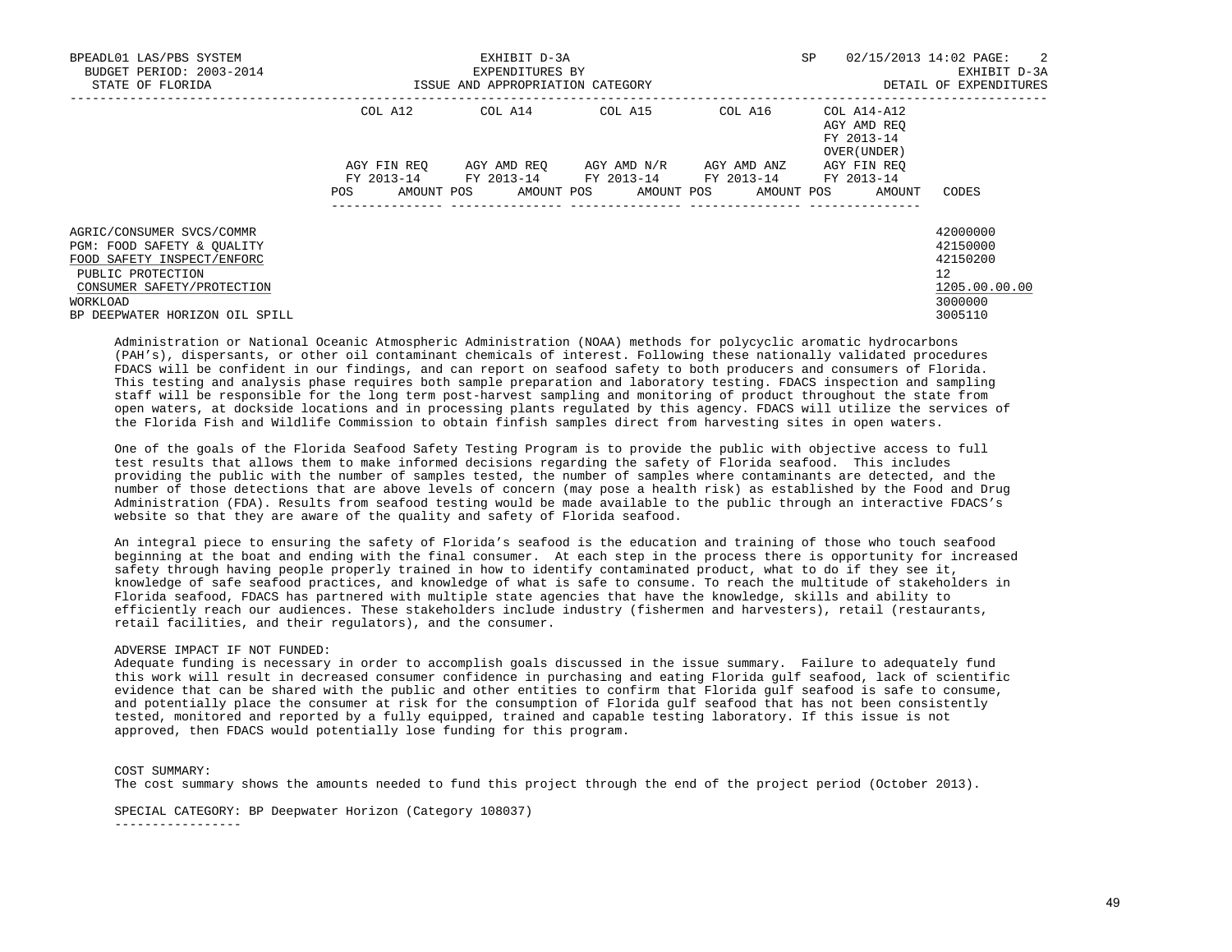| BPEADL01 LAS/PBS SYSTEM<br>BUDGET PERIOD: 2003-2014<br>STATE OF FLORIDA |                       | ISSUE AND APPROPRIATION CATEGORY              | SP                                                          | 02/15/2013 14:02 PAGE: 3<br>EXHIBIT D-3A<br>DETAIL OF EXPENDITURES |            |                                                          |                    |
|-------------------------------------------------------------------------|-----------------------|-----------------------------------------------|-------------------------------------------------------------|--------------------------------------------------------------------|------------|----------------------------------------------------------|--------------------|
|                                                                         |                       |                                               | COL A12 COL A14 COL A15 COL A16                             |                                                                    |            | COL A14-A12<br>AGY AMD REO<br>FY 2013-14<br>OVER (UNDER) |                    |
|                                                                         |                       |                                               | AGY FIN REQ AGY AMD REQ AGY AMD N/R AGY AMD ANZ AGY FIN REQ |                                                                    |            |                                                          |                    |
|                                                                         |                       |                                               | FY 2013-14 FY 2013-14 FY 2013-14 FY 2013-14 FY 2013-14      |                                                                    |            |                                                          |                    |
|                                                                         |                       | POS                                           | AMOUNT POS AMOUNT POS                                       |                                                                    | AMOUNT POS | AMOUNT POS<br>AMOUNT                                     | CODES              |
|                                                                         |                       |                                               |                                                             |                                                                    |            |                                                          | 42000000           |
| AGRIC/CONSUMER SVCS/COMMR<br>PGM: FOOD SAFETY & OUALITY                 |                       |                                               |                                                             |                                                                    |            |                                                          | 42150000           |
| FOOD SAFETY INSPECT/ENFORC                                              |                       |                                               |                                                             |                                                                    |            |                                                          | 42150200           |
| PUBLIC PROTECTION                                                       |                       |                                               |                                                             |                                                                    |            |                                                          | 12                 |
| CONSUMER SAFETY/PROTECTION                                              |                       |                                               |                                                             |                                                                    |            |                                                          | 1205.00.00.00      |
| WORKLOAD<br>BP DEEPWATER HORIZON OIL SPILL                              |                       |                                               |                                                             |                                                                    |            |                                                          | 3000000<br>3005110 |
|                                                                         |                       |                                               |                                                             |                                                                    |            | AMOUNT NEEDED                                            |                    |
|                                                                         | OUANTITY DESCRIPTION  |                                               |                                                             | CALCULATIONS                                                       |            | FY 2013-14                                               |                    |
|                                                                         | Salaries and Benefits |                                               |                                                             |                                                                    |            | \$300,000                                                |                    |
|                                                                         |                       | Laboratory Equipment (Including Installation) |                                                             |                                                                    |            | \$250.000                                                |                    |
|                                                                         |                       | Laboratory Testing Supplies                   |                                                             |                                                                    |            | \$75,000                                                 |                    |
|                                                                         | Travel Expenditures   | Boats/Vehicles/Gas/Maintenance/Supplies       |                                                             |                                                                    |            | \$150,000<br>\$75,000                                    |                    |
|                                                                         | Data Infrastructure   |                                               |                                                             |                                                                    |            | \$400,000                                                |                    |
|                                                                         |                       | Education/Training/Supplies                   |                                                             |                                                                    |            | \$125,000                                                |                    |
|                                                                         |                       | Sample Collection/Shipping Costs              |                                                             |                                                                    |            | \$75,000                                                 |                    |

TOTAL ISSUE BY FUND: Agricultural Emergency Eradication Trust Fund \$1,500,000

Amended 2013-14 Narrative after February 1, 2013

FWCC Seafood Sampling

 In the original submission, the cost summary for this issue listed an amount of \$150,000 for "Boats/Vehicles/Gas/Maintenance/Supplies", however this line item has been removed and the amount has been redistributed to Sample Collection/Shipping Costs to ensure that North Florida's seafood is safe for consumer consumption and to restore consumer confidence in purchasing seafood in Florida. The revised cost summary is represented below:

REVISED COST SUMMARY:

The cost summary shows the amounts needed to fund this project through the end of the project period (October 2013).

Sample Collection/Shipping Costs<br>FWCC Seafood Sampling  $\frac{1}{5}$  50,000

 SPECIAL CATEGORY: BP Deepwater Horizon (Category 108037) ----------------

| OUANTITY DESCRIPTION                          | CALCULATIONS | AMOUNT NEEDED<br>FY 2013-14 |
|-----------------------------------------------|--------------|-----------------------------|
| Salaries and Benefits                         |              | \$300,000                   |
| Laboratory Equipment (Including Installation) |              | \$250,000                   |
| Laboratory Testing Supplies                   |              | \$75,000                    |
| Travel Expenditures                           |              | \$75,000                    |
| Data Infrastructure                           |              | \$400,000                   |
| Education/Training/Supplies                   |              | \$125.000                   |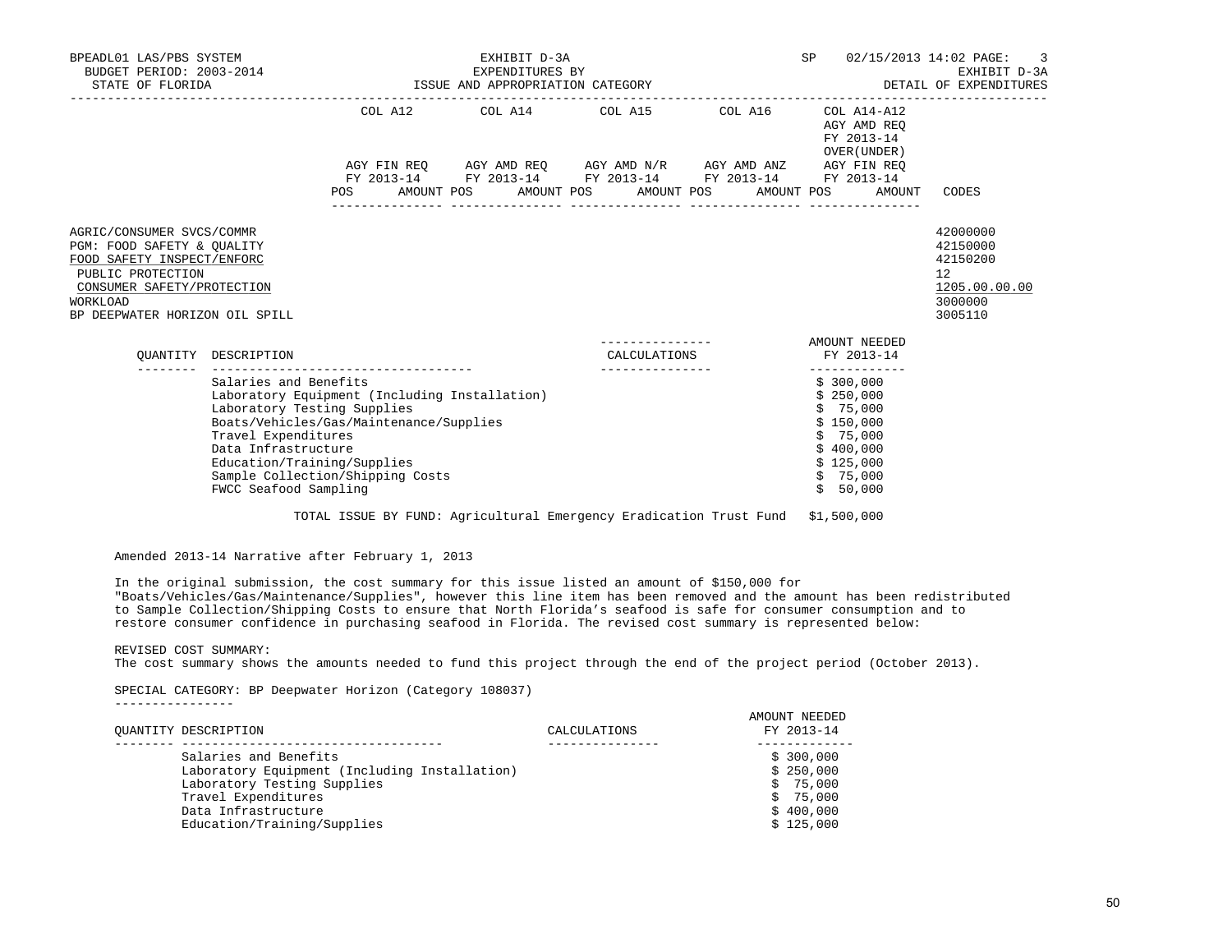| BPEADL01 LAS/PBS SYSTEM<br>BUDGET PERIOD: 2003-2014<br>STATE OF FLORIDA                                                                                                                |            | EXHIBIT D-3A<br>EXPENDITURES BY<br>ISSUE AND APPROPRIATION CATEGORY | SP                               | 02/15/2013 14:02 PAGE:<br>$\overline{4}$<br>EXHIBIT D-3A<br>DETAIL OF EXPENDITURES |                                                          |                                                                               |
|----------------------------------------------------------------------------------------------------------------------------------------------------------------------------------------|------------|---------------------------------------------------------------------|----------------------------------|------------------------------------------------------------------------------------|----------------------------------------------------------|-------------------------------------------------------------------------------|
|                                                                                                                                                                                        |            | COL A12 COL A14 COL A15 COL A16                                     |                                  |                                                                                    | COL A14-A12<br>AGY AMD REO<br>FY 2013-14<br>OVER (UNDER) |                                                                               |
|                                                                                                                                                                                        | FY 2013-14 | AGY FIN REO AGY AMD REO AGY AMD N/R AGY AMD ANZ AGY FIN REO         | FY 2013-14 FY 2013-14 FY 2013-14 |                                                                                    | FY 2013-14                                               |                                                                               |
|                                                                                                                                                                                        | POS        | AMOUNT POS AMOUNT POS AMOUNT POS AMOUNT POS                         |                                  |                                                                                    | AMOUNT                                                   | CODES                                                                         |
| AGRIC/CONSUMER SVCS/COMMR<br>PGM: FOOD SAFETY & OUALITY<br>FOOD SAFETY INSPECT/ENFORC<br>PUBLIC PROTECTION<br>CONSUMER SAFETY/PROTECTION<br>WORKLOAD<br>BP DEEPWATER HORIZON OIL SPILL |            |                                                                     |                                  |                                                                                    |                                                          | 42000000<br>42150000<br>42150200<br>12<br>1205.00.00.00<br>3000000<br>3005110 |
| Sample Collection/Shipping Costs<br>FWCC Seafood Sampling                                                                                                                              |            |                                                                     |                                  |                                                                                    | \$225,000<br>\$50,000                                    |                                                                               |
|                                                                                                                                                                                        |            | TOTAL ISSUE BY FUND: Agricultural Emergency Eradication Trust Fund  |                                  | \$1,500,000                                                                        |                                                          |                                                                               |

\*\*\*\*\*\*\*\*\*\*\*\*\*\*\*\*\*\*\*\*\*\*\*\*\*\*\*\*\*\*\*\*\*\*\*\*\*\*\*\*\*\*\*\*\*\*\*\*\*\*\*\*\*\*\*\*\*\*\*\*\*\*\*\*\*\*\*\*\*\*\*\*\*\*\*\*\*\*\*\*\*\*\*\*\*\*\*\*\*\*\*\*\*\*\*\*\*\*\*\*\*\*\*\*\*\*\*\*\*\*\*\*\*\*\*\*\*\*\*\*\*\*\*\*\*\*\*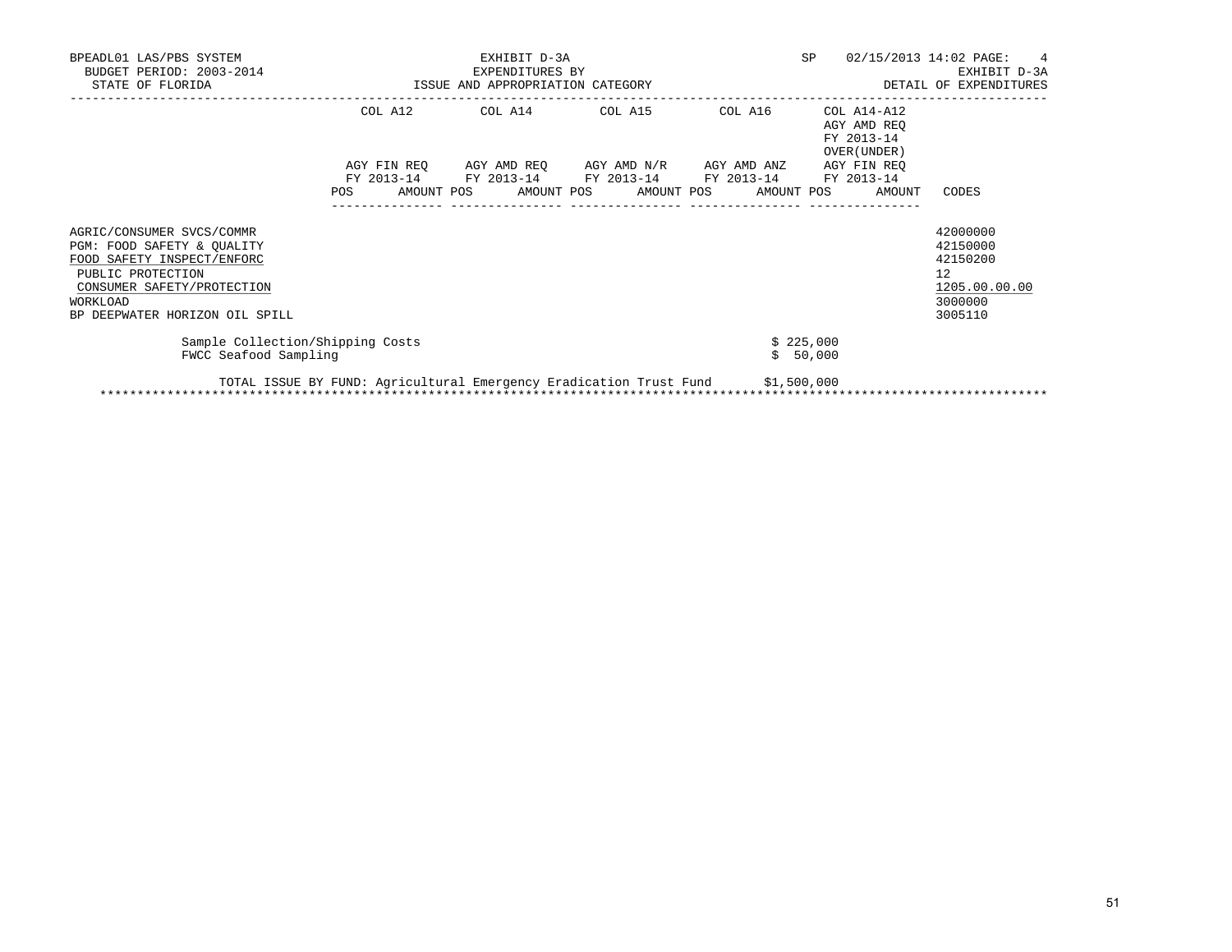| BPEADL01 LAS/PBS SYSTEM<br>BUDGET PERIOD: 2003-2014<br>STATE OF FLORIDA                                                                                                                                                                   |                          | EXHIBIT D-3A<br>EXPENDITURES BY<br>ISSUE AND APPROPRIATION CATEGORY |                 |                                                          | SP 02/15/2013 15:16 PAGE:<br>1<br>EXHIBIT D-3A<br>DETAIL OF EXPENDITURES |
|-------------------------------------------------------------------------------------------------------------------------------------------------------------------------------------------------------------------------------------------|--------------------------|---------------------------------------------------------------------|-----------------|----------------------------------------------------------|--------------------------------------------------------------------------|
|                                                                                                                                                                                                                                           |                          |                                                                     |                 |                                                          |                                                                          |
|                                                                                                                                                                                                                                           |                          | COL A12 COL A14 COL A15                                             | COL A16         | COL A14-A12<br>AGY AMD REO<br>FY 2013-14<br>OVER (UNDER) |                                                                          |
|                                                                                                                                                                                                                                           |                          |                                                                     |                 | AGY FIN REQ                                              |                                                                          |
|                                                                                                                                                                                                                                           | <b>POS</b><br>AMOUNT POS | AMOUNT POS                                                          | AMOUNT POS      | AMOUNT POS<br>AMOUNT                                     | CODES                                                                    |
| AGRIC/CONSUMER SVCS/COMMR<br>PGM: AGRICULTURAL ECON DEV<br>AGRIC PRODUCTS MARKETING<br>ECONOMIC OPPORTUNITIES<br>BUSINESS DEVELOPMENT<br>SPECIAL PROGRAM FUNDING<br>EMERGENCY GENERATOR AND WIRING AT<br>STATE FARMERS MARKETS TO SUPPORT |                          |                                                                     |                 |                                                          | 42000000<br>42170000<br>42170200<br>11<br>1101.00.00.00<br>4900000       |
| DEPARTMENT OF EMERGENCY MANAGEMENT<br>EMERGENCY SUPPORT FUNCTIONS<br>OPERATING CAPITAL OUTLAY                                                                                                                                             |                          |                                                                     |                 |                                                          | 4901020<br>060000                                                        |
| $-$ STATE<br>GENERAL INSPECTION TF                                                                                                                                                                                                        |                          |                                                                     | 100,000 100,000 | 100,000                                                  | 2321 1                                                                   |
| SPECIAL CATEGORIES<br>CONTRACTED SERVICES                                                                                                                                                                                                 |                          |                                                                     |                 |                                                          | 100000<br>100777                                                         |
| GENERAL INSPECTION TF<br>-STATE                                                                                                                                                                                                           |                          |                                                                     | 60,000 60,000   | 60,000                                                   | 2321 1                                                                   |
| TOTAL: EMERGENCY GENERATOR AND WIRING AT<br>STATE FARMERS MARKETS TO SUPPORT<br>DEPARTMENT OF EMERGENCY MANAGEMENT<br>EMERGENCY SUPPORT FUNCTIONS                                                                                         |                          |                                                                     | 160,000 160,000 |                                                          | 4901020                                                                  |
| TOTAL ISSUE                                                                                                                                                                                                                               |                          |                                                                     |                 | 160,000                                                  |                                                                          |
|                                                                                                                                                                                                                                           |                          |                                                                     |                 |                                                          |                                                                          |
| AGENCY ISSUE NARRATIVE:                                                                                                                                                                                                                   |                          |                                                                     |                 |                                                          |                                                                          |

 2013-2014 BUDGET YEAR NARRATIVE: IT COMPONENT? NO Amended 2013-14 Narrative after February 1, 2013

BUREAU/SECTION/SUB-SECTION/OFFICE: Bureau of State Farmers' Markets

LONG RANGE PROGRAM PLAN MEASURE: Conduct State Farmers' Market Program

 DESCRIPTION OF ISSUE: This is a request for non-recurring spending authority of \$160,000 in the General Inspection Trust Fund. This includes \$100,000 in Operating Capital Outlay Category (060000) and \$60,000 in Contracted Services Category (100777). The increase is needed for the purchase of a 150 Kilowatt portable emergency generator and pre-wiring a minimum of four state markets that will serve as alternative staging areas during disaster response activities.

 ISSUE SUMMARY: One of the biggest challenges we face, when recovering from a disaster, is providing food, ice and communications. During a disaster it is very common to lose local electrical power and the outage can last for several days and sometimes weeks in rural areas.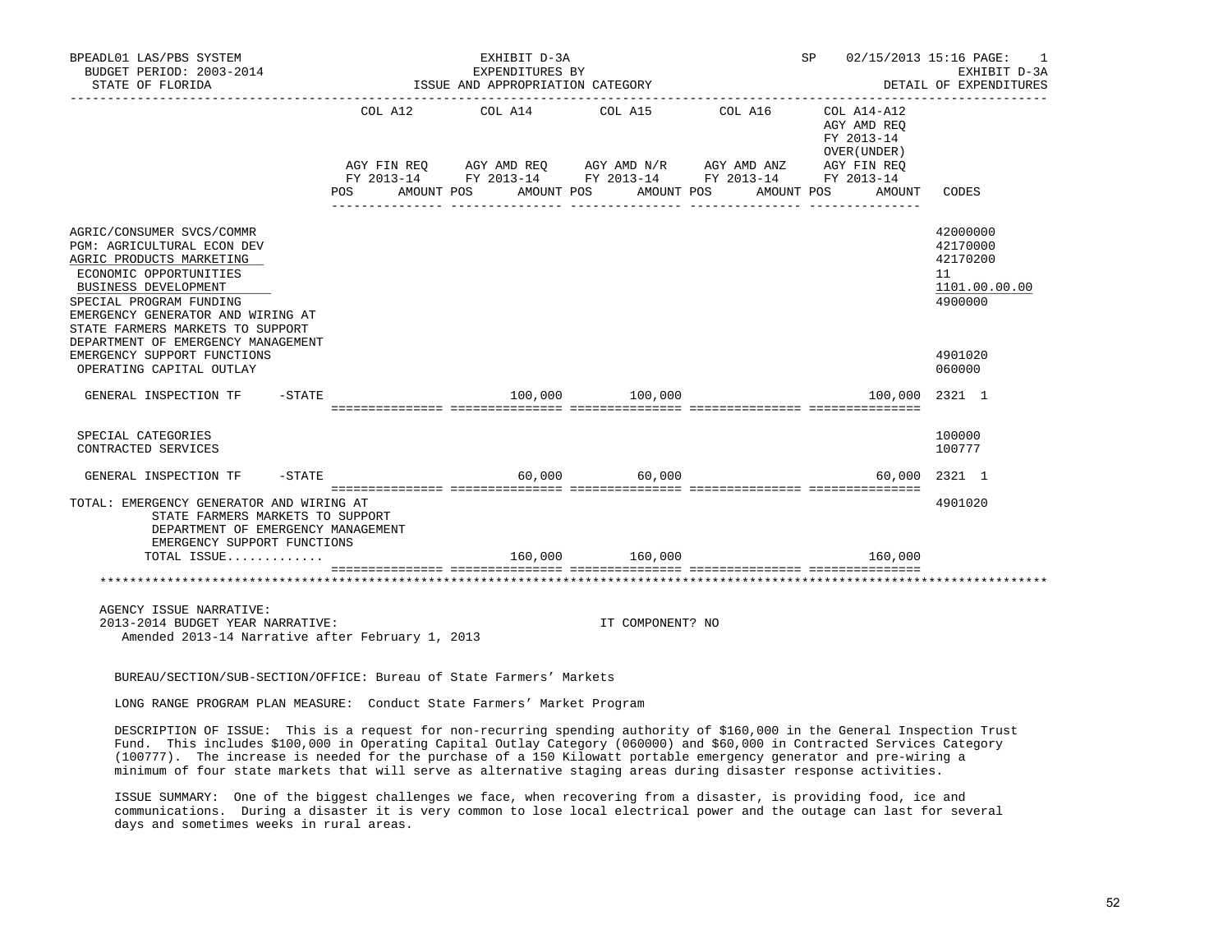| BPEADL01 LAS/PBS SYSTEM            |                                  | EXHIBIT D-3A<br>EXPENDITURES BY | SP                                              | $02/15/2013$ 15:16 PAGE: 2 |                             |               |
|------------------------------------|----------------------------------|---------------------------------|-------------------------------------------------|----------------------------|-----------------------------|---------------|
| BUDGET PERIOD: 2003-2014           |                                  | EXHIBIT D-3A                    |                                                 |                            |                             |               |
| STATE OF FLORIDA                   | ISSUE AND APPROPRIATION CATEGORY |                                 |                                                 | DETAIL OF EXPENDITURES     |                             |               |
|                                    | COL A12                          |                                 | COL A14 COL A15 COL A16                         |                            | COL A14-A12                 |               |
|                                    |                                  |                                 |                                                 |                            | AGY AMD REO                 |               |
|                                    |                                  |                                 |                                                 |                            | FY 2013-14                  |               |
|                                    |                                  |                                 | AGY FIN REO AGY AMD REO AGY AMD N/R AGY AMD ANZ |                            | OVER (UNDER)<br>AGY FIN REO |               |
|                                    |                                  |                                 | FY 2013-14 FY 2013-14 FY 2013-14 FY 2013-14     |                            | FY 2013-14                  |               |
|                                    | POS                              |                                 | AMOUNT POS AMOUNT POS AMOUNT POS AMOUNT POS     |                            | AMOUNT                      | CODES         |
|                                    |                                  |                                 |                                                 |                            |                             |               |
|                                    |                                  |                                 |                                                 |                            |                             |               |
| AGRIC/CONSUMER SVCS/COMMR          |                                  |                                 |                                                 |                            |                             | 42000000      |
| <b>PGM: AGRICULTURAL ECON DEV</b>  |                                  |                                 |                                                 |                            |                             | 42170000      |
| AGRIC PRODUCTS MARKETING           |                                  |                                 |                                                 |                            |                             | 42170200      |
| ECONOMIC OPPORTUNITIES             |                                  |                                 |                                                 |                            |                             | 11            |
| BUSINESS DEVELOPMENT               |                                  |                                 |                                                 |                            |                             | 1101.00.00.00 |
| SPECIAL PROGRAM FUNDING            |                                  |                                 |                                                 |                            |                             | 4900000       |
| EMERGENCY GENERATOR AND WIRING AT  |                                  |                                 |                                                 |                            |                             |               |
| STATE FARMERS MARKETS TO SUPPORT   |                                  |                                 |                                                 |                            |                             |               |
| DEPARTMENT OF EMERGENCY MANAGEMENT |                                  |                                 |                                                 |                            |                             |               |
| EMERGENCY SUPPORT FUNCTIONS        |                                  |                                 |                                                 |                            |                             | 4901020       |

 The Department has entered into a memorandum of understanding with the Division of Emergency Management (DEM) to provide use of State Farmers' Markets which have been identified by DEM as locations suitable as "Logistical" or "pre-mobilization" Staging Areas (LSA/Pre-mobe) for the distribution and storage of emergency supplies and equipment. While ample storage space is available on the markets for non-perishable items, we cannot store and supply perishable food items without power to operate a cooler and/or freezer. We also face the loss of communications at any given market without power to operate the telephone system. By purchasing a portable generator and pre-wiring selected farmers markets, we would be able to power coolers/freezers, communications, and minimal emergency lighting during extended power outages.

 The portable generator will be self-contained and mounted on a trailer that can be moved to any area of the state where emergency power is required. It will come with an integral fuel tank capable of operating the generator for 72-hours without refueling. The cost to purchase the portable generator will be \$100,000.

 In addition to purchasing the portable generator we will have to pre-wire selected warehouses at various markets to accept the emergency power. This request would enable us to pre-wire a minimum of four markets spread across the state that we can plug the generator directly into. We will have to have the selected warehouses set up for emergency power by isolating the electrical loads to an emergency panel with a manual transfer switch. We will also have to isolate the communications and minimal emergency lighting at the sites to the emergency panel as well as the cooler/freezer. The cost to pre-wire the selected warehouses will be approximately \$15,000 per location, depending on the complexity of the existing electrical system. We are confident we can select four warehouses and have them pre-wired for a total of \$60,000.

 ADVERSE IMPACT IF NOT FUNDED: In the event of a disaster the market serving as an LSA/Pre-mobe may not have adequate power necessary to store perishable items or run communications.

 COST SUMMARY: The amount requested has been determined by reviewing the cost of purchase of the generator and pre-wiring of the markets. While the request is based on a minimum of four markets, we may be able to pre-wire additional markets when we get the bids in for the generator and the pre-wiring. Given the current competitive market for construction services we may be able to pre-wire additional warehouses in different locations with the savings we anticipate in the bidding process, however, we are confident we will be able to set up a minimum of four locations.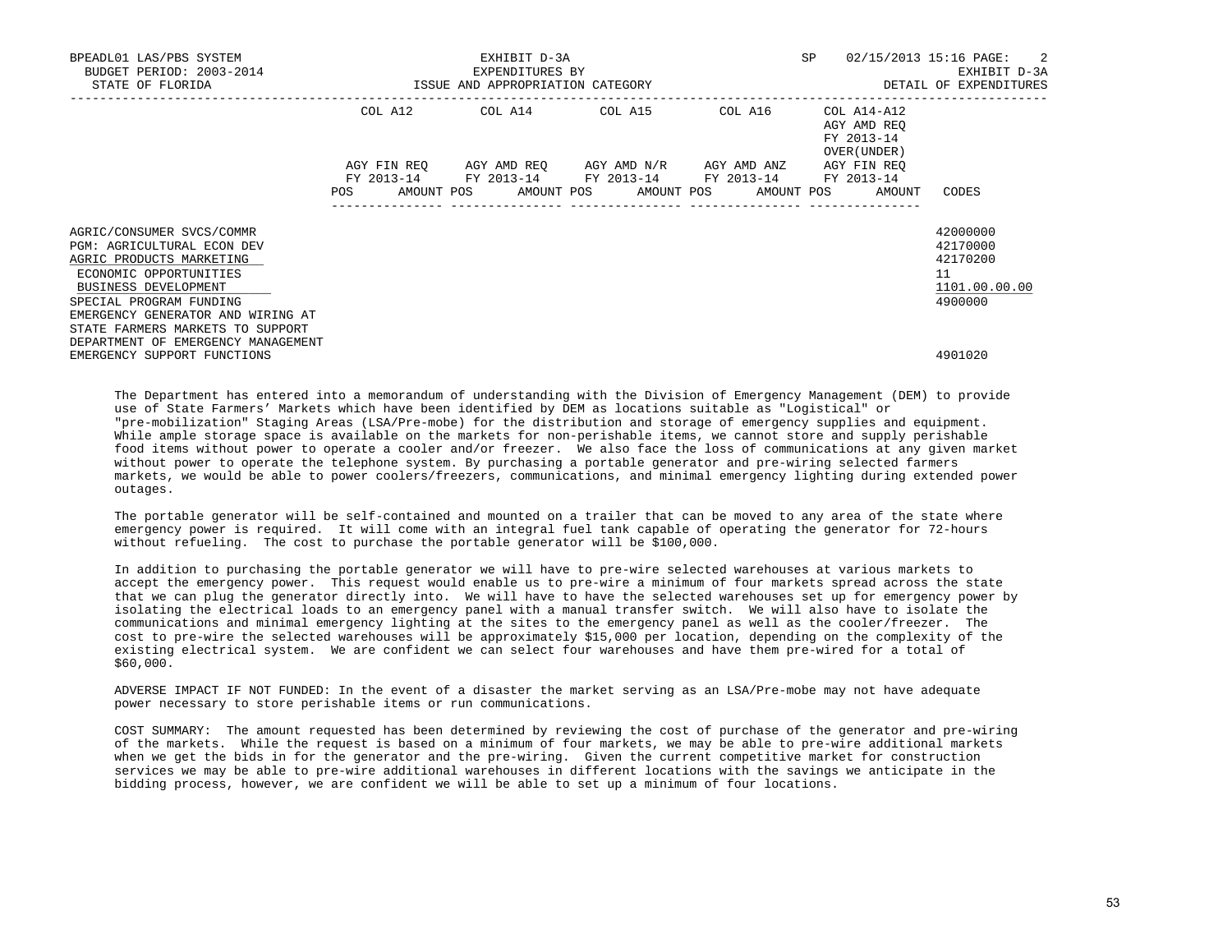| BPEADL01 LAS/PBS SYSTEM<br>BUDGET PERIOD: 2003-2014<br>STATE OF FLORIDA<br>____________________________________                                                                                                                           |                                                                     | EXHIBIT D-3A<br>EXPENDITURES BY<br>ISSUE AND APPROPRIATION CATEGORY |                                                                                                                                                                          |                       | SP                                                                 | 02/15/2013 15:16 PAGE:<br>3<br>EXHIBIT D-3A<br>DETAIL OF EXPENDITURES |
|-------------------------------------------------------------------------------------------------------------------------------------------------------------------------------------------------------------------------------------------|---------------------------------------------------------------------|---------------------------------------------------------------------|--------------------------------------------------------------------------------------------------------------------------------------------------------------------------|-----------------------|--------------------------------------------------------------------|-----------------------------------------------------------------------|
|                                                                                                                                                                                                                                           | AGY FIN REO<br>AMOUNT POS<br>POS FOR                                |                                                                     | COL A12 COL A14 COL A15 COL A16<br>AGY AMD REQ AGY AMD N/R AGY AMD ANZ AGY FIN REQ<br>FY 2013-14 FY 2013-14 FY 2013-14 FY 2013-14 FY 2013-14<br>AMOUNT POS<br>AMOUNT POS | AMOUNT POS            | COL A14-A12<br>AGY AMD REQ<br>FY 2013-14<br>OVER (UNDER)<br>AMOUNT | CODES                                                                 |
| AGRIC/CONSUMER SVCS/COMMR<br>PGM: AGRICULTURAL ECON DEV<br>AGRIC PRODUCTS MARKETING<br>ECONOMIC OPPORTUNITIES<br>BUSINESS DEVELOPMENT<br>SPECIAL PROGRAM FUNDING<br>EMERGENCY GENERATOR AND WIRING AT<br>STATE FARMERS MARKETS TO SUPPORT |                                                                     |                                                                     |                                                                                                                                                                          |                       |                                                                    | 42000000<br>42170000<br>42170200<br>11<br>1101.00.00.00<br>4900000    |
| DEPARTMENT OF EMERGENCY MANAGEMENT<br>EMERGENCY SUPPORT FUNCTIONS                                                                                                                                                                         |                                                                     |                                                                     |                                                                                                                                                                          |                       |                                                                    | 4901020                                                               |
|                                                                                                                                                                                                                                           | OPERATING CAPITAL OUTLAY: (060000)                                  |                                                                     |                                                                                                                                                                          |                       |                                                                    |                                                                       |
| OUANTITY DESCRIPTION                                                                                                                                                                                                                      |                                                                     |                                                                     | ________________<br>CALCULATIONS<br>_________________                                                                                                                    |                       | AMOUNT NEEDED<br>FY 2013-14<br>--------------                      |                                                                       |
| 1 150 KW Portable Emergency Generator                                                                                                                                                                                                     |                                                                     |                                                                     |                                                                                                                                                                          |                       | \$100,000                                                          |                                                                       |
| SPECIAL CATEGORY: Contracted Services (100777)                                                                                                                                                                                            |                                                                     |                                                                     |                                                                                                                                                                          |                       |                                                                    |                                                                       |
| . _ _ _ _ _ _ _ _ _ _ _ _ _ _ _ _<br>OUANTITY DESCRIPTION                                                                                                                                                                                 |                                                                     |                                                                     | . _ _ _ _ _ _ _ _ _ _ _ _ _ _ _<br>CALCULATIONS<br>_______________                                                                                                       |                       | AMOUNT NEEDED<br>FY 2013-14<br>_____________                       |                                                                       |
| $1 \quad \cdots$                                                                                                                                                                                                                          | Wiring at State Farmers for Generator use during disaster responses |                                                                     |                                                                                                                                                                          |                       | \$60,000                                                           |                                                                       |
|                                                                                                                                                                                                                                           |                                                                     |                                                                     | TOTAL ISSUE BY FUND:                                                                                                                                                     | General Inspection TF | \$160,000                                                          |                                                                       |
| Summary: This is a new issue                                                                                                                                                                                                              |                                                                     |                                                                     |                                                                                                                                                                          |                       |                                                                    |                                                                       |
| VITICULTURE PROGRAM<br>SPECIAL CATEGORIES<br>G/A-VITICULTURE PROGRAM                                                                                                                                                                      |                                                                     |                                                                     |                                                                                                                                                                          |                       |                                                                    | 4901820<br>100000<br>100110                                           |
| $-$ STATE<br>VITICULTURE TRUST FUND                                                                                                                                                                                                       |                                                                     | 100,000                                                             | 100,000                                                                                                                                                                  |                       | 100,000 2773 1                                                     |                                                                       |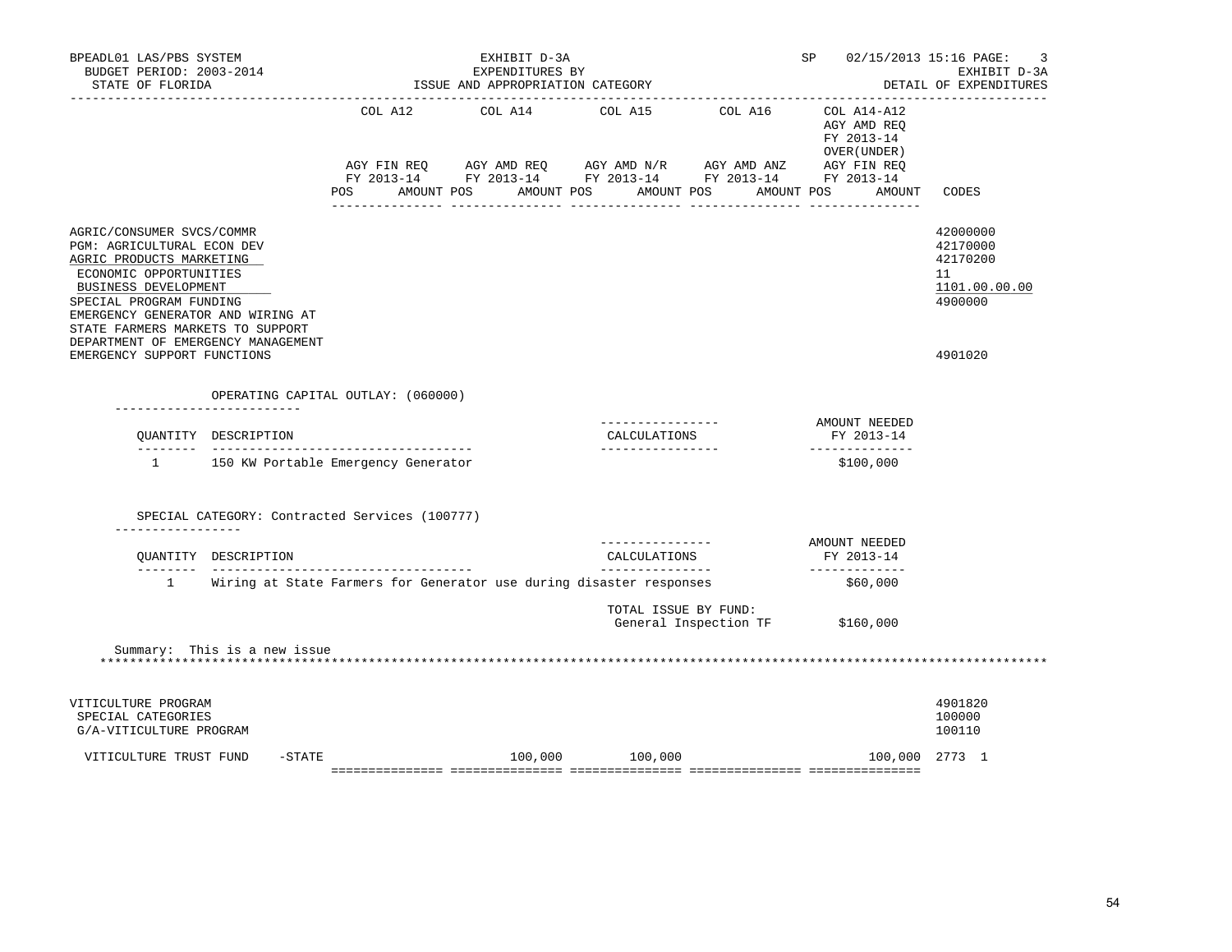| BPEADL01 LAS/PBS SYSTEM<br>BUDGET PERIOD: 2003-2014 |                                  | EXHIBIT D-3A<br>EXPENDITURES BY |                                                                        |             | <b>SP</b>                                                | 02/15/2013 15:16 PAGE:<br>$\overline{4}$<br>EXHIBIT D-3A |
|-----------------------------------------------------|----------------------------------|---------------------------------|------------------------------------------------------------------------|-------------|----------------------------------------------------------|----------------------------------------------------------|
| STATE OF FLORIDA                                    | ISSUE AND APPROPRIATION CATEGORY |                                 | DETAIL OF EXPENDITURES                                                 |             |                                                          |                                                          |
|                                                     | COL A12                          | COL A14                         | COL A15                                                                | COL A16     | COL A14-A12<br>AGY AMD REO<br>FY 2013-14<br>OVER (UNDER) |                                                          |
|                                                     | AGY FIN REO                      |                                 | AGY AMD REO AGY AMD N/R<br>FY 2013-14 FY 2013-14 FY 2013-14 FY 2013-14 | AGY AMD ANZ | AGY FIN REO<br>FY 2013-14                                |                                                          |
|                                                     | AMOUNT POS<br><b>POS</b>         | AMOUNT POS                      | AMOUNT POS                                                             | AMOUNT POS  | AMOUNT                                                   | CODES                                                    |
| AGRIC/CONSUMER SVCS/COMMR                           |                                  |                                 |                                                                        |             |                                                          | 42000000                                                 |
| <b>PGM: AGRICULTURAL ECON DEV</b>                   |                                  |                                 |                                                                        |             |                                                          | 42170000                                                 |
| AGRIC PRODUCTS MARKETING                            |                                  |                                 |                                                                        |             |                                                          | 42170200                                                 |
| ECONOMIC OPPORTUNITIES                              |                                  |                                 |                                                                        |             |                                                          | 11                                                       |
| BUSINESS DEVELOPMENT                                |                                  |                                 |                                                                        |             |                                                          | 1101.00.00.00                                            |
| SPECIAL PROGRAM FUNDING                             |                                  |                                 |                                                                        |             |                                                          | 4900000                                                  |
| VITICULTURE PROGRAM                                 |                                  |                                 |                                                                        |             |                                                          | 4901820                                                  |

 AGENCY ISSUE NARRATIVE: 2013-2014 BUDGET YEAR NARRATIVE: IT COMPONENT? NO Amended 2013-14 Narrative after February 1, 2013.

BUREAU/SECTION/SUB-SECTION/OFFICE: Bureau of Development & Information

LONG RANGE PROGRAM PLAN MEASURE: Conduct Agricultural Industry Assistance

 DESCRIPTION OF ISSUE: This is a request to increase non-recurring spending authority by \$100,000 in the Viticulture Trust Fund's Special Category (100110). The increase is needed to allow additional promotion and research on behalf of Florida's viticulture industry.

 ISSUE SUMMARY: A portion of the excise tax collected on Florida-produced wine is placed into the Viticulture Trust Fund under Florida Statute 564.06 to fund annual promotion and research projects on behalf of the industry. The industry has \$500,000 in recurring and \$262,000 in non-recurring spending authority in FY 2012-13. Actual revenue in FY 2011-12 was more than \$500,000, and the trust fund maintains a balance of more than \$300,000 in addition to the annual deposits. Furthermore, the industry expects an upward trend to continue for the next several years.

 Without additional spending authority for the Viticulture Trust Fund's Special Category, the Department will be unable to expend the funds as directed by the Viticulture Advisory Council. The Council provides the Department with a Promotions and Research Budget each year specifying how it would like to spend funds collected on its behalf.

 Promotion efforts and the sales they generate help support the wellness and profitability of the state's grape industry, from grape growers to value-added processors. The industry has helped to support, retain and create new jobs through existing business expansion and new business development. The research grants supported by the trust fund directly support research jobs in Florida and have been instrumental in advancing the quality, economy and profitability of the viticulture industry.

 ADVERSE IMPACT IF NOT FUNDED: Currently the Department has recurring spending authority of \$500,000 for the Viticulture Trust Fund's Special Category. The industry projects revenue to continue rising for the next several years and without an increase in spending authority its trust fund surplus will only grow larger. This issue would increase Viticulture Trust Fund Special Category (100110) spending authority from \$500,000 to \$600,000 for FY 2013-14.

 COST SUMMARY: The amount requested was determined by reviewing the annual projected revenue of over \$500,000 for the trust fund and Looking at the existing surplus of approximately \$300,000. This will leave a projected balance of \$200,000 to cover expenditures early in the fiscal year until revenues come in later in the fiscal year.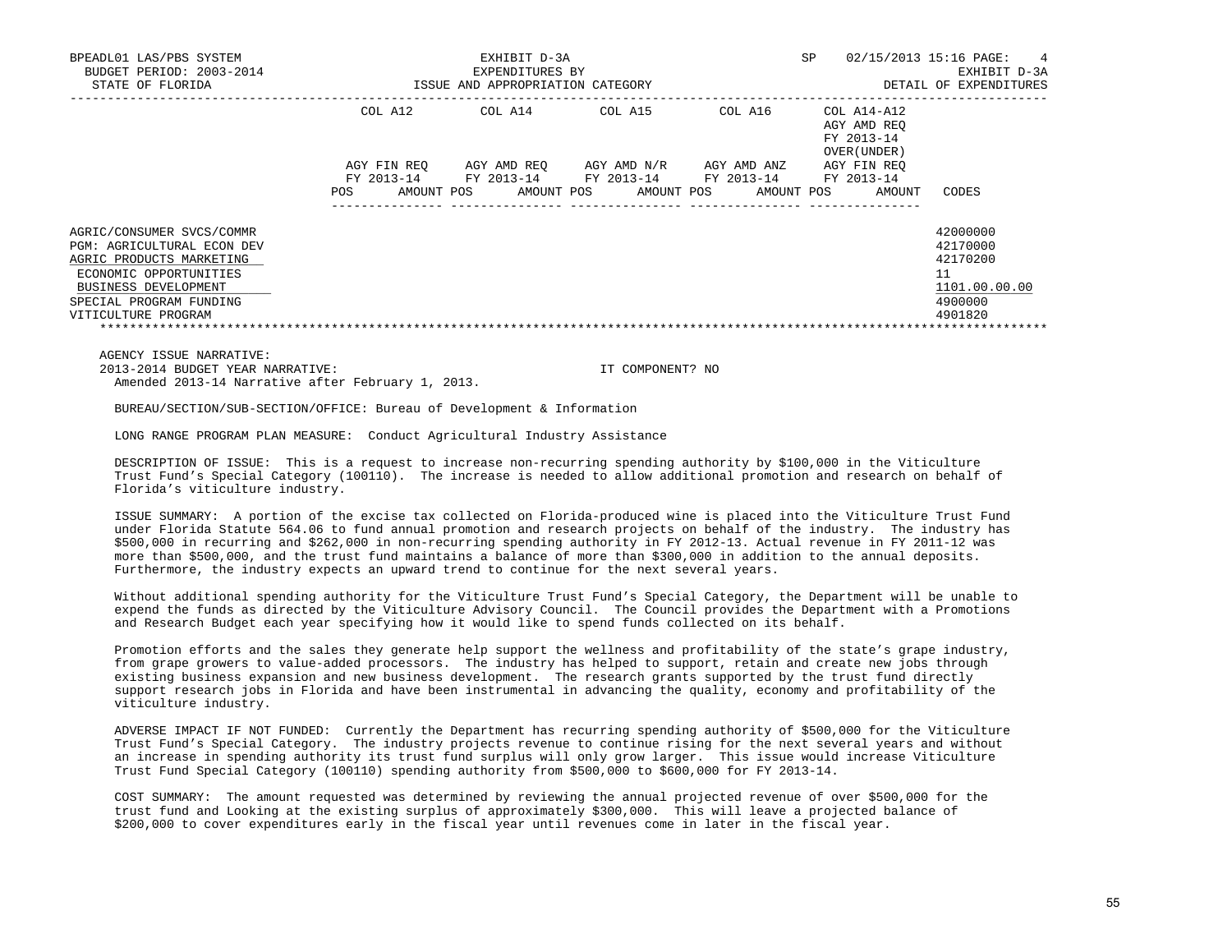| BPEADL01 LAS/PBS SYSTEM<br>BUDGET PERIOD: 2003-2014<br>STATE OF FLORIDA                                                                                                                                             | EXPENDITURES BY<br>ISSUE AND APPROPRIATION CATEGORY | SP 02/15/2013 15:16 PAGE: | 5<br>EXHIBIT D-3A<br>DETAIL OF EXPENDITURES                                                            |                 |                                                                                   |                                                                               |
|---------------------------------------------------------------------------------------------------------------------------------------------------------------------------------------------------------------------|-----------------------------------------------------|---------------------------|--------------------------------------------------------------------------------------------------------|-----------------|-----------------------------------------------------------------------------------|-------------------------------------------------------------------------------|
|                                                                                                                                                                                                                     |                                                     | ---------------           | COL A12 COL A14 COL A15 COL A16 COL A14-A12<br>POS AMOUNT POS AMOUNT POS AMOUNT POS<br>_______________ | _______________ | AGY AMD REO<br>FY 2013-14<br>OVER (UNDER)<br>AMOUNT POS AMOUNT<br>_______________ | CODES                                                                         |
| AGRIC/CONSUMER SVCS/COMMR<br>PGM: AGRICULTURAL ECON DEV<br>AGRIC PRODUCTS MARKETING<br>ECONOMIC OPPORTUNITIES<br><b>BUSINESS DEVELOPMENT</b><br>SPECIAL PROGRAM FUNDING<br>VITICULTURE PROGRAM<br>SPECIAL CATEGORY: |                                                     |                           |                                                                                                        |                 |                                                                                   | 42000000<br>42170000<br>42170200<br>11<br>1101.00.00.00<br>4900000<br>4901820 |
| OUANTITY DESCRIPTION                                                                                                                                                                                                |                                                     |                           | CALCULATIONS                                                                                           |                 | AMOUNT NEEDED<br>FY 2013-14                                                       |                                                                               |
| 1 Non-recurring increase of \$100,000                                                                                                                                                                               |                                                     |                           | _______________                                                                                        |                 | _____________<br>\$100,000                                                        |                                                                               |
|                                                                                                                                                                                                                     |                                                     |                           | TOTAL ISSUE BY FUND:                                                                                   | Viticulture TF  | \$100,000                                                                         |                                                                               |
| Summary: This is a new issue.                                                                                                                                                                                       |                                                     |                           |                                                                                                        |                 |                                                                                   |                                                                               |
| TOTAL: BUSINESS DEVELOPMENT<br>BY FUND TYPE                                                                                                                                                                         |                                                     |                           |                                                                                                        |                 |                                                                                   | 1101.00.00.00                                                                 |
| TRUST FUNDS                                                                                                                                                                                                         |                                                     |                           | 260,000 260,000                                                                                        |                 | 260,000 2000                                                                      |                                                                               |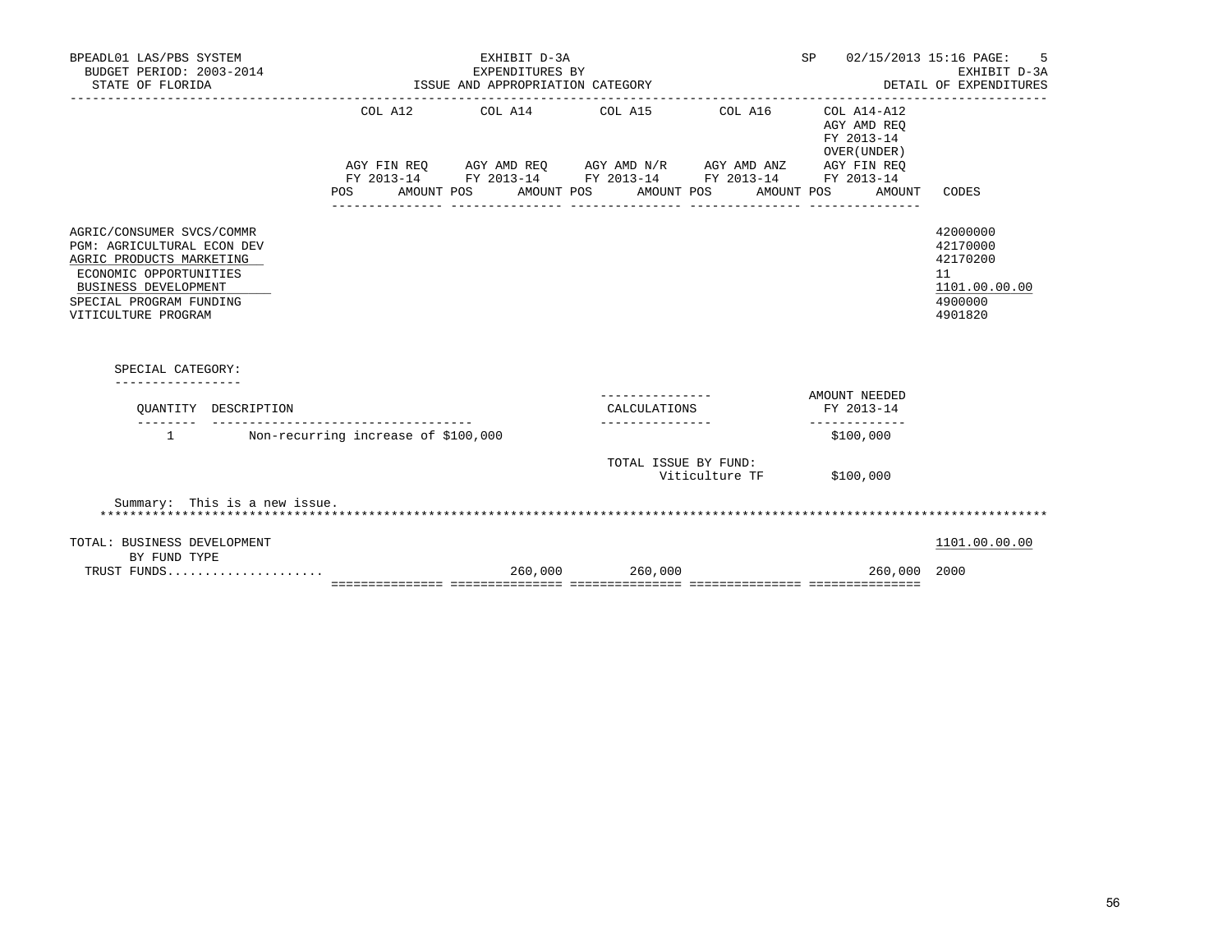| BPEADL01 LAS/PBS SYSTEM<br>BUDGET PERIOD: 2003-2014<br>STATE OF FLORIDA                                                                                                                                                                        |  |  | EXHIBIT D-3A<br>EXPENDITURES BY<br>ISSUE AND APPROPRIATION CATEGORY |  |  |                                                                                                                       |  |  | SP 02/15/2013 15:16 PAGE: 6<br>EXHIBIT D-3A<br>DETAIL OF EXPENDITURES |                                                              |                                                                    |
|------------------------------------------------------------------------------------------------------------------------------------------------------------------------------------------------------------------------------------------------|--|--|---------------------------------------------------------------------|--|--|-----------------------------------------------------------------------------------------------------------------------|--|--|-----------------------------------------------------------------------|--------------------------------------------------------------|--------------------------------------------------------------------|
|                                                                                                                                                                                                                                                |  |  | COL A12 COL A14 COL A15 COL A16 COL A14-A12                         |  |  |                                                                                                                       |  |  | AGY AMD REO<br>FY 2013-14<br>OVER (UNDER)                             |                                                              |                                                                    |
|                                                                                                                                                                                                                                                |  |  |                                                                     |  |  | AGY FIN REQ AGY AMD REQ AGY AMD N/R AGY AMD ANZ AGY FIN REQ<br>FY 2013-14 FY 2013-14 FY 2013-14 FY 2013-14 FY 2013-14 |  |  |                                                                       |                                                              |                                                                    |
|                                                                                                                                                                                                                                                |  |  |                                                                     |  |  |                                                                                                                       |  |  |                                                                       | POS AMOUNT POS AMOUNT POS AMOUNT POS AMOUNT POS AMOUNT CODES |                                                                    |
| AGRIC/CONSUMER SVCS/COMMR<br><b>PGM: AGRICULTURAL ECON DEV</b><br>ANIMAL/PEST/DISEASE CONTRL<br>HEALTH AND HUMAN SERVICES<br>ENVIRONMENTAL HEALTH<br>SPECIAL PROGRAM FUNDING<br>INCREASE CONTRACTED SERVICES<br>DIVISION OF ANIMAL INDUSTRY TO |  |  |                                                                     |  |  |                                                                                                                       |  |  |                                                                       |                                                              | 42000000<br>42170000<br>42170500<br>13<br>1302.00.00.00<br>4900000 |
| SUPPORT DEPARTMENT OF EMERGENCY<br>MANAGEMENT SUPPORT FUNCTIONS<br>SPECIAL CATEGORIES<br>CONTRACTED SERVICES                                                                                                                                   |  |  |                                                                     |  |  |                                                                                                                       |  |  |                                                                       |                                                              | 4901030<br>100000<br>100777                                        |
| GENERAL INSPECTION TF -STATE                                                                                                                                                                                                                   |  |  |                                                                     |  |  | 40,000 40,000                                                                                                         |  |  |                                                                       |                                                              | 40,000 2321 1                                                      |
|                                                                                                                                                                                                                                                |  |  |                                                                     |  |  |                                                                                                                       |  |  |                                                                       |                                                              |                                                                    |
| AGENCY ISSUE NARRATIVE:                                                                                                                                                                                                                        |  |  |                                                                     |  |  |                                                                                                                       |  |  |                                                                       |                                                              |                                                                    |

 2013-2014 BUDGET YEAR NARRATIVE: IT COMPONENT? NO Amended 2013-14 Narrative after February 1, 2013

 BUREAU/SECTION/SUB-SECTION/OFFICE: Director's Office ----------------------------------

 LONG RANGE PROGRAM PLAN MEASURE: (If applicable) --------------------------------

 DESCRIPTION OF ISSUE: This is to request \$40,000 in Contracted Services from the General Inspection Trust Fund to establish ongoing emergency animal health evaluation training of sheriff deputies throughout the state. This training will enable deputies to identify livestock that are diseased, neglected, abused or need emergency help due to weather or man-made disasters. In addition, the training will give the deputies a better understanding of the state emergency response processes in the event of a national/local disaster or major disease outbreak in response to livestock and poultry emergencies. This training would be conducted by the University of Florida Institute of Food and Agricultural Sciences (UF/IFAS) and is strongly supported by Farm Bureau, and various Sheriff Departments around the state. The Division of Animal Industry will enter into a contractual agreement with UF/IFAS for the development of this training.

 ISSUE SUMMARY: This issue is to establish ongoing emergency animal health evaluation training of sheriff deputies throughout the state. The training will give deputies a better understanding of the state emergency response processes in the event of a national/local weather or man-made disasters or major disease outbreak in response to livestock and poultry emergencies. The Division of Animal Industry is responsible for the Department's Emergency Support Function 17 (ESF-17) which provides response for animal welfare during disasters for the State. This training will enable the sheriff deputies to work in conjunction with the State Agriculture Response Team (SART) that are responsible for ESF-17 during emergencies. The training would be conducted by UF/IFAS and is strongly supported by Farm Bureau, and various Sheriff Departments around the state.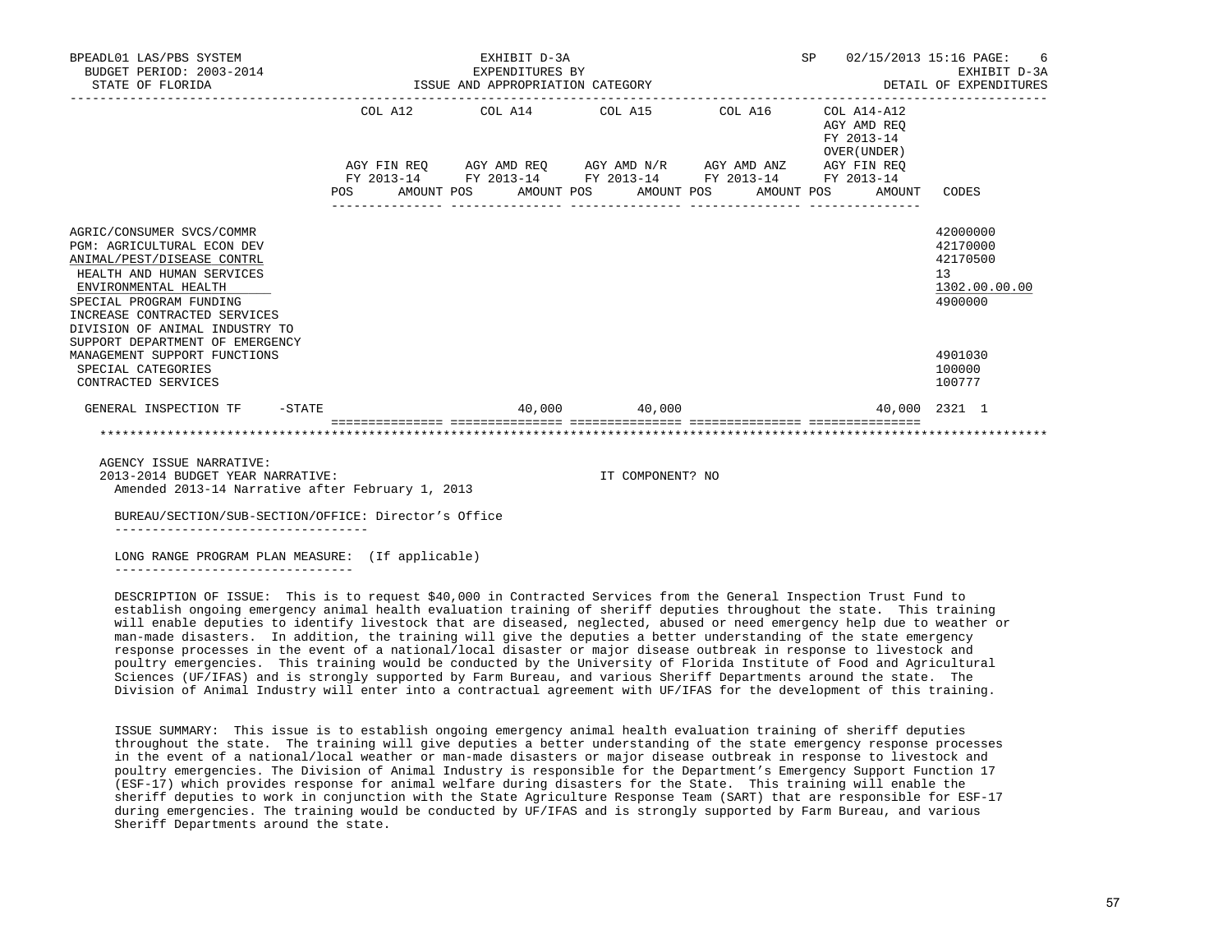| BPEADL01 LAS/PBS SYSTEM<br>BUDGET PERIOD: 2003-2014<br>STATE OF FLORIDA                                                                                                                                                                                                    | ISSUE AND APPROPRIATION CATEGORY | EXHIBIT D-3A<br>EXPENDITURES BY | SP                                                                                                                                            | 02/15/2013 15:16 PAGE: 7<br>EXHIBIT D-3A<br>DETAIL OF EXPENDITURES |                                                          |                                                                    |
|----------------------------------------------------------------------------------------------------------------------------------------------------------------------------------------------------------------------------------------------------------------------------|----------------------------------|---------------------------------|-----------------------------------------------------------------------------------------------------------------------------------------------|--------------------------------------------------------------------|----------------------------------------------------------|--------------------------------------------------------------------|
|                                                                                                                                                                                                                                                                            |                                  |                                 | COL A12 COL A14 COL A15                                                                                                                       | ------------<br>COL A16                                            | COL A14-A12<br>AGY AMD REO<br>FY 2013-14<br>OVER (UNDER) |                                                                    |
|                                                                                                                                                                                                                                                                            | POS                              |                                 | AGY FIN REQ 6GY AMD REQ 6GY AMD N/R 6GY AMD ANZ<br>FY 2013-14 FY 2013-14 FY 2013-14 FY 2013-14<br>AMOUNT POS AMOUNT POS AMOUNT POS AMOUNT POS |                                                                    | AGY FIN REO<br>FY 2013-14<br>AMOUNT                      | CODES                                                              |
| AGRIC/CONSUMER SVCS/COMMR<br>PGM: AGRICULTURAL ECON DEV<br>ANIMAL/PEST/DISEASE CONTRL<br>HEALTH AND HUMAN SERVICES<br>ENVIRONMENTAL HEALTH<br>SPECIAL PROGRAM FUNDING<br>INCREASE CONTRACTED SERVICES<br>DIVISION OF ANIMAL INDUSTRY TO<br>SUPPORT DEPARTMENT OF EMERGENCY |                                  |                                 |                                                                                                                                               |                                                                    |                                                          | 42000000<br>42170000<br>42170500<br>13<br>1302.00.00.00<br>4900000 |
| MANAGEMENT SUPPORT FUNCTIONS                                                                                                                                                                                                                                               |                                  |                                 |                                                                                                                                               |                                                                    |                                                          | 4901030                                                            |

 The Livestock Education and Certification for Agricultural Law Enforcement (LECALE) program, created by UF/IFAS and the Florida Farm Bureau Federation (FFBF), will offer industry approved livestock training within Florida. The Florida Sheriff's Association realizes the need for deputies to have this training because of Florida's vulnerability to natural disasters, the introduction of foreign animal diseases, and other man-made disasters. The LECALE program will provide law enforcement personnel with:

1.Knowledge of science-based livestock production practices;

2.Skills to discern acceptable well-being; and

3.Ability to respond and obtain resources to correctly and efficiently manage disaster situations.

 Currently, Sheriff departments across Florida are utilizing out-of-state resources to educate and train their personnel on livestock production management practices, handling, investigation and legal issues. These costly, non-local entities have little to no familiarity with animal production practices and the issues that might occur during disaster situations in Florida. Given the weather disasters that Florida has experienced over the last ten years, the development of a defined Florida-centric standardized curriculum and certification program is paramount. UF/IFAS is the ideal institution to design and deliver this program.

COST SUMMARY:

SPECIAL CATEGORY:

 CONTRACTED SERVICES: (100777) -------------------- --------------- AMOUNT NEEDED QUANTITY DESCRIPTION CALCULATIONS FY 2013-14 -------- ---------------------------------- --------------- ------------- 1 Animal health training

TOTAL BY ISSUE FUND: GITF \$40,000

 Summary: This is a new issue. \*\*\*\*\*\*\*\*\*\*\*\*\*\*\*\*\*\*\*\*\*\*\*\*\*\*\*\*\*\*\*\*\*\*\*\*\*\*\*\*\*\*\*\*\*\*\*\*\*\*\*\*\*\*\*\*\*\*\*\*\*\*\*\*\*\*\*\*\*\*\*\*\*\*\*\*\*\*\*\*\*\*\*\*\*\*\*\*\*\*\*\*\*\*\*\*\*\*\*\*\*\*\*\*\*\*\*\*\*\*\*\*\*\*\*\*\*\*\*\*\*\*\*\*\*\*\*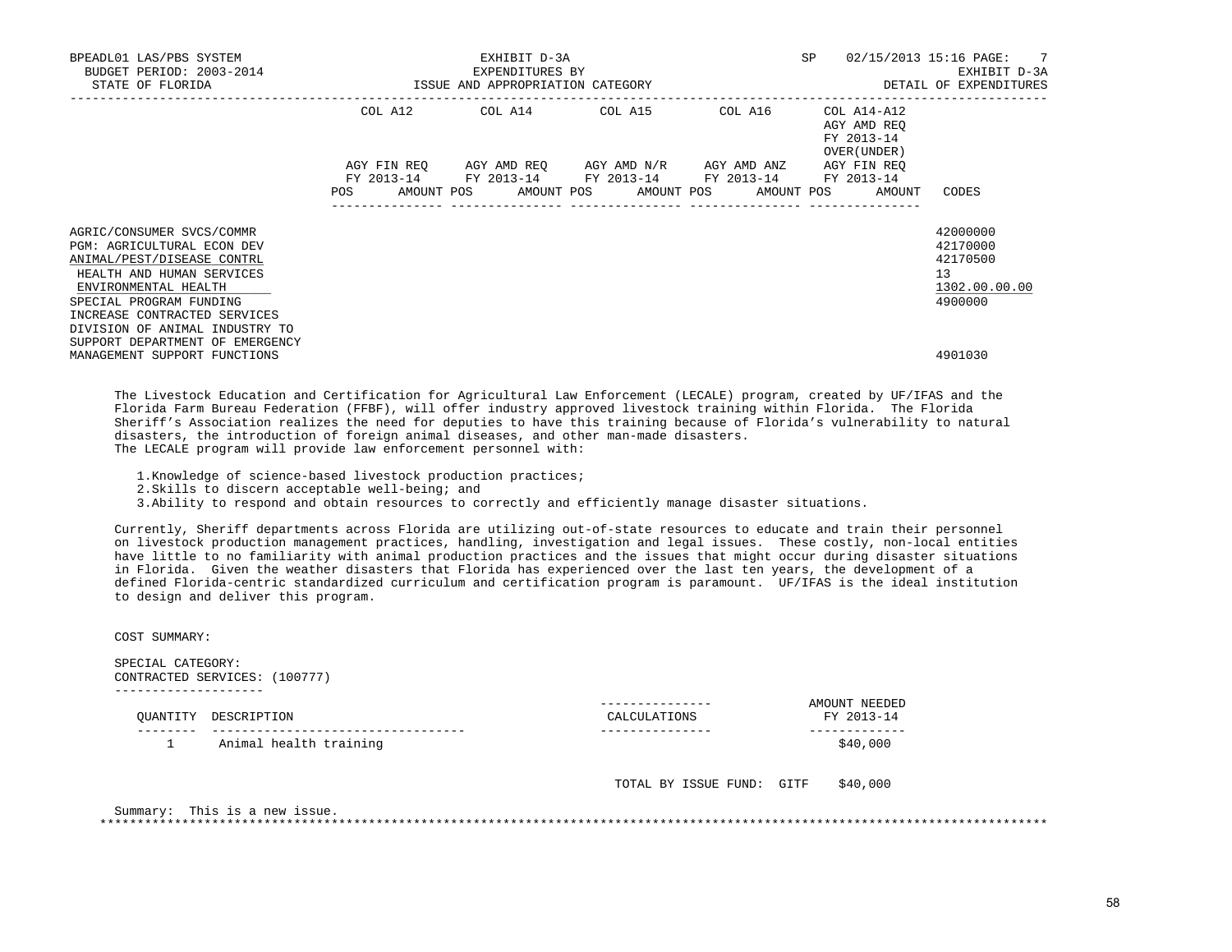| BPEADL01 LAS/PBS SYSTEM<br>BUDGET PERIOD: 2003-2014<br>STATE OF FLORIDA                                                                                                                                                                                                          | EXHIBIT D-3A<br>3-2014 EXPENDITURES BY<br>ISSUE AND APPROPRIATION CATEGORY |  |  |  |  | SP 02/15/2013 15:16 PAGE: 8<br>EXHIBIT D-3A<br>DETAIL OF EXPENDITURES |  |  |                                           |                                                                                                   |
|----------------------------------------------------------------------------------------------------------------------------------------------------------------------------------------------------------------------------------------------------------------------------------|----------------------------------------------------------------------------|--|--|--|--|-----------------------------------------------------------------------|--|--|-------------------------------------------|---------------------------------------------------------------------------------------------------|
|                                                                                                                                                                                                                                                                                  |                                                                            |  |  |  |  | COL A12 COL A14 COL A15 COL A16 COL A14-A12                           |  |  | AGY AMD REO<br>FY 2013-14<br>OVER (UNDER) |                                                                                                   |
|                                                                                                                                                                                                                                                                                  |                                                                            |  |  |  |  | AGY FIN REO AGY AMD REO AGY AMD N/R AGY AMD ANZ AGY FIN REO           |  |  |                                           |                                                                                                   |
|                                                                                                                                                                                                                                                                                  |                                                                            |  |  |  |  | FY 2013-14 FY 2013-14 FY 2013-14 FY 2013-14 FY 2013-14                |  |  |                                           |                                                                                                   |
|                                                                                                                                                                                                                                                                                  |                                                                            |  |  |  |  | POS AMOUNT POS AMOUNT POS AMOUNT POS AMOUNT POS                       |  |  | AMOUNT                                    | CODES                                                                                             |
| AGRIC/CONSUMER SVCS/COMMR<br><b>PGM: AGRICULTURAL ECON DEV</b><br>PLANT/PEST/DISEASE CONTROL<br>HEALTH AND HUMAN SERVICES<br>ENVIRONMENTAL HEALTH<br>SPECIAL PROGRAM FUNDING<br>LAUREL WILT SURVEY AND MITIGATION<br>PROGRAM<br>SPECIAL CATEGORIES<br>LAUREL WILT SURVEY PROGRAM |                                                                            |  |  |  |  |                                                                       |  |  |                                           | 42000000<br>42170000<br>42170600<br>13<br>1302.00.00.00<br>4900000<br>4900150<br>100000<br>100475 |
| FEDERAL GRANTS TRUST FUND -FEDERL 1,900,000 460,333 460,333 460,333 1 460,334 1,439,667-2261 3                                                                                                                                                                                   |                                                                            |  |  |  |  |                                                                       |  |  |                                           |                                                                                                   |
|                                                                                                                                                                                                                                                                                  |                                                                            |  |  |  |  |                                                                       |  |  |                                           |                                                                                                   |
| AGENCY ISSUE NARRATIVE:<br>2013-2014 BUDGET YEAR NARRATIVE:<br>BUREAU/SECTION/SUB-SECTION/OFFICE: Plant and Apiary Inspection                                                                                                                                                    |                                                                            |  |  |  |  | IT COMPONENT? NO                                                      |  |  |                                           |                                                                                                   |

----------------------------------

 LONG RANGE PROGRAM PLAN MEASURE: Number of plant, fruit fly trap and honeybee inspections performed --------------------------------

 DESCRIPTION OF ISSUE: This is a request for \$1.9 million in a special category, funded out of the Federal Grants Trust Fund (FGTF) to initiate an early detection and mitigation program for a fungal pathogen that is the causal agent for laurel wilt and its vector, the redbay ambrosia beetle (Xyleborus glabratus Eichoff). This is an industry initiative driven cooperative program involving the Florida Department of Agriculture and Consumer Services (FDACS), United States Department of Agriculture (USDA), Miami-Dade County and the Florida avocado industry. The primary objective of the project is to protect the Florida avocado industry by maintaining an early detection trap network and visual survey (including aerial survey) and methods development to mitigate the impact of laurel wilt for the redbay ambrosia beetle (RBAB) in Miami-Dade County. The majority of the funding will be passed through to two entities in the fight against laurel wilt. The University of Florida, Animal Plant Health Inspection Services (UF/APHIS) will handle the applied methods development and research for the eradication of the redbay ambrosia beetle, and the Avocado Administration Committee will conduct aerial surveys. The Department will use eight (8) currently employed OPS positions to oversee the grant project for compliance and the early detection trap network.

 ISSUE SUMMARY: Laurel wilt, a fungal disease, causes significant mortality of redbay (Persea borbonia (L.) Spreng), grows throughout the sapwood of trees, causing a hypersensitive reaction which leads to wilting from the reduced flow of water within the plants, ultimately killing the trees a few weeks after infection. Afflicted regions in the U.S. have lost from 75% to 90% of their native redbay. Redbay ambrosia beetles (RBAB) and laurel wilt has been detected in South Florida in close proximity to the commercial avocado industry. As avocado is a known host of this unwanted pest / pathogen complex there is great concern over the pending impact.

This survey effort is important to the avocado industry of Florida located in southern Miami-Dade County as an early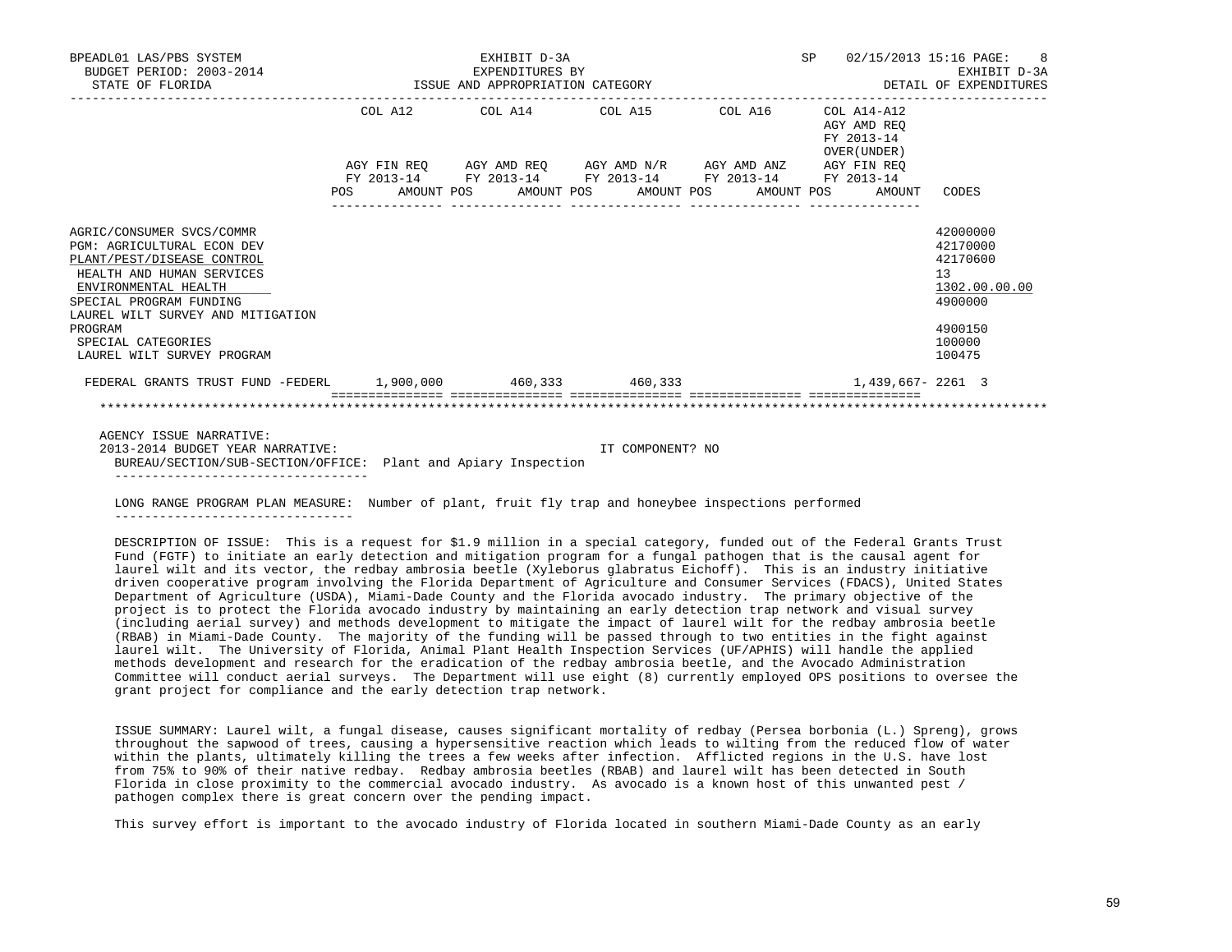| BPEADL01 LAS/PBS SYSTEM<br>BUDGET PERIOD: 2003-2014<br>STATE OF FLORIDA | ISSUE AND APPROPRIATION CATEGORY | EXHIBIT D-3A<br>EXPENDITURES BY |                                                 |         | <b>SP</b><br>02/15/2013 15:16 PAGE: 9<br>DETAIL OF EXPENDITURES |               |  |
|-------------------------------------------------------------------------|----------------------------------|---------------------------------|-------------------------------------------------|---------|-----------------------------------------------------------------|---------------|--|
|                                                                         | COL A12                          |                                 | COL A14 COL A15                                 | COL A16 | COL A14-A12<br>AGY AMD REO<br>FY 2013-14<br>OVER (UNDER)        |               |  |
|                                                                         |                                  |                                 | AGY FIN REO AGY AMD REO AGY AMD N/R AGY AMD ANZ |         | AGY FIN REO                                                     |               |  |
|                                                                         | FY 2013-14                       |                                 | FY 2013-14 FY 2013-14 FY 2013-14                |         | FY 2013-14                                                      |               |  |
|                                                                         | POS                              |                                 | AMOUNT POS AMOUNT POS AMOUNT POS AMOUNT POS     |         | AMOUNT                                                          | CODES         |  |
| AGRIC/CONSUMER SVCS/COMMR                                               |                                  |                                 |                                                 |         |                                                                 | 42000000      |  |
| PGM: AGRICULTURAL ECON DEV                                              |                                  |                                 |                                                 |         |                                                                 | 42170000      |  |
| PLANT/PEST/DISEASE CONTROL                                              |                                  |                                 |                                                 |         |                                                                 | 42170600      |  |
| HEALTH AND HUMAN SERVICES                                               |                                  |                                 |                                                 |         |                                                                 | 13            |  |
| ENVIRONMENTAL HEALTH                                                    |                                  |                                 |                                                 |         |                                                                 | 1302.00.00.00 |  |
| SPECIAL PROGRAM FUNDING<br>LAUREL WILT SURVEY AND MITIGATION            |                                  |                                 |                                                 |         |                                                                 | 4900000       |  |
| PROGRAM                                                                 |                                  |                                 |                                                 |         |                                                                 | 4900150       |  |

 warning system for the movement of RBAB or laurel wilt disease into close proximity to commercial avocado production groves. This is a cooperative program between the FDACS, USDA APHIS PPQ, Miami-Dade County and the Florida avocado industry.

 ADVERSE IMPACT IF NOT FUNDED: While the loss of redbay from the Florida landscape is of ecological significance, the loss of avocado would be of considerable economic and agricultural significance. The Florida avocado industry consists of about 7,000 fruit-bearing acres; more than 99% of which are located in southern Miami-Dade County. Avocados are a \$13 million industry in Florida. The infestation by the beetle and infection of avocado trees by the laurel wilt fungus could result in a permanent reduction in the long-term profitability of the Florida avocado industry and possibly lead to the demise of the industry. The early detection and development of mitigation tools and techniques for this type of pathogen and vector is a critical determinant of the success of the eradication or control effort. A lack of funding for this project would deny the avocado industry the early warning and subsequent response that could save it from the fate suffered by other infested regions where 75% to 90% of the trees were lost to laurel wilt.

## COST SUMMARY:

SPECIAL CATEGORY: Laurel Wilt Survey Program - 100475

-----------------

| OUANTITY                                                                                         | DESCRIPTION                       | CALCULATIONS                       | AMOUNT NEEDED<br>FY 2013-14                                             |
|--------------------------------------------------------------------------------------------------|-----------------------------------|------------------------------------|-------------------------------------------------------------------------|
|                                                                                                  | Other Personal Services (OPS)     | \$13/hr x 8 Employees x 2080 hours | 216,320                                                                 |
| Total OPS                                                                                        |                                   |                                    | .<br>216,320                                                            |
| Expenses<br>Fuel-Vehicles<br>Supplies<br>Postage<br>Chemicals<br>Telephones<br>Printing<br>Other | Travel, Parking Fees, Tolls, etc. |                                    | 31,200<br>27,350<br>67,456<br>600<br>5,535<br>3,500<br>11,332<br>48,923 |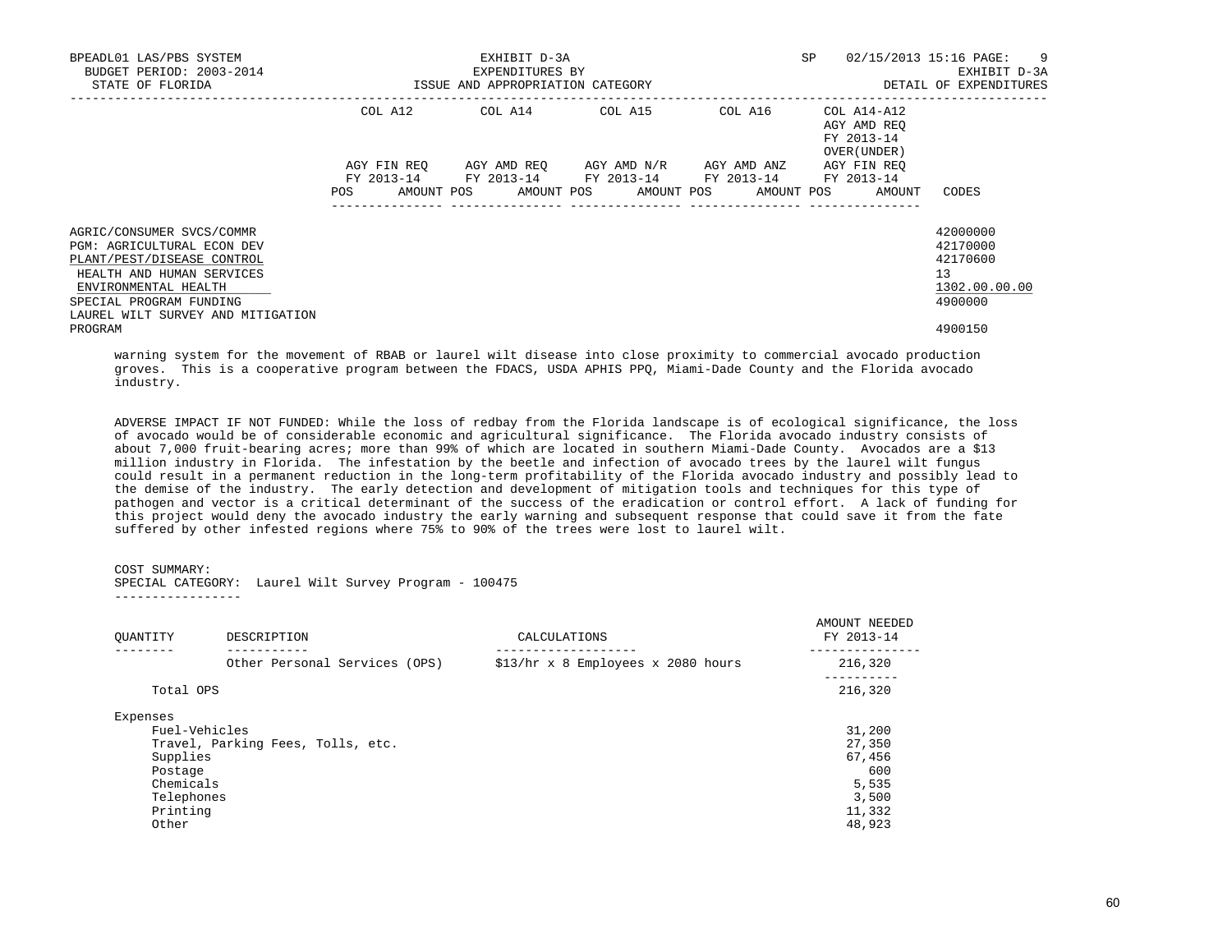| BPEADL01 LAS/PBS SYSTEM<br>BUDGET PERIOD: 2003-2014<br>STATE OF FLORIDA                                                                                                                                                                                                                                                                                                                                                                 |                                      | EXHIBIT D-3A<br>EXPENDITURES BY<br>ISSUE AND APPROPRIATION CATEGORY |                                                            | SP                     | 02/15/2013 15:16 PAGE: 10<br>EXHIBIT D-3A<br>DETAIL OF EXPENDITURES<br>------------------ |                                                                               |
|-----------------------------------------------------------------------------------------------------------------------------------------------------------------------------------------------------------------------------------------------------------------------------------------------------------------------------------------------------------------------------------------------------------------------------------------|--------------------------------------|---------------------------------------------------------------------|------------------------------------------------------------|------------------------|-------------------------------------------------------------------------------------------|-------------------------------------------------------------------------------|
|                                                                                                                                                                                                                                                                                                                                                                                                                                         | COL A12<br>AGY FIN REO<br>FY 2013-14 | COL A14<br>AGY AMD REO                                              | COL A15<br>AGY AMD N/R<br>FY 2013-14 FY 2013-14 FY 2013-14 | COL A16<br>AGY AMD ANZ | $COL A14 - A12$<br>AGY AMD REQ<br>FY 2013-14<br>OVER (UNDER)<br>AGY FIN REQ<br>FY 2013-14 |                                                                               |
|                                                                                                                                                                                                                                                                                                                                                                                                                                         | POS.<br>AMOUNT POS                   | AMOUNT POS                                                          | AMOUNT POS                                                 | AMOUNT POS             | AMOUNT                                                                                    | CODES                                                                         |
| AGRIC/CONSUMER SVCS/COMMR<br>PGM: AGRICULTURAL ECON DEV<br>PLANT/PEST/DISEASE CONTROL<br>HEALTH AND HUMAN SERVICES<br>ENVIRONMENTAL HEALTH<br>SPECIAL PROGRAM FUNDING<br>LAUREL WILT SURVEY AND MITIGATION<br>PROGRAM                                                                                                                                                                                                                   |                                      |                                                                     |                                                            |                        |                                                                                           | 42000000<br>42170000<br>42170600<br>13<br>1302.00.00.00<br>4900000<br>4900150 |
| Total Expenses                                                                                                                                                                                                                                                                                                                                                                                                                          |                                      |                                                                     |                                                            |                        | --------<br>195,896                                                                       |                                                                               |
| Contracted Services:<br>University of Florida/APHIS<br>Avocado Administration Committee                                                                                                                                                                                                                                                                                                                                                 |                                      |                                                                     |                                                            |                        |                                                                                           |                                                                               |
| Total Contracted Services                                                                                                                                                                                                                                                                                                                                                                                                               |                                      |                                                                     |                                                            |                        | 1,487,784<br>----------                                                                   |                                                                               |
|                                                                                                                                                                                                                                                                                                                                                                                                                                         |                                      |                                                                     | TOTAL REQUEST BY Fund: FGTF                                |                        | \$1,900,000                                                                               |                                                                               |
| Amended 2013-14 Narrative after February 1, 2013.                                                                                                                                                                                                                                                                                                                                                                                       |                                      |                                                                     | TOTAL REOUEST:                                             |                        | \$1,900,000                                                                               |                                                                               |
| This amended request reduces the issue request of \$1,900,000 by (\$1,439,667) for a new funding request total of \$460,333.<br>The Department of Agriculture and Consumer Services has been working with the University of Florida and industry leaders<br>to come up with a plan of action for Laurel Wilt. The funding for this project has been requested through the Federal<br>Farm Bill funds and has been reduced to \$460,333. |                                      |                                                                     |                                                            |                        |                                                                                           |                                                                               |
| GIANT AFRICAN LAND SNAIL<br>ERADICATION PROGRAM<br>SALARY RATE<br>SALARY RATE 324,552                                                                                                                                                                                                                                                                                                                                                   |                                      | 324,552                                                             |                                                            |                        |                                                                                           | 4900210<br>000000                                                             |
| SALARIES AND BENEFITS                                                                                                                                                                                                                                                                                                                                                                                                                   |                                      |                                                                     |                                                            |                        |                                                                                           | 010000                                                                        |
| FEDERAL GRANTS TRUST FUND -FEDERL                                                                                                                                                                                                                                                                                                                                                                                                       | 10.00<br>478,424                     | 10.00<br>478,424                                                    |                                                            |                        |                                                                                           | 2261 3                                                                        |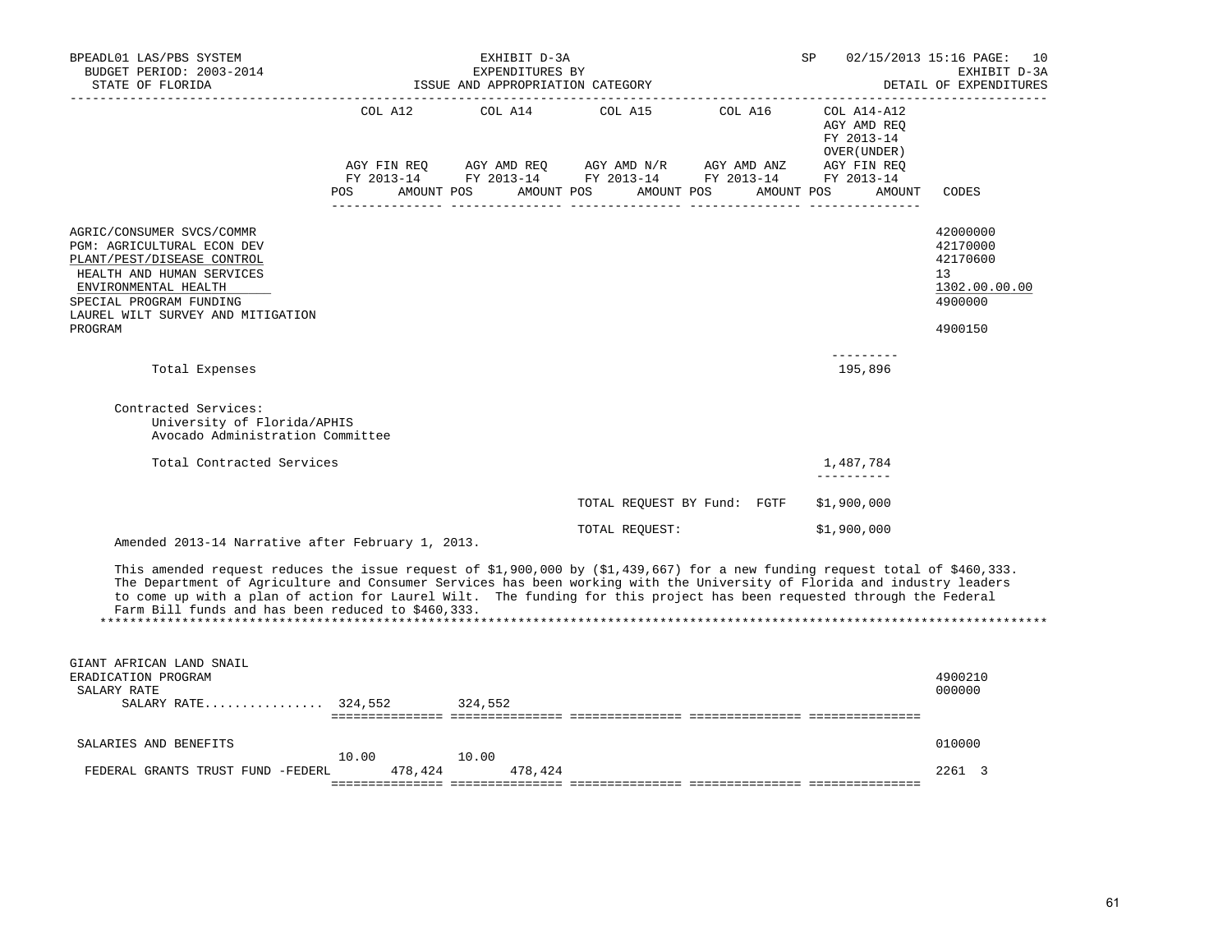| BPEADL01 LAS/PBS SYSTEM<br>BUDGET PERIOD: 2003-2014<br>STATE OF FLORIDA                                                                                                                                   |                   | EXHIBIT D-3A<br>EXPENDITURES BY<br>ISSUE AND APPROPRIATION CATEGORY                                                                                                                                                                                                                                                                         |                   | SP      | 02/15/2013 15:16 PAGE: 11<br>EXHIBIT D-3A<br>DETAIL OF EXPENDITURES |                                                                    |
|-----------------------------------------------------------------------------------------------------------------------------------------------------------------------------------------------------------|-------------------|---------------------------------------------------------------------------------------------------------------------------------------------------------------------------------------------------------------------------------------------------------------------------------------------------------------------------------------------|-------------------|---------|---------------------------------------------------------------------|--------------------------------------------------------------------|
|                                                                                                                                                                                                           | COL A12           | COL A14                                                                                                                                                                                                                                                                                                                                     | COL A15           | COL A16 | COL A14-A12<br>AGY AMD REO<br>FY 2013-14<br>OVER ( UNDER )          |                                                                    |
|                                                                                                                                                                                                           |                   | $\begin{array}{lllllll} \text{AGY}\ \text{FIN}\ \text{REQ} \qquad & \text{AGY}\ \text{AMD}\ \text{REQ} \qquad & \text{AGY}\ \text{AMD}\ \text{N/R} \qquad & \text{AGY}\ \text{MID}\ \text{ANZ} \qquad & \text{AGY}\ \text{FIN}\ \text{REQ} \qquad & \text{FY}\ 2013-14 \qquad & \text{FY}\ 2013-14 \qquad & \text{FY}\ 2013-14 \end{array}$ |                   |         |                                                                     |                                                                    |
|                                                                                                                                                                                                           | <b>POS</b>        | AMOUNT POS AMOUNT POS AMOUNT POS                                                                                                                                                                                                                                                                                                            |                   |         | AMOUNT POS<br>AMOUNT                                                | CODES                                                              |
| AGRIC/CONSUMER SVCS/COMMR<br>PGM: AGRICULTURAL ECON DEV<br>PLANT/PEST/DISEASE CONTROL<br>HEALTH AND HUMAN SERVICES<br>ENVIRONMENTAL HEALTH<br>SPECIAL PROGRAM FUNDING<br>GIANT AFRICAN LAND SNAIL         |                   |                                                                                                                                                                                                                                                                                                                                             |                   |         |                                                                     | 42000000<br>42170000<br>42170600<br>13<br>1302.00.00.00<br>4900000 |
| ERADICATION PROGRAM<br>OTHER PERSONAL SERVICES                                                                                                                                                            |                   |                                                                                                                                                                                                                                                                                                                                             |                   |         |                                                                     | 4900210<br>030000                                                  |
| ${\small \begin{tabular}{lcccc} \texttt{GENERAL REVIEW FUND} & -STATE & 186,012 & 186,012 & 186,012 \\ \texttt{FEDERAL GRANTS TRUST FUND & -FEDERL & 1,448,088 & 1,448,088 & 1,448,088 \\ \end{tabular}}$ |                   |                                                                                                                                                                                                                                                                                                                                             |                   |         |                                                                     | 1000 1<br>2261 3                                                   |
| TOTAL APPRO                                                                                                                                                                                               | 1,634,100         | 1,634,100                                                                                                                                                                                                                                                                                                                                   | 1,634,100         |         |                                                                     |                                                                    |
| <b>EXPENSES</b>                                                                                                                                                                                           |                   |                                                                                                                                                                                                                                                                                                                                             |                   |         |                                                                     | 040000                                                             |
| GENERAL REVENUE FUND -STATE 310,020 309,194 309,194<br>FEDERAL GRANTS TRUST FUND -FEDERL 698,623 692,369 692,369 692,369                                                                                  |                   |                                                                                                                                                                                                                                                                                                                                             |                   |         |                                                                     | 826-1000 1<br>$6,254 - 2261$ 3                                     |
| TOTAL APPRO                                                                                                                                                                                               |                   | 1,008,643 1,001,563 1,001,563                                                                                                                                                                                                                                                                                                               |                   |         | $7.080 -$                                                           |                                                                    |
| SPECIAL CATEGORIES<br>ACQUISITION/MOTOR VEHICLES                                                                                                                                                          |                   |                                                                                                                                                                                                                                                                                                                                             |                   |         |                                                                     | 100000<br>100021                                                   |
| GENERAL REVENUE FUND -STATE<br>FEDERAL GRANTS TRUST FUND -FEDERL                                                                                                                                          | 50,937<br>203,748 | 50,937<br>203,748                                                                                                                                                                                                                                                                                                                           | 50,937<br>203,748 |         |                                                                     | 1000 1<br>2261 3                                                   |
| TOTAL APPRO                                                                                                                                                                                               | 254,685           | 254,685                                                                                                                                                                                                                                                                                                                                     | 254,685           |         |                                                                     |                                                                    |
| CONTRACTED SERVICES                                                                                                                                                                                       |                   |                                                                                                                                                                                                                                                                                                                                             |                   |         |                                                                     | 100777                                                             |
| GENERAL REVENUE FUND -STATE<br>FEDERAL GRANTS TRUST FUND -FEDERL                                                                                                                                          | 124,007           | 124,007                                                                                                                                                                                                                                                                                                                                     | 124,007           |         |                                                                     | 1000 1<br>2261 3                                                   |
| TOTAL APPRO                                                                                                                                                                                               |                   | 434,344<br>434,344                                                                                                                                                                                                                                                                                                                          | 434,344           |         |                                                                     |                                                                    |
| TR/DMS/HR SVCS/STW CONTRCT                                                                                                                                                                                |                   |                                                                                                                                                                                                                                                                                                                                             |                   |         |                                                                     | 107040                                                             |
| GENERAL REVENUE FUND -STATE<br>FEDERAL GRANTS TRUST FUND -FEDERL                                                                                                                                          |                   | 826<br>$3,540$ 9,794                                                                                                                                                                                                                                                                                                                        | 826<br>9,794      |         |                                                                     | 826 1000 1<br>6,254 2261 3                                         |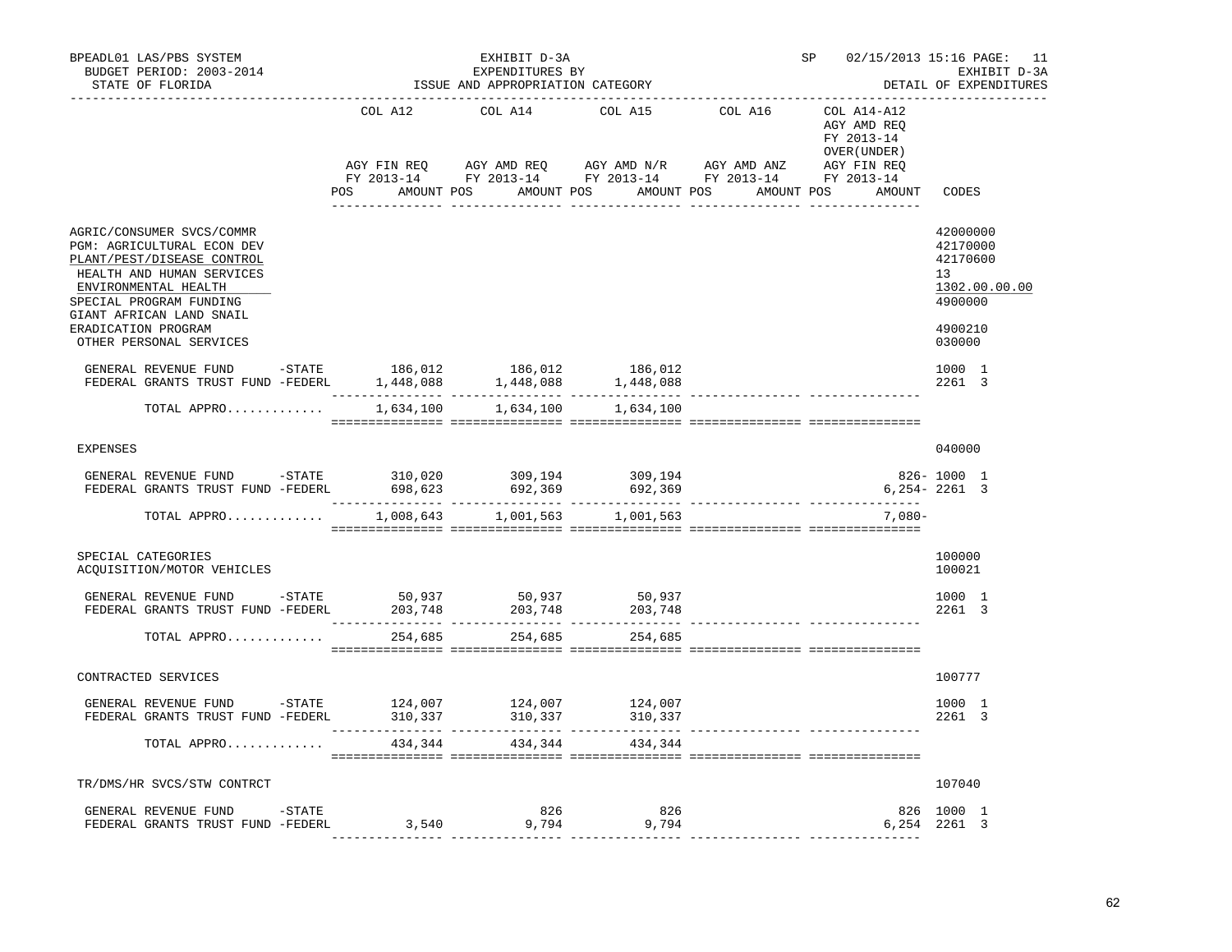| BPEADL01 LAS/PBS SYSTEM<br>BUDGET PERIOD: 2003-2014<br>STATE OF FLORIDA                                                                                                                                                                                                             |                                                 | EXHIBIT D-3A<br>EXPENDITURES BY<br>ISSUE AND APPROPRIATION CATEGORY<br>------------------------- | SP 02/15/2013 15:16 PAGE: 12<br>EXHIBIT D-3A<br>DETAIL OF EXPENDITURES |                                                          |                                                                                                   |
|-------------------------------------------------------------------------------------------------------------------------------------------------------------------------------------------------------------------------------------------------------------------------------------|-------------------------------------------------|--------------------------------------------------------------------------------------------------|------------------------------------------------------------------------|----------------------------------------------------------|---------------------------------------------------------------------------------------------------|
|                                                                                                                                                                                                                                                                                     |                                                 | COL A12 COL A14 COL A15 COL A16                                                                  |                                                                        | COL A14-A12<br>AGY AMD REO<br>FY 2013-14<br>OVER (UNDER) |                                                                                                   |
|                                                                                                                                                                                                                                                                                     |                                                 | AGY FIN REO AGY AMD REO AGY AMD N/R AGY AMD ANZ AGY FIN REO                                      |                                                                        |                                                          |                                                                                                   |
|                                                                                                                                                                                                                                                                                     | POS AMOUNT POS AMOUNT POS AMOUNT POS AMOUNT POS | FY 2013-14 FY 2013-14 FY 2013-14 FY 2013-14 FY 2013-14                                           |                                                                        | AMOUNT                                                   | CODES                                                                                             |
| AGRIC/CONSUMER SVCS/COMMR<br><b>PGM: AGRICULTURAL ECON DEV</b><br>PLANT/PEST/DISEASE CONTROL<br>HEALTH AND HUMAN SERVICES<br>ENVIRONMENTAL HEALTH<br>SPECIAL PROGRAM FUNDING<br>GIANT AFRICAN LAND SNAIL<br>ERADICATION PROGRAM<br>SPECIAL CATEGORIES<br>TR/DMS/HR SVCS/STW CONTRCT |                                                 |                                                                                                  |                                                                        | 7,080                                                    | 42000000<br>42170000<br>42170600<br>13<br>1302.00.00.00<br>4900000<br>4900210<br>100000<br>107040 |
| TOTAL: GIANT AFRICAN LAND SNAIL<br>ERADICATION PROGRAM                                                                                                                                                                                                                              |                                                 |                                                                                                  |                                                                        |                                                          | 4900210                                                                                           |
| $\texttt{TOTAL POSITIONS} \dots \dots \dots \quad \texttt{10.00} \quad \texttt{10.00}$<br>TOTAL ISSUE 3,813,736 3,813,736 3,335,312<br>TOTAL SALARY RATE $324.552$                                                                                                                  |                                                 | 324,552                                                                                          |                                                                        |                                                          |                                                                                                   |
|                                                                                                                                                                                                                                                                                     |                                                 |                                                                                                  |                                                                        |                                                          |                                                                                                   |

AGENCY ISSUE NARRATIVE:

 2013-2014 BUDGET YEAR NARRATIVE: IT COMPONENT? NO BUREAU/SECTION/SUB-SECTION/OFFICE: Pest Eradication and Control ----------------------------------

 LONG RANGE PROGRAM PLAN MEASURE: Number of plant, fruit fly trap and honeybee inspections performed --------------------------------

 DESCRIPTION OF ISSUE: This is to request \$3,813,736 for the Giant African Land Snail Eradication Program. This includes \$3,142,760 from the Federal Grants Trust Fund and includes Salary and Benefits for ten (10) FTE positions, and \$670,976 from the General Revenue Fund. This eradication program has been established to protect both the health of Florida residents and its agriculture industries and horticultural resources.

 GALS were first introduced into Florida in 1966 by a tourist returning from Hawaii who subsequently released the snails into the family garden. The infestation was not discovered by the division until 1969 at which time an eradication effort was launched. By the time eradication was declared nearly six years later (1975) and at a cost of over \$1 million, approximately 18,000 snails had been collected. This remains the only successful eradication of GALS on record.

 The current infestation, discovered in September 2011, was detected as a result of a homeowner showing a FDACS fruit fly detection inspector a snail found in her yard (a product of the Department's pest and disease detection and outreach network). The eradication effort is expected to last two years past the last GALS detection as repeated persistent inspections will be required. As such, ten FTEs (classifications identified below) were authorized in the FY 2012-13 as a non-recurring appropriation to manage the program as well as sixty (60) OPS employees to conduct surveys, control, regulatory and public relations operations. The Florida Department of Agriculture and Consumer Services, Division of Plant Industry will contribute \$169,136 of in-kind hours to this project. Additionally, as a mobile field inspection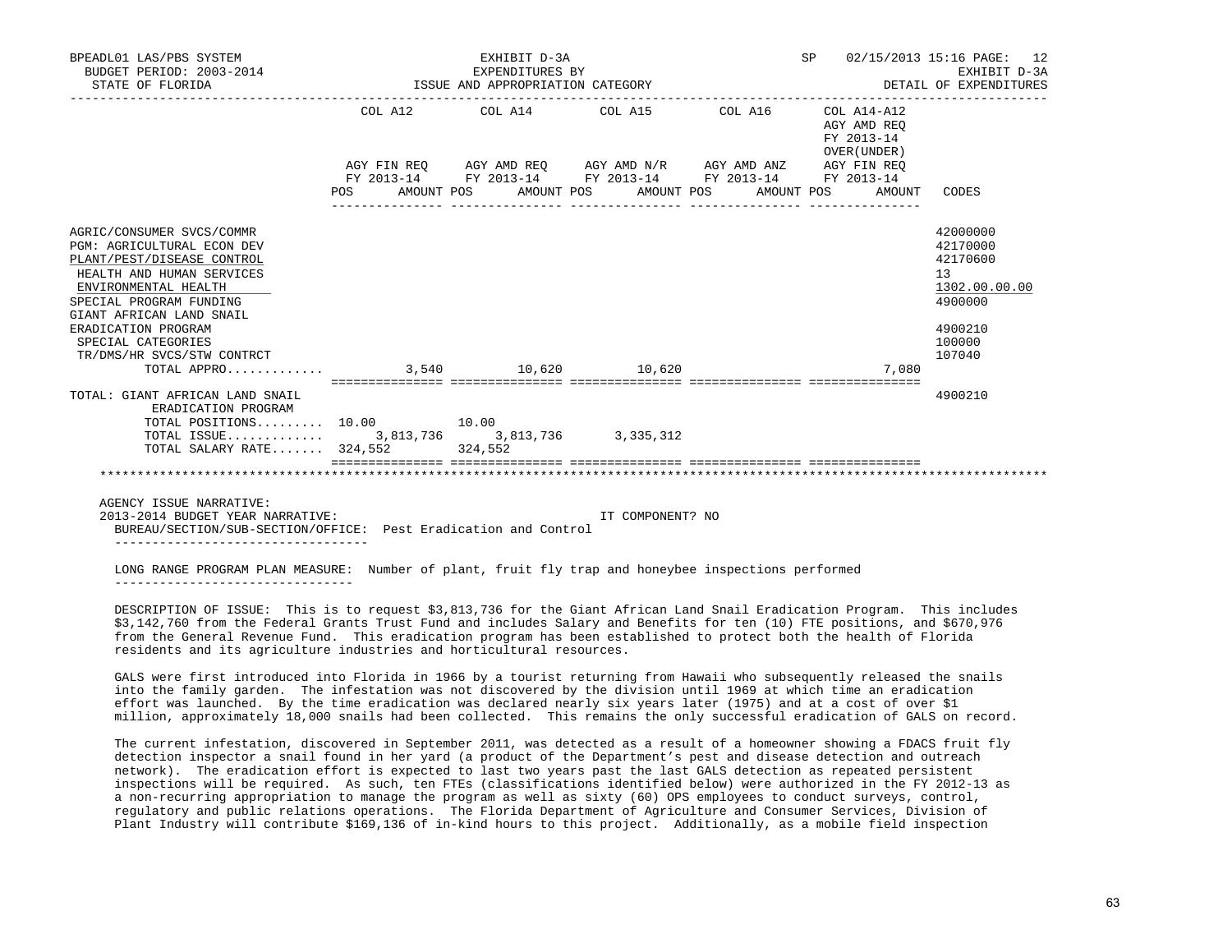| BPEADL01 LAS/PBS SYSTEM<br>BUDGET PERIOD: 2003-2014<br>STATE OF FLORIDA                                                                                                                                  | ISSUE AND APPROPRIATION CATEGORY | EXHIBIT D-3A<br>EXPENDITURES BY                        | <b>SP</b>                           | 02/15/2013 15:16 PAGE: 13<br>EXHIBIT D-3A<br>DETAIL OF EXPENDITURES |                                                                   |                                                                    |
|----------------------------------------------------------------------------------------------------------------------------------------------------------------------------------------------------------|----------------------------------|--------------------------------------------------------|-------------------------------------|---------------------------------------------------------------------|-------------------------------------------------------------------|--------------------------------------------------------------------|
|                                                                                                                                                                                                          | COL A12                          | COL A14 COL A15                                        |                                     | COL A16                                                             | COL A14-A12<br>AGY AMD REO<br>FY 2013-14<br>OVER (UNDER)          |                                                                    |
|                                                                                                                                                                                                          | AGY FIN REO<br>POS               | FY 2013-14 FY 2013-14 FY 2013-14 FY 2013-14 FY 2013-14 | AGY AMD REQ AGY AMD N/R AGY AMD ANZ | ---------------                                                     | AGY FIN REO<br>AMOUNT POS AMOUNT POS AMOUNT POS AMOUNT POS AMOUNT | CODES                                                              |
| AGRIC/CONSUMER SVCS/COMMR<br><b>PGM: AGRICULTURAL ECON DEV</b><br>PLANT/PEST/DISEASE CONTROL<br>HEALTH AND HUMAN SERVICES<br>ENVIRONMENTAL HEALTH<br>SPECIAL PROGRAM FUNDING<br>GIANT AFRICAN LAND SNAIL |                                  |                                                        |                                     |                                                                     |                                                                   | 42000000<br>42170000<br>42170600<br>13<br>1302.00.00.00<br>4900000 |
| ERADICATION PROGRAM                                                                                                                                                                                      |                                  |                                                        |                                     |                                                                     |                                                                   | 4900210                                                            |

 force is a requirement of this program, it is necessary to replace program vehicles that are on temporary loan from the USDA. In that field inspectors require pickup trucks (treatment and decontamination chemicals must be carried in the open bed of a truck), fifteen pickup trucks are needed.

 ISSUE SUMMARY: In early September, 2011, GALS was confirmed in the Coral Gables area of Miami-Dade County. A unified command within the incident command system, in cooperation with the United States Department of Agriculture, was quickly established to determine the extent of the infestation and to effect immediate eradication operations. By the end of the first 30 days of emergency operations delimitation survey and control operations had detected and destroyed over 27,000 GALS with more being captured every day. Over the first year of the GALS program 75,000 snails ranging from adult to neonates have been collected from 335 properties in 17 core areas of Miami Dade County.

 GALS pose a serious threat to human health due to their ability to spread diseases to animals and humans. Specifically, these snails are known to transmit the rat lungworm, Angiostrongylus cantonensis, which in humans produces eosinophilic meningitis. It should be noted that this parasite is present in the United States. This pest also poses a serious and immediate threat to Florida agriculture as well as a public nuisance. GALS have a voracious appetite with a host range of over 500 fruits, vegetables and ornamental plants, many of which are products of Florida agriculture and are part of the South Florida landscape. GALS will also attach to and feed on the stucco walls of houses and other concrete substrates to extract calcium to build their shells and leave behind slime and excrement.

 GALS have the potential to reproduce at an alarming rate as they have no natural enemies in South Florida. Each snail is capable of laying 1,200 eggs per year. With a possible life expectancy of nine years, each snail can produce well over 10,000 offspring in its lifetime. Additionally, South Florida's climate, humidity and tropical flora pose a near ideal environment for this pest to flourish. The major nuisance factor associated with GALS has resulted in overwhelming public support of the eradication effort.

 ADVERSE IMPACT IF NOT FUNDED: There are several critical impacts that will occur if funding for this important eradication project is not provided:

 1.) There is a significant health risk in the possible development in humans of eosinophilic meningitis via the rat lungworm parasite that the snails can harbor. Bacterial diseases are also associated with the snails. Other countries have reported dozens of deaths, as recently as 2010 in Colombia, resulting from the human consumption of raw, undercooked, infected snail meat and fluids, or contaminated produce.

 2.) South Florida is an important area of the State for nursery stock and fruit and vegetable production. GALS have already been captured less than one mile from commercial nurseries and papaya farms (a preferred host for this particular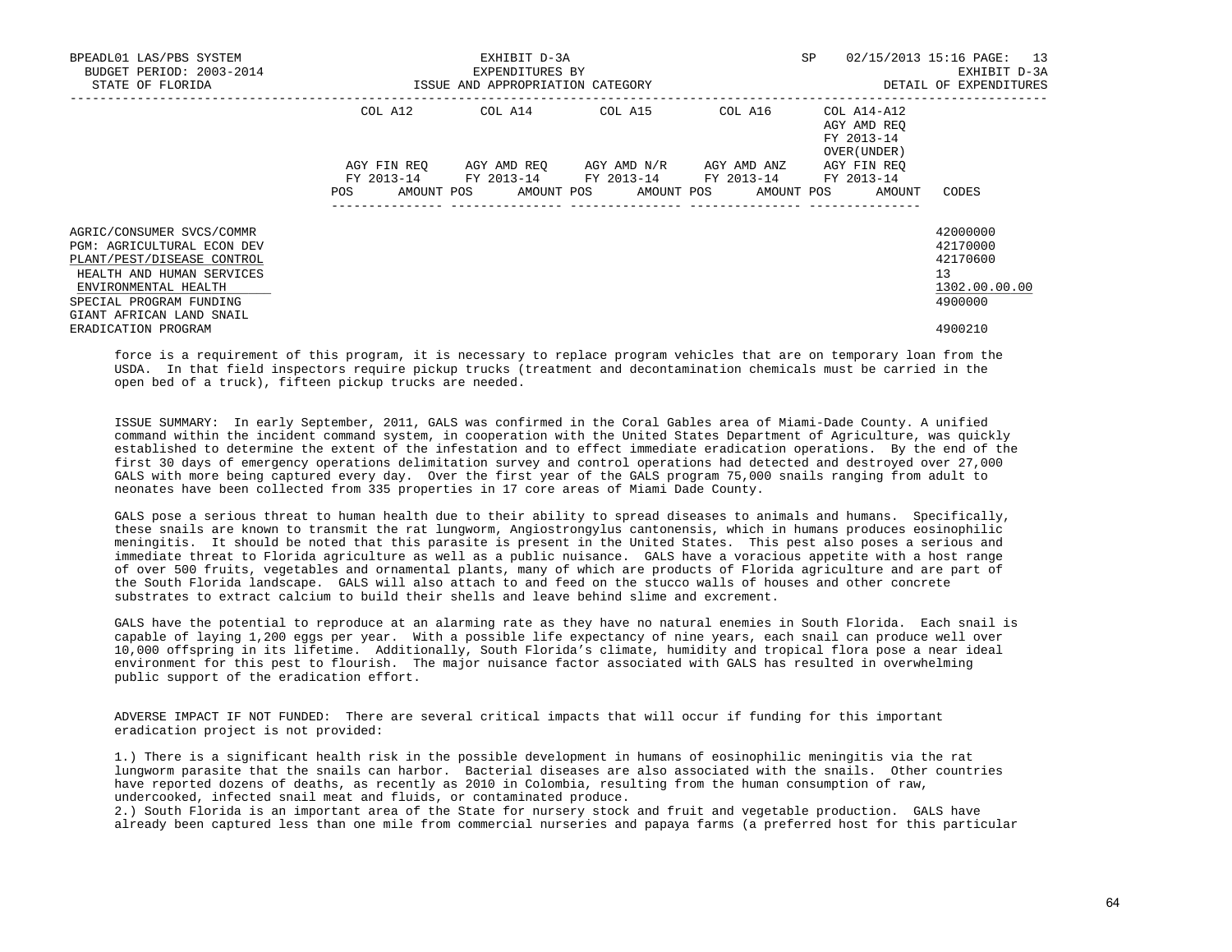| BPEADL01 LAS/PBS SYSTEM<br>BUDGET PERIOD: 2003-2014<br>STATE OF FLORIDA                                                                                                                                  | ISSUE AND APPROPRIATION CATEGORY | EXHIBIT D-3A<br>EXPENDITURES BY | SP<br>02/15/2013 15:16 PAGE: 14<br>DETAIL OF EXPENDITURES                                                                                                       |                                                          |                                                                    |
|----------------------------------------------------------------------------------------------------------------------------------------------------------------------------------------------------------|----------------------------------|---------------------------------|-----------------------------------------------------------------------------------------------------------------------------------------------------------------|----------------------------------------------------------|--------------------------------------------------------------------|
|                                                                                                                                                                                                          |                                  |                                 | COL A12 COL A14 COL A15 COL A16                                                                                                                                 | COL A14-A12<br>AGY AMD REO<br>FY 2013-14<br>OVER (UNDER) |                                                                    |
|                                                                                                                                                                                                          | POS                              |                                 | AGY FIN REQ AGY AMD REQ AGY AMD N/R AGY AMD ANZ<br>FY 2013-14 FY 2013-14 FY 2013-14 FY 2013-14 FY 2013-14<br>AMOUNT POS AMOUNT POS AMOUNT POS AMOUNT POS AMOUNT | AGY FIN REO                                              | CODES                                                              |
| AGRIC/CONSUMER SVCS/COMMR<br><b>PGM: AGRICULTURAL ECON DEV</b><br>PLANT/PEST/DISEASE CONTROL<br>HEALTH AND HUMAN SERVICES<br>ENVIRONMENTAL HEALTH<br>SPECIAL PROGRAM FUNDING<br>GIANT AFRICAN LAND SNAIL |                                  |                                 |                                                                                                                                                                 |                                                          | 42000000<br>42170000<br>42170600<br>13<br>1302.00.00.00<br>4900000 |
| ERADICATION PROGRAM                                                                                                                                                                                      |                                  |                                 |                                                                                                                                                                 |                                                          | 4900210                                                            |

 snail) in southern Miami. Further spread of GALS will result in additional state/federal quarantines that will adversely impact our state's agricultural producers. Many of the fruits, vegetables and ornamental plants on the GALS host list are commercially grown throughout Florida. If this pest is allowed to propagate and spread throughout the state, there will be a devastating economic impact on all agricultural industries, especially the ornamental horticulture industry. It will result in massive perishable product losses and a subsequent loss of domestic and foreign market share for Florida agriculture products that is difficult to regain once lost.

 3.) There is a major nuisance factor associated with GALS in that they build up in high numbers and attach themselves to external walls of houses and feed on stucco or other concrete/calcium substances to build a larger shell. They leave behind slime and excrement on walls and sidewalks. They can be a dangerous projectile if run over by lawn mowers and are very invasive in the urban/suburban landscape. Their shells, broken or intact, also pose an injury risk when people walk across lawns while barefoot. Public support for the elimination of this nuisance has been very high with over 1,870 toll free HELP LINE calls received reporting snails or seeking further information on the eradication program.

 The FDACS/DPI detected and eradicated GALS in the 1960s using public outreach, persistent surveys, hand collection and a snail bait treatment program. Employing the latest technology and the above program strategies, and given appropriate state and federal resources and time, the FDACS and USDA can again achieve GALS eradication.

# COST SUMMARY:

# SALARIES AND BENEFITS CATEGORY:

|          |                                   |       |              |           |                           | AMOUNT NEEDED       |
|----------|-----------------------------------|-------|--------------|-----------|---------------------------|---------------------|
| CLASS    |                                   | PAY   |              | NUMBER OF | FY 2013-14                | FY 2013-14          |
| CODE     | TITLE                             | GRADE | RATE         | POSITIONS | TOTAL RATE                | Salary and Benefits |
| 4812     | Environmental Spec. III-SES       | 024   | 41,106       |           | 41,106                    | 57,723              |
| 0120     | Staff Assistant                   | 013   | 23,574       |           | 23,574                    | 36,774              |
| 4813     | Environmental Supr. I-SES         | 422   | 36,609       |           | 73,218                    | 105,294             |
| 4806     | Environmental Spec. I-SES         | 419   | 31,109       | 6         | 186,654                   | 278,633             |
|          | Total Salary and Benefits Request |       |              |           | Federal Grants Trust Fund | 478,424             |
|          | OPS CATEGORY:                     |       |              |           |                           |                     |
|          | ----------                        |       |              |           |                           | AMOUNT NEEDED       |
| OUANTITY | DESCRIPTION                       |       | CALCULATIONS |           |                           | FY2013-14           |
|          |                                   |       |              |           |                           |                     |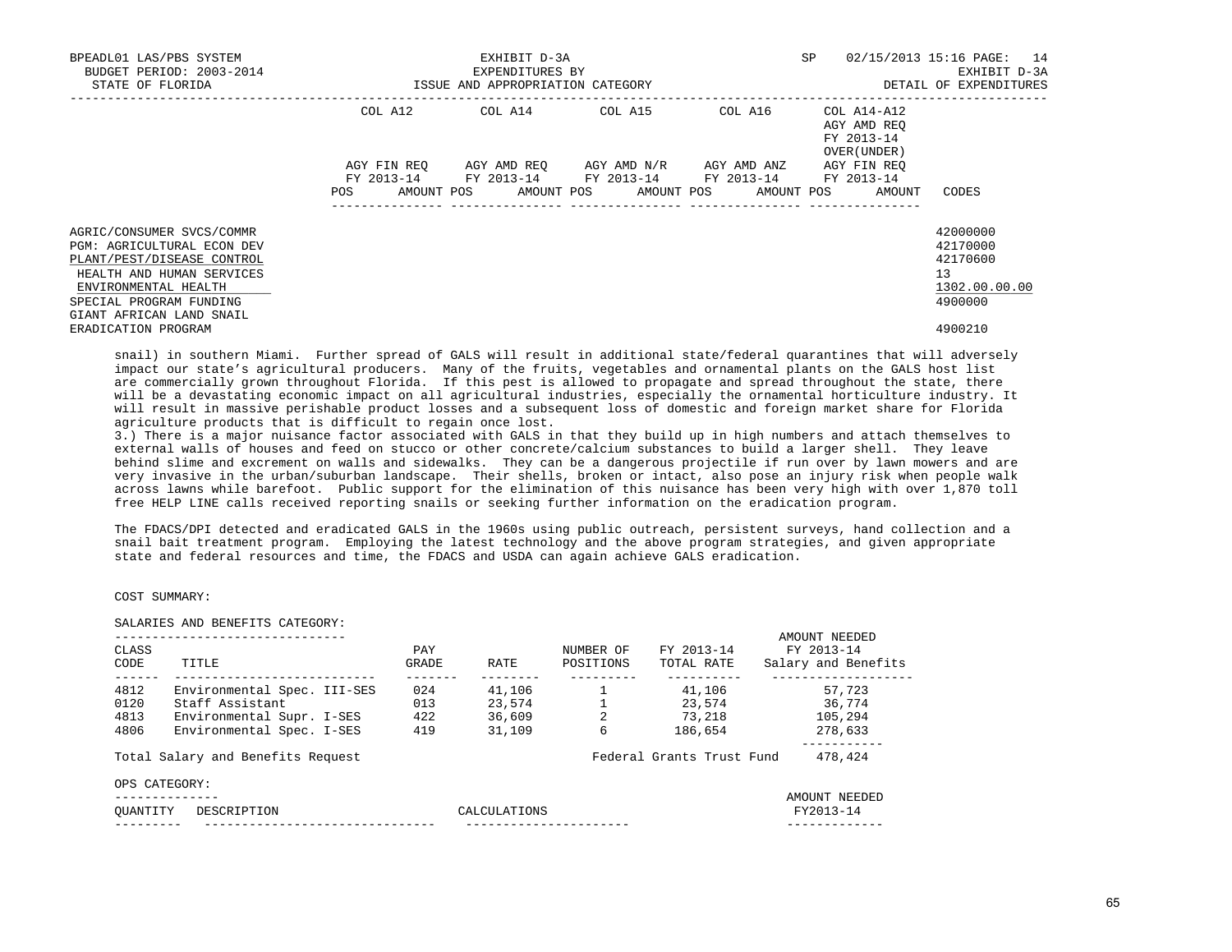| BPEADL01 LAS/PBS SYSTEM                                                                                                                                                                                                                                   | EXPENDITURES BY<br>BUDGET PERIOD: 2003-2014<br>STATE OF FLORIDA STATE OF STATE OF STATE OF STATE OF STATE OF STATE AND APPROPRIATION CATEGORY |                                                                       | EXHIBIT D-3A                                                                                                 |                      | SP and the set of the set of the set of the set of the set of the set of the set of the set of the set of the set of the set of the set of the set of the set of the set of the set of the set of the set of the set of the se<br>EXHIBIT D-3A<br>DETAIL OF EXPENDITURES | 02/15/2013 15:16 PAGE: 15<br>EXHIBIT D-3A                                                                                                                                                                                                                                                                   |                                                                               |
|-----------------------------------------------------------------------------------------------------------------------------------------------------------------------------------------------------------------------------------------------------------|-----------------------------------------------------------------------------------------------------------------------------------------------|-----------------------------------------------------------------------|--------------------------------------------------------------------------------------------------------------|----------------------|--------------------------------------------------------------------------------------------------------------------------------------------------------------------------------------------------------------------------------------------------------------------------|-------------------------------------------------------------------------------------------------------------------------------------------------------------------------------------------------------------------------------------------------------------------------------------------------------------|-------------------------------------------------------------------------------|
|                                                                                                                                                                                                                                                           |                                                                                                                                               |                                                                       |                                                                                                              |                      |                                                                                                                                                                                                                                                                          | COL A12 COL A14 COL A15 COL A16 COL A14-A12<br>COL A12 COL A14 COL A15 COL A16 COL A14-A12<br>FY 2013-14<br>OVER(UNDER)<br>AGYFINREQ AGYAMDREQ AGYAMDN/R AGYAMDANZ AGYFINREQ<br>FY2013-14 FY2013-14 FY2013-14 FY2013-14 FY2013-14 FY2013-14<br>POS AMOUNT POS AMOUNT POS AMOUNT POS AMOUNT POS AMOUNT CODES |                                                                               |
| AGRIC/CONSUMER SVCS/COMMR<br>PGM: AGRICULTURAL ECON DEV<br>PLANT/PEST/DISEASE CONTROL<br>HEALTH AND HUMAN SERVICES<br>ENVIRONMENTAL HEALTH<br>SPECIAL PROGRAM FUNDING<br>GIANT AFRICAN LAND SNAIL<br>ERADICATION PROGRAM<br>Other Personal Services (OPS) |                                                                                                                                               |                                                                       |                                                                                                              | 2080 hours @ \$13/hr | 60 1,622,400                                                                                                                                                                                                                                                             |                                                                                                                                                                                                                                                                                                             | 42000000<br>42170000<br>42170600<br>13<br>1302.00.00.00<br>4900000<br>4900210 |
| Overtime                                                                                                                                                                                                                                                  |                                                                                                                                               |                                                                       |                                                                                                              |                      | 10 hrs @ \$19.50/hr 60 11,700                                                                                                                                                                                                                                            |                                                                                                                                                                                                                                                                                                             |                                                                               |
| EXPENSES CATEGORY:                                                                                                                                                                                                                                        |                                                                                                                                               | Total OPS                                                             | Total By Fund:<br>OPS - General Revenue $\frac{1}{5}$ 186,012<br>OPS - Federal Grants Trust Fund \$1,448,088 |                      |                                                                                                                                                                                                                                                                          | 1,634,100                                                                                                                                                                                                                                                                                                   |                                                                               |
| ------------------                                                                                                                                                                                                                                        | QUANTITY DESCRIPTION                                                                                                                          |                                                                       | CALCULATIONS                                                                                                 |                      |                                                                                                                                                                                                                                                                          | AMOUNT NEEDED<br>FY2013-14                                                                                                                                                                                                                                                                                  |                                                                               |
|                                                                                                                                                                                                                                                           | Fuel-Vehicles<br>Supplies<br>Postage<br>Operational IT Costs (AGMIC)<br>Chemicals<br>Telephones<br>Printing<br>Other                          | Travel, Parking Fees, Tolls, etc.<br>Total Expenses<br>Total By Fund: | _________________________                                                                                    |                      |                                                                                                                                                                                                                                                                          | _____________<br>145,600<br>583,700<br>16,642<br>600<br>18,700<br>175,535<br>14,939<br>11,332<br>41,595<br>----------<br>1,008,643                                                                                                                                                                          |                                                                               |
|                                                                                                                                                                                                                                                           |                                                                                                                                               |                                                                       | Expenses - General Revenue $$310,020$<br>Expenses - Federal Grants Trust Fund \$ 698,623                     |                      |                                                                                                                                                                                                                                                                          |                                                                                                                                                                                                                                                                                                             |                                                                               |
| SPECIAL CATEGORY:                                                                                                                                                                                                                                         |                                                                                                                                               |                                                                       |                                                                                                              |                      |                                                                                                                                                                                                                                                                          |                                                                                                                                                                                                                                                                                                             |                                                                               |
| -----------------                                                                                                                                                                                                                                         |                                                                                                                                               |                                                                       |                                                                                                              |                      |                                                                                                                                                                                                                                                                          | AMOUNT NEEDED<br>FY2013-14                                                                                                                                                                                                                                                                                  |                                                                               |
|                                                                                                                                                                                                                                                           | Acquisition of Vehicles (100021) (15 4x4 mid-sized trucks @ \$16,979/each)                                                                    |                                                                       |                                                                                                              |                      |                                                                                                                                                                                                                                                                          | _____________<br>254,685                                                                                                                                                                                                                                                                                    |                                                                               |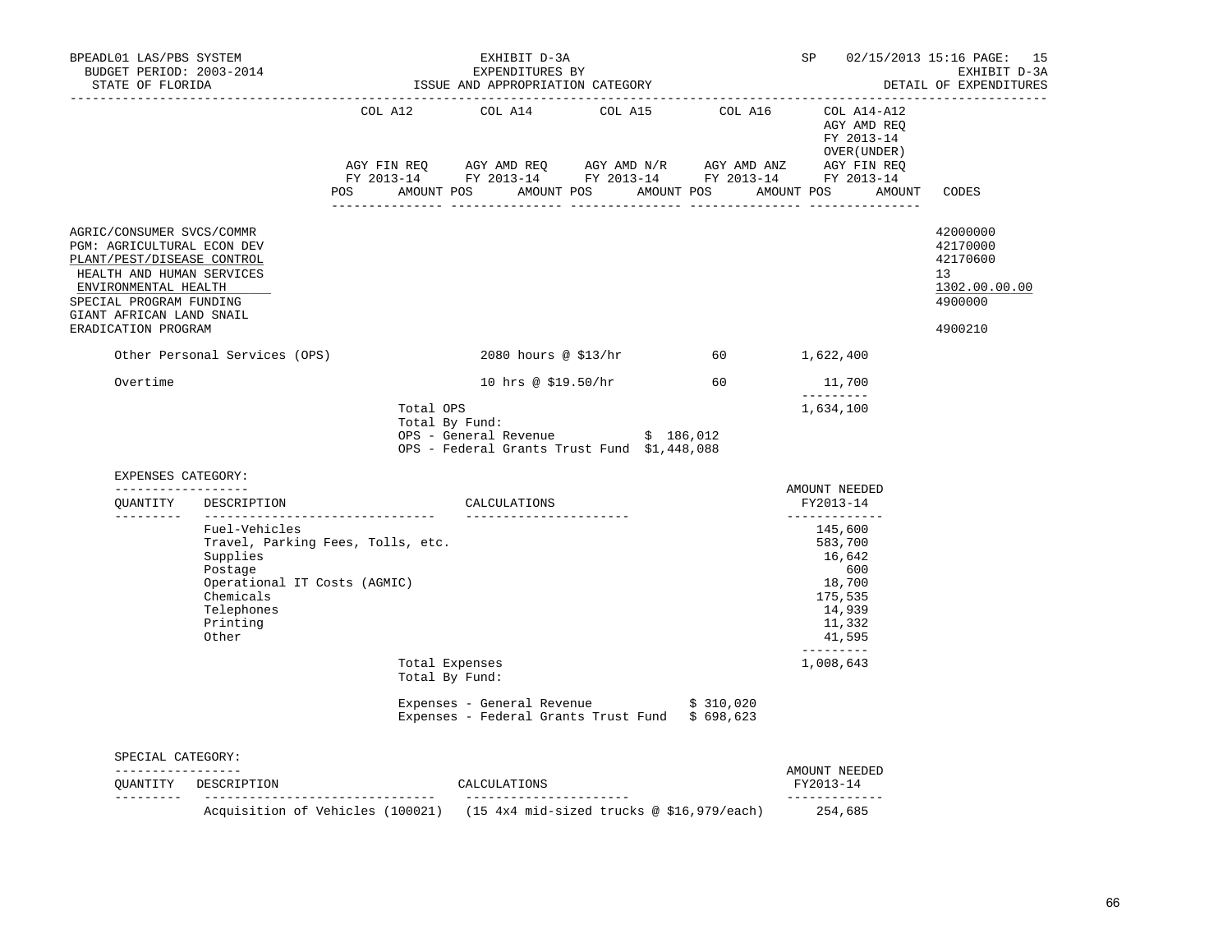| BPEADL01 LAS/PBS SYSTEM<br>BUDGET PERIOD: 2003-2014<br>STATE OF FLORIDA                                                                                                                                                  | 014<br>EXPENDITURES BY<br>ISSUE AND APPROPRIATION CATEGORY                                                    | EXHIBIT D-3A                                         | SP and the set of the set of the set of the set of the set of the set of the set of the set of the set of the set of the set of the set of the set of the set of the set of the set of the set of the set of the set of the se | 02/15/2013 15:16 PAGE: 16<br>EXHIBIT D-3A<br>DETAIL OF EXPENDITURES |                                                     |                                                                               |
|--------------------------------------------------------------------------------------------------------------------------------------------------------------------------------------------------------------------------|---------------------------------------------------------------------------------------------------------------|------------------------------------------------------|--------------------------------------------------------------------------------------------------------------------------------------------------------------------------------------------------------------------------------|---------------------------------------------------------------------|-----------------------------------------------------|-------------------------------------------------------------------------------|
|                                                                                                                                                                                                                          | FY 2013-14 FY 2013-14 FY 2013-14 FY 2013-14 FY 2013-14<br><b>POS</b>                                          |                                                      | COL A12 COL A14 COL A15 COL A16 COL A14-A12<br>AGY FIN REQ AGY AMD REQ AGY AMD N/R AGY AMD ANZ AGY FIN REQ<br>AMOUNT POS AMOUNT POS AMOUNT POS AMOUNT POS                                                                      |                                                                     | AGY AMD REO<br>FY 2013-14<br>OVER (UNDER)<br>AMOUNT | CODES                                                                         |
| AGRIC/CONSUMER SVCS/COMMR<br>PGM: AGRICULTURAL ECON DEV<br>PLANT/PEST/DISEASE CONTROL<br>HEALTH AND HUMAN SERVICES<br>ENVIRONMENTAL HEALTH<br>SPECIAL PROGRAM FUNDING<br>GIANT AFRICAN LAND SNAIL<br>ERADICATION PROGRAM |                                                                                                               |                                                      |                                                                                                                                                                                                                                |                                                                     |                                                     | 42000000<br>42170000<br>42170600<br>13<br>1302.00.00.00<br>4900000<br>4900210 |
|                                                                                                                                                                                                                          |                                                                                                               |                                                      | Total Acquisition of Motor Vehicles By Fund:<br>Acq. $M/V$ - General Revenue $$50,937$<br>Acq. M/V - Federal Grants Trust Fund \$ 203,748                                                                                      |                                                                     |                                                     |                                                                               |
| Contracted Services (100777)                                                                                                                                                                                             |                                                                                                               |                                                      |                                                                                                                                                                                                                                |                                                                     | 434,344                                             |                                                                               |
|                                                                                                                                                                                                                          | Contracted Services - General Revenue 3 124,007<br>Contracted Services - Federal Grants Trust Fund \$ 310,337 | Total Contracted Services By Fund:                   |                                                                                                                                                                                                                                |                                                                     |                                                     |                                                                               |
| HR Services (107040)                                                                                                                                                                                                     |                                                                                                               |                                                      | $(S354 \times 10$ FTE)                                                                                                                                                                                                         |                                                                     | 3,540                                               |                                                                               |
|                                                                                                                                                                                                                          |                                                                                                               | Total HR Services By Fund:<br>Total Special Category | Federal Grants Trust Fund \$ 3,540                                                                                                                                                                                             |                                                                     | 692,569<br>-----------                              |                                                                               |
| Amended 2013-14 Narrative after February 1, 2013                                                                                                                                                                         |                                                                                                               |                                                      | TOTAL ISSUE BY FUND: GR \$ 670,976                                                                                                                                                                                             | FGTF                                                                | \$3,142,760                                         |                                                                               |

 This amended request does not change the bottom line of funding between General Revenue and the Federal Grants Trust Fund. However, it does change the funding between categories and moves \$7,080, (\$826 General Revenue and \$6,254 Federal Grants Trust Fund)from the Expenses category (040000) to HR Services category (107040) to cover costs of sixty (60) Other Personal Services (OPS) positions that were omitted in the original budget submission. This reduces the General Revenue request in Expenses from \$310,020 to \$309,194 and the Federal Grants Trust Fund Expenses from \$698,623 to \$692,369. HR Services, category 107040, were increased a like amount in General Revenue of \$826 and the Federal Grants Trust Fund was increased from \$3,540 to \$9,794 an increase of \$6,254. \*\*\*\*\*\*\*\*\*\*\*\*\*\*\*\*\*\*\*\*\*\*\*\*\*\*\*\*\*\*\*\*\*\*\*\*\*\*\*\*\*\*\*\*\*\*\*\*\*\*\*\*\*\*\*\*\*\*\*\*\*\*\*\*\*\*\*\*\*\*\*\*\*\*\*\*\*\*\*\*\*\*\*\*\*\*\*\*\*\*\*\*\*\*\*\*\*\*\*\*\*\*\*\*\*\*\*\*\*\*\*\*\*\*\*\*\*\*\*\*\*\*\*\*\*\*\*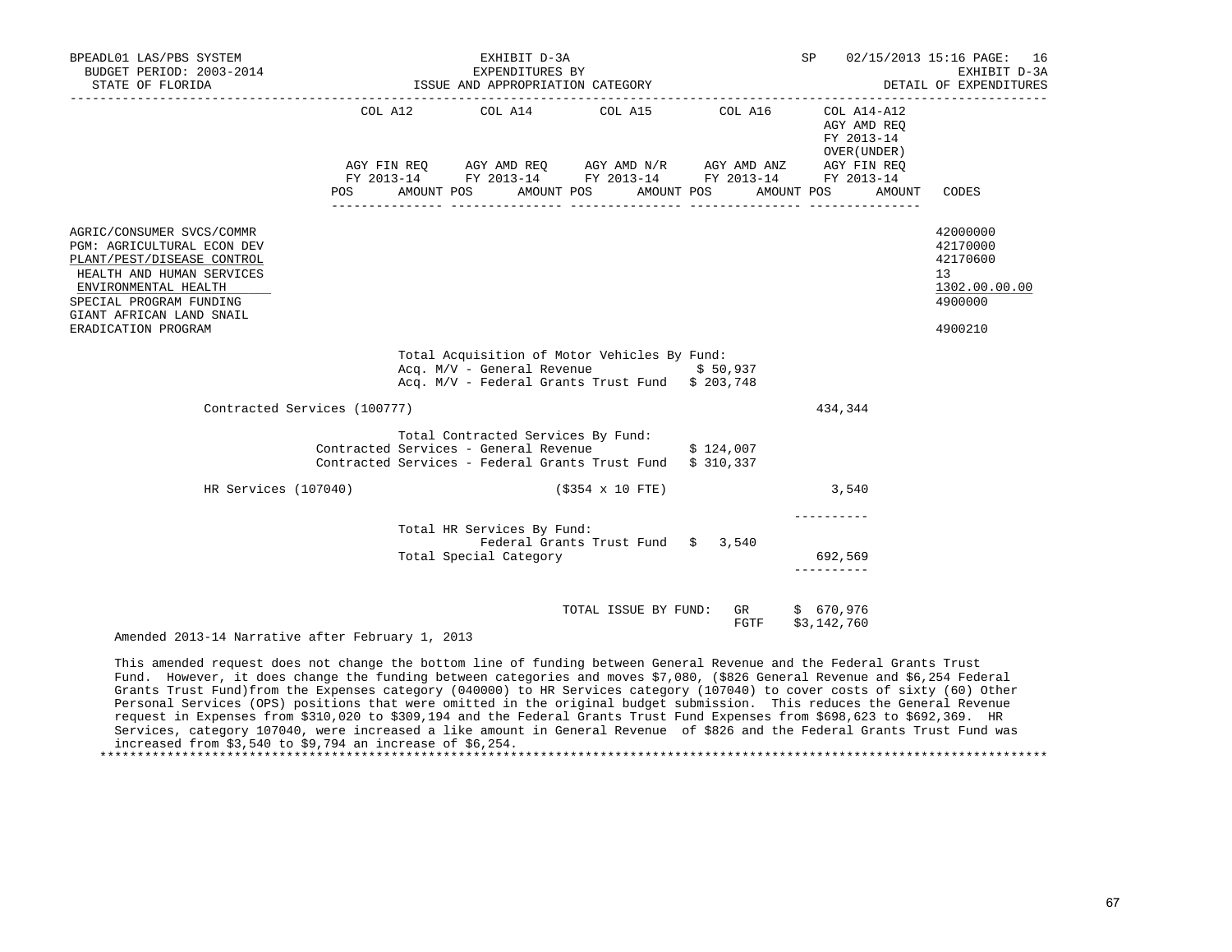| BPEADL01 LAS/PBS SYSTEM<br>BUDGET PERIOD: 2003-2014<br>STATE OF FLORIDA                                                                                                                                                  |         | EXHIBIT D-3A<br>EXPENDITURES BY<br>ISSUE AND APPROPRIATION CATEGORY |                     | SP <sub>2</sub>                                                         |        | 02/15/2013 15:16 PAGE: 17<br>EXHIBIT D-3A<br>DETAIL OF EXPENDITURES           |
|--------------------------------------------------------------------------------------------------------------------------------------------------------------------------------------------------------------------------|---------|---------------------------------------------------------------------|---------------------|-------------------------------------------------------------------------|--------|-------------------------------------------------------------------------------|
|                                                                                                                                                                                                                          | COL A12 | COL A14<br>POS AMOUNT POS AMOUNT POS AMOUNT POS<br>---------------  | COL A15 COL A16     | COL A14-A12<br>AGY AMD REQ<br>FY 2013-14<br>OVER (UNDER )<br>AMOUNT POS | AMOUNT | CODES                                                                         |
| AGRIC/CONSUMER SVCS/COMMR<br>PGM: AGRICULTURAL ECON DEV<br>PLANT/PEST/DISEASE CONTROL<br>HEALTH AND HUMAN SERVICES<br>ENVIRONMENTAL HEALTH<br>SPECIAL PROGRAM FUNDING<br>GIANT AFRICAN LAND SNAIL<br>ERADICATION PROGRAM |         |                                                                     |                     |                                                                         |        | 42000000<br>42170000<br>42170600<br>13<br>1302.00.00.00<br>4900000<br>4900210 |
| POSITION DETAIL OF SALARIES AND BENEFITS:                                                                                                                                                                                |         | FTE BASE RATE ADDITIVES BENEFITS                                    |                     |                                                                         |        | LAPSE LAPSED SALARIES<br>SUBTOTAL % AND BENEFITS                              |
| A12 - AGY FIN REQ FY 2013-14                                                                                                                                                                                             |         |                                                                     |                     |                                                                         |        |                                                                               |
| NEW POSITIONS<br>0120 STAFF ASSISTANT<br>P0802 001<br>4806 ENVIRONMENTAL SPECIALIST I - SES<br>P0804 001                                                                                                                 | 6.00    | $1.00$ 23,574<br>186,654                                            | 91,979 278,633 0.00 |                                                                         |        | 13,200 36,774 0.00 36,774<br>278,633                                          |
| 4812 ENVIRONMENTAL SPECIALIST III - SES<br>P0801 001<br>4813 ENVIRONMENTAL SUPERVISOR I - SES                                                                                                                            | 1.00    | 41,106                                                              | 16,617              | 57,723 0.00                                                             |        | 57,723                                                                        |
| P0803 001                                                                                                                                                                                                                | 2.00    | 73,218                                                              |                     | 32,076 105,294 0.00                                                     |        | 105,294                                                                       |
| TOTALS FOR ISSUE BY FUND<br>2261 FEDERAL GRANTS TRUST FUND                                                                                                                                                               |         |                                                                     |                     |                                                                         |        | 478,424<br>---------------                                                    |
|                                                                                                                                                                                                                          |         | 10.00 324,552                                                       | $153,872$ 478,424   |                                                                         |        | 478,424<br>==============                                                     |
| A14 - AGY AMD REQ FY 2013-14<br>NEW POSITIONS<br>0120 STAFF ASSISTANT<br>P0802 001<br>4806 ENVIRONMENTAL SPECIALIST I - SES<br>P0804 001<br>4812 ENVIRONMENTAL SPECIALIST III - SES                                      | 6.00    | 1.00 23,574<br>186,654                                              |                     | 91,979 278,633 0.00                                                     |        | 13,200 36,774 0.00 36,774<br>278,633                                          |
| P0801 001                                                                                                                                                                                                                | 1.00    | 41,106                                                              | 16,617              | 57,723                                                                  | 0.00   | 57,723                                                                        |